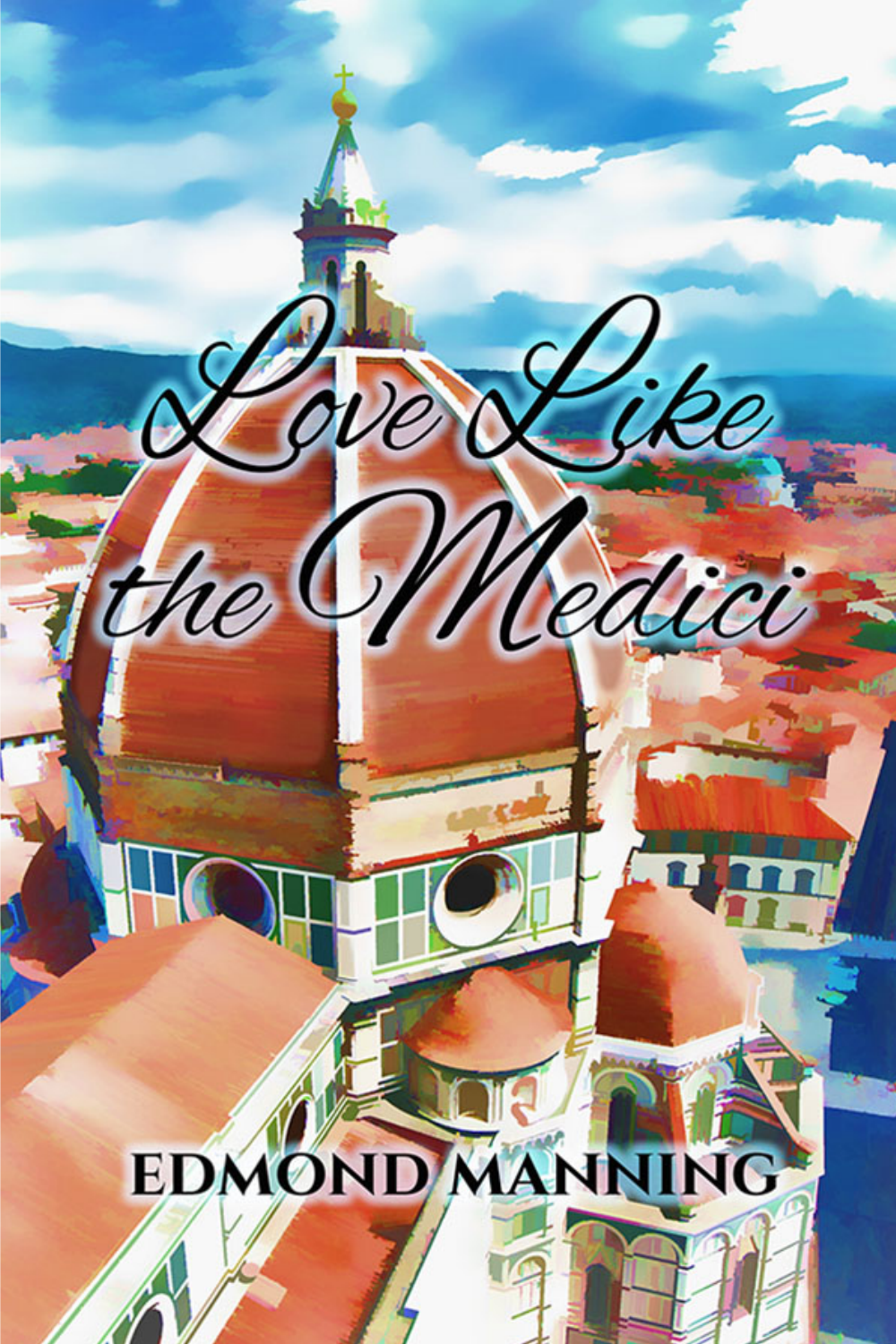## **Table of Contents**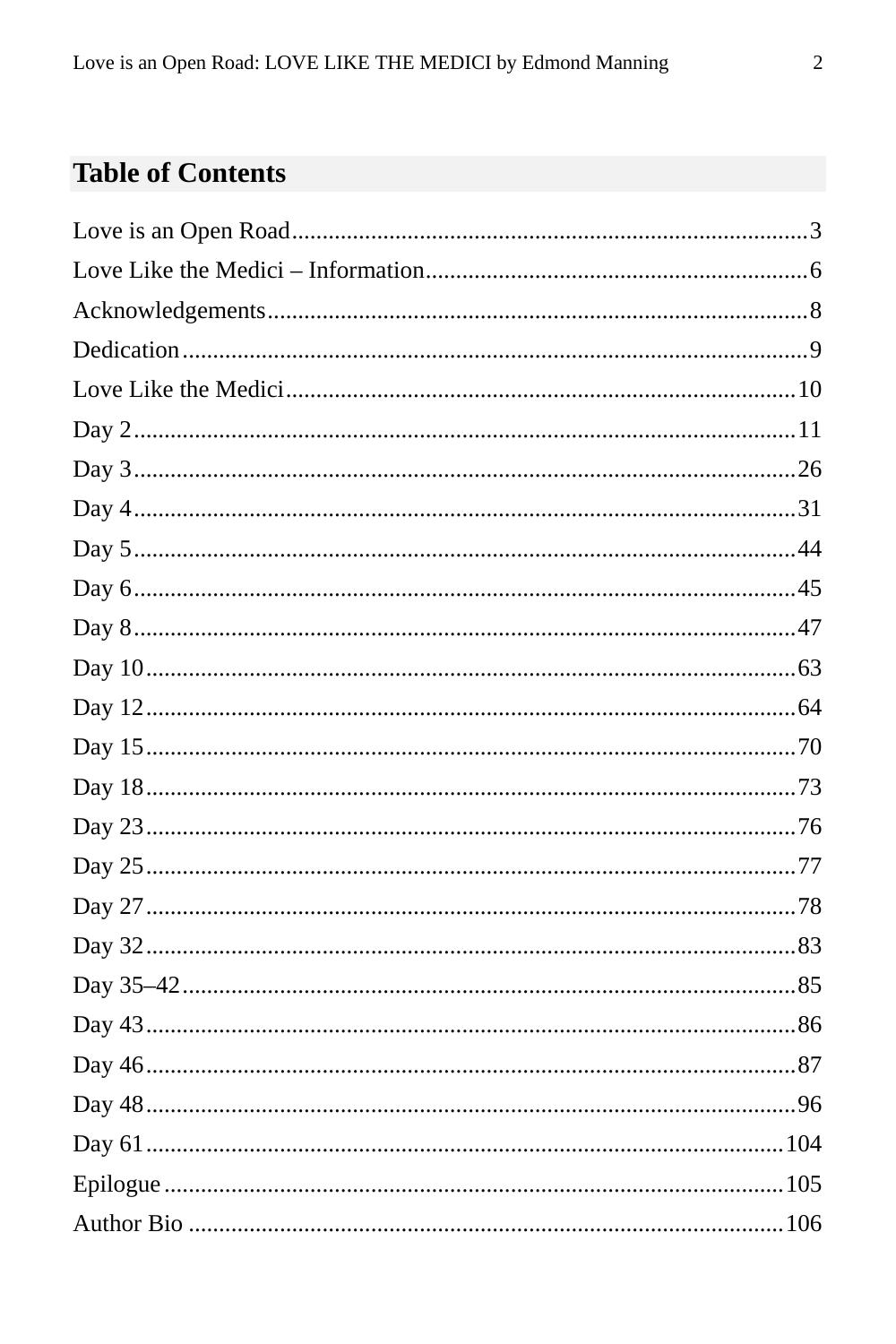# <span id="page-2-0"></span>**Love is an Open Road**

*An M/M Romance series*

## **LOVE LIKE THE MEDICI By Edmond Manning**

#### **Introduction**

The story you are about to read celebrates love, sex and romance between men. It is a product of the *Love is an Open Road* promotion sponsored by the *Goodreads M/M Romance Group* and is published as a gift to you.

#### **What Is Love is an Open Road?**

The *Goodreads M/M Romance Group* invited members to choose a photo and pen a letter asking for a short M/M romance story inspired by the image; authors from the group were encouraged to select a letter and write an original tale. The result was an outpouring of creativity that shone a spotlight on the special bond between M/M romance writers and the people who love what these authors do.

A written description of the image that inspired this story is provided along with the original request letter. If you'd like to view the photo, please feel free to join the [Goodreads M/M Romance Group](http://www.goodreads.com/group/show/20149-m-m-romance) and visit the discussion section: *Love is an Open Road*.

No matter if you are a long-time devotee to M/M Romance, just new to the genre or fall somewhere in between, you are in for a delicious treat.

#### **Words of Caution**

This story may contain sexually explicit content and is **intended for adult readers.** It may contain content that is disagreeable or distressing to some readers. The *M/M Romance Group* strongly recommends that each reader review the General Information section before each story for story tags as well as for content warnings.

Each year, a dedicated group of Volunteers from the M/M Romance Group work hard behind the scenes to bring these stories to you. Our Editors, Formatters, Proofreaders, and those working on Quality Assurance, spend many long hours over a course of several months so that each Event is a success. As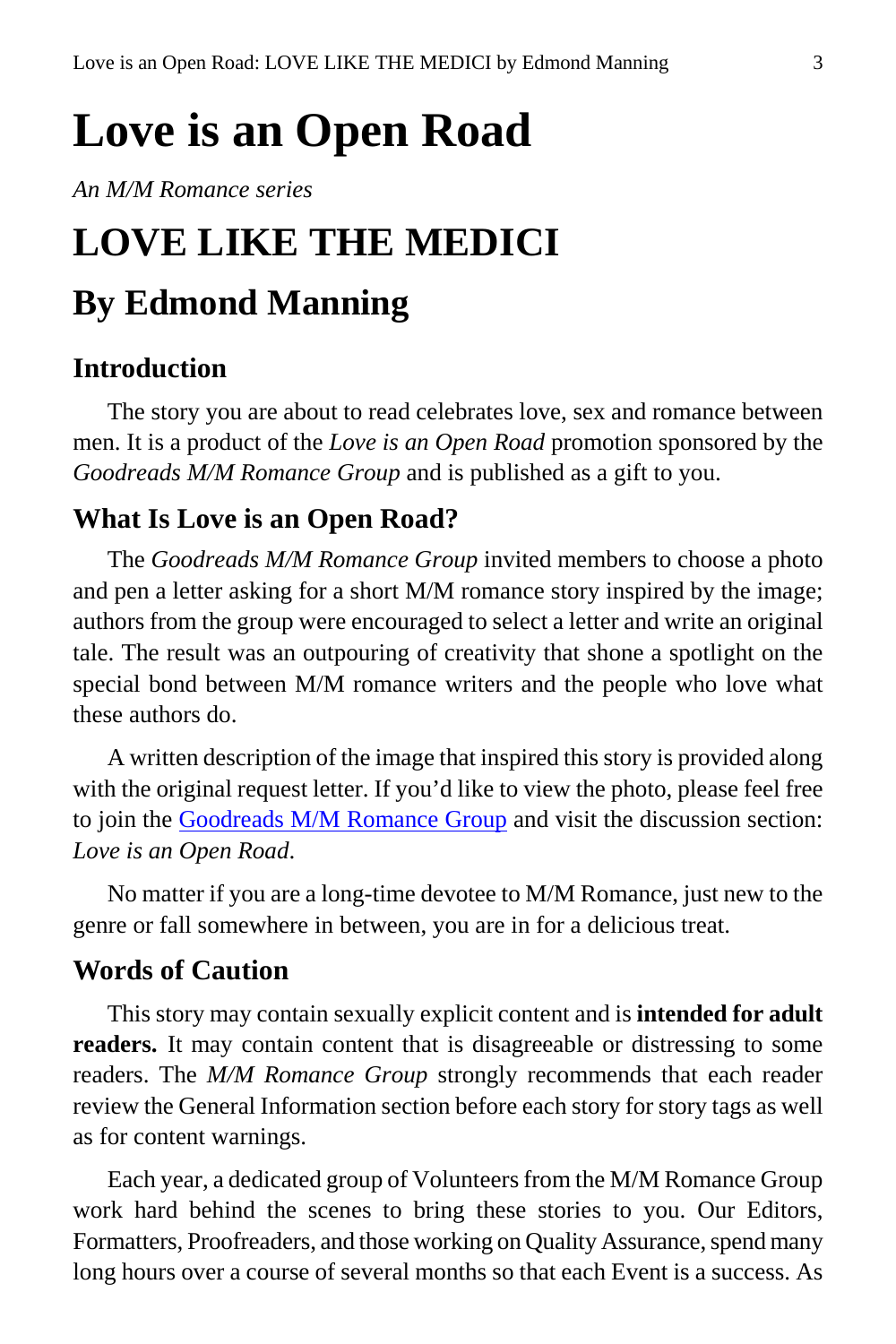each and every author also gives freely of their time and talent, it was decided that all edits suggested may be accepted or rejected by the author at any given time. For this reason, some stories will appear to be more tightly edited than others, depending on the choice of the author.

This story is a work of fiction. Names, characters, places and incidents are the products of the author's imagination or are used fictitiously. Any resemblance to actual events, locales, or persons, living or dead, is entirely coincidental.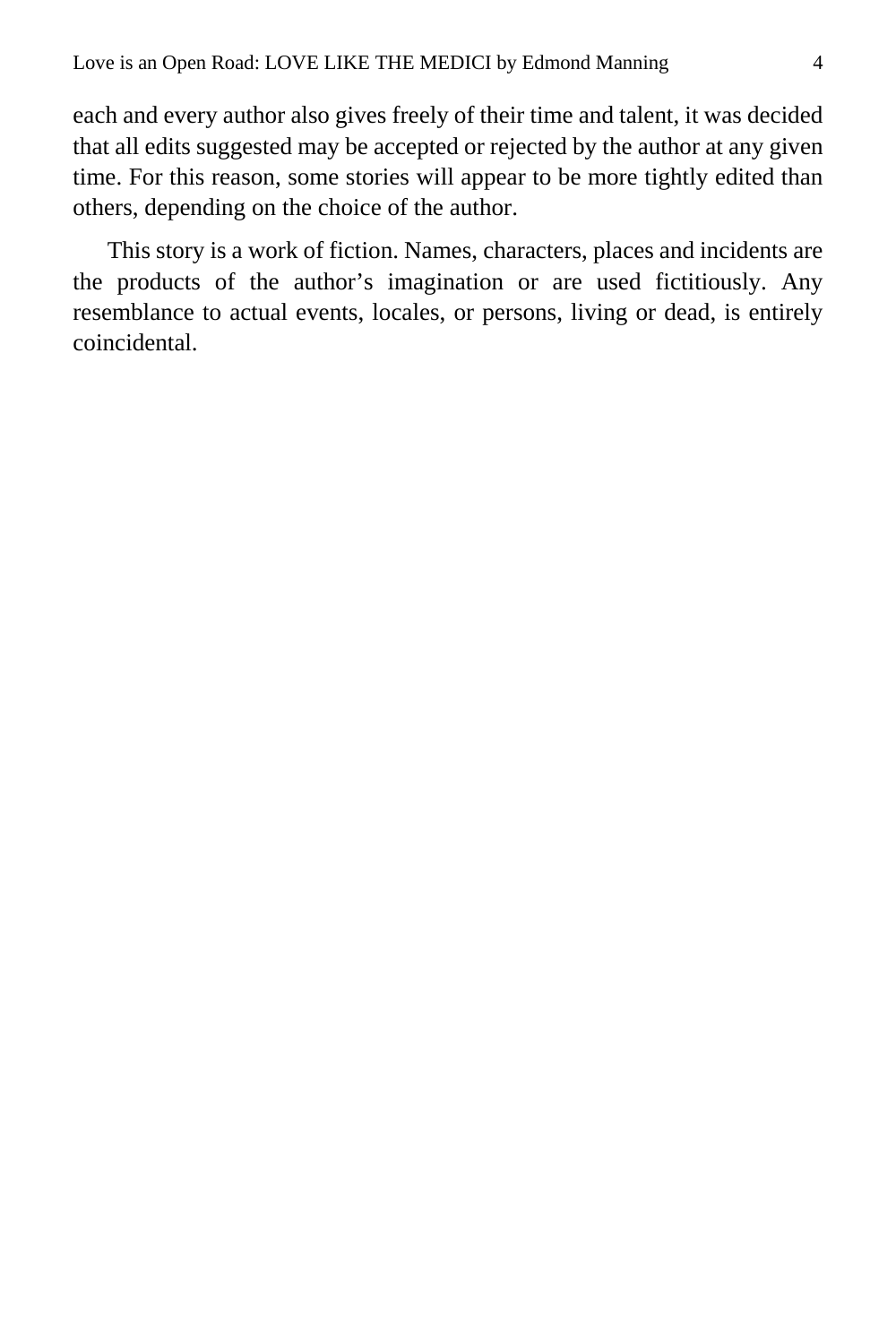All rights reserved worldwide.

This eBook may be distributed freely in its entirety courtesy of the Goodreads M/M Romance Group. This eBook may not be sold, manipulated or reproduced in any format without the express written permission of the author.

Love Like the Medici, Copyright © 2015 Edmond Manning

Cover Art by Catherine Dair

This ebook is published by the *M/M Romance Group* and is not directly endorsed by or affiliated with Goodreads Inc.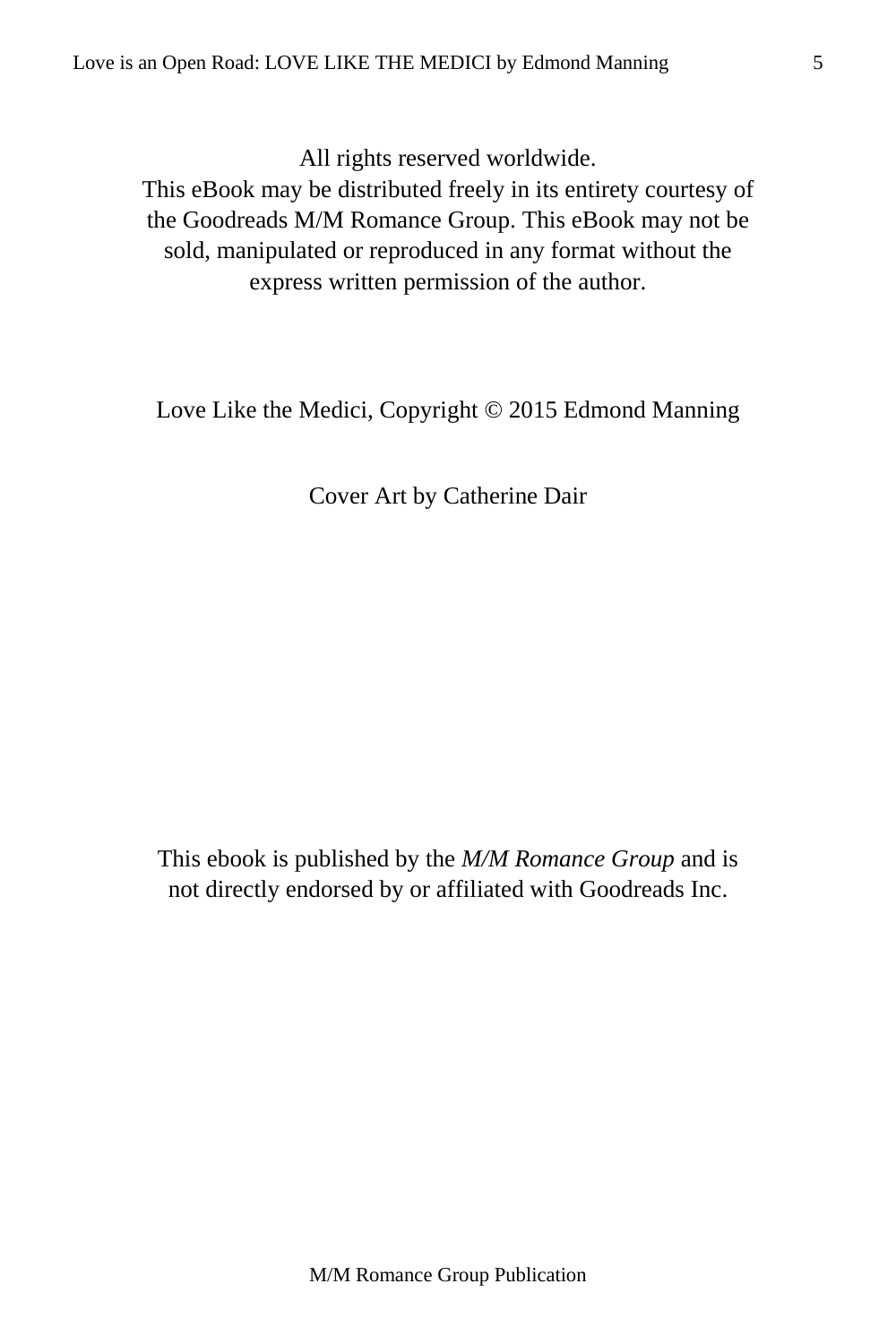# <span id="page-5-0"></span>**LOVE LIKE THE MEDICI By Edmond Manning**

## **Photo Description**

Two men embrace, lying on a cobblestone street. Scattered around them on the ground are colored pencils, a sketchpad, and artist supplies. It appears one man jumped out of a red car and another hopped off his scooter to meet between vehicles and kiss. Both men are young and dark-haired.

### **Story Letter**

#### *Dear Author,*

*I just graduated with my Computer Science degree. I love spending hours with a computer, but I realized it's sad that my biggest excitement and let down of last year were video games (the newest HALO, awesome, but Assassin' Creed: Unity had me drinking in despair). I'm excited about my new job, which pays really well so I'll be able to afford the newest tech toys and video games. Yup, geek and proud.*

*For a guy whose furthest travels include World of Warcraft, this is a big step. No tech (okay, limited tech, not going anywhere without my tricked out phone), no video games (I'm serious). Just me, Italy, art, culture, and cobblestone streets for 2 months. I figured I should make use of that Art History minor (for graphic design reasons… like dabbling in After Effects)* ei miei orribili competenze italiane*.*

*And not because I'm running from a boy. Who definitely didn't break my heart. As far as Italy is concerned, no boys.*

*Then I met the Italian boy born to bend and break rules. My rules. Specifically my no boys rule. An art student, so different from anyone I know. I refuse to fall for him, to have my heart broken again. But maybe… no. No boys. Especially not this boy. I'm just here for Italy, art, culture, and cobblestone streets.*

Author, I'm fluff-allergic (some okay). Feel free to make it sexy or chaste. Change any details as long as it's an American geek in Italy, I'll be happy.

*Sincerely,*

*Alijca*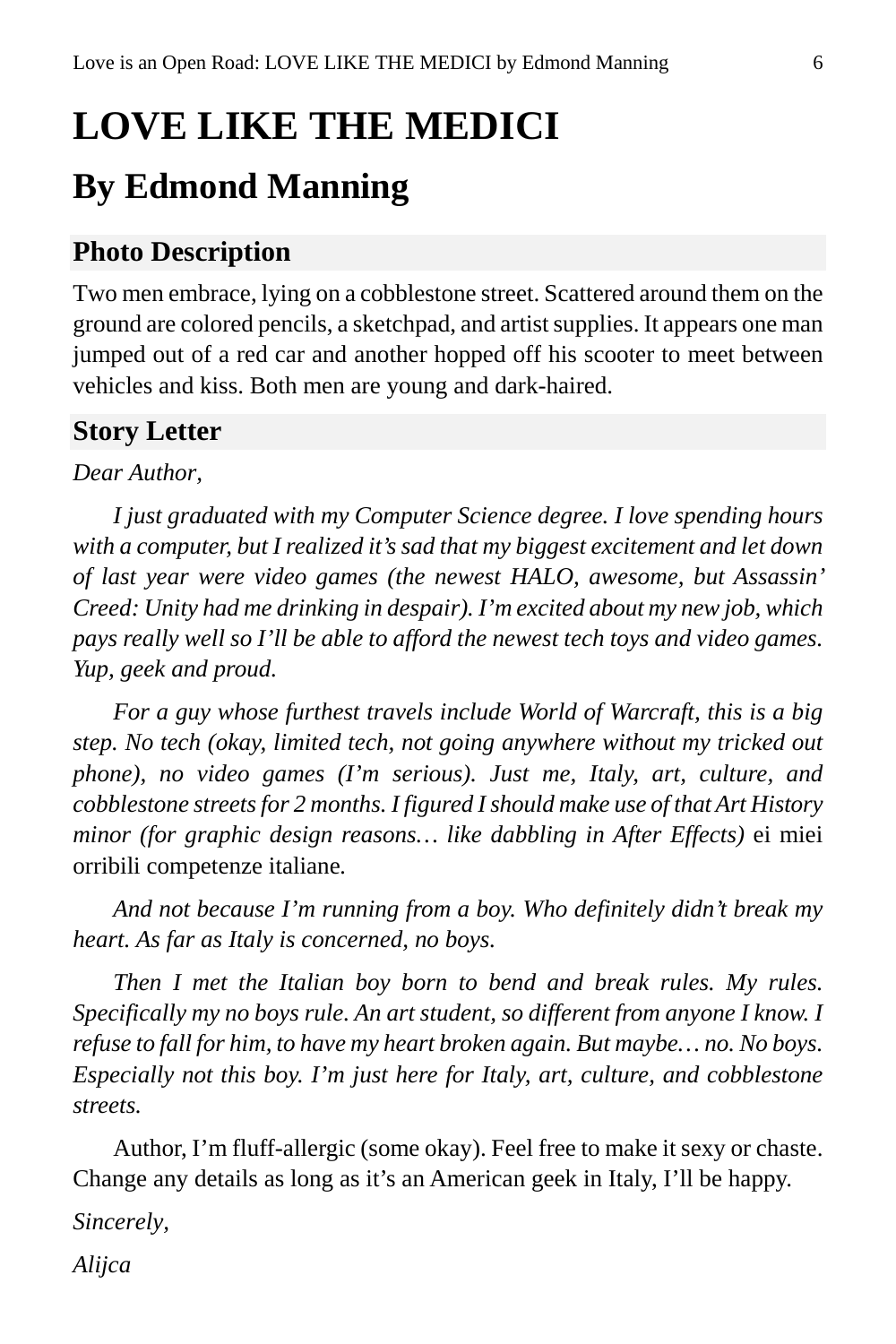## **Story Info**

**Genre:** contemporary

**Tags:** Italy, gamer, Florence, art history, World of Warcraft, Medici, love, nonexplicit, geeks/nerds, visual arts, Italian food, theft

**Word Count:** 31,018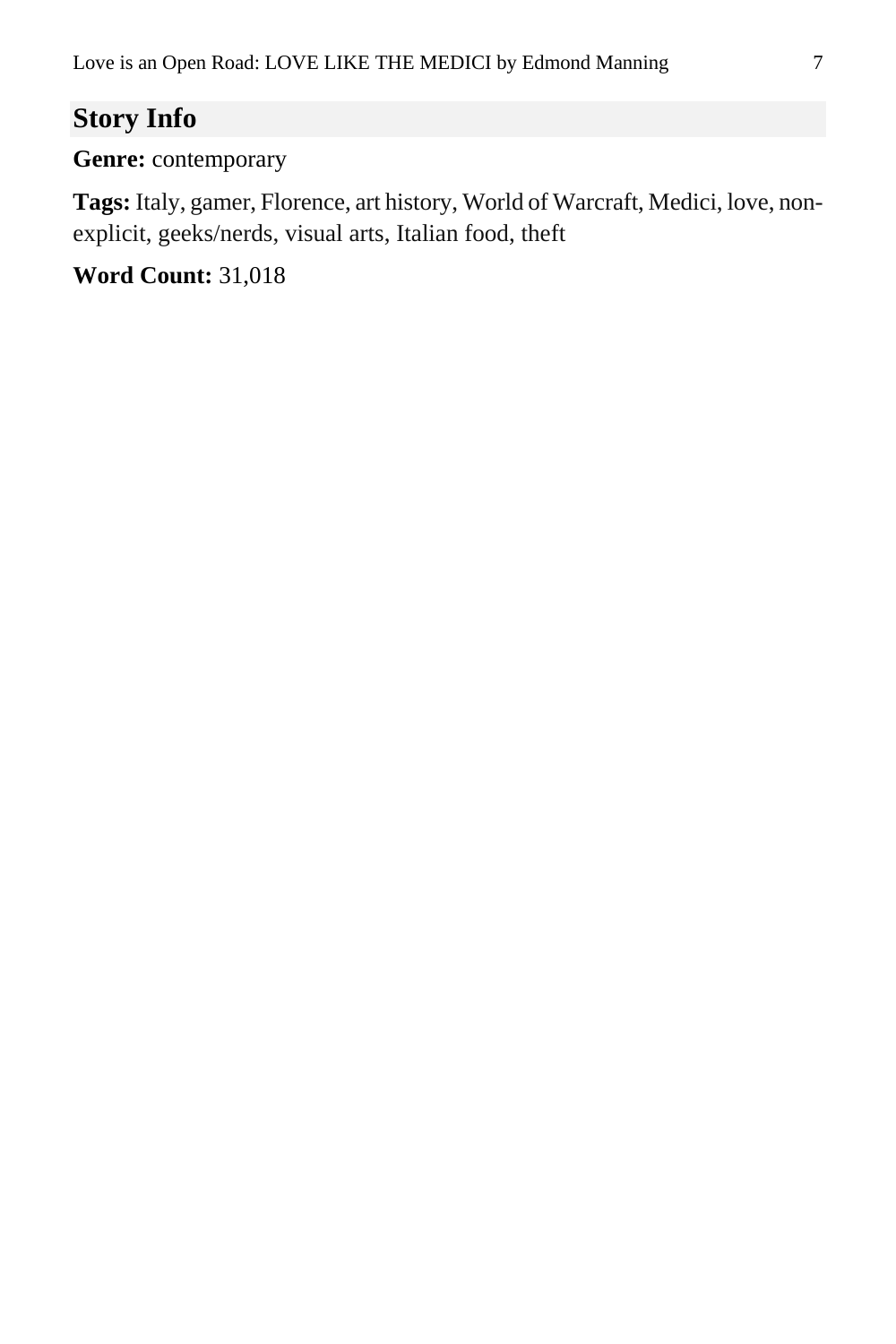#### *Acknowledgements*

<span id="page-7-0"></span>Lovely people helped Enzo and Chris find each other. In no particular order, I would like to thank Ellen Burns (who powered up my World of Warcraft gaming knowledge), Dr. Edward Goldberg (who corrected my inaccuracies about modern Italian life), and Dr. Judith Testa who was not only a beta reader but her fantastic study: [An Art Lover's Guide To](http://www.amazon.com/Art-Lovers-Guide-Florence/dp/0875806805/ref=sr_1_1?s=books&ie=UTF8&qid=1430695836&sr=1-1&keywords=An+Art+Lover%27s+guide+to+Florence)  [Florence](http://www.amazon.com/Art-Lovers-Guide-Florence/dp/0875806805/ref=sr_1_1?s=books&ie=UTF8&qid=1430695836&sr=1-1&keywords=An+Art+Lover%27s+guide+to+Florence) is a fun, fascinating read. I would also thank another friend who is a consistent beta reader and also so shy she doesn't like to be named. You know who you are. I thank you. Catherine Dair, artist extraordinaire, volunteered to create this cover for me absolutely free. I gave her the slightest bit of direction and she came up with something I thought absolutely gorgeous. Way to go[, Catherine.](http://catherine-dair.tumblr.com/) And finally, thank you to Elisa Rolle who read my words in Italian and ensured I did not end up accidentally swearing in Spanish.

And hey, thanks to the awesome MM Romance Goodreads folks who put on the "Dear Author" event every year. I was recently describing to a non-author/reader friend all the intense volunteer work that goes into editing 200+ stories and preparing them for publication and this friend said, "I don't understand. Why would they do that?" I said, "I guess they love *love*. And sharing that with others." Pretty noble work in the world. Thanks to your team and also Alicja who created the intriguing story prompt.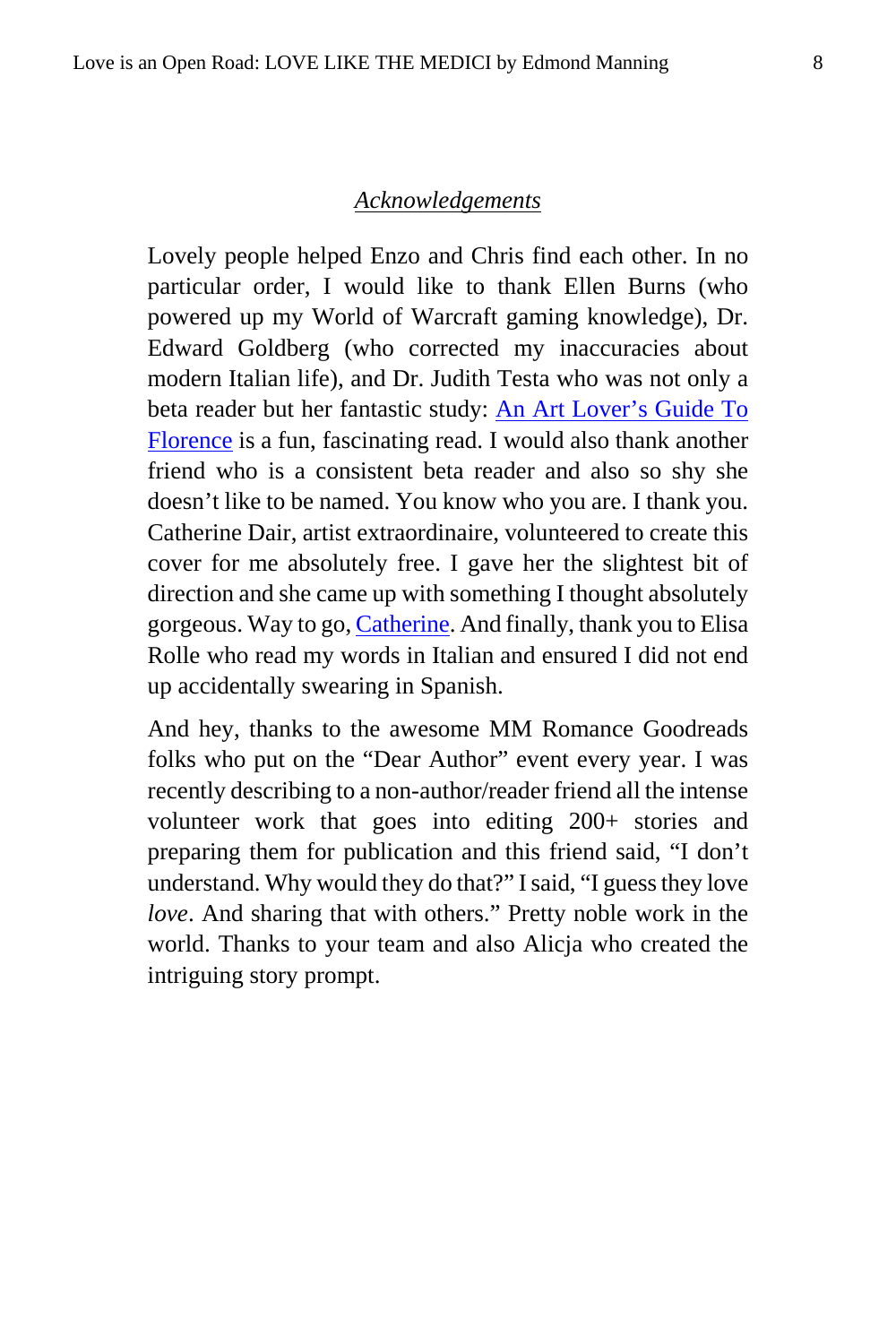#### *Dedication*

<span id="page-8-0"></span>Dedicated to Dr. Judith Testa, author of *Roma Amor*, and *An Art Lover's Guide to Florence*, a *professoressa* turned dear friend who nurtured my love for Italy. I think the world of you.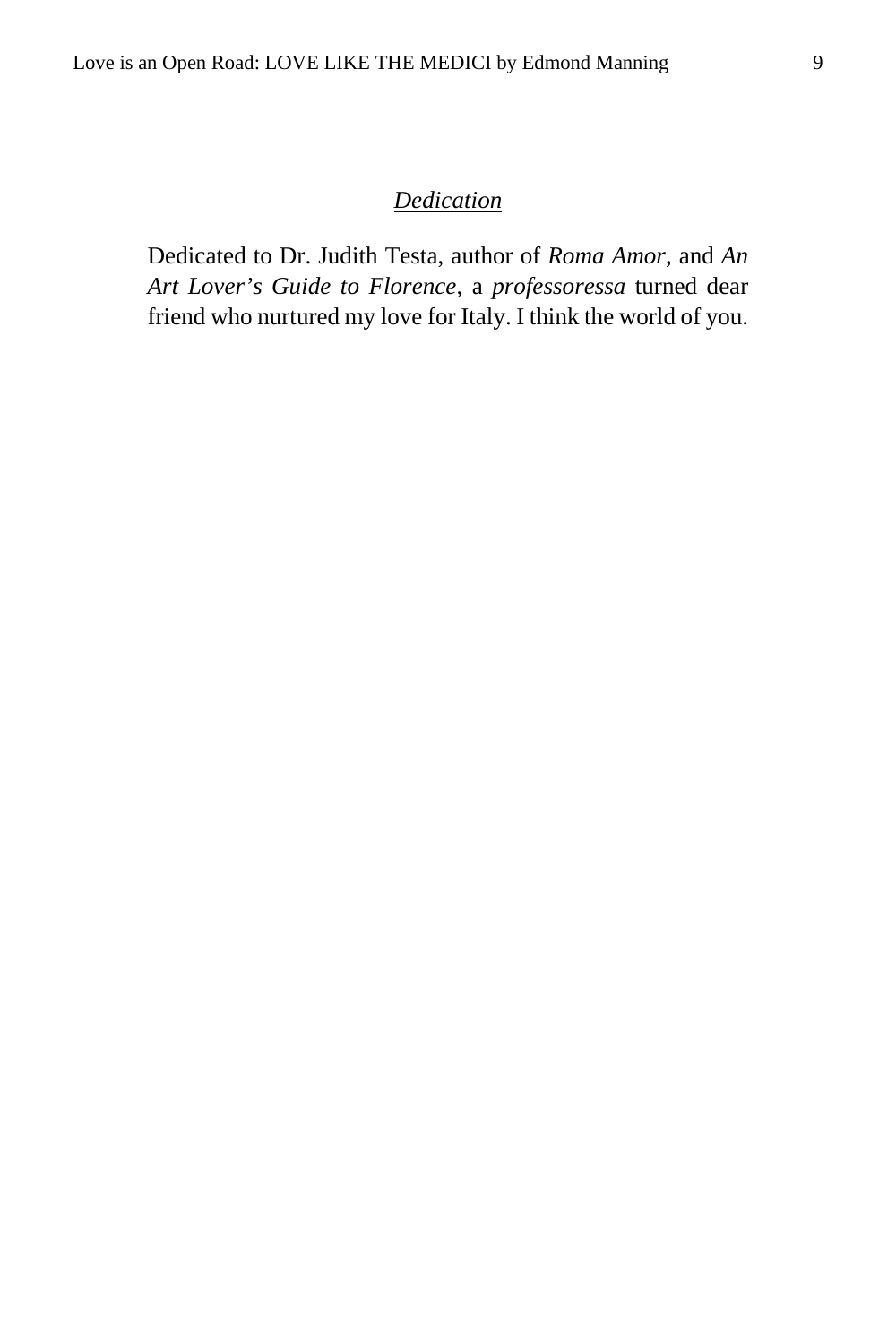# <span id="page-9-0"></span>**LOVE LIKE THE MEDICI By Edmond Manning**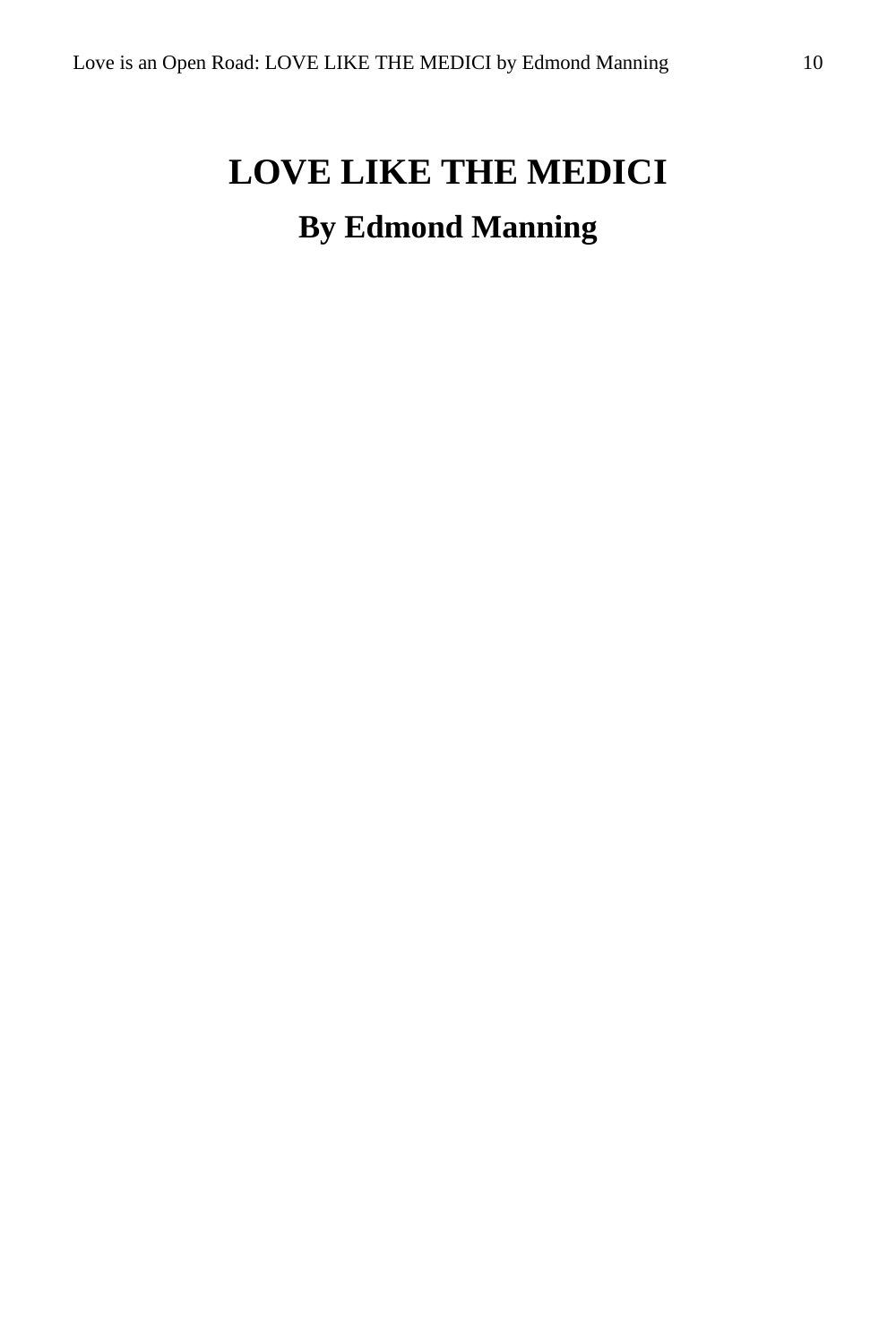#### **Day 2**

<span id="page-10-0"></span>Chris Spaulding pushed up his black-framed glasses and tried not to stare at the perfect butt. Chris had hoped to feel *something* when he gazed upon Michelangelo's most famous statue, David, but he had not expected to feel lust. *Inspired* maybe. Thrilled for the accomplishments of humanity. He did not imagine the first words to leap to mind would be, "I'd eat that ass."

He allowed himself to become aware once again of the chilly, echoing vestibule in Accademia Gallery, and wondered if the temperature was intended to enhance visitors' experience, "feeling" more like the cold, hard marble. Despite the constant *hush* sounds made by parents and irritated Italian tour guides, the echoing noise approached "subway station chatter," rather than the respectful silence one might expect to hear in the presence of sublime beauty.

As an art history minor, Chris had studied David many, many times. Any class on form and substance used David to make their points. Every class touching Italian contributions, the human form, the Renaissance, and so forth included David. David, David, David. Chris had grown weary of listening to college girls giggling over his perfect butt.

Feeling quite snobbish, Chris had convinced himself he simply might not visit David during his two month vacation to Italy, but it seemed ridiculous to bypass this masterpiece. That was like refusing to power up with every possible healing source before a massive raid.

How could you pass it up?

He suddenly felt himself lonesome for his World of Warcraft guild. They would be raiding without him this week, attempting to accomplish another step in achieving the Shield of Damatos. A trip to Florence was a dream realized, but already he missed his man cave in his college apartment, and the highbacked red leather chair from which he healed his guild and cast spells. He adjusted the strap over his shoulder and gripped the expensive gaming computer in his bag, which comforted him. His guild was never far.

Chris stepped back a few feet, out of the David traffic, and wiped his glasses.

Every now and then he'd glance at the statue and flush with the thrill of seeing it live. It reminded him of ogling—hopefully without being caught—hot men who seemed out of his league. David's aloof stare roused the Florentines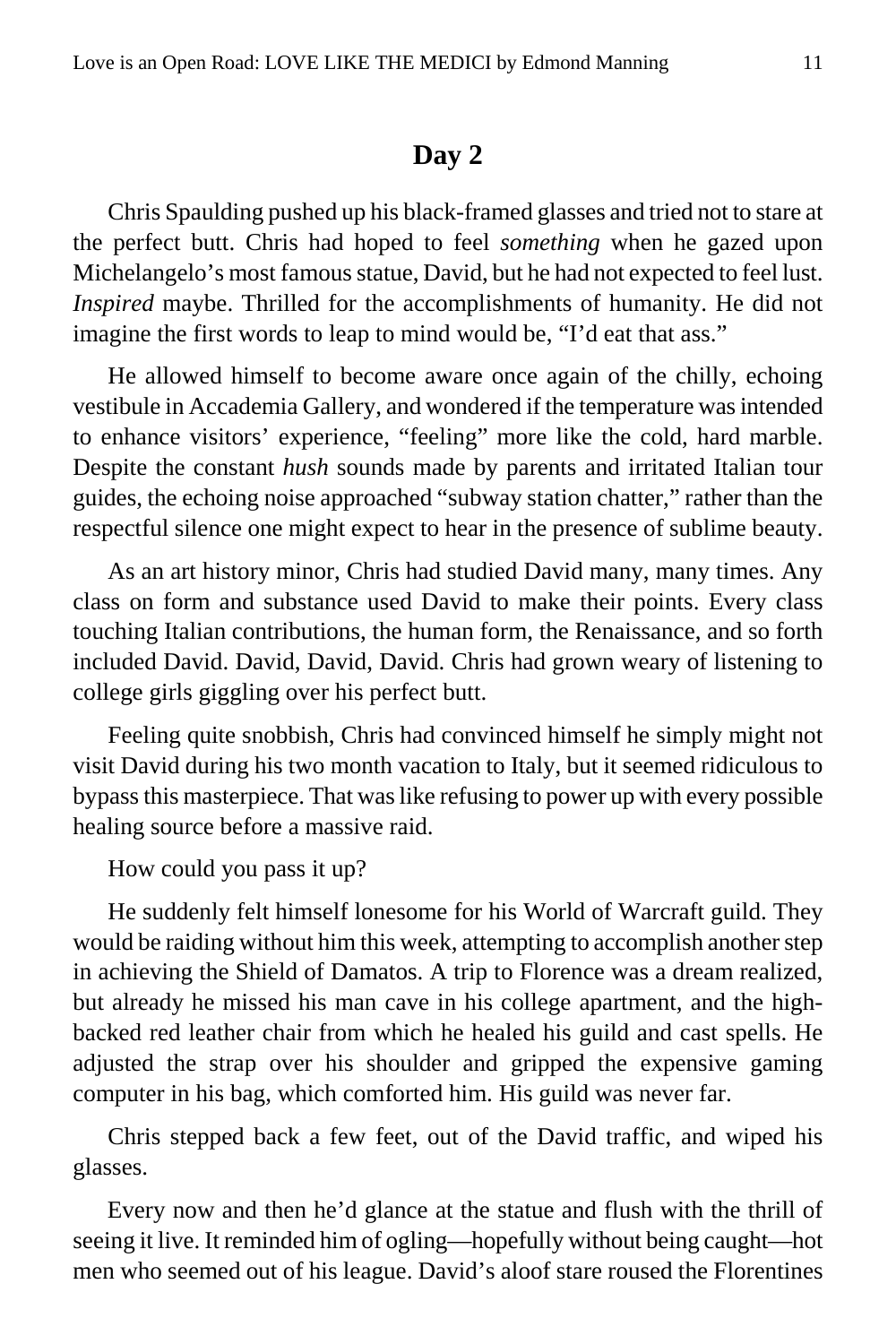in the 1500s and they pointed him at Rome defiantly, turning him into a symbol of city-state power. To Chris, the haughty disdain felt more immediate, as if David had just stepped out of an exclusive club's shower—where serious muscle men go—and he knew he was a god. Chris blushed, confused by the resentment, lust, and strange sense of feeling unworthy gazing up at David's perfection.

Under his breath, Chris said, "Good workout, bro."

Chris tried to appreciate the other masterpieces in the Accademia, a few unfinished sculptures by Michelangelo, as well as works by Botticelli and Andrea Del Sarto, but after reveling in David's perfect, masculine beauty, Chris did not feel prepared to absorb any more history or art. He decided to take a break and sit under the Italian sun, reveling in the experience of being *here*.

With so much vacation stretching ahead, he afforded himself the luxury of saying, "I'll come back. Maybe next week."

Outside, the cobalt skies above the city surprised him yet again. He had been warned Florence would most likely deliver rainy and gray winter weather through late March. He did not mind. Even rainy and gray would prove to be milder than an Iowa March, but the generous sunlight and welcome warmth brought unexpected pleasure to the backdrop of this fabled city.

Chris Spaulding had not traveled much, preferring Google maps to real maps, virtual museum tours to crowded spaces with whining art pretenders. He would sometimes ask himself, with the world so accessible by computer, why travel? The day prior, he answered his own question, listening to casual banter in an unfamiliar language, sidestepping noisy Vespas, dangerously close to the sidewalks. He touched a stone engraved with the age of the building, constructed in 1688. *Because of this*, he told himself. *You travel because you can touch this*.

With the laptop bag secure around his neck and chest, and gripped in his right arm, he left the Accademia and walked the few short blocks to his next destination, a Filippo Brunelleschi masterpiece, the *Ospedale Degli Innocenti*. Hospital of the Innocents.

An orphanage boasting early Italian Renaissance architecture.

How strange it must have been for the famous Brunelleschi to construct a building so openly luxurious, spacious and grand for abandoned children, a population who could not properly appreciate the hypnotic symmetry of the classically inspired facade.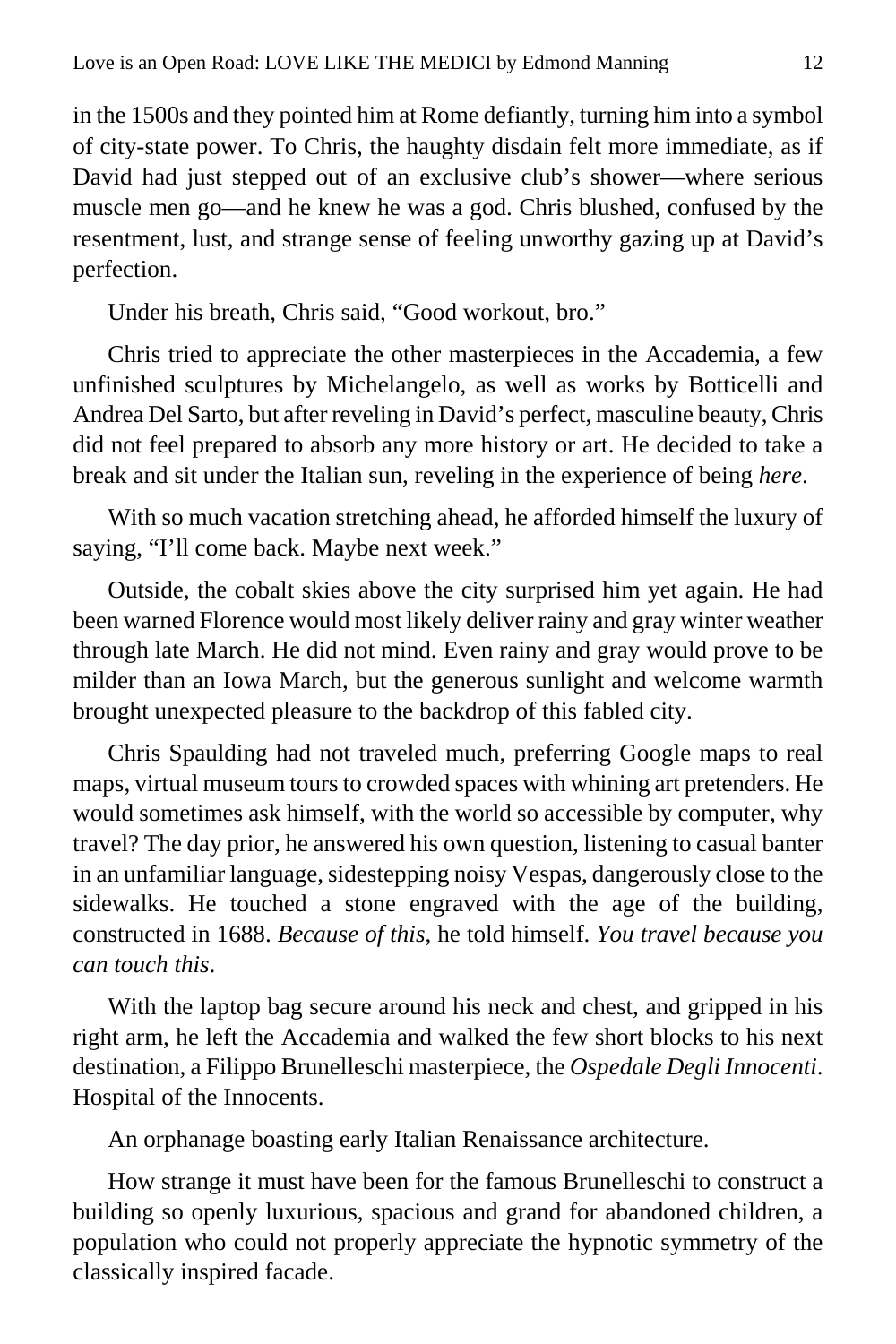Chris had read several guidebooks on Florentine art, favoring one in particular, written by a Midwestern art history professor whose racy commentary made reading Florence's history feel like gossiping with a friend. She had suggested visitors to the orphanage seek out the touching inscription in Latin, taken from the Bible, Psalm 27: "Our father and mother have forsaken us; the Lord has taken us in."

After his self-guided tour around the building, Chris decided to rest.

He purchased a *frittella di riso* from a delicatessen stall within the piazza's perimeter. The vendors were plentiful, scattered around the piazza, celebrating the Festival of San Giuseppe. The vendor made stereotypical tourist jokes and Chris laughed, pleased by this man's generous hospitality. He probably grew sick of tourists, yet he made Chris feel more welcome in Italy and Chris appreciated that. He decided to lean against the metal fencing protecting the piazza's gurgling fountain, the fountain being another gorgeous masterpiece in a city crammed with gorgeous masterpieces.

The sheer quantity of dazzling experiences intoxicated him.

He removed the strap from his chest and rested the laptop against the railing while unwrapping the sugar-coated fried balls, steaming in wax paper. They smelled delicious. With all the amazing restaurants nearby, he assumed he could eat better elsewhere, but the greasy thrill of Italian junk food held immediate appeal.

They were pretty good. Not what he expected, but tasty.

He observed cheap souvenir vendors hawking their trinkets in practiced voices. One promised papal bottle openers and trivets bearing Cosmo di Medici's likeness. Another one yelled the word *T-sheeerts* over and over. Chris wondered if the grand pater of the Medici family would appreciate hot turkey potpie parked on his face. He listened to men and women trill into cell phones, appreciating the poetry of the unknown words.

He stared at the white stucco articulated by gray *pietra serena*, a sandstone utilized by most exteriors around him, tasteful but worn, a kind of shabby elegance, arches and pillars adroitly boxing in the piazza, making Chris wonder if, even on days when there was not a festival, this might be a stopping place—

"Hey!"

The rice fritter was jerked out of his hand, and for a split second, he wondered why anyone would want his snack until he realized the someone had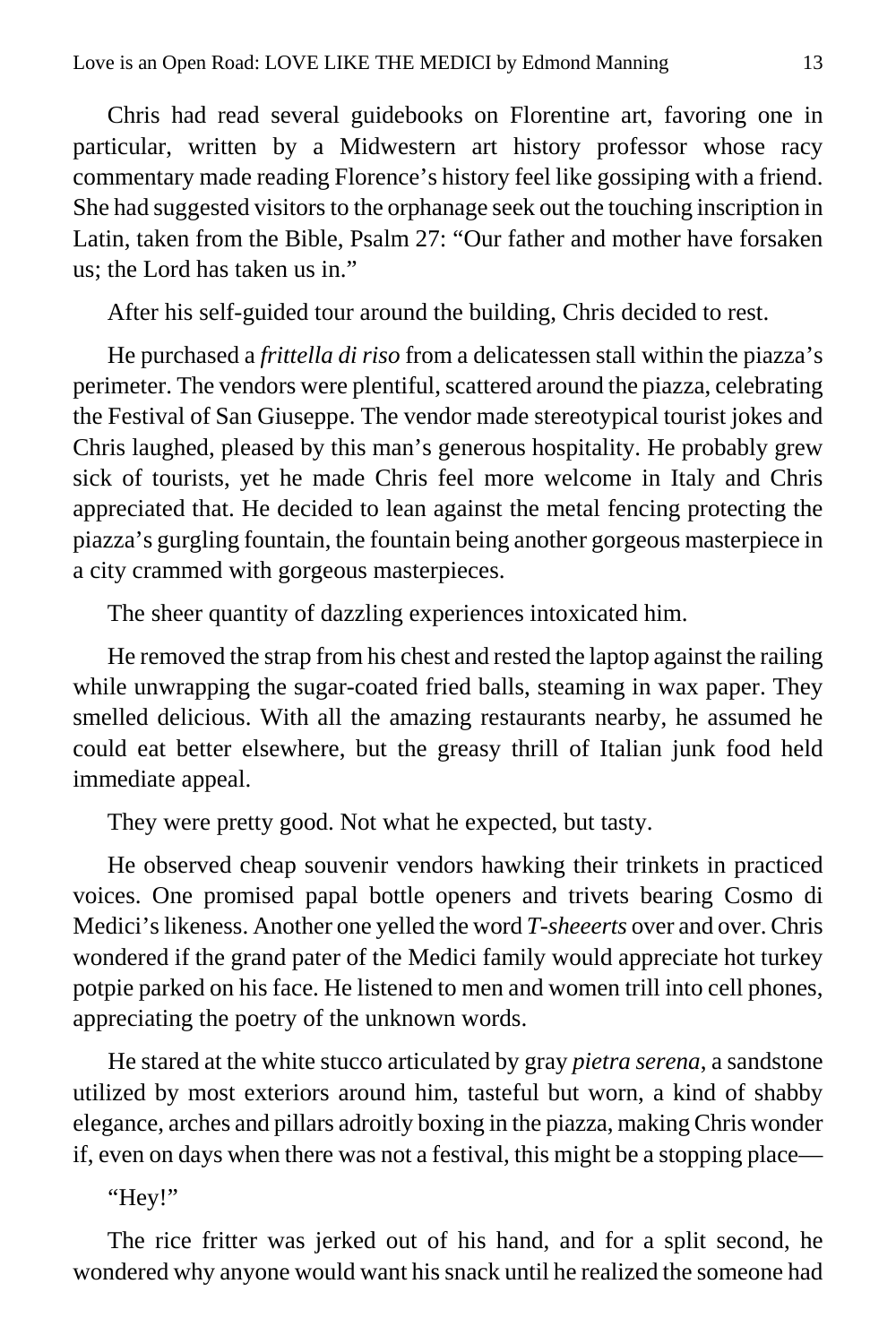yanked his laptop strap. His laptop bag was already disappearing in the arms of a running child.

He blinked and gave chase.

*His game laptop!* His iPhone! His headset and mouse!

*That mouse cost him over a hundred dollars.*

He darted around pedestrians, yelling. He ran hard, trying to anticipate the kid's next move. Everything was in that bag.

The young thief threw his laptop bag at another kid as they crossed paths, who was already running full speed, but even as Chris realized this was part of the planned escape, the exchange was already over. Chris switched directions to follow the bag.

Chris yelled, "Thief! Thief! He stole my bag!"

This second kid could run, darting toward the edge of the piazza, nimbly side stepping small gatherings. One or two adults half-heartedly reached out to grab him, but he avoided them easily. He tossed the bag behind him, and Chris instinctively knew the laptop bag was empty. *His laptop was gone!* The first kid extracted it, obviously. While he urged himself to run harder after the runt, Chris realized the kid had his iPhone. His laptop was long gone.

It was gone.

The kid raced from the crowd down another side street, already gaining distance.

Chris stopped running, realizing the futility and feeling the impact of his stolen breaths. He heaved, hands on his knees, removed his glasses, covered in sweat. Imbued with the proper speedster potions, his avatar Oman could outrun demons. In the real world, Chris could not catch the young punk who grabbed his iPhone.

The phone could be replaced. He hated being without it, but they had iPhone stores in Florence. The gaming machine, that was expensive. That was custom-built, half of it by him. This made the theft even more personal. In addition, he maxed out his priest's healing power using that machine, a personal quest two years in the making. While his healing powers remained intact online, he felt like he had a relationship with the physical construction of his computer, a history.

They took his fucking *life*.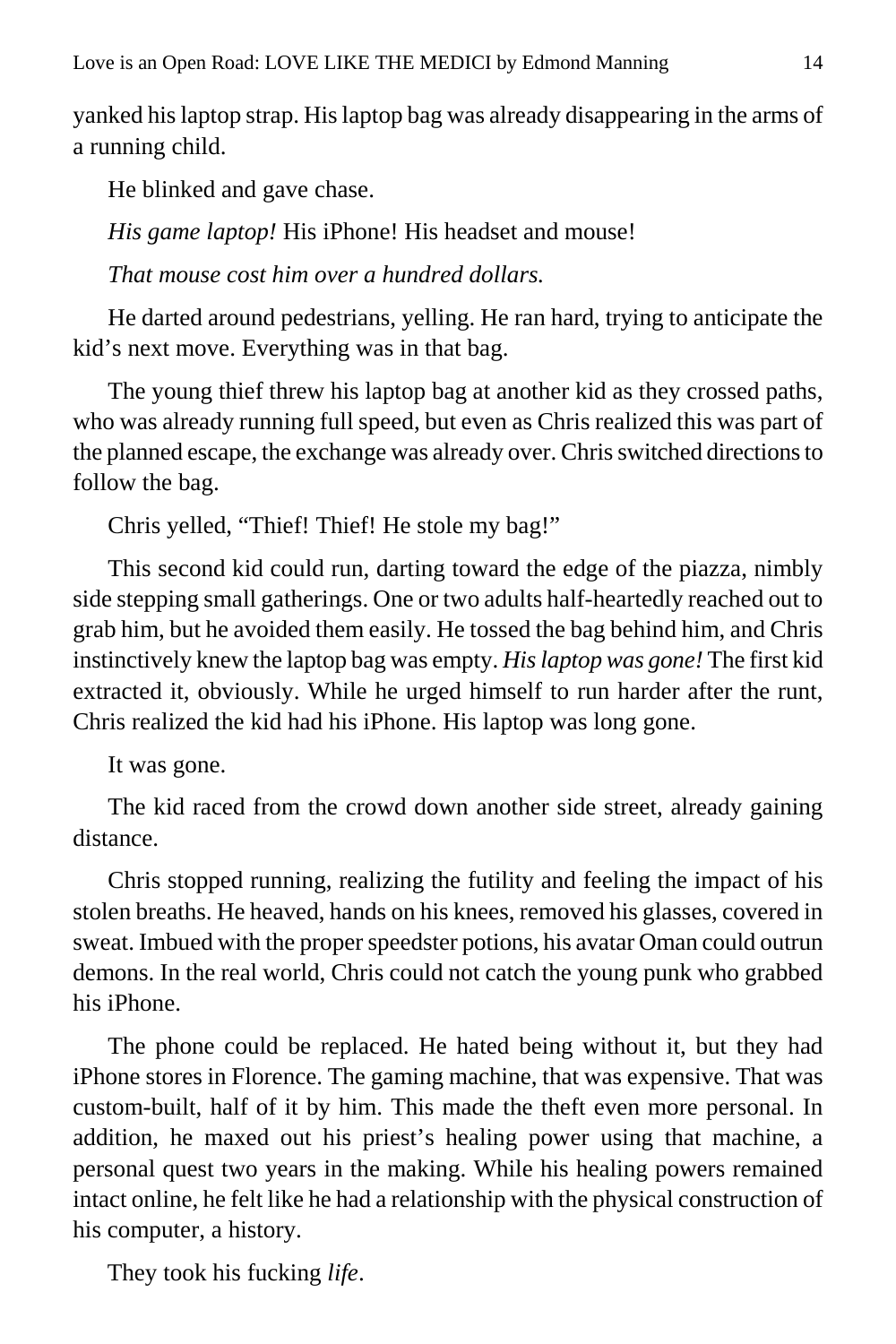Others had realized what happened, and while they might sympathize, there was nothing they could do. One or two stopped near him to say, "I didn't get a look at them." Someone else said, "I think one had black hair and one was a girl, but honestly, I'm not entirely sure."

He accepted their almost excited sympathy with seething rage, rage at them for their *schadenfreude* attempts to be part of his misery, one of their unique vacation stories. *The guy who got his laptop bag stolen, right in the piazza where we had our gelato*. He hated their pity. It could have been you, he wanted to say. It could have been you.

He grimaced and walked, eyes ahead, to his laptop bag, now being protected by onlookers. Chris picked it up, opened it, and yes, everything was gone. The expensive mouse, the iPhone—his only link to family and friends and his gaming computer.

He wanted to cry.

For real, cry.

In the Rome airport, he felt queasy homesickness for a few moments, considering his physical distance from the life he knew. The queasiness had passed as soon as he saw the city. Now, the queasiness returned, magnified, as he thought about how isolated he was. No family. No calls. No guild.

His passport and traveler's checks remained locked in the room safe. His wallet remained in his back pocket. Ironically, he had worried the laptop would be stolen from the rented apartment, despite the apartment's beefy security measures. What if a neighbor possessed a key and waited until he was gone? He supposed it "could have been worse," but that thought was no consolation.

The need to cry passed, though he knew it wasn't far from the surface. Later in the day, once he returned to his rented room, he might get around to letting out frustrated tears. This was his first vacation. His first real vacation.

All gone.

Without a clear purpose, he returned to the snatch scene. The *frittelle di riso* balls lay scattered, one of them already stepped on and squished, and Chris felt the same way. He asked a few people, "Did you see what happened," but experienced the same success, vague descriptions and a few, "Sorry. I didn't get a good look."

One of the nearby street painters might have seen something. He was physically close enough.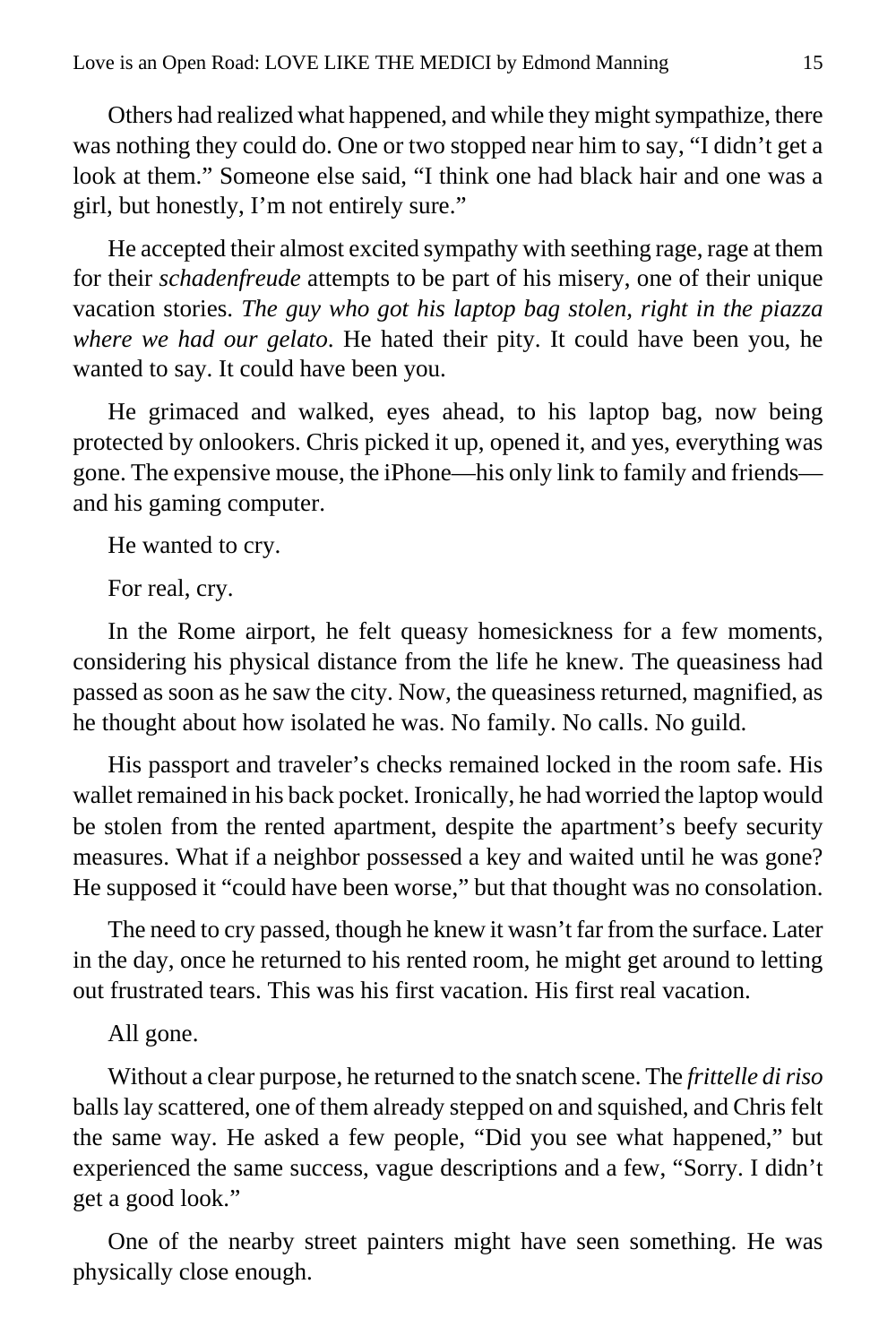Chris approached the man who seemed to attack his paper canvas with a ferocity that intimidated. Chris realized the painter might even know these children, especially if they targeted tourists regularly. The painter looked up and Chris's mouth hung open a split second longer than he intended. The short crew cut, the solid jawline, even the icy-blue eyes gave Chris pause. He wanted to admire the man a second longer, but his mouth was already open.

"Excuse me, did you see those kids just steal my laptop? Can you be a witness for a police report?"

The painter kept his gaze on the canvas. "No, sorry."

This irritated Chris. "But you're right here. Didn't you see?"

"I was looking down."

"Well, do you know these kids? Seen them around here ripping people off?"

He shrugged. "Lots of children here steal."

"He's finishing a painting for me," a woman nearby said in a slightly annoyed voice. "Can you talk to him about this in another five minutes?"

"No, lady," Chris said, happy to find a source for his growing anger. "It can't wait. I just lost over three thousand dollars in computer equipment and my only connection to my family. I'm having a crisis, here."

Everything was truly gone, and with the shock of it over, the reality was beginning to sink in.

She said, "I'm sorry. You're right."

This made Chris take a breath and realize as much as he wanted to throw a tantrum, he did not want to surrender to a tantrum. "No, I'm sorry. I'm upset. Please accept my apology."

"Sure."

"May I ask him just a few more questions?"

She nodded and stood to the side with her friend.

Chris turned to the attractive painter. He was almost a bear, a square man, possibly Sicilian, the dark brooding looks, and quiet demeanor. Dark under his eyes. Still, nothing could account for an Italian man's ability to look sexy under just about any circumstances.

"Please help me," Chris said. "I just lost everything."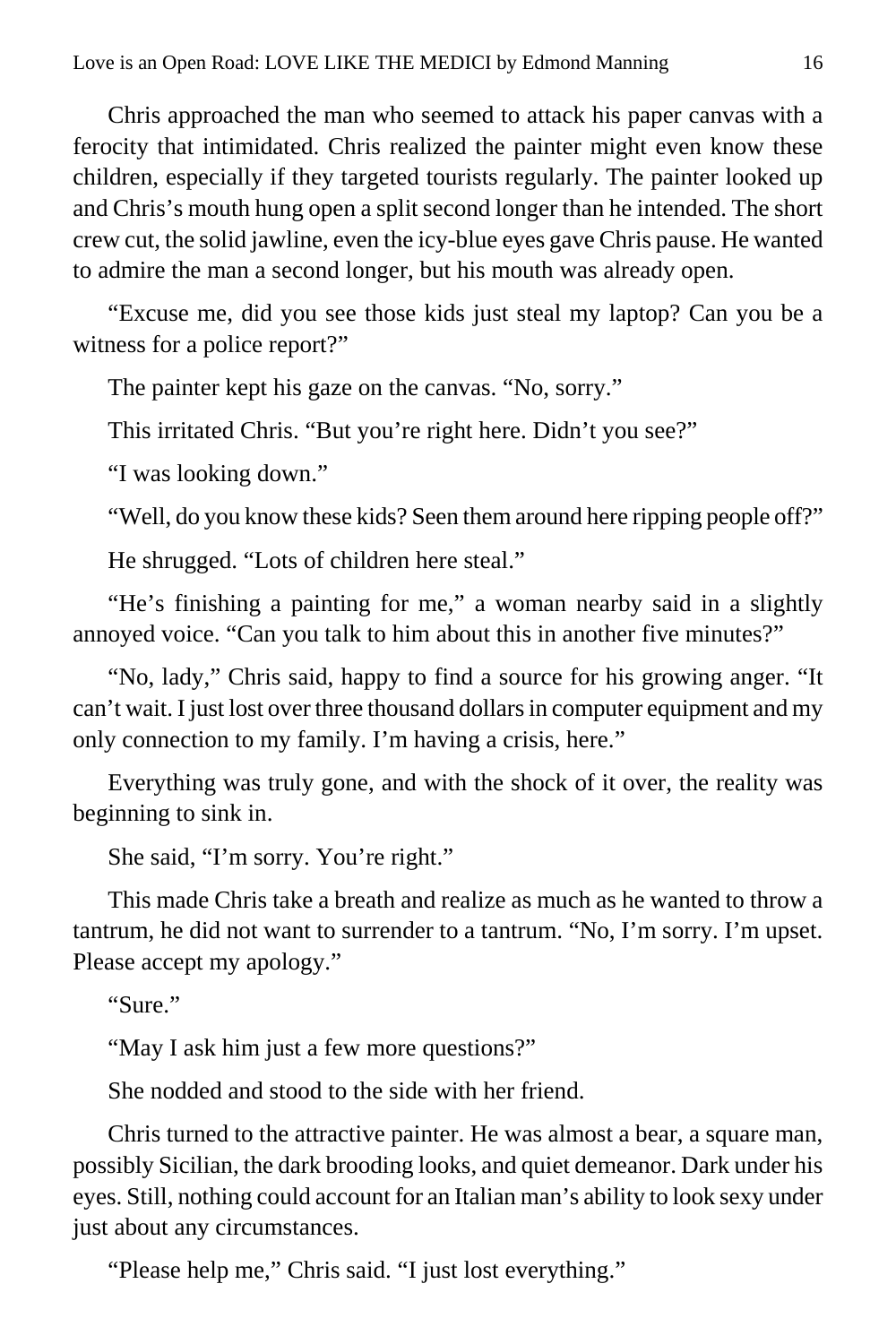The painter looked up. "I'm sorry. This is very popular spot for thieves. I might recognize their faces if I saw them, but there are dozens of children working this city, so I wouldn't even be sure who I saw where."

Chris took a step back, frustrated, wanting to argue more but what could he argue? The man lied, he knew the kids? That he probably knew something useful if he would just reveal it? There was nothing to argue. He glared at the artist, unable to find him as attractive as he did a minute ago.

Maybe there was a piazza code, or an Italian code. Or some street code. The kids won't knock over your art supplies if you don't give them up. Something.

Effort. That's all Chris wanted. A little effort.

He wandered in a small radius, looking for non-existent clues, cursing how everyone else enjoyed the perfect Italian day and now he could not, would not. He would not enjoy the rest of his trip.

Day two. Vacation ruined. Chris realized he should fly back home. No point in staying.

Moments later, he recognized a policeman, easy to spot, a few hundred feet away, talking to tourists. Or attempting to talk to them. Chris approached and waited as patiently as he could, but now that he had found a police officer, he suddenly believed time was essential, and if they could get searching immediately, it might not be too late to recover his items.

Near the officer, a small crowd hovered nearby, which irritated Chris as he wished to speak to the policeman with more privacy. It was not the officer's fault for the crowd, but another street painter, this one's gimmick to paint with both hands, two separate paintings. Chris could see only the back of his head and saw the man didn't actually paint both at the same time, but held the brush with dripping paint in one hand while working quickly with the other. Then, the free hand went to work while the other took a break.

When it was his turn to speak, the police officer seemed willing to help, his lack of English notwithstanding. He spoke basic English, but Chris wanted to get descriptive, the exact angle of the trajectory so they would have a path to follow. He grew frustrated at the abbreviated responses and the repetition of the word, "stolen. Stolen."

Yes, he wanted to cry. *Stolen*.

"*Scusami*, may I be of service?"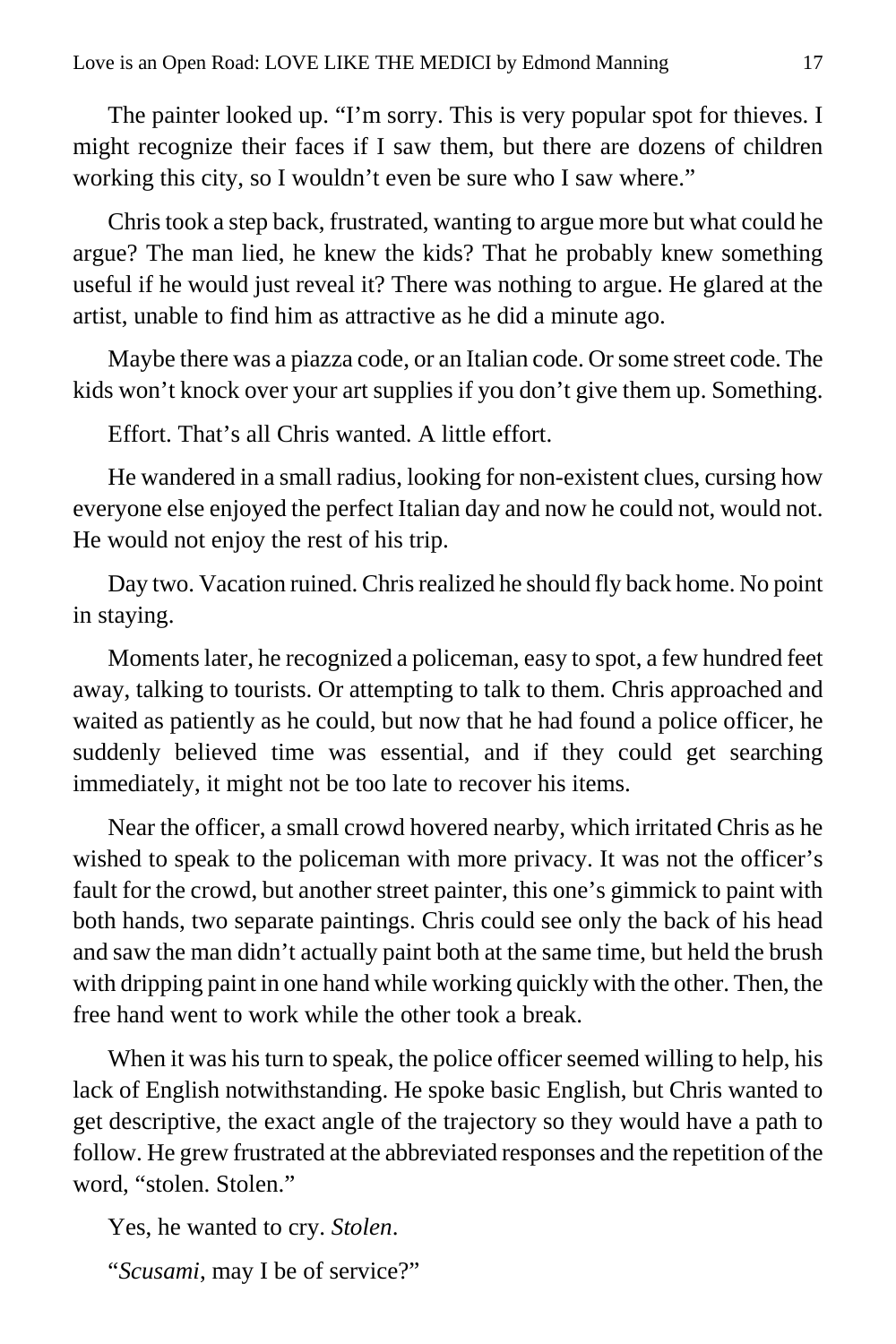Chris turned to find the gimmicky painter, a brush still in each hand, standing at his side.

The painter's short black curls hanging down his forehead were not thick, but crisp and *truly* Roman, the haircut made popular by George Clooney years earlier. His clean cut face remained guarded, but almost hopeful. Relief surged through Chris.

Someone willing to help.

Chris said, "Yes, thank you, please. The police officer doesn't speak much English."

The painter said, "*Permettetemi di parlare a nome di quest'uomo, traducendo in italiano. E' chiaramente sconvolto e questo lo farà sentire meglio*."

"*Certo*," said the officer.

He turned to Chris and said, "I asked if I may speak on your behalf and he agreed."

Chris said, "Thank you. Okay."

The painter said, "Tell me."

Chris described what had happened, the two-person hand-off with the laptop bag, providing the artist a better description of the various escape routes than he could explain to the police, including more landmarks.

The artist nodded, interrupted with a finger raised, and spoke to the police in Italian, stopping to listen to more of Chris's description. In turn, they wrote down information, and the three of them exchanged quietly in Italian. After the full account had been transcribed, they allowed Chris to keep a copy of a receipt, and through the artist, encouraged him to visit a police station tomorrow to get the number of his open police report. He would need that for insurance.

A pit grew in Chris's stomach. He had not insured the laptop. He knew he should have. He knew it. And he never did.

The police and the painter exchanged last words, and Chris waited as patiently as he could for the conclusion of the conversation. He was already disappointed that the officer wasn't phoning in an emergency report, or perhaps darting off in the direction of one of the young thieves.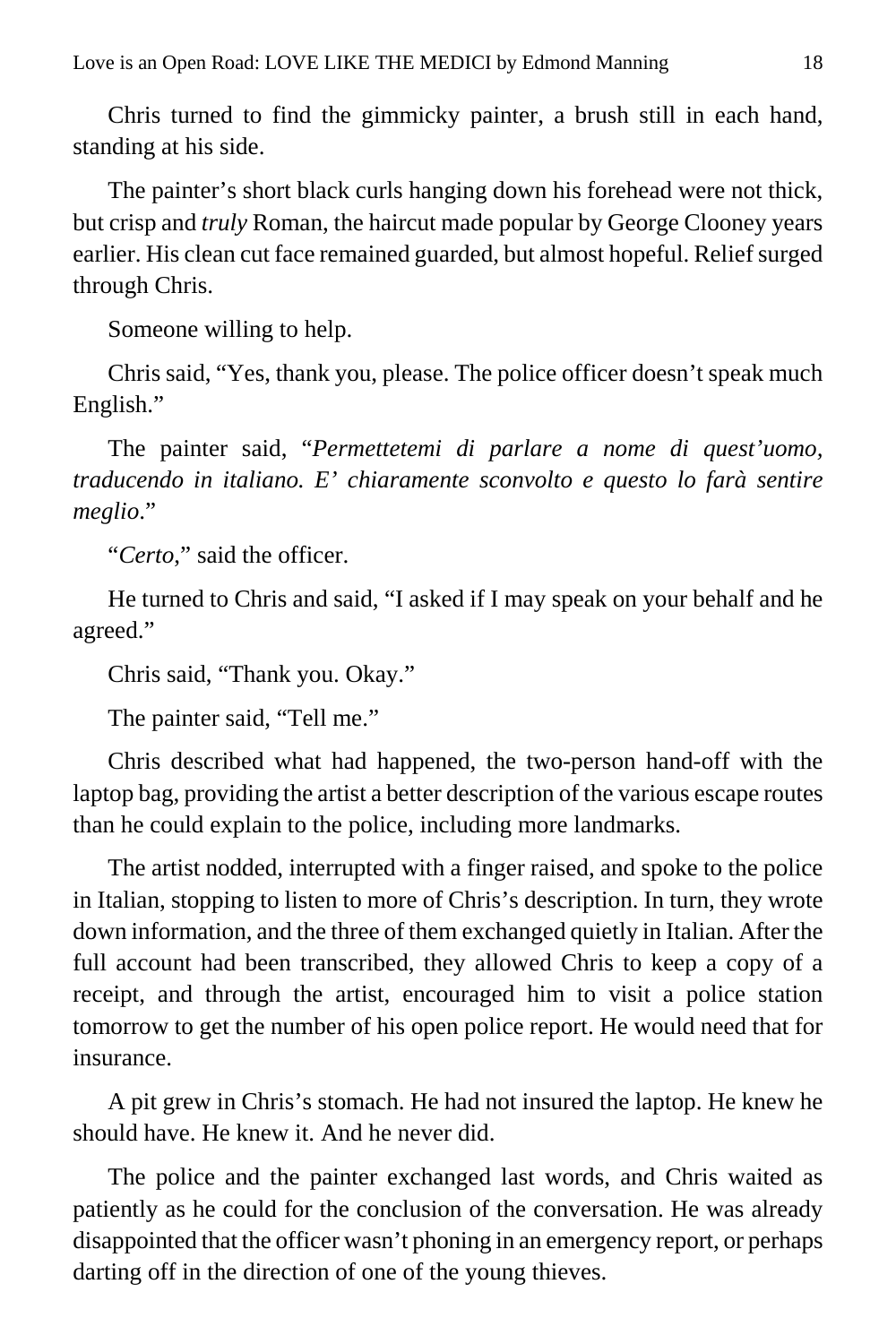The police nodded grimly, and one of them said, "I'm sorry."

Chris, nodded, confused. Apparently, nothing was happening. Or perhaps he misunderstood.

The artist said, "I will speak with you. Let me finish these two paintings. They are waiting."

Chris resented the man's assistance at this second, forced to follow the street painter's schedule, but why not? The police had no intention of chasing down criminals, so why should a street painter do any different?

He paced. He wiped clean his glasses with his shirttail.

The world as he knew it was removed from him. Online, more than physical, was gone for the next forty-eight hours at least. Maybe twenty-four hours if he paid some exorbitant shipping fee, which he might, to get all his apps and iPhone contacts back. No, he couldn't afford that. Besides, he had his vacation notes stored on various apps. He had downloaded two Italian map apps, a Euro currency translator, a Roman subway app, and four art-related apps. Every Italian treasure he intended to visit, its research right at his fingertips.

To save money, he should fly home. Forget the rest of the doomed trip. Flying to Italy for a two-month vacation was one of the worst mistakes he had ever made. He knew that now.

He gritted his teeth and thought bitterly, *This is why people don't travel*.

He stalked behind the artist's small crowd, perhaps a bigger gathering than he initially assessed, as more stopped to stare at the strange skill. Each painting, already more than half done—the Florentine Cathedral on the left—and the Palazzo Vecchio on the right, skidded into a colorful, explosive shapes with black and brown lines added for accents.

The crowd gathered tighter, *ooo-ing* over purple splotches that took on richer meaning as it was now clear this was gorgeous shade from an overhang, the green squiggly mess darkened and outlined to become a green plant on a windowsill. In both hands, triumphant flourishes ended rounded shapes, as if the artist's fingers were as fast as his imagination.

Even Chris noticed and forgot to feel kicked-in-the-stomach.

The crowd clapped with an enthusiasm somewhere above *polite* but under *whooping*, as the maestro displayed both works. He held them before a young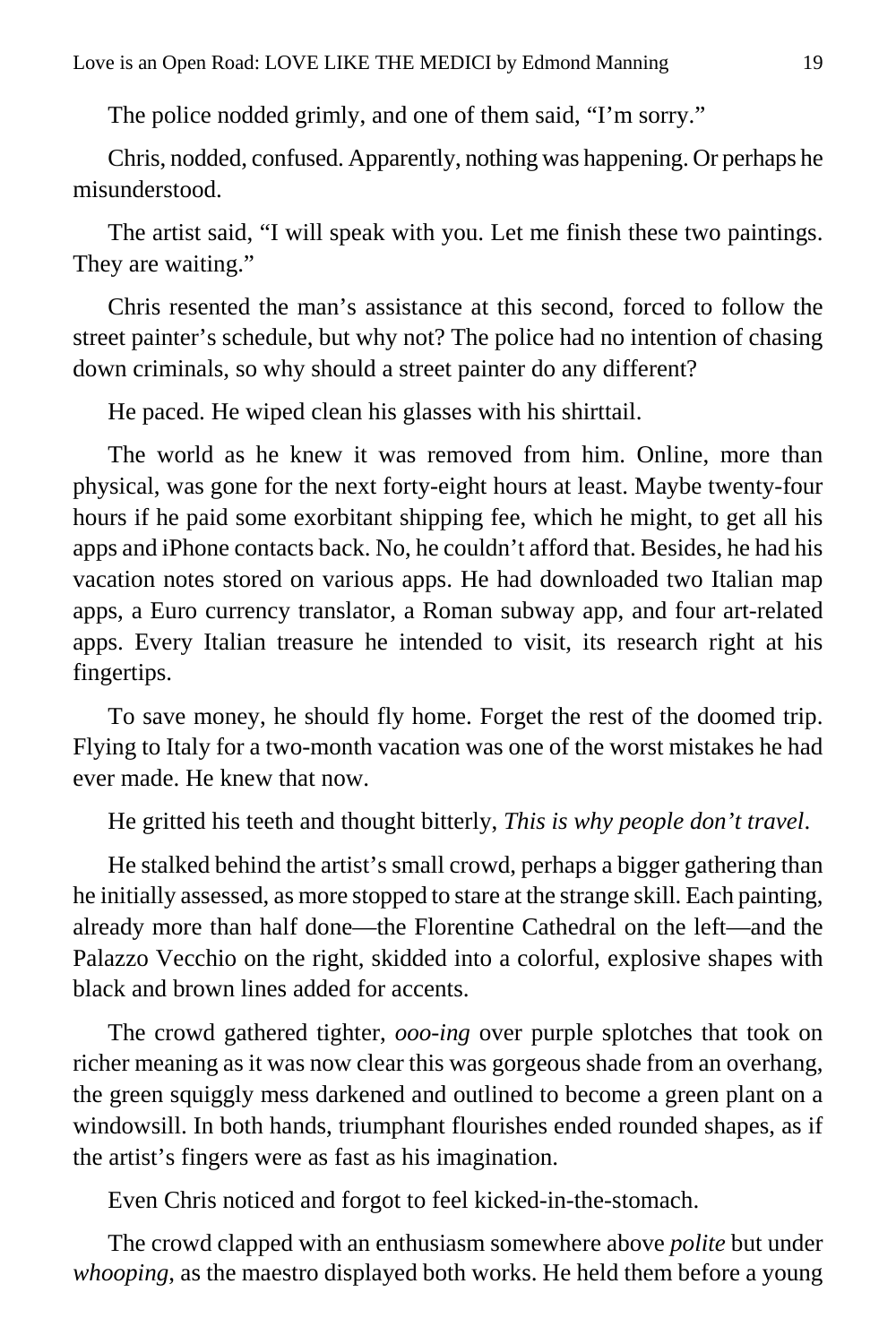teenaged girl who smiled wistfully, and a younger boy, who seemed eager to get his hands on the freshly painted surface. His father pulled the younger boy back.

"For a sister and her brother," the painter said, presenting them both toward the girl for her selection. "*La signorina* chooses first."

She selected the Florentine Cathedral and with a smile, he advised her not to touch it for a few minutes until the watercolors dried.

The father snatched the second one before the boy could reach it. "You can have it when it's dry," he announced and then turned to the artist. "They're beautiful. *Grazie*."

He paid for them and the teenage girl timidly stepped forward to squeak out, "*Grazie*."

The painter said, "You will always have these paintings, you and your brother. Just as you will always have each other."

She blushed and Chris understood why.

The painter was more handsome than he had realized. He was young, midor early-twenties, with his short black hair, ringlets beginning to form around his ears but not quite. He spoke seriously as if each word mattered, and his lips were thick, which appealed to Chris, though he did not know why. His skin was what white people called "olive colored," which meant not white. Not black. Not Hispanic. Somewhere else on the scale of gorgeous skin colors.

After moving only a foot or two away, strangers began gathering around the father and daughter, asking to examine both pieces, comparing the style of right to left. For a moment, Chris had the artist to himself.

"Sit," he said, pointing to a spot on the ground.

Chris immediately began to crouch down, obeying, and then stopped. "Can I talk to you without getting on the ground? Would that be okay?"

"No. Sit."

Chris found himself obeying, though he was not sure why.

The artist left his workstation, the two dueling paint boards with thick paper clipped to each. He left his paints, and came to Chris with only a large sketch pad. He sat.

A woman, mid-fifties and wearing an argyle sweater-vest emerged from the small crowd and spoke to the painter. "Will you paint me something? The Florentine church?"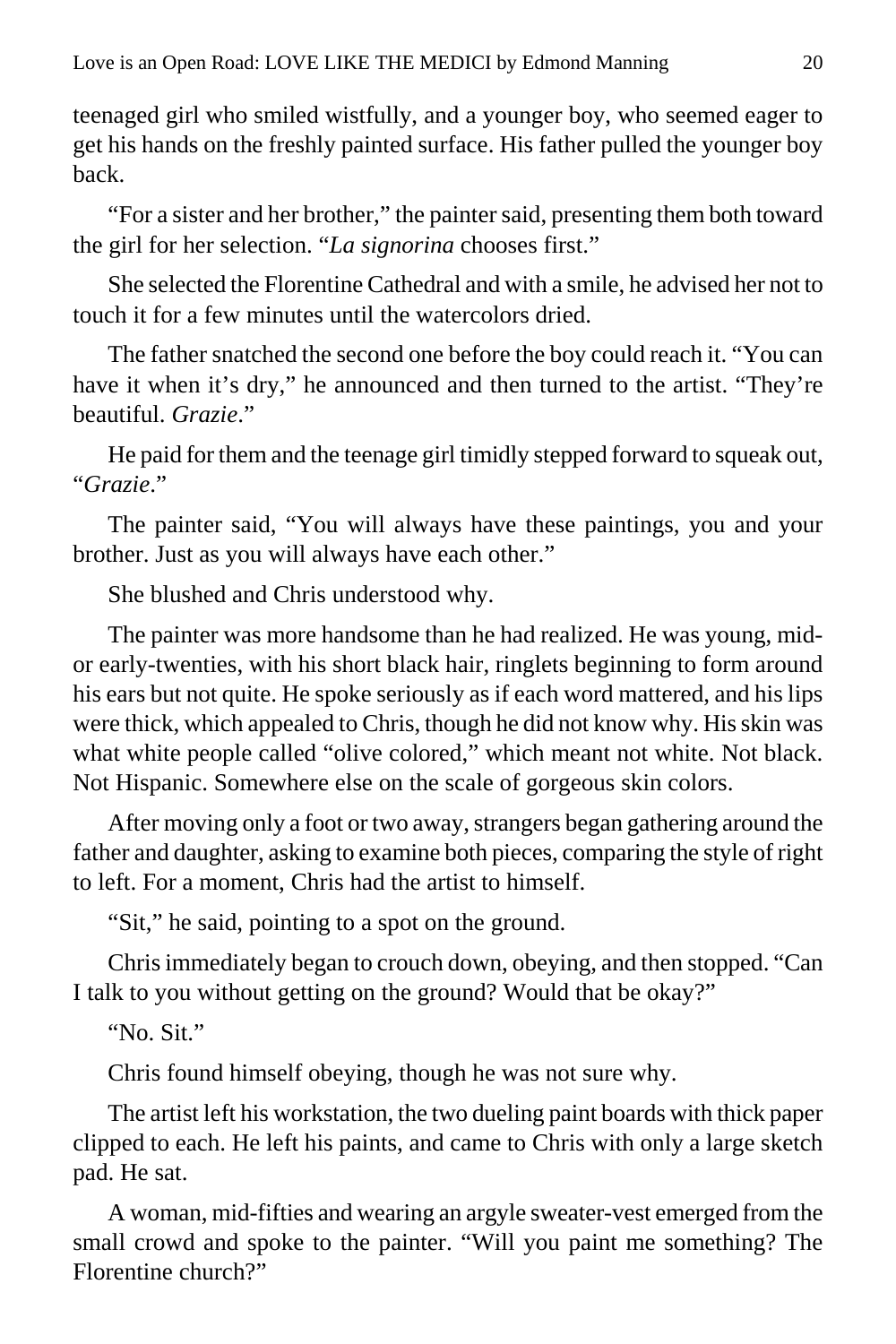"Yes, I would be happy," he said. "When I am finished with this gentleman, yes. Do not leave, okay? I will paint for you."

She promised she would stay.

The artist began to sketch and Chris realized the subject was not the Florentine cathedral or a famous building, but Chris himself.

Chris scowled. "Do we have to do this?"

The painter said, "Yes."

Another man, older than the first woman, came and stood by the painter and said, "I'd like two paintings, one from both hands, two of them. If you want the money."

The painter said, "Yes. I would like that. I have a woman in front of you as soon as I'm finished here."

In an annoyed voice, the man said, "I'm in a hurry."

The painter said, "I work quickly."

The man said, "Look, I can get a shitty street painting anywhere. Any corner."

"Yes," the painter said and looked at Chris. "You can."

Chris now understood why the painter needed to sketch him. So they could have a moment to speak.

The painter looked at Chris as if trying to remember his name. He looked down and began sketching immediately, taking a break to look at Chris again. Chris could not read the expression. The painter's eyes were open and friendly, like a deer. But Chris could not read him.

The artist wore thin sideburns crew cut against his skin, which not many men could pull off. His face was relaxed and Chris realized he was once again ogling a handsome man. The last man he stared at this way had marble testicles from the Carrara quarry.

"I am sorry for your things," the artist said. "You will not get them back."

Chris found his fondness diminishing. "What?"

"The police will file a report. They will do that. But I am sorry to report to you, your items will not be found. Not likely."

"Why?"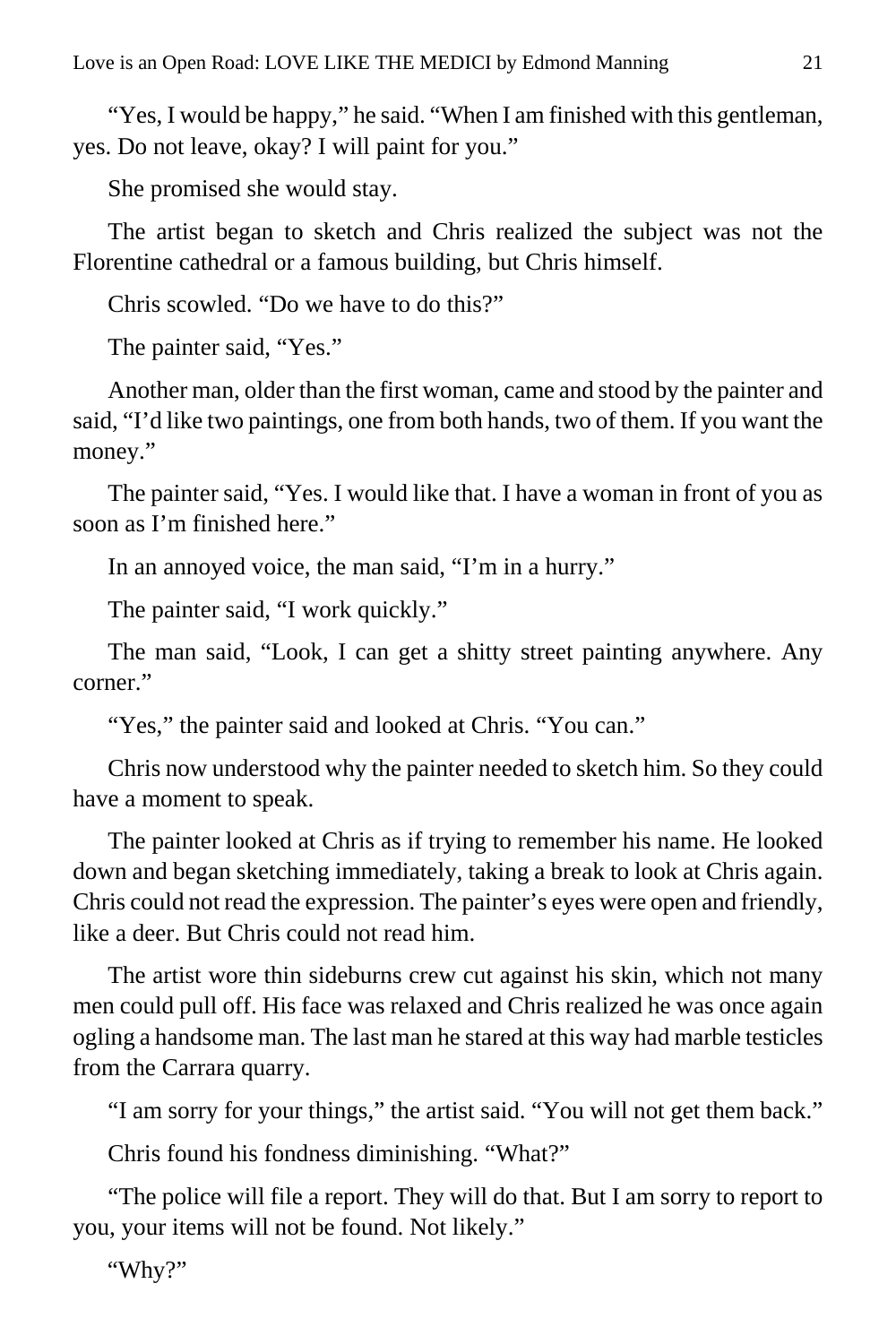"Because no one will search for them."

"So your police aren't going to do *anything*?" Chris knew his tone was accusatory but he could not help it.

The painter said, "Would *yours*?"

"Yes." Chris tried to sound haughty.

The artist frowned and his arm flew across the page. "We get reruns of *Law & Order*, you know. *NCIS*. *Cold Case*. *Bones*. We have Netflix. None of those cases are police going after stolen phones unless murder was involved."

He cocked his head. "Was someone murdered?"

"How much longer is this going to take?" The demanding man returned quickly, pressing closer.

"Close to done with this one, *Signore*. Then, the lady. Then, you. I promise. This will go quickly."

The man stormed off again.

Chris said, "So, you don't think there's any chance?"

"No. Neither do the police. I suspect they spoke better English than they pretended. They're the ones who told me there is no hope of your items being recovered."

"Great."

Chris wanted to go back to the flat he rented. Buy a plane ticket and fly home. Of course, there was no laptop for purchasing plane tickets. No phone to call customer service.

"I am sorry," said the artist. "This is what they said. Pick up the number of your police report but do not count on the report number being available tomorrow. Probably by the next day."

"They told you that?"

"No. I just know. Things do not happen immediately in Italy. Almost finished."

He exchanged the thick black pencil for colored chalk, and scribbled across the page. Observing the speed and recklessness of his fast hand, Chris thought he might be destroying the black outline. Perhaps the illustration was no good.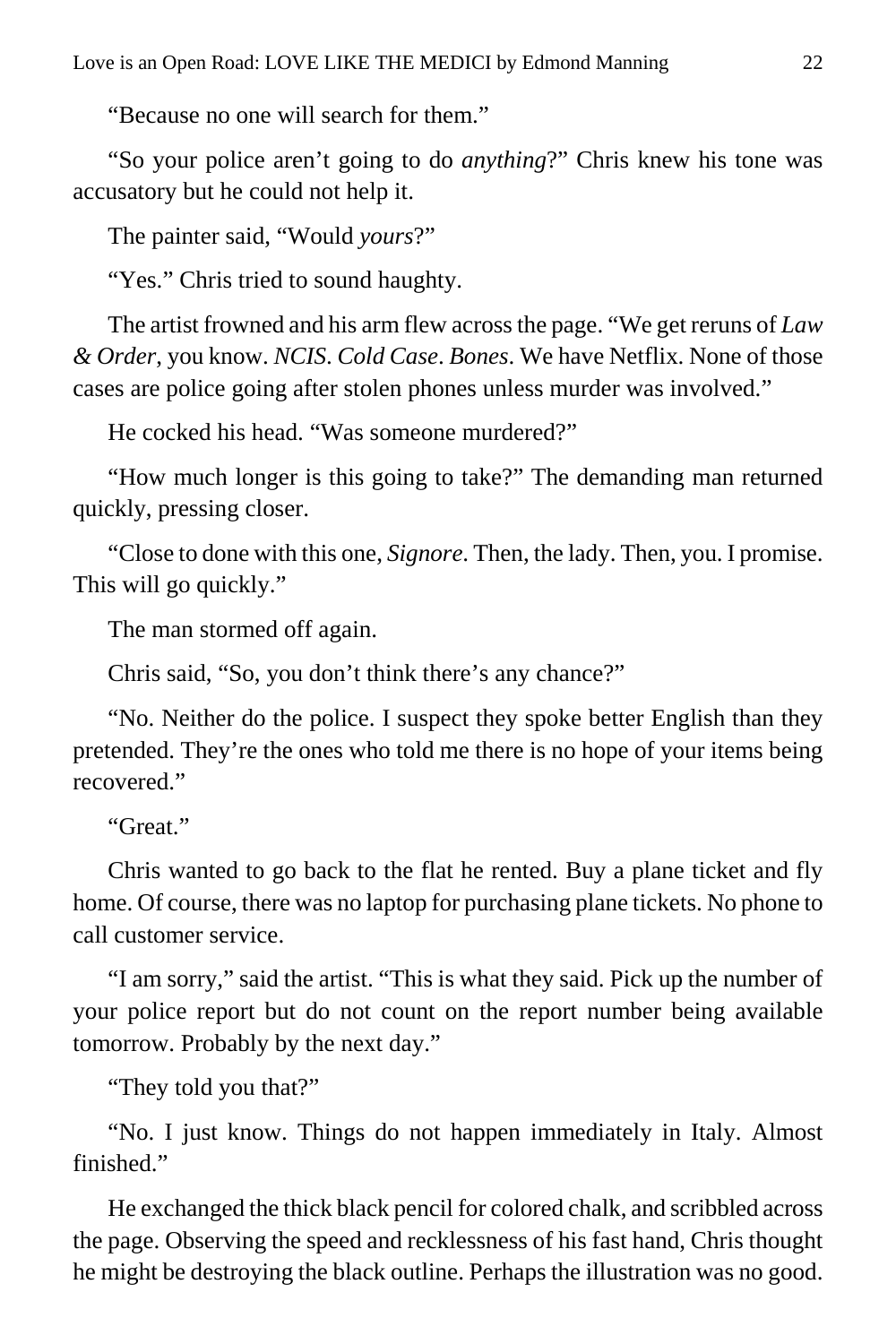And how could it be good, Chris wondered? He felt as if he had been chewing stones for the past twenty minutes, grimacing and seething his unhappiness in every direction.

The painter turned it around and Chris felt another kick to his stomach.

The sketch captured Chris as he would have preferred to feel, his face wide with joy, his eyebrows raised in happy anticipation. His thick glasses were missing. The man in the sketch was handsome, brave. He laughed with bright colors, seven or ten vibrant hues integrated into the sketch, when Chris was sure he only saw the painter pick up two colored chalks. Who was this happy traveler?

He stared at this ideal version of himself, easily recognized, yet seemingly so far away, and his eyes filled with tears. This day was terrible. But this… this happy man…

He looked at the painter expectantly for an explanation.

"You must remember Italy in better times. Before the robbery."

Chris stared at the sketch, surprised by its skill, the deftness in communicating so much emotion. The colors applied so hastily blended for the right amount of shadow, of thickness and substance. This painted man. Why couldn't Chris be this man?

"My glasses," Chris said.

"A poor artist I would be if I could not imagine a man without his glasses."

"But, I'm smiling," Chris said, the words stumbling out.

Looking at it again, Chris already felt forgiveness toward Italy, toward Florence, toward this horrible day. He was still angry about the theft, sick over the loss of communication. He was obligated to participate in Thursday's raid tactics discussion. How? When would he calculate gear upgrades for his guild? Many turbulent, dark emotions swirled through him in angry currents, but at that moment, forgiveness gurgled into the stream.

"How"

The painter said, "I heard you in the food line. You laughed at something the vendor said. I looked over."

Chris looked at the food vendor, not far away.

The painter spoke again. "Oh yes, this reminds me. The police would like you to clean up your dropped fried balls. Please."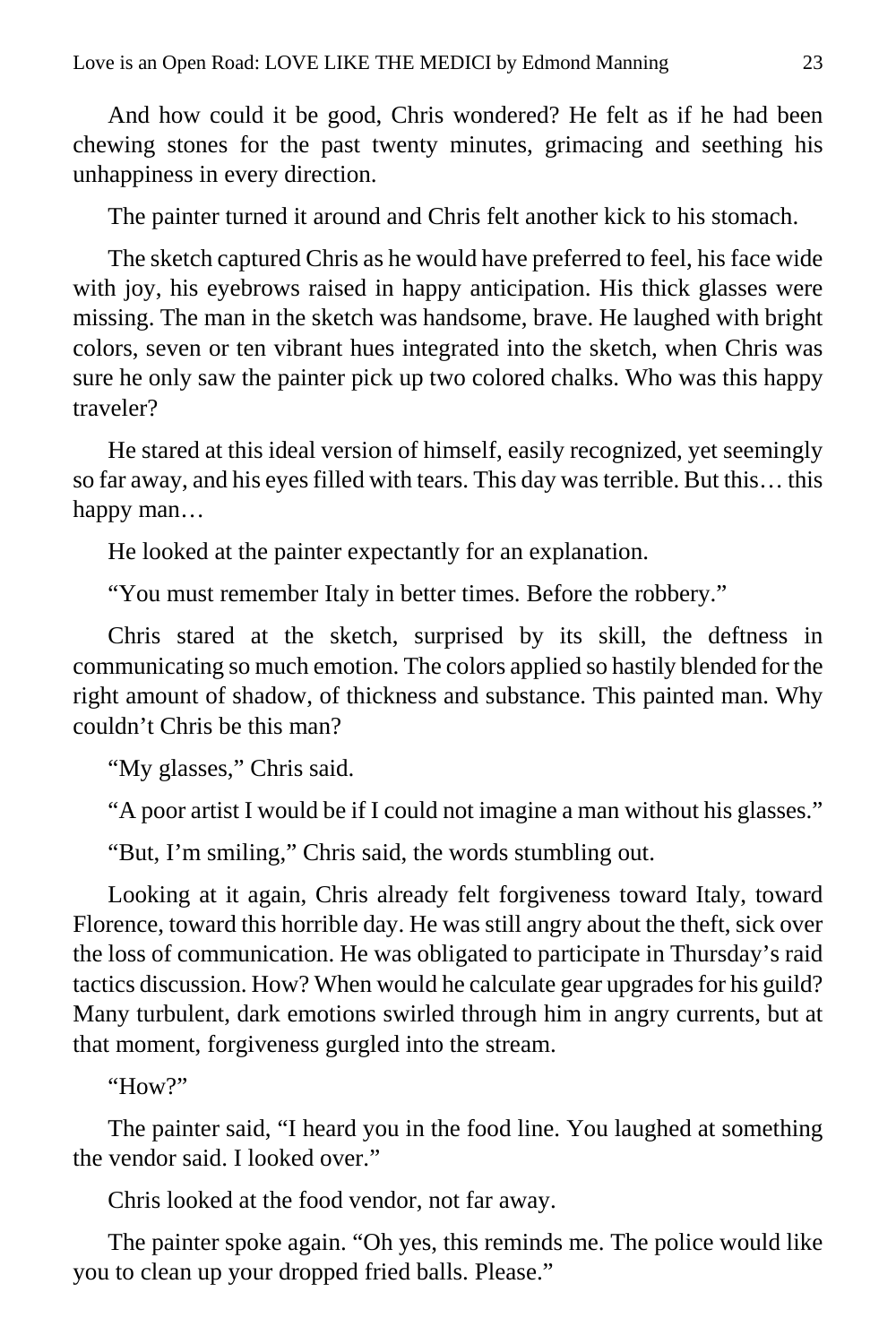Chris studied the drawing again, an ugly thought coming to mind. "Do you think those kids pegged me as a target? Did they see me smiling and think of me as a mark?"

"No," the painter said. "I assume they saw you distracted by food. They look for things like that."

The woman, first in line, appeared by the painter's side. "I just want one painting. You don't have to do both hands like that for me. It was impressive though."

The painter nodded. "*Grazie*."

Chris looked at the painter, sensing their conversation was over. He had more questions he wanted to ask, about the crime, the children, the police who spoke more English than it appeared… more to ask. Such as, how did he draw Chris's face with such intimacy?

Instead, Chris said, "Thank you. Can I pay you for this?"

"No," the painter said. "It is a gift."

The painter nodded and stood, returning to the overturned bucket he used as a seat and made adjustments to the wooden backing as he anticipated the next project. He removed a fat brush from its water glass and dried it with a rag.

His patron said, "I'd like one with Il Duomo, like you did for the girl. That was just beautiful. You're very talented."

Chris watched the painter beam at her, grin, and thank her. The right arm jerked furiously across the page. It had begun.

As Chris rose to his feet, unsteady. Unsure what to do next. In vain, he looked around the piazza for the children who stole from him.

Without glancing up, the painter spoke. "You must not hide your radiant smile to protect yourself from harm."

At first, he didn't realize he was being addressed. Chris was suddenly very tired. Drained. He wanted to rest.

Without energy, he finally said, "Is that a common Italian expression?"

"No," the painter said. "It is an Enzo Tenore expression."

Chris couldn't remember who that was, a philosopher, a Renaissance artist, some Medici follower? He didn't want to think about it. He was tired. He wanted to fly back home.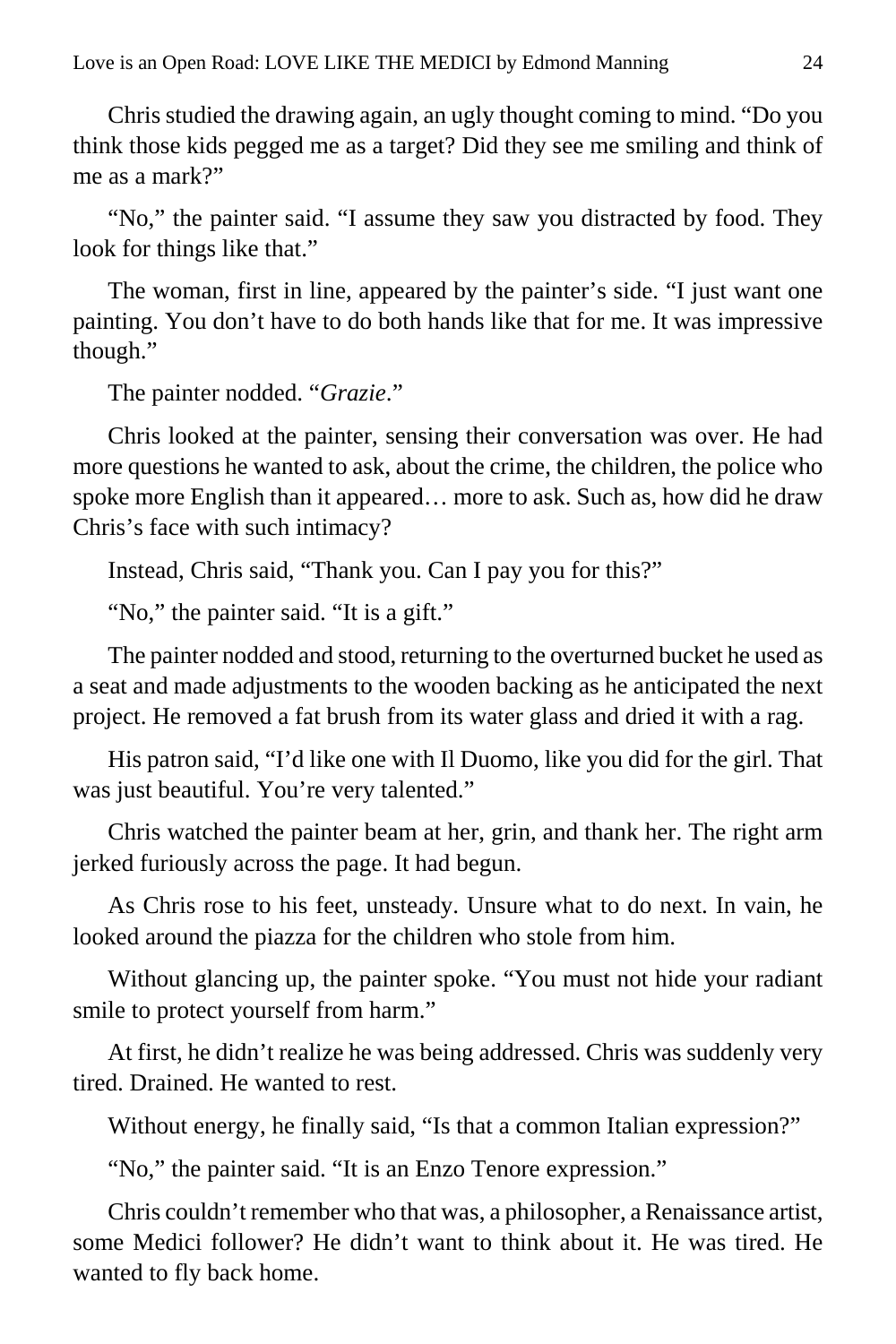Without looking up, the painter said, "I am Enzo Tenore."

Startled by the quiet declaration, Chris's eyes found the man and watched as the painter's eyes roamed the canvas. The brush in his right hand flew in wide arcs.

Enzo looked up.

Chris saw the gentleness he witnessed earlier, the curiosity. The painter was like a deer who had forgotten to be afraid of people. And for the first time, Chris noticed the deep caramel in Enzo's eyes, framed perfectly by his strong, clean-shaven face and the cobalt-blue, Italian sky.

\*\*\*\*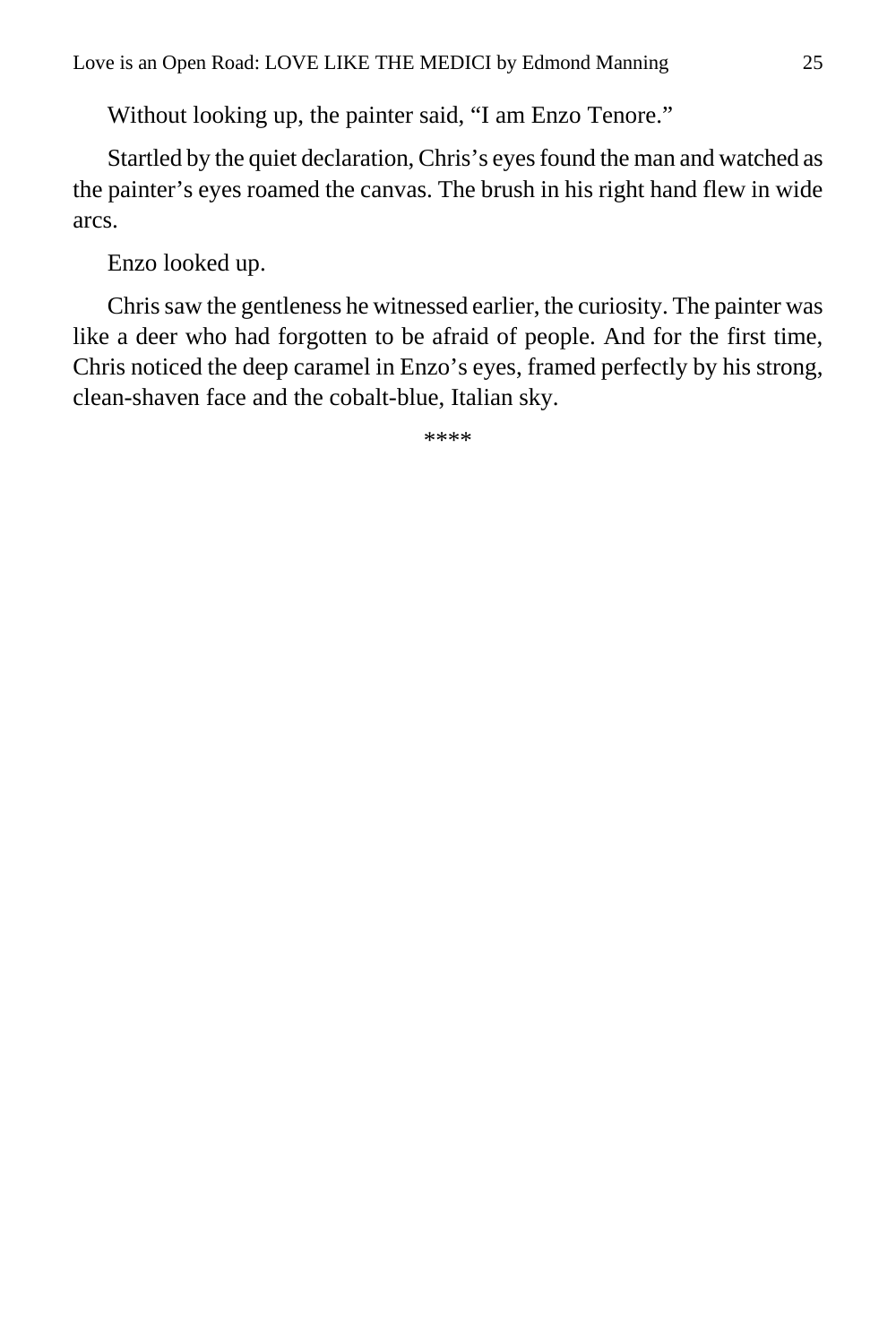#### **Day 3**

<span id="page-25-0"></span>Chris woke the next morning, feeling less sure about his resolve to flee Italy.

He rose and showered, completing familiar morning rituals in such a foreign-feeling place that the rituals bothered him instead of comforted him. The shower curtain kept touching him, sticking against his naked skin, and he felt a little harassed by the time he was clean.

He stepped out and wiped his hand through the fog on the stranger's medicine chest.

*Do not hide your radiant smile*, the painter had said to him.

Enzo the painter.

Enzo with caramel eyes.

He left the bathroom and stared around the studio apartment. Not terribly big, but not as small as a New York hotel room, which was saying something. He had only been to New York once on a high school class trip. The word *decorated* might have been too strong to describe his Florentine apartment. The space was pieced together with leftover chairs, cheap pattered throw rugs, an old wooden table, a serviceable bed and maybe new mattresses, that one indulgence.

He slept well here.

Chris had not purchased plane tickets home, much as he wanted to. He realized he might need the police report number after all. He had not insured his gaming laptop, not himself, but a slim hope bloomed when he remembered that his parents bought him renter's insurance as an apartment warming gift. Two years ago. Had they renewed it? He thought he remembered they did. Would it cover items lost while traveling? Maybe.

He hadn't appreciated insurance as a gift, but now he felt he may have to write a better thank you note for their forward thinking. His current finances while they accounted for a two-month stay in Italy on the cheap—had not accounted for purchasing an expensive dream machine. The renter's insurance might save him. His parents were looking into it. He would call them later today for the update. Call collect, of course.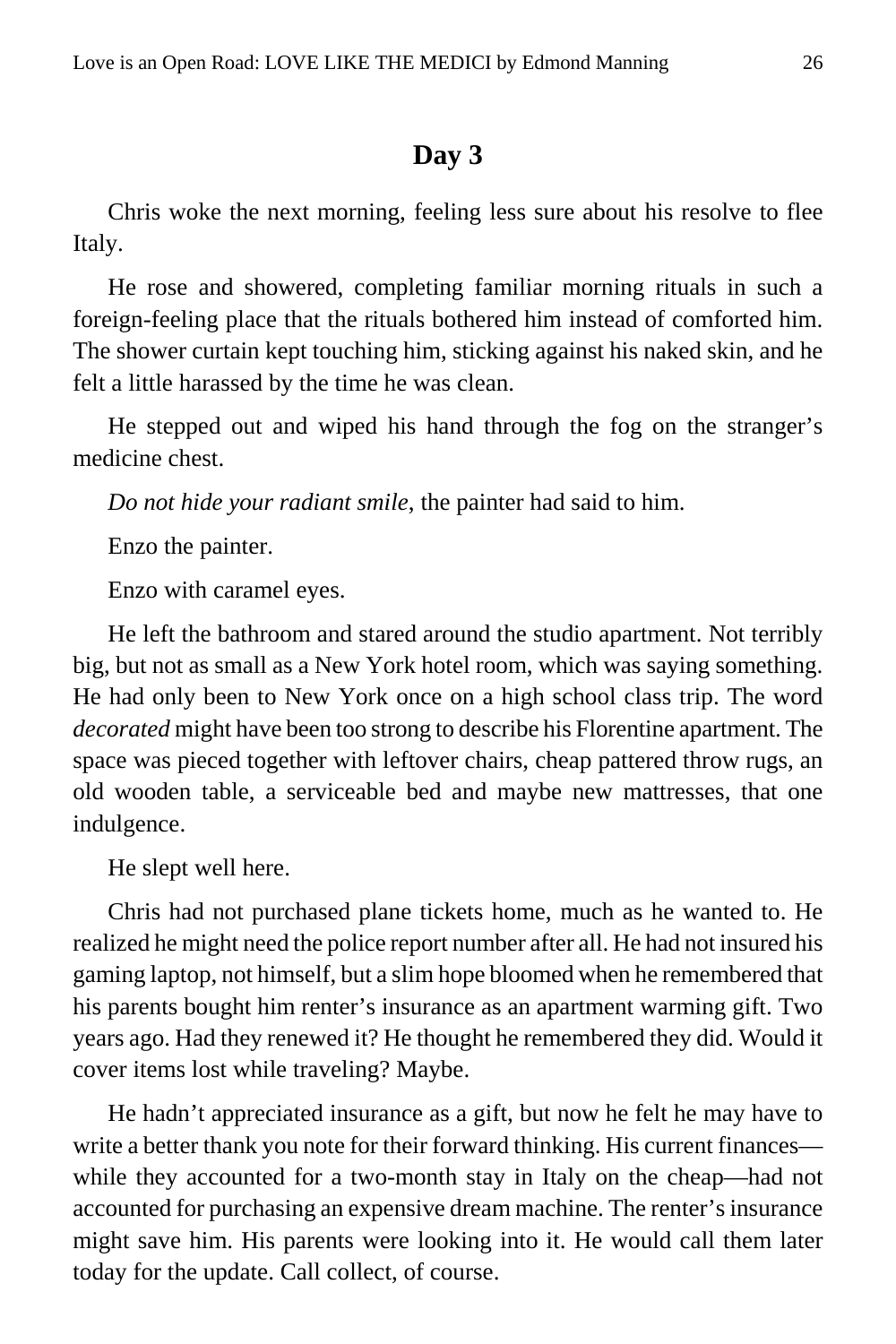The previous night, his mother cried on the phone when she heard what had happened. Chris felt comforted by her reaction. He felt less alone.

The police report number would not be ready today, Enzo had warned him. What would Chris do with himself? Would he sightsee? *Could* he? It seemed a betrayal of his anger to traipse away, visiting treasures and reading short descriptions of art, pretending his whole life hadn't been yanked from his hands.

He considered remaining in the flat.

And do what? Wasn't the reason he came to Italy, to see it?

Looking out his living room window over a modern Florence, he realized it could have been worse. Those words did not mock him today. And as long as he was staying an extra day or two, perhaps he should take advantage.

Chris felt nervous leaving the apartment, despite the double-locked door, his remaining valuables locked in a safe. He felt afraid for no other reason than having recently been taken advantage of. The building wasn't safe, the street wasn't safe, these people muttering in a foreign language were not safe. He knew that wasn't true. He knew he only thought that because he was angry at feeling so vulnerable.

Logically understanding the situation did not make him feel safe.

He bought fresh bananas from a corner shop but took no pleasure in the exchange. Yesterday, he would have thought, *I'm buying bananas in Italy*! Today, he wondered who saw him remove his wallet from his front pocket.

Chris had spent his first day strolling through Florence, abandoning the prescribed walking tour in favor of exploring narrow streets with earth-colored buildings, gently rubbing their rough-hewn exteriors with his fingertips, wondering each building's lineage, as if it were a family. He skipped important landmarks to walk average streets, pondering five-story ochre buildings that *could* be ordinary office buildings but somehow felt magically imbued with Renaissance history. He gazed beyond the carved cornices tracing the rooftops, each one with an architecturally frosting border, and thought *This is the same sky da Vinci saw*. Granted, the crisp blue appeared roughly the same as it did back in Iowa, but here, well, this sky was *Italian*. It belonged to *Italy*.

That was the first day.

Today was the third day of his two month trip.

The sky was ordinary. It was blue. The sun was out.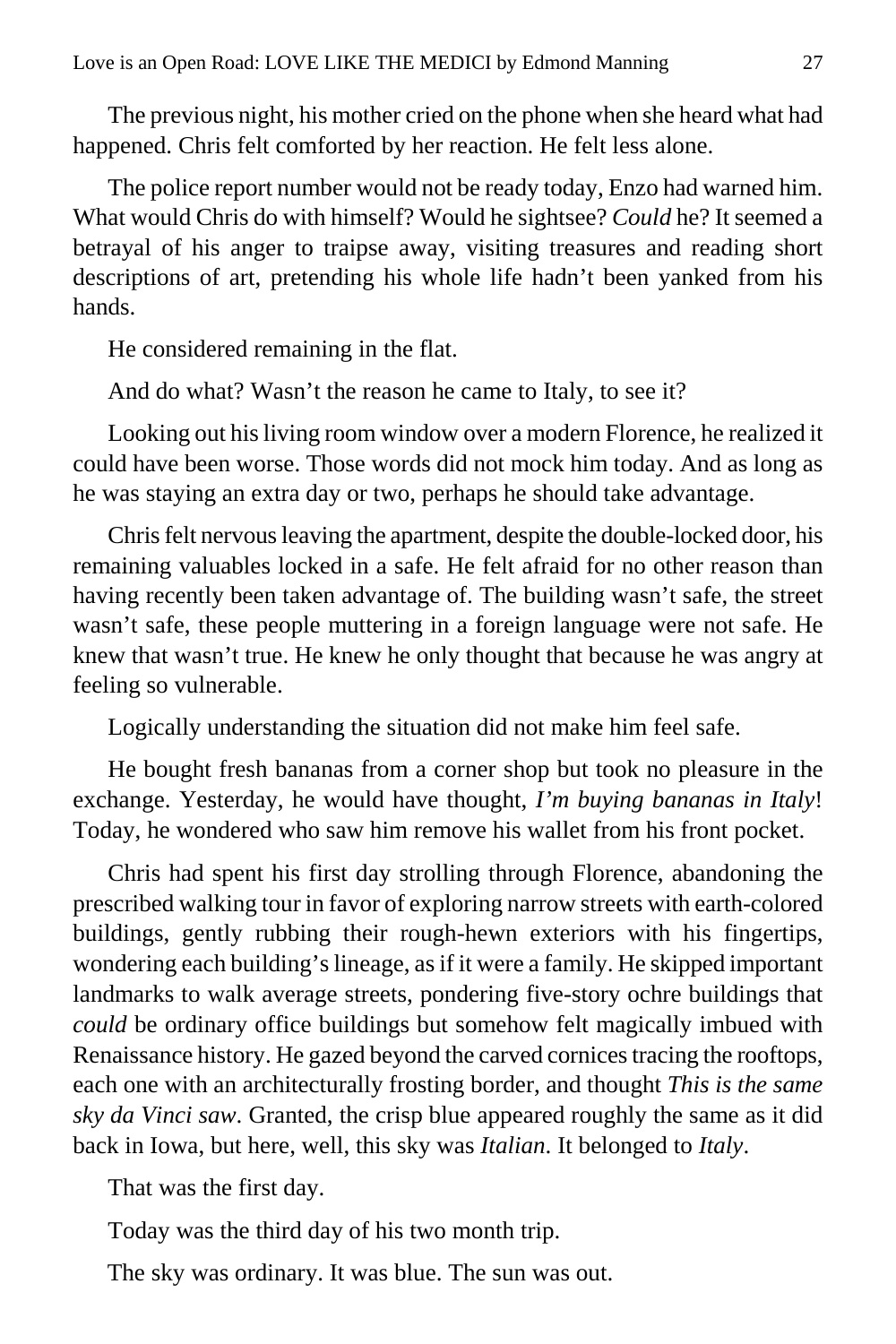He wandered streets again, careful to remain on well-populated ones, more interested in watching his fellow pedestrians than the historic surroundings. He locked his face into a grim, don't-fuck-with-me mask, though inside he felt vulnerable. Those children, he realized, stole more than his physical items. They had stolen a two month trip, something he'd been eagerly anticipating for a year.

*Do not hide your radiant smile*, the painter had said to him, *to protect yourself from harm*. It was terrible advice.

Chris reviewed the mistakes that led to his laptop's disappearance. Mistake one. He had dragged the laptop with him.

He did feel responsible for its theft, as if he had somehow communicated "Take it. I'm easy." Perhaps he looked too relaxed while eating his rice fritters. He definitely unlooped the laptop from his chest and shoulder, which made it easier to grab and run. Another mistake. Maybe something in his dress suggested, "Stupid American." Chris spent the previous evening pondering these mistakes, including permitting the artist to witness his laughter. If the artist noticed, others must have.

He would not make this mistake again.

He grimaced his way down a cobbled street, barely noticing the very reasons he came to Italy.

\*\*\*\*

By midday, he found himself standing before Brunelleschi's orphanage once again, the scene of the crime. At first he hovered around the piazza's perimeter, attempting to blend, while he scanned for the faces of the children who robbed him. How would he recognize them, when he had only chased the backs of their heads? He did not know. But he felt sure he would know. They would look at him guiltily and he would chase them again, this time with more success.

But he never saw them, not after hovering for nearly two hours.

When he first arrived, he had spotted Enzo's small crowd, if not Enzo himself. He knew inside the knot of admirers, the painter stabbed and splattered two paper canvases with a fury that might be trademark to street artists. The other artist, the one who offered little assistance yesterday, had also attacked his canvas. During his surveillance, Chris noticed the other painters working the piazza. They also entertained small crowds. Enzo was not unique in that regard. However, Enzo's crowd never quite dissipated. A few left, a few newcomers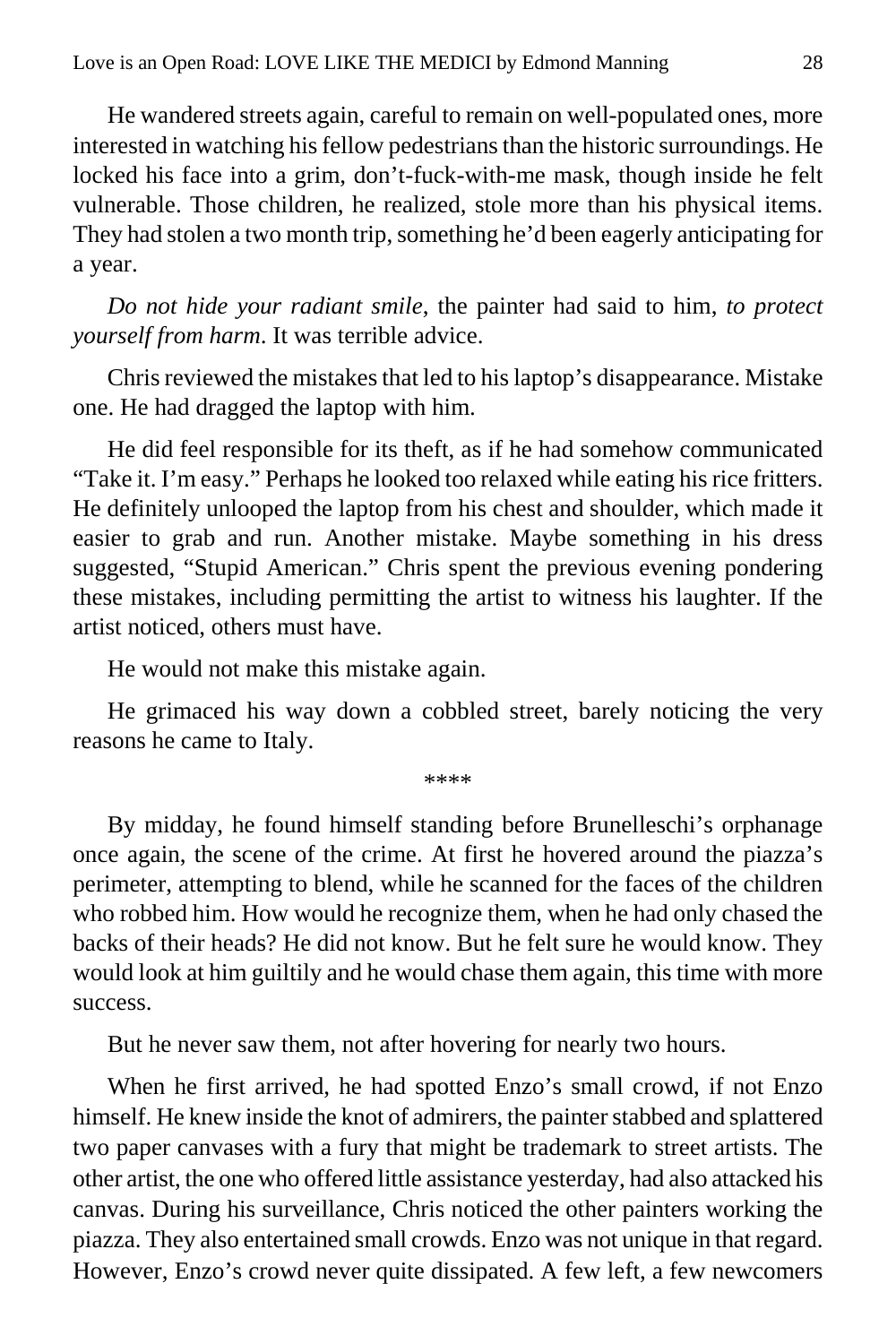joined. At other street artist stations, the crowds broke up regularly, leaving the artist alone for ten or fifteen minutes stretches.

This observation seemed innocuous enough, just a by-product of hovering on the perimeter searching for the thieving children, but at some point Chris realized that behind the observation was a desire to talk to Enzo, to have time alone with him. No audience. That didn't seem likely.

Chris revisited the deli vendor, the one who sold him the *frittelle di riso*. He asked questions of the vendor, who answered cheerfully, but had seen nothing. Of course.

"They love this location, the children," the vendor said, nodding at the foundling hospital. "If they are caught by Americans, they beg for mercy, reminding tourists they now stood where the first orphans were shown mercy, right on Brunelleschi's *loggia*."

Chris said, "You're kidding."

The vendor shrugged. "It works. Tourists fall for it. Items are returned, children run away."

"How often are they caught?"

"Not often. Rarely. The children in this city are very skilled. You must be careful<sup>"</sup>

"Good advice," Chris said. "But a day too late for me."

Chris decided he had a favor to ask. He ended up buying another *frittelle di riso*.

The crowd fluctuated between nine and fourteen. Although a crowd of nine was not particularly intimidating, it was when you wanted a private word with the man at the center of attention. Chris glimpsed Enzo—brushes in both hands dancing across his papers—in gaps between people. It dawned on Chris that this was Enzo's workplace, which made demanding a moment of his time even more awkward.

But he knew he needed to ask.

After the successful completion of another two paintings, Chris stepped forward and offered the small bag of warm, deep-fried risotto balls to his only friend in Italy.

Enzo looked at him with pleasant recognition and smiled, which made Chris smile.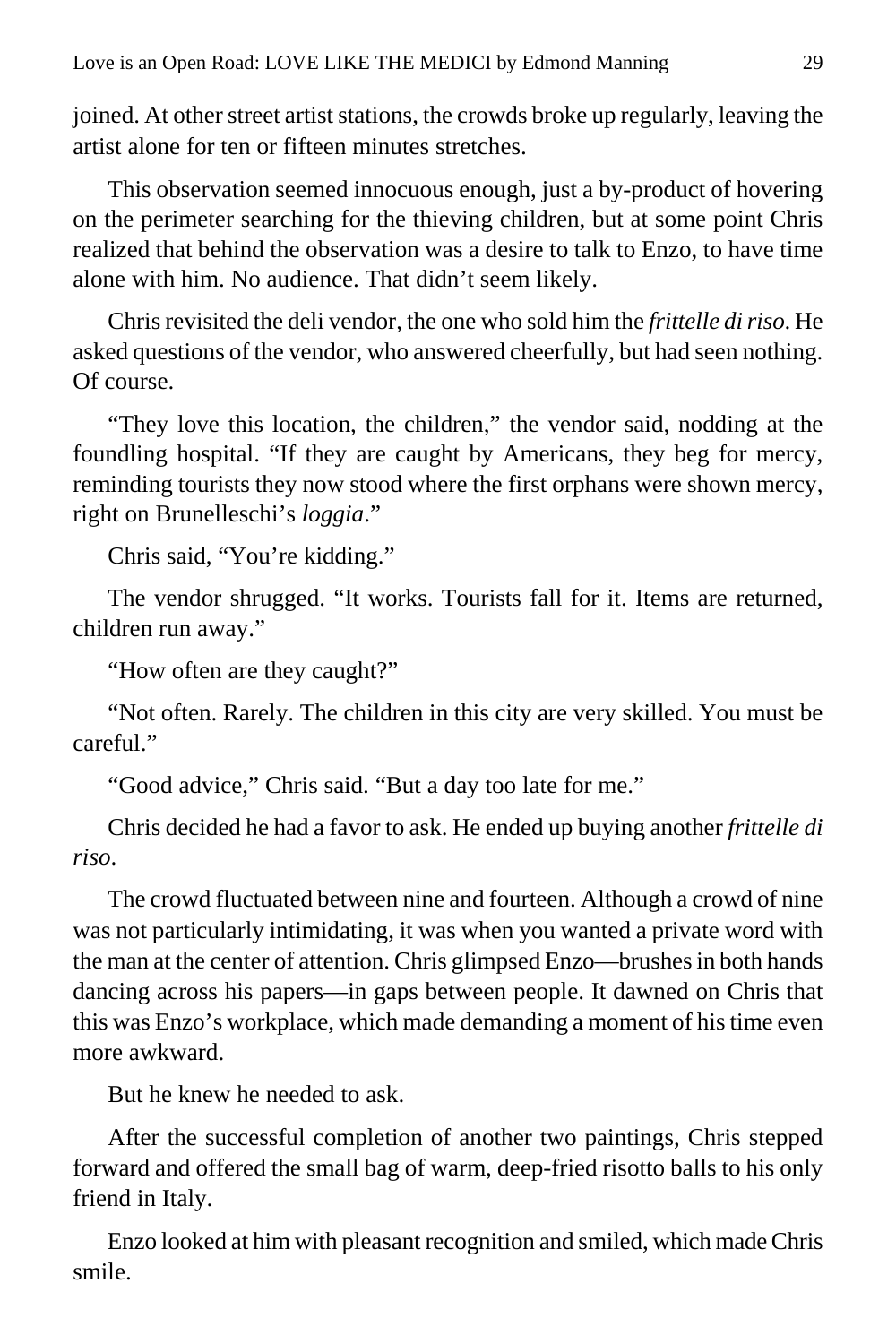"Much better," Enzo said, still gazing at Chris's face as he reached out to accept the gift.

He took one out of the top. "*Grazie*."

"No, take the whole bag. It's yours," Chris said. "Thank you for yesterday."

"I'm next," a woman insisted. "I've been waiting."

Enzo faced her and said, "Most patiently you've waited, *bella donna*." He took the bag from Chris and pointed it in her direction. He said, "Enjoy an Italian tradition. Take one right out of the top, that's it. Thank you for waiting. *Un moment*."

She smiled.

Chris said, "I know you're busy. I'll be quick. Would you be willing to accompany me to the police station tomorrow to get that report number? I'd rather not go alone."

Someone else in the crowd said, "Can you paint a building even if it's not in this piazza? From somewhere else in Florence?"

"Yes," he said quickly, turning to the question asker. "Anywhere in Italy. Rome, Siena, Venice." To Chris he said, "Yes. Two conditions. Meet me here at six p.m. tomorrow. And also, you must visit Palazzo Medici tomorrow during the day. You must."

Chris nodded, though he was surprised. "Will the police station still be open at six p.m.?"

Enzo said, "Do not be late. And Palazzo Medici. I insist."

Chris caught the friendly play in the big caramel eyes, and before he could stop himself, said, "It's a date."

Enzo chewed his rice fritter and said, "Yes. A date."

Chris flushed with embarrassment that he had said *a date* in front of all these strangers. He wanted to explain that this wasn't a *date*. He just wanted company. Yes, Enzo was handsome and the way those sultry curls dipped over the front of his head so naturally was exotic, but it wasn't supposed to be a date.

He backed out of the small crowd and cringed.

*A date*.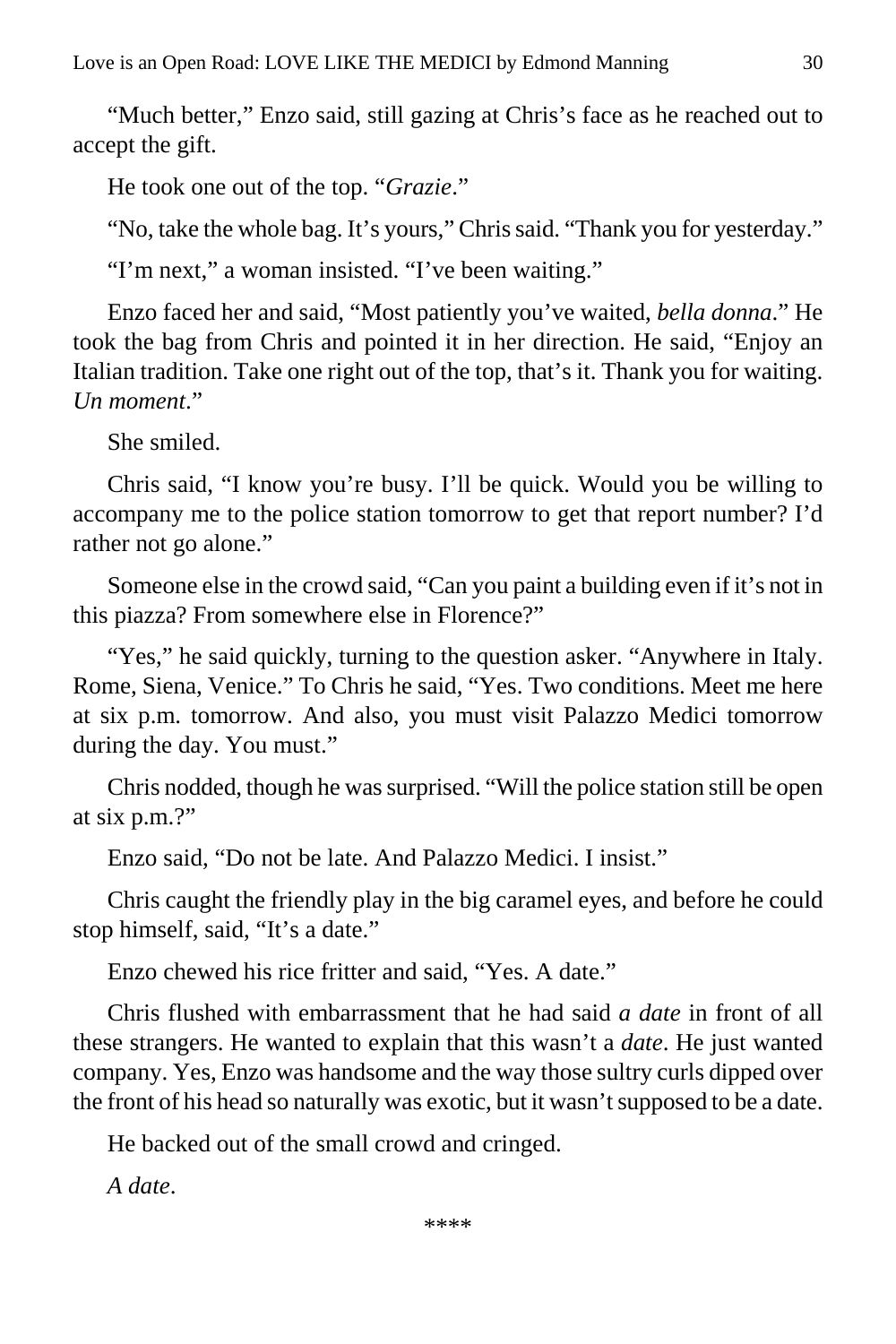#### **Day 4**

<span id="page-30-0"></span>With many hours to kill before his evening trip to the police station, Chris lounged in the morning, still resentful for the theft, but feeling it less intensely now that a day or two had passed. He was a college graduate. A functional adult. He could make it for a day or two in Italy before flying home to plug back in.

He planned a lunch out in the city, a restaurant that had been recommended by the pick-up warrior who had recently found their guild. Good defensive abilities and some offensive numbers that were a welcome addition. Several guild members offered suggestions on things to see, but only this paladin offered specific restaurant names. Chris wondered if the pick-up warrior was from Italy. Unlikely, playing on their North American server, but he could be.

Before lunch, he returned to the Internet *caffé* where he had visited several times now, renting computer time. He received an update from his parents that things were looking positive regarding the renter's insurance, and they asked the computer's value, so they could report it. He felt lighter.

After the tribulations of logging into WoW servers on the other side of the world, Chris sighed with satisfaction to visit familiar terrain. He could not play, not on this public computer, but he could communicate with his online family. He found himself flooded with dozens of outraged messages from his guild, everything from "that totally sucks," to one of his druid teammates reciting a complicated curse designed to "do maximum damage on the ragamuffins who grabbed your shit." Impotent as online curses were, they still made Chris feel better, to feel the guild's shared anger, frustration, and read over and over again, "We need you."

The Shield of Damatos campaign was a six-month project, so Chris did not worry about missing that far-away battle date. But he had planned to participate in several ways from Italy, going after maps and locator spells which would reveal a section of the ancient shield's disassembled parts. The shield, a legendary item, was required to beat an optional boss in the latest raid encounter—the hardest boss in the game right now. Their main tank needed it, and by god, he would have it.

As a priest, Chris could heal, arguably one of the most powerful guild healers. They could spare him on a few smaller encounters, but prefer he not miss the big ones.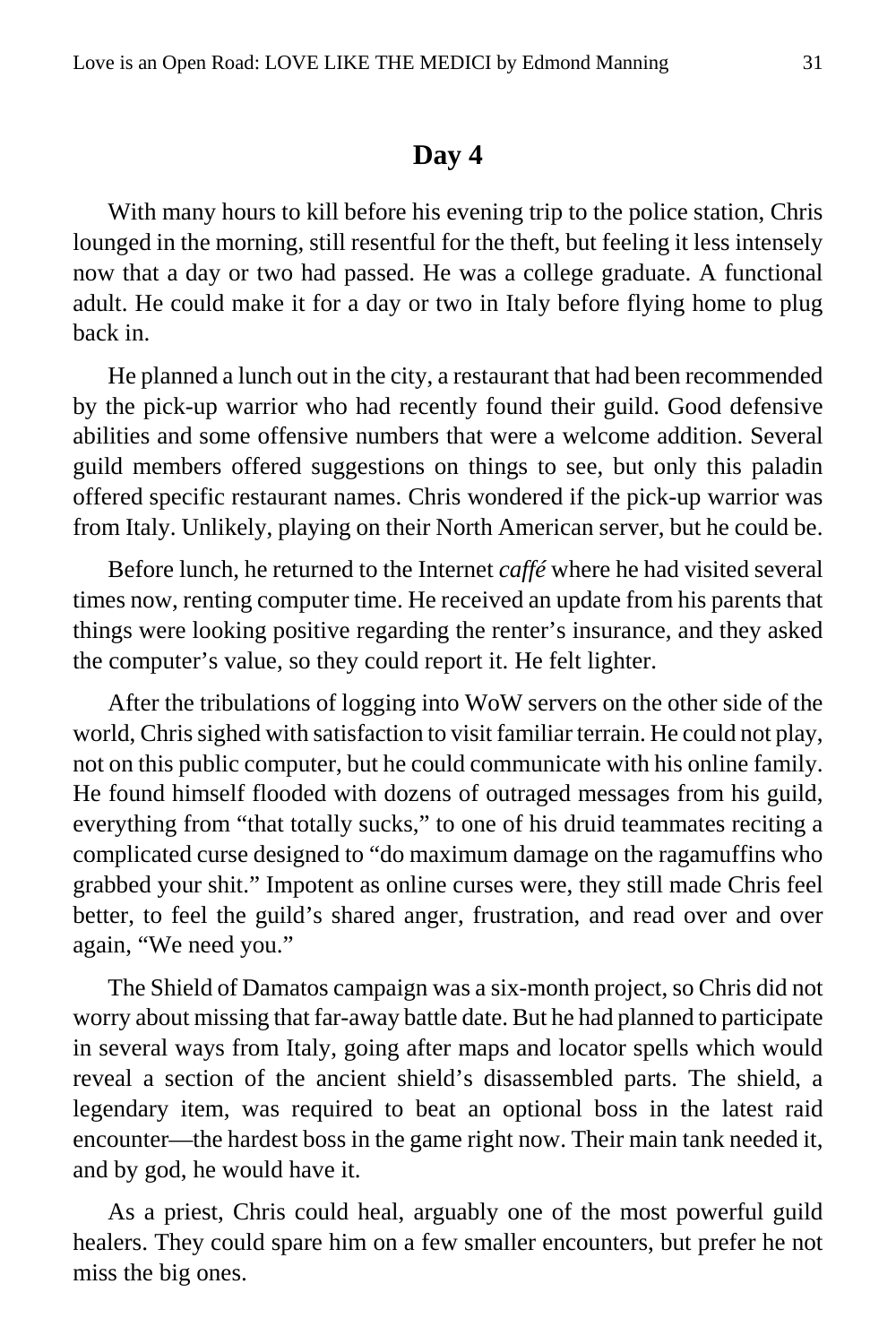He updated a few messages with close friends, explaining he would soon fly home. Instead of wasting vacation money in Italy, he might have to apply it to a new gaming computer.

Depending on insurance.

One of his best friends, a druid with the ability to rend matter in half, no matter the material, responded almost immediately with "Negatory. Stay in Italy. Choose the real world over the guild."

Chris considered it.

He might be able to make a better decision, he decided, if he were less stressed. More relaxed. And what would help him relax? Video games. Reddit. Tumblr porn. He could not engage in the one activity that would help him feel less panicked and alone.

As he walked to his lunch destination, he realized that the frustrating thing about his feelings—feeling taken-advantage of, vulnerable, feeling stupid and wronged—was how those tapped into similar feelings, unrelated to the thieving.

Back home, he had grown deeply infatuated with another programmer, a classmate, who, Chris eventually discovered, did not return an attraction. Feeling *stupid and wronged* had surfaced then and kept resurfacing now. Despite the fact that this classmate had done nothing to lead him on, Chris felt somehow vaguely taken advantage of.

Love was supposed to work out. At least get a chance.

All those shitty feelings about being ripped off applied to his complex and hurt feelings around Dan.

The lunch restaurant name was not memorable, something Italian, words that Chris felt he should recognize, but didn't. White tablecloths. Polished wooden window frames. The three waiters appeared adorned in classic black and whites. He ordered a few items, not sure how much he would eat, but he hadn't eaten much the previous two days. When he ate the pasta they served him, his eyes filled with tears because it tasted unlike anything he had put in his mouth, the best garlic, best spaghetti, and best flavors combining in rich luxury on his tongue. His *pollo al limone* was equally spectacular, different category sensations, and by the time he had finished, Chris felt grateful he had risked doing something ordinary and wonderful.

He left, already reminiscing the meal he had just finished, remembering bites, the first bite of each, the flavors, trying to get himself to remember the flavors. He knew he would forget.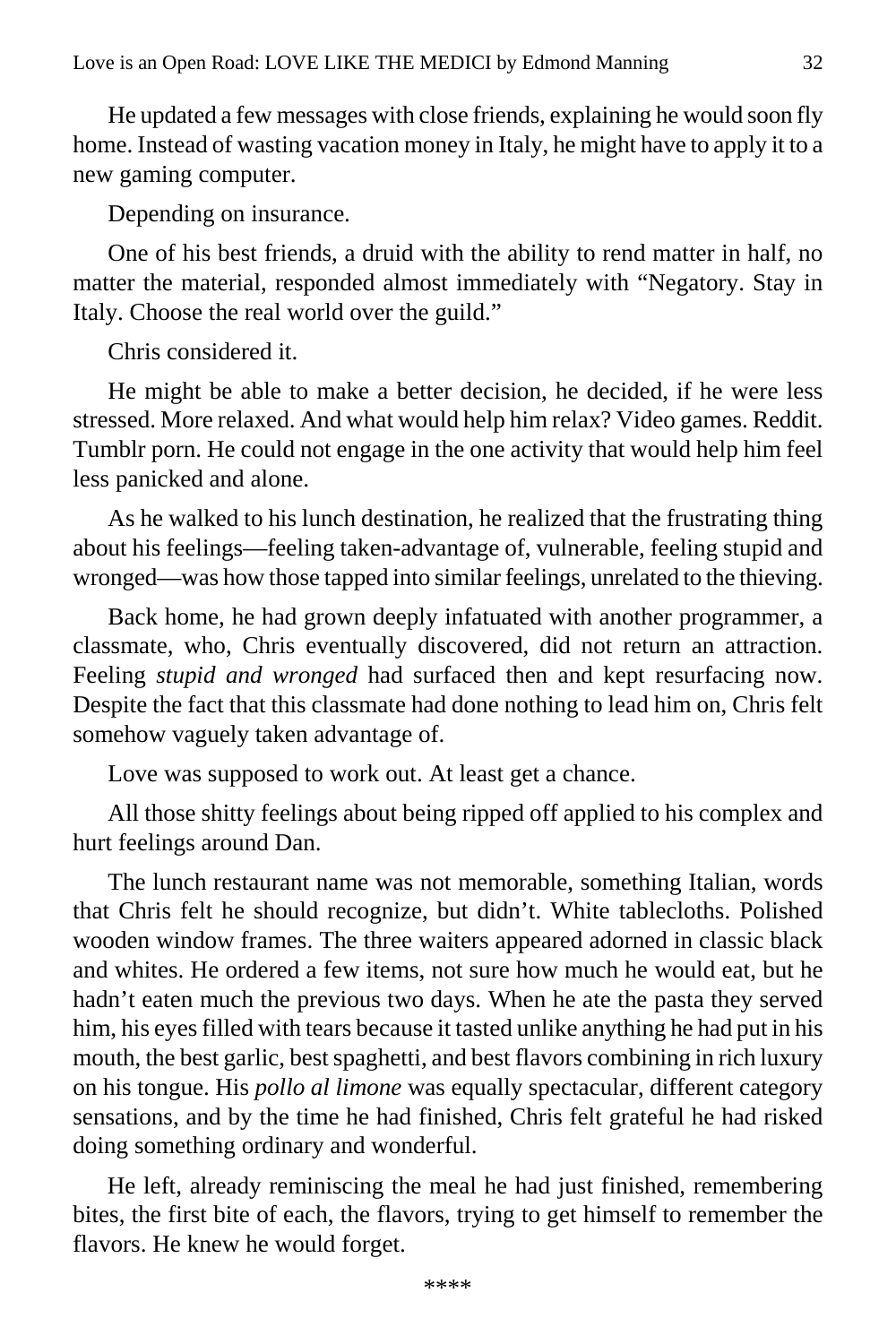Entrance to the Palazzo Medici had a line, tourists running out the front door and down the block, which was great for Chris. Half the reason to visit was to study its unique exterior, revolutionary construction for its time. He knew this from art history classes, but most recently the Florence companion book he read weeks ago and revisited on the plane. The bottom third, the Medici bank, bulked out with rough-hewn stone; the builders thought they imitated true Romans.

The second floor boasted more refined stone, its interior dedicated to mixing business and pleasure. Offices and guest quarters. Even a dance hall, if he remembered his reading correctly. Although the second floor was not part of the tour, his art history book said the guest suites of that floor offered private bathrooms. And while bathrooms back then lacked modern amenities such as running water, at the time this modern-day palace was constructed, not even kings had private bathrooms. The extravagance of each guest's private bath was shocking.

But that was inside.

Cosimo Medici insisted the exterior show no such extravagance. He wanted to seem to be *of the people*, regardless of the bathroom situation inside. He regarded that quality to be essential to ruling the city.

Of the people.

Along the exterior, an increasingly sophisticated stone structure climbed upward, so that by the third floor, the more intimate living and entertaining quarters, the stone almost presented a seamless, polished surface. Yet that level remained simplicity in its appearance. Unadorned. Elegant in ways the ground level dare never aspire.

Chris studied the exterior, recalling the construction tales he had read, one he had just reread on the plane, the rumor of how Cosimo fired Brunelleschi from the job.

Soon enough, he went inside, touring the third floor loggia and the small section of the second floor open to the public, the Medici Chapel. Chris chuckled to himself and thought about asking to use their bathroom.

The gorgeous home of the Medici was an important landmark on his list of "must visits," so Enzo did him no harm by insisting he tour this. Though he could not understand why Enzo would insist on this condition.

Enzo.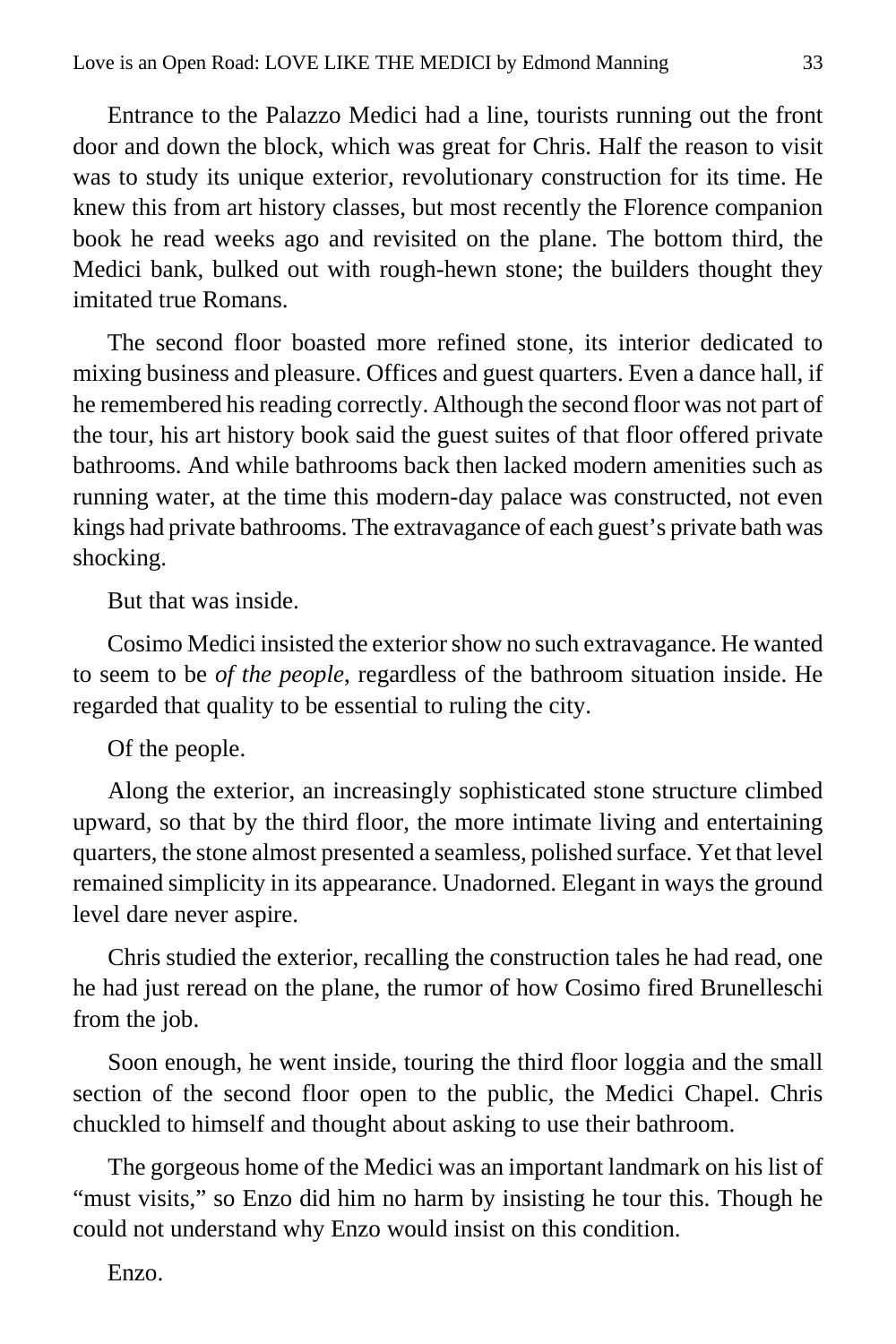The word *date* flashed into him and although he no longer physically winced, remembering what he said, he also hadn't accepted it was a date. He would have to explain to Enzo he had chosen the wrong word.

He appreciated his time spent touring the palazzo and when it was over, he sipped a cappuccino at a nearby *caffé* studying its exterior again, taking it in. The Medici ruled a kingdom with no title of king. Their home was a palace but with no throne room. Rich? Yes. Powerful? Undoubtedly. Enemies? Many. Extravagant? Yes, although they tried to keep that private. Philanthropists? Yes. The grand pater, Cosimo, realized their family's responsibility to make the world flourish, and so donated generously to the artists, sculptors and architects, funding that wacky Renaissance, even if that generosity was also self-serving.

He sat for a while longer, sipping the drink too strong for his taste, and realized if he hurried, he could visit the *caffé* and check in on WoW again before meeting Enzo.

\*\*\*\*

Later, Chris wondered if a San Giuseppe festival event were happening inside the piazza. There did not seem to be a single gathering point, a focus, but more people mingled than he had seen in his previous visits. Deliberately arriving early, he glanced around for the children, hoping for successful recognition but even he understood the futility of this action, an action by a man desperate to talk to his guild for more than ten minutes at a time.

When it was close to the appointed hour, Chris was surprised to see Enzo sitting alone, sans admirers. Chris walked briskly from his hiding spot and realized this would be their first conversation alone. He slowed down. He didn't want to seem too eager for the non-date.

Enzo nodded at him, wiping a brush absently. "You're on time."

Chris said, "I guess so. Where are your admirers?"

"Not always admirers. Sometimes slow. I give up this spot at six to that guy."

He nodded over his shoulder at a man kissing his girlfriend. Chris glanced over and understood that those two were saying their good-byes.

"So, this is your spot during the day and his at night?"

"It's complicated," Enzo said. "But for now, yes. That is so. Are you ready? Shall we go?"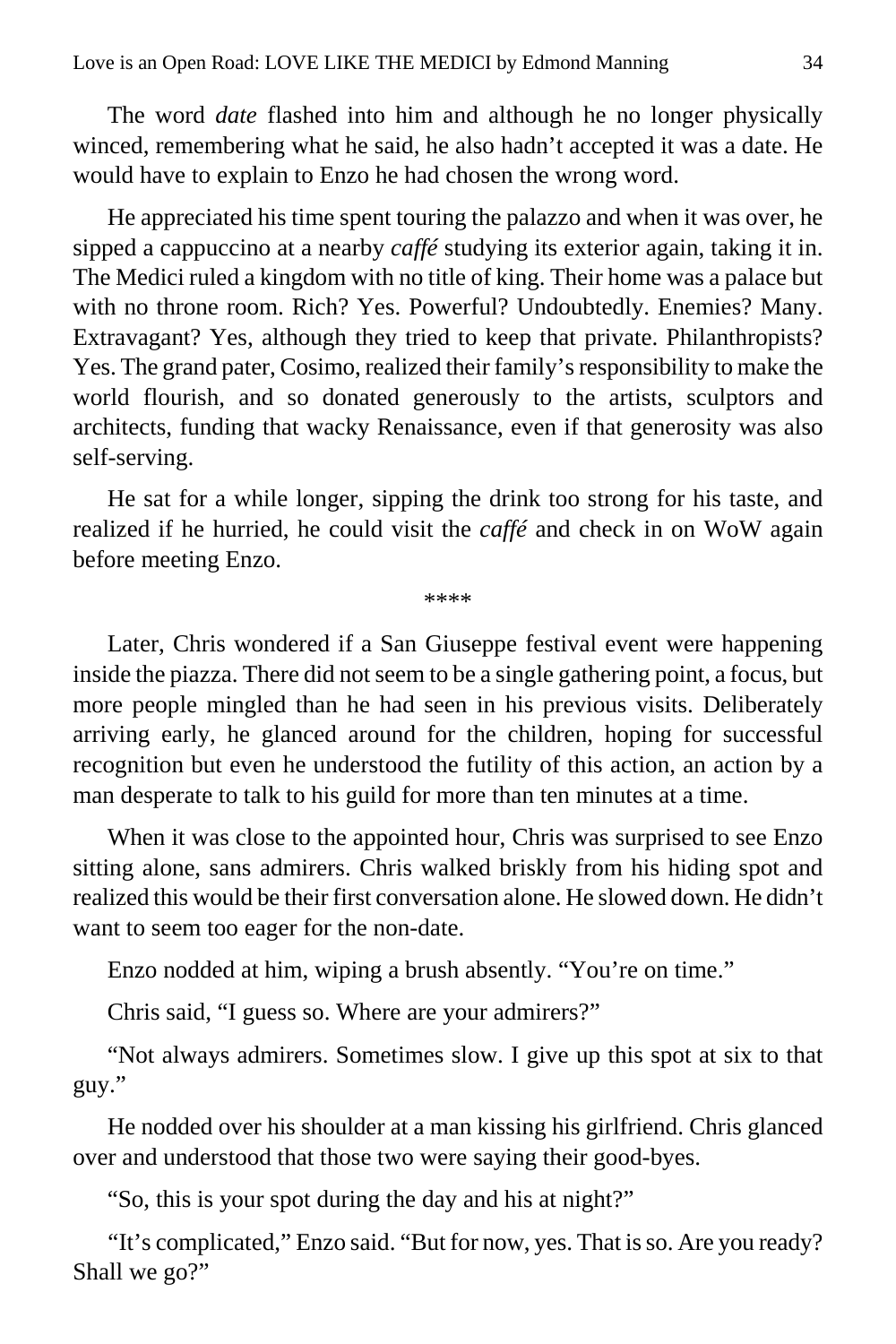Enzo called to his art friend and they exchanged a few sentences in Italian. As he picked up the bucket, his seat for so many hours, Chris was surprised to see a bottle of red wine appear from underneath. As he packed, Enzo explained he had communicated the day's gross, any news from the street, the mood of the tourists. Groups who he now knew where in town.

Enzo said, "Did you visit the Medici?"

"Yes, I did. I'm curious to know why that was one of your conditions, but yes, I visited."

Enzo nodded and offered the bottle of wine to Chris. "Good. Would you carry this please? The bucket is heavy enough."

The bucket did look heavy, packed with every supply. Enzo carried the drawing boards and drawing pad under his other arm. He had left behind the metal stands that supported the boards for the evening artist.

"Let me carry those," Chris said.

"Do not worry," Enzo said, "I carry this every day. It's all right."

It showed. The arms under his silky shirt were gently curved with muscle.

They left the piazza, for the police station, Chris assumed.

Chris had steeled himself to clarify, almost immediately, this was not a *date*, not in his eyes, but watching Enzo lug his profession under his arms, it was obvious that this evening's excursion was an inconvenience, and pointing out *it was not a date* seemed unnecessarily small and petty, given Enzo's generosity with his time. Enzo didn't think it was a date.

After all, the two men hadn't even communicated, "I'm gay," though Chris already felt they both knew that about the other, that internal gaydar app worked just fine, it seemed, internationally.

The sky was still light, would be, it seemed for another hour. As they crossed streets, ambling down narrow Florentine sidewalks, Chris noticed the sun did funny things to the oddly shaped buildings during this gloaming hour. Heavy shadows crisscrossed buildings dramatically, walkways from across the street or angles of building at odds with the sunset. The dark shadows deepened the sense of mystery, though there was enough daylight to not feel fear.

It was a relief to him that he could still see the intersection of light and shadow and recognize it as beautiful. He was worried he would leave hating Florence but that was less certain with each block.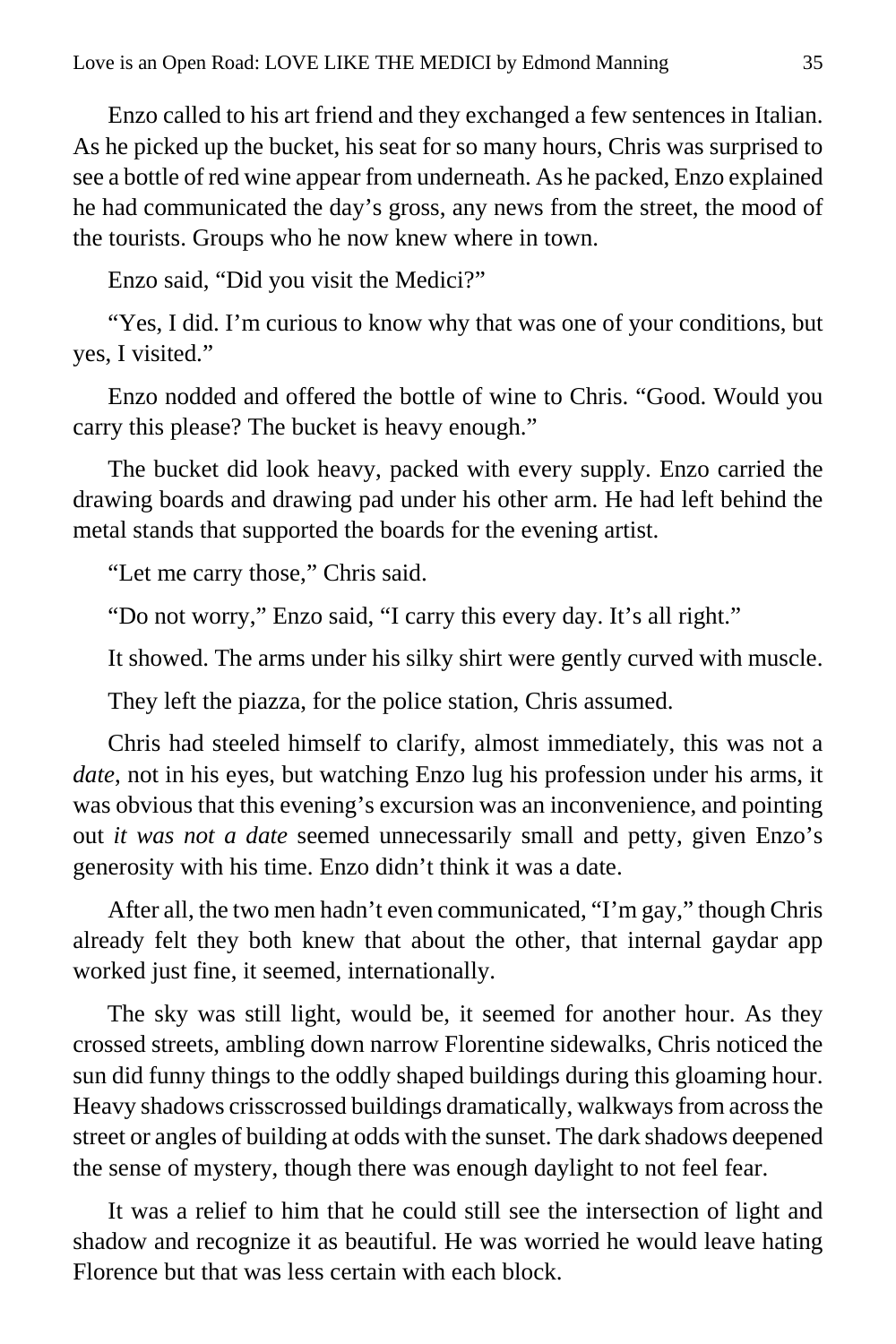Enzo inquired after his day, where he ate, what he did. Chris was happy to answer, happy to have someone to converse with. Enzo approved his choice of ristorante and promised him there were other, equally good or better opportunities to try pasta that would make him commit himself, once and for all, to gaining a hundred pounds.

"*Mangia, mangia*, I guess," Chris said.

"Right," Enzo said. "Because we always say that."

Chris was pleased to see Enzo smiling.

Through gaps in buildings, Chris could see the tangle of red terra-cotta tiles on rooftops above the city, defining Florence's iconic look. These glimpses delighted him more than he thought possible. He felt less deflated about the robbery than he had all day.

They wandered down cobblestones whose arrangement seemed to imitate water, the same logic in their placement, which is to say, no logic. Stone patterns seemed to leap over other stone patterns, and then swirled to the side of the road, creating small eddies, small currents of rock. He felt from another time just crossing them.

They chatted about who bought paintings earlier that day, and Enzo explained the complicated system of "ownership" for certain busy tourist piazzas in the city. While nothing was legally committed to paper, the spot went to whoever inherited *and* frequented it the most. Enzo inherited the spot from someone who found other employment, and Enzo went daily, same hours, to ensure it stayed his. If he took days off, three or four in a row, the spot could become a turf war for an aspiring up-and-comer.

If chased from his spot, Enzo might choose banishment to a lesser piazza or he might do something reckless like set up four feet away from his usurper, starting a different level of war with the street painters. The unwritten rules were complicated.

He said, "I need this spot. The money is very good. I need money for art school. My two-year internship begins in August."

Chris inquired after Enzo's schooling, which led to a discussion of art, artistic styles, and Chris's revelation he himself possessed a minor in art history. Enzo was impressed.

"What about you? Is any part of your art degree based in art history?"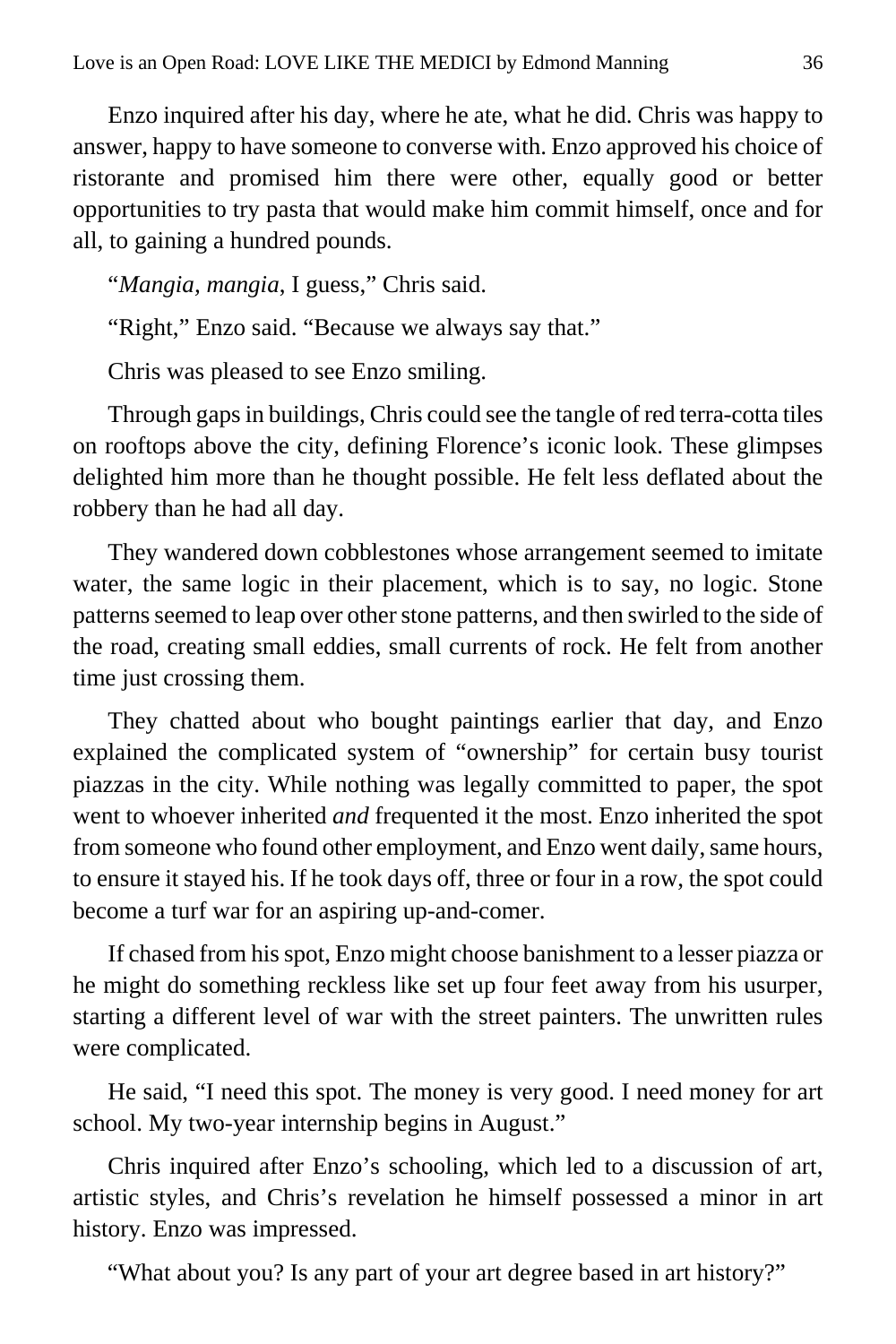Enzo chuckled. "Every Florentine is automatically an art historian. You must be to live here."

They passed several city landmarks and crossed famous streets. Chris remained puzzled Enzo did not point them out. When they reached the insanely famous Santa Croce, and Enzo said nothing, Chris could not hold back.

"Aren't you going to point out the Santa Croce? Tell me it's where Michelangelo is buried?"

Enzo said, "Michelangelo is buried there."

"Yes, I just said so. How can you not point this out to me, a tourist?"

"I am not your tour guide," he said. "If I were, you would know because we would be standing here and I would say, 'Hey American, this is where Michelangelo is buried.'"

This made Chris laugh.

Even so, Chris felt growing apprehension they did not seem to be passing any police stations for all their walking. He decided to broach the topic, carefully.

"I appreciate your helping me out today, going with me to a police station. I am intimidated. I should have learned more Italian before coming. I know I am an ugly American."

Enzo stared straight ahead and said, "You are not too ugly."

Chris found himself stammering for the next line of conversation.

They crossed Via Tripoli and Chris could see the Arno, the beautiful river bisecting Florence. As picturesque as the postcards he passed all day, the Arno delivered on the true Florentine experience. The water was thick and clear, reflecting the buildings above. The stone walls on either side were as old and sturdy as you might want them to be, giving the impression of safety and stability, no small feat for a city that spent its teenage years in constant political turmoil. If Chris remembered correctly, all the bridges had been bombed out in World War II, all but the Ponte Vecchio.

As they got closer, Chris could see the famous river flowed green, a color tinted by the plant life within. Buildings bellied up to the Arno's banks, not overly concerned with their proximity to flooding. Their exteriors were decorated and decorated well, both the more modern constructions and the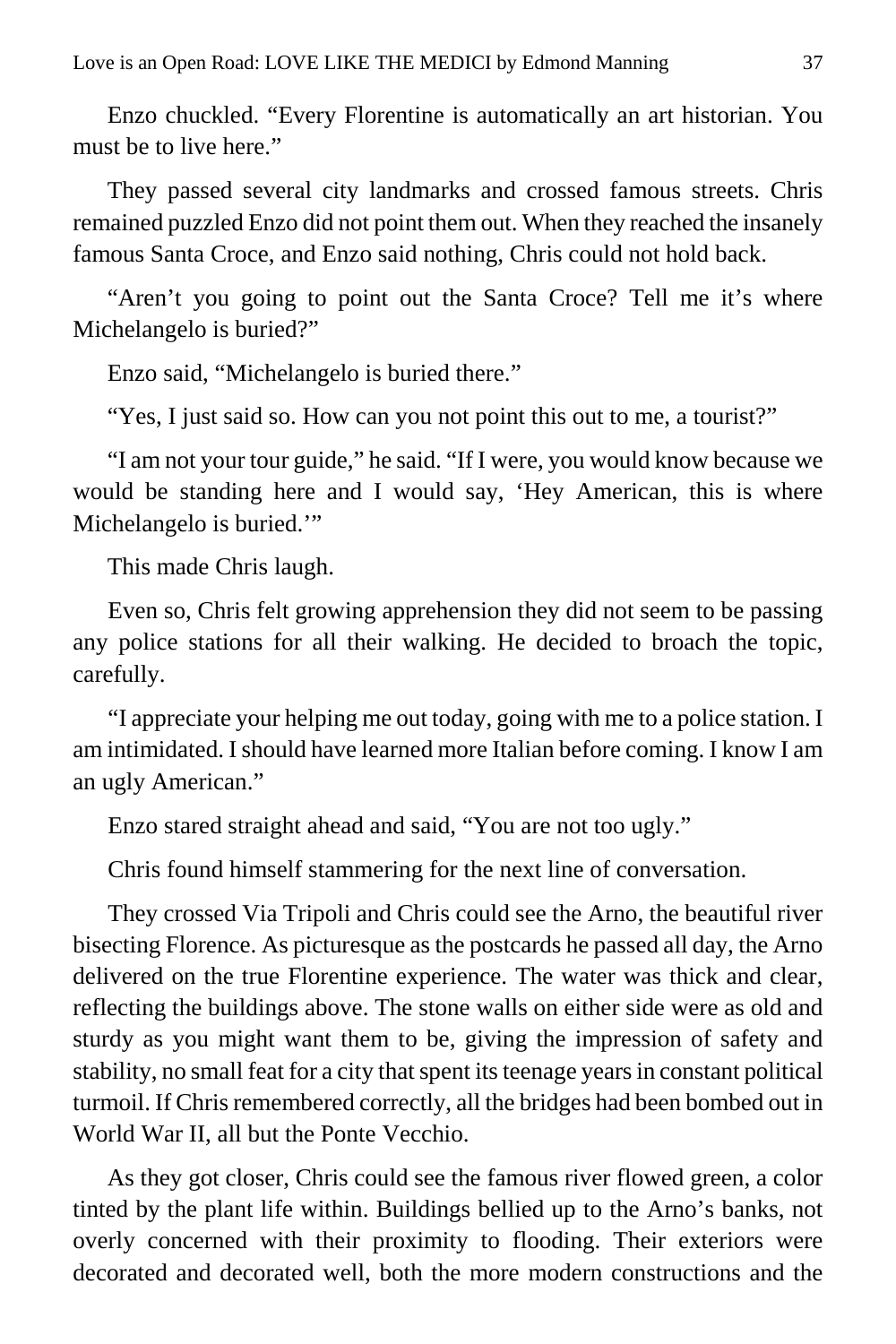older ones, hinting at Renaissance Italy, making it possible for Chris to feel romantic about the city and another gorgeous vista.

Well, not romantic. After all, this was not a date.

Enzo said, "See that mark along the building over there? That indicates the level of water from the great flood in 1966. Several of these buildings have little signs or inscriptions indicating the floor level. *Now*, I am your tour guide."

The trip to the police station seemed forgotten as they walked along the Arno. Chris found himself growing irritated worried that he might have to spend another day waiting for resolution so he could fly home.

In what he hoped was a casual voice, he asked, "Is there a police station along the river?"

As soon as he said it, Chris realized how true this might be, that it might be a very gorgeous, high-profile police station, positioned right against the famous city. Perhaps near a bridge so they could handle emergencies on either side. He regretted not trusting Enzo for a few more minutes. Enzo would deliver.

Enzo said, "No. Not that I know of. We're not going to a police station. We are on a date."

Chris wasn't sure which part of the sentence to address first. He was surprised he felt less anger than hurt. If Enzo didn't value the police report as much as Chris, it was understandable, but Chris thought the purpose of their meeting was clear, and now he sagged with disappointment.

"We're not on a *date*," Chris said.

"No?"

"No."

Enzo looked around, as if he had lost something. "Yesterday, you said, '*it's a date*.'"

"It's an expression. I meant that we were, you know, getting together."

"Yes, like a date."

"No." Chris said.

"Ah, well, we shall call this happy hour instead. Go into that shop and buy us a bottle of water. At the counter, ask the man for two cups."

"Why?"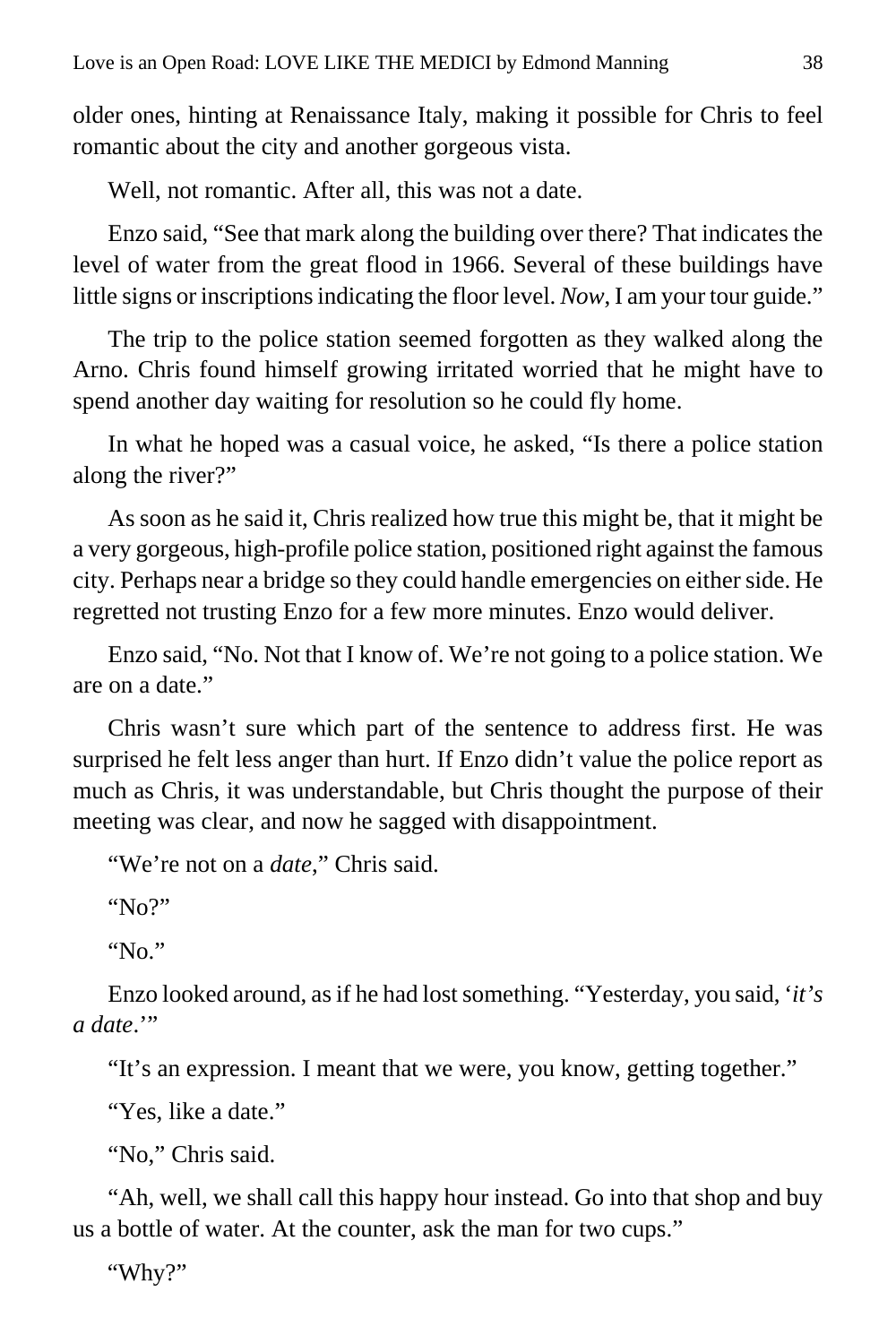"We need cups for the wine. For happy hour. We will sit along the Arno, right over there, and look at the water. *Policia* will not disturb us drinking our wine in plastic cups."

Chris felt sad. "I see."

"I cannot go in myself, for when they see me with the bucket of art supplies and two boards, they will know I am a street painter and they will not want to give me free cups. But you're an American and you might write a review on Yelp, so this intimidates them. They will give you two cups."

It made enough sense to Chris for him to agree. In fact, he did not mind a moment apart.

Chris wanted to consider his next action, whether to get the cups for wine or simply leave, disappointed. That would be rude. But so was agreeing to go to a police station and then blowing it off. Before he made up his mind, he purchased the water and asked for two plastic cups. The owner complied, though he did not smile.

When he returned to face the dying sun, splattering the buildings with golden rays, Enzo had left. Chris felt surprised by the additional disappointment he felt.

Talking to him as they crossed town, Chris found several characteristics confirmed, such as Enzo's openness, his quiet, assured demeanor, less placating than the painter who repeatedly said, "*Grazie, grazie*," and "Thank you for waiting so patiently." In short, the real Enzo differed from the street painter persona, but not much, which made Chris feel that he was seeing an honest man.

He heard a short whistle, almost the way one would call a dog without disturbing one's neighbors, and Chris looked around. Enzo stood across the street, hands on the wall, bucket and boards at his side.

Chris felt relief.

They walked in silence to a less populated part of the wall, not far from the main action, but not close.

"Would you open the bottle and pour?"

Chris complied and as he looked around, he thought perhaps it was not so bad to be on a non-date drinking wine at the Arno River. His flight home would be delayed by a day, a bother, but he still hadn't found a way out of the rental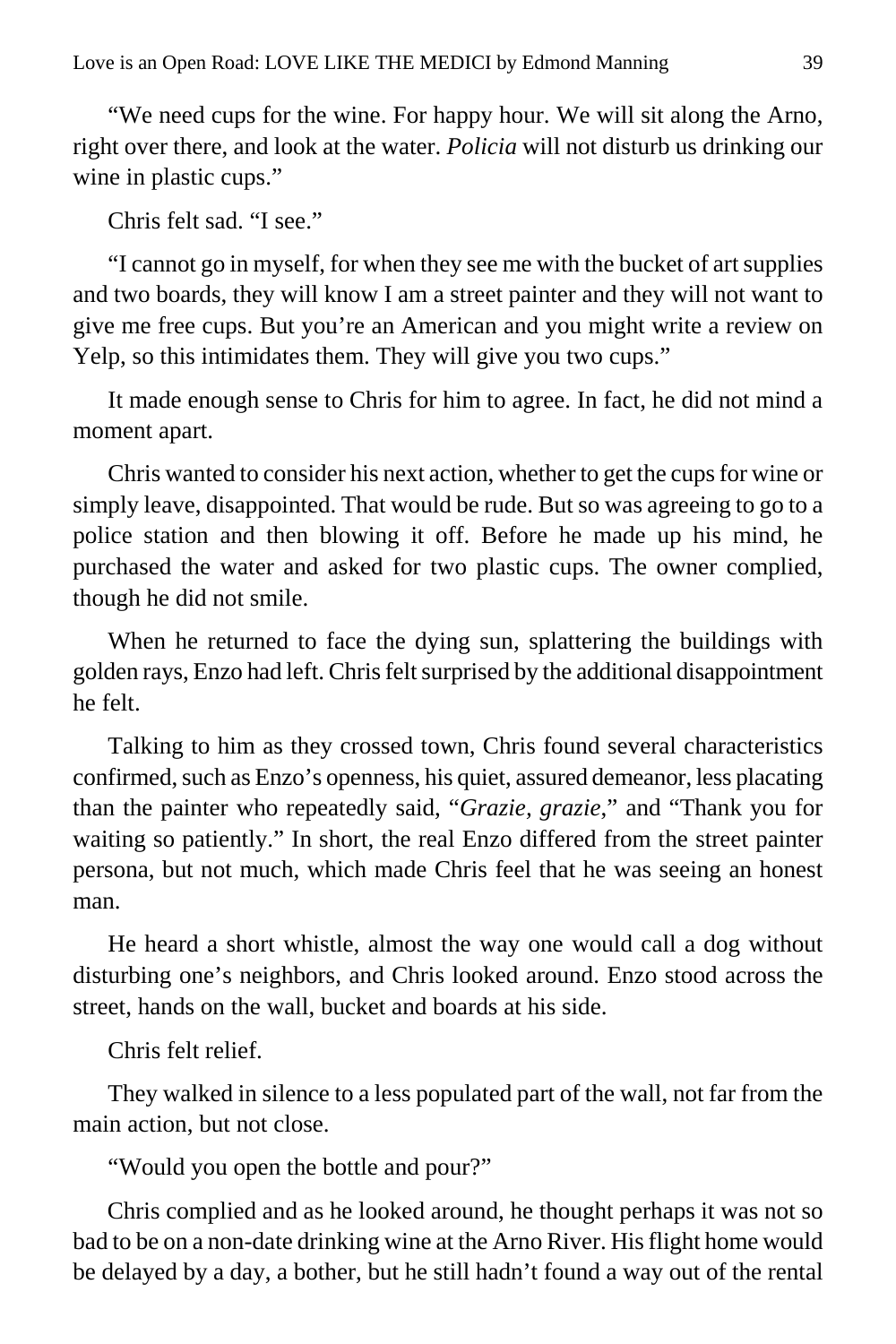lease. There was no lease provision for termination because, "my gadgets were stolen and I miss them." He might have to accept the loss of the rent. So what did one more night matter?

As he unscrewed the top, he asked Enzo his opinion about the shift to screw top wine, and Enzo shrugged. "They say screw tops are now all right, so we drink it. But I miss corks. I know corks are still very popular at expensive restaurants in town. I think we will see a shift in the upper, upper class. They will have corks. The rest of us will have screw tops."

Chris waited to drink his while Enzo rooted around in his wallet. Enzo extracted a slip of paper and then happily took the cup offered.

Enzo raised his glass and said, "*Alla salute*."

Sad Chris could only manage half as much cheer. He raised his glass and said, "salu…"

The wine tasted much better than Chris had anticipated, full and flavorful. He did not know much about expensive wine, but he recognized cheap wine. This was not cheap. Instinctively he reached for his phone to photograph the label. But no, he could not photograph it. No phone, no camera. He hadn't been to Instagram in four days.

*He hadn't even been to Reddit in three days!*

"Here is your case number," Enzo said, presenting the scrap of paper. "I called the police station for you."

Chris blushed, feeling deep gratitude and shame, in that order, over and over, a cycle of humility and self-recrimination. How could he have not trusted kind Enzo? Deer-eyed Enzo?

In a shaking voice, he said, "Thank you, Enzo. This really means a lot to me."

Enzo smiled and said, "You are welcome. I had to pretend to be your lawyer for them to give it to me. They were reluctant."

"Oh. You shouldn't have done that. Lied to the police."

Enzo smiled dreamily. "It's just the police. It is of no consequences."

They toasted again and Chris led the "*Alla salute*," toast this time.

Enzo laughed. "You did not finish your first toast, which means you only wished me half the good luck. I think you were mad we did not go to a police station."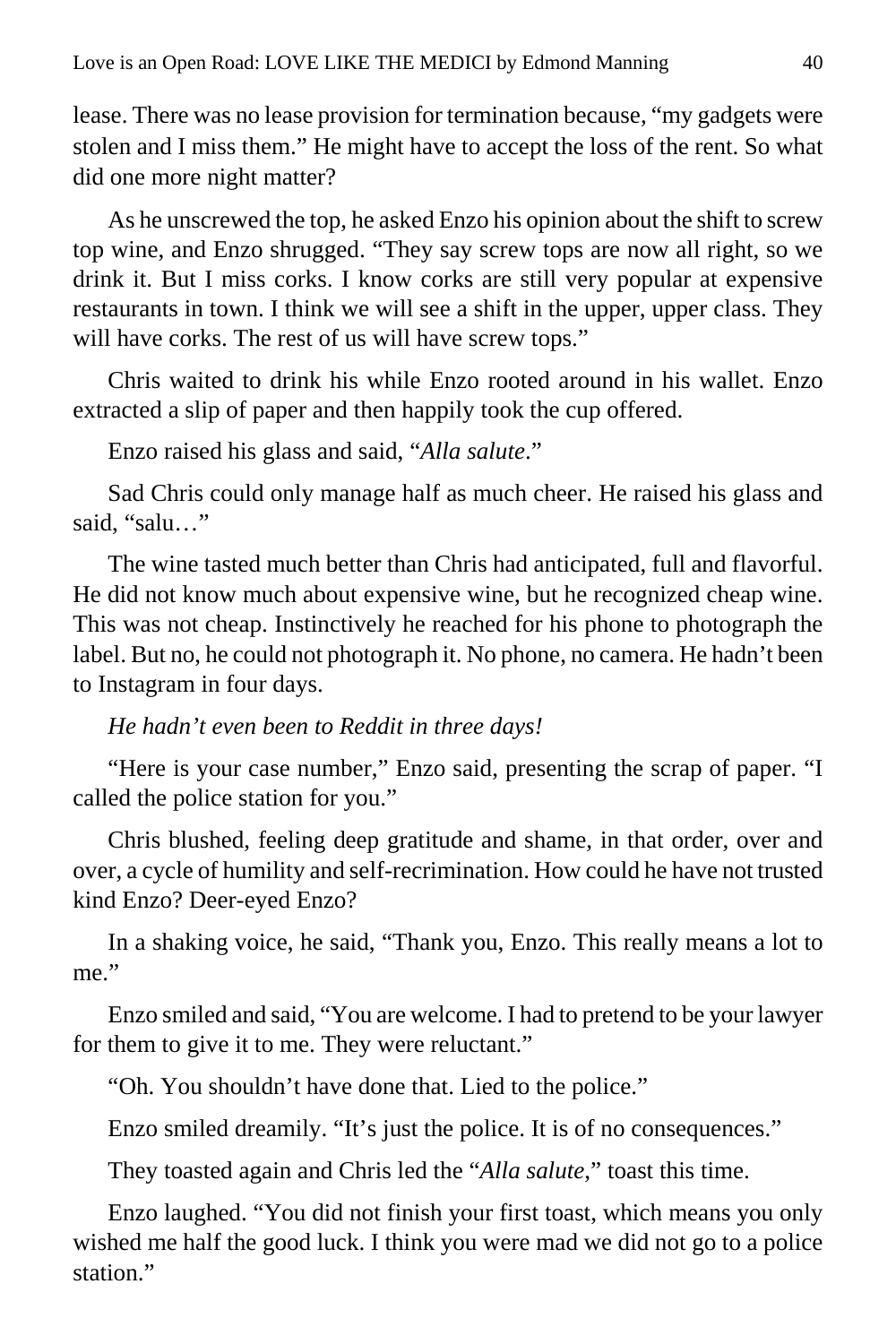Chris blushed and laughed, assuring Enzo such was not the case, even though he was pretty close to the truth.

They chatted about the renter's insurance, the items in Chris's bag and Chris hinted at his online obligations, how others depended on his participation. Though he was not ashamed of his devotion to the World of Warcraft, he did not feel like explaining it, as it might make him feel worse.

The sun sank lower, and they each drank more wine, Enzo discussing the buildings in sight, the famous bridges, and his favorite part of the city, the river at sunset.

"Why did you send me to the Medici Palace?"

"Oh," Enzo said. "To make sure we had something to discuss. I did not know if I would be able to speak with you easily. I have only seen you grumpy and upset. Understandable, yes, but I did not know you. If we arrived at this bridge and discovered nothing in common, well, we could discuss the palazzo."

Chris felt bolder for the wine. "How am I doing?"

"We are doing quite well," Enzo said, raising his glass. "You are interesting. The sun is fat, like an egg yolk. The water laughs with us. People eating gelato, walking along. It is a beautiful time for happy hour."

Chris offered his glass to clink.

As their glasses touched, Enzo said, "Or a date."

Chris snickered.

"Why, Chris, does it bother you to call this a date?"

Chris liked the way Enzo pronounced his name, exaggerating the word without pretension, calling him Ca-riss each time, as if he were saying *caress* with a rolling *r*.

Chris said, "I didn't want to lead you on."

"Why not?"

"Why *not*?"

"*Si*, why not? A date is not a promise for a life together. It is not a promise of sex. It is a date. It is the present tense only, no future tense. Why not have a date? You worry I will be lead on. If I am led on, it is because I wish it to be so. That is not your problem to face."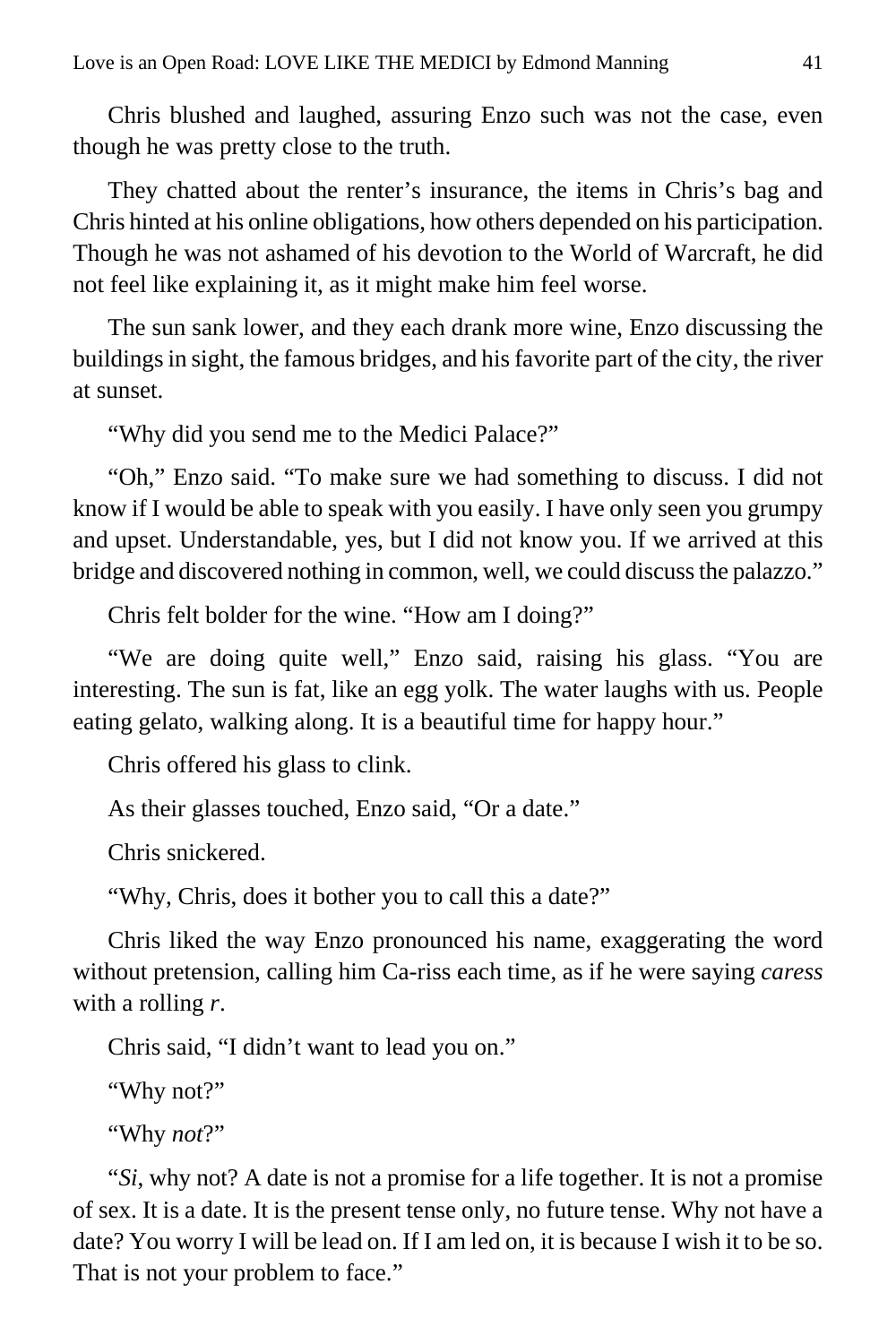Chris said, "In America, you don't date someone unless you know your intentions. Of course, that's not always true. But you ask someone out on a date when you know your intentions."

"How ridiculous! How could you know your intentions for a date before you have a single date?"

Chris wanted to argue, but there was an irrefutable logic in Enzo's argument.

Enzo held up his plastic cup for another toast. "Whatever we call it, I am glad you are here. This toast is to happy hour."

Chris smiled and said, "To a date."

"Oh, so *now* it is a date? I cannot keep up with you, American."

Enzo drained the cup. He then laughed and leaned his head into the crook of his elbow. A man worked a rowboat in the water below, the movement catching Chris's eye, and for a moment, he forgot about his stolen items.

"How do you paint with both hands? That's an impressive trick."

"A trick, yes," Enzo said, "I train myself to have that skill. But I can only paint two things with my left hand. Always the same two, Il Duomo and a busy street scene. With my right, I paint anything. See, I paint Il Duomo so many times I could paint the strokes in my sleep. So, I practice painting with both hands at the same time, forcing my left to mirror my right until both are equally as good. Painting with my left is paint-by-imaginary-numbers. Tourists love it. Pay more."

Chris pretended to be shocked. "The secrets of Florence's seedy underside are revealed."

Chris regretted the words as soon as he spoke, because they forced him to remember his own role as a victim of the seedy underside. He was alone. Cut off. He could tell *no one* about his date with the painter named Enzo. He was all alone with this knowledge. The feeling was more isolating than he had ever known.

And it *was* a date.

In every minute with Enzo, every sip of his wine in a plastic cup, it was clear. It was a date.

Enzo asked questions about life in the United States and Chris answered them. He graduated college with a computer programming degree and before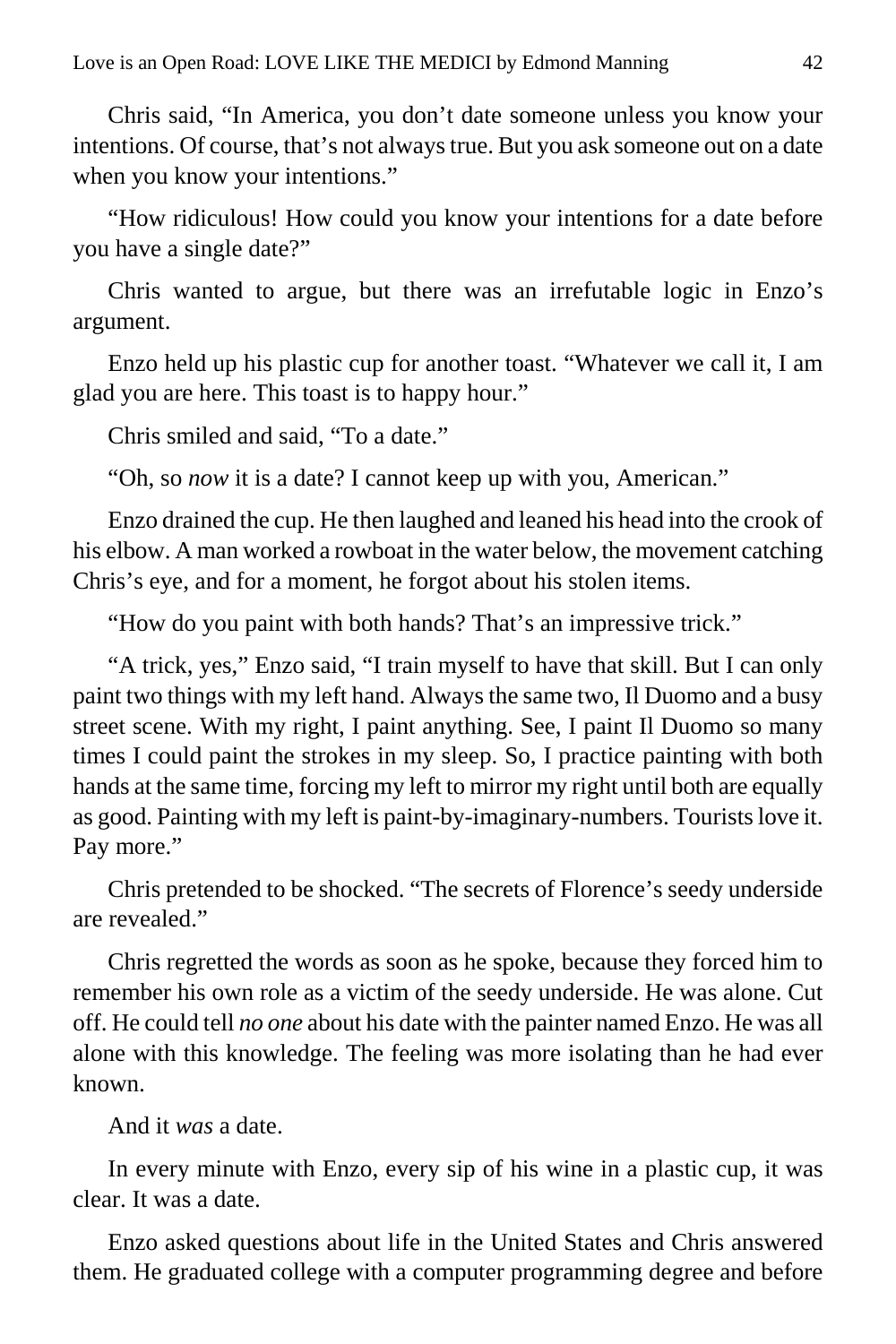throwing himself into the corporate grind, he decided to take two months visiting Italy, soaking in culture and cobblestone streets.

"You will not visit Rome?"

"I had planned on it for a week, yes—" Chris hesitated. "I'm pretty strongly considering flying home. Back to Iowa. I have… obligations to my friends and I need a computer."

Enzo considered this. "Are you Twitter?"

"No."

"Skyping?"

"Sometimes. It's gaming, really."

Enzo nodded and drained his cup. "My mother wishes for me to Skype. She says I am not modern enough. I do not have an online presence. She scolds me."

Chris smiled, finding it hard to believe someone Enzo's age did not have an online presence. He also found it amusing to be scolded by your own mother for not Skyping.

"I like this world," Enzo says, indicating the city with his arm. "I like rowboats and sunsets and observing pretty women buying jewelry while shopping. I am afraid of losing myself online. I love this world. On the Arno."

"You love it? Have you rowed a boat down the Arno?"

Enzo hesitated. "I don't love it *that* much."

Chris poured them both more wine and felt gratitude Enzo did not try to talk him into staying.

\*\*\*\*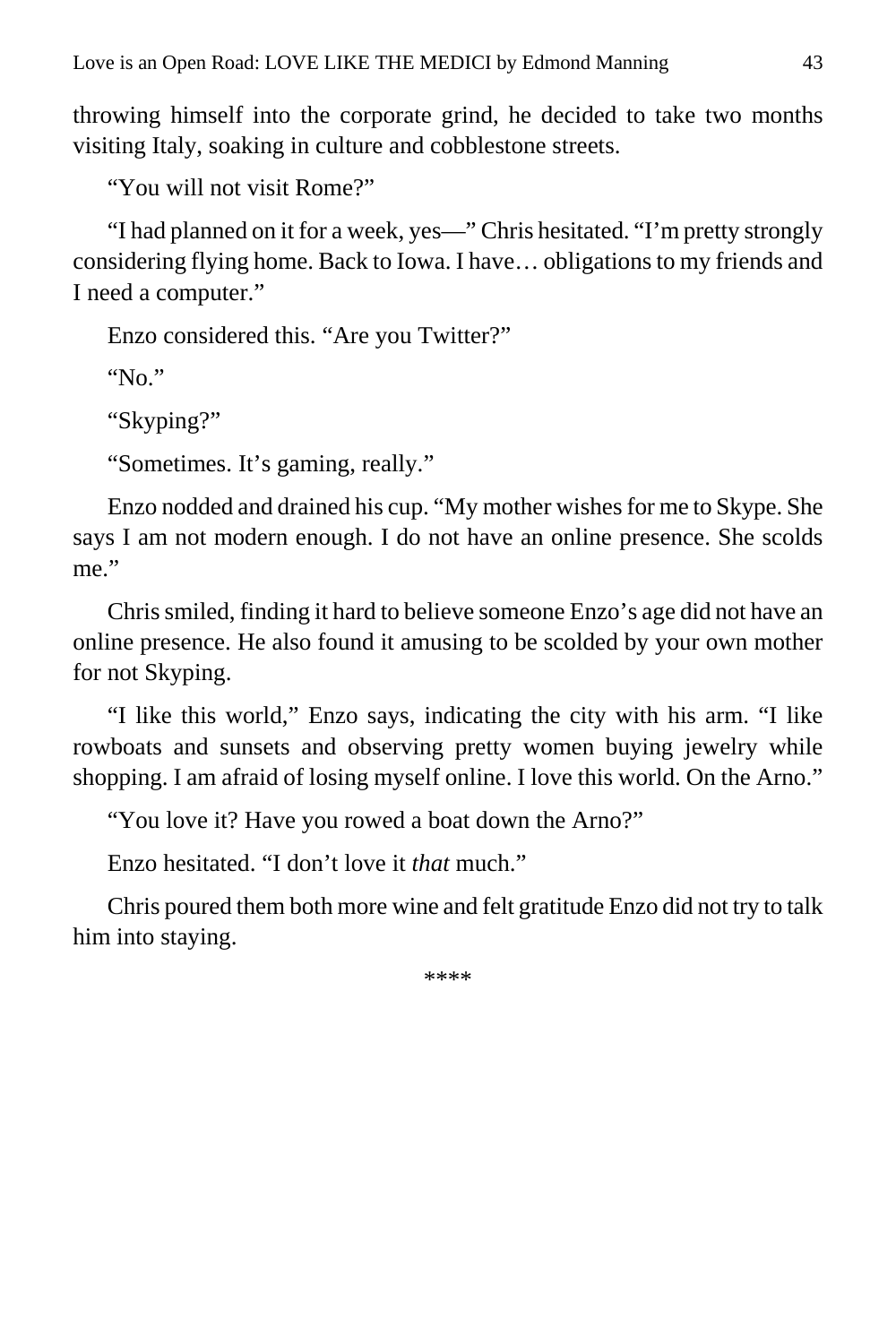## **Day 5**

In the Internet *caffé*, Chris read an email from his best friend in the guild. The message was terse. "Starting a new campaign." The email did not elaborate. Chris asked for clarification but received no immediate reply.

His parents delivered the bad news that because his laptop was a "specialty item" which was not declared to exceed a traditional value prior to leaving on international travel, it would not be covered by renter's insurance. Not even a fraction of it.

Chris felt isolated all over again. No phone. No computer. No WoW humor, no friendships, no discussing math required to calculate various successes. No analysis of raid logs. No noobs to make fun of. No gear to admire. No quests to research.

The isolation did not feel as sharp as it did that first day when it bordered on vertigo and panic. The isolation did not exhaust him. Now it if felt like a familiar ache, a thirst which he could get filled from any Wi-Fi fountain, if only he had a glass, or in this case, technology.

Before he consciously made a decision, he found himself wandering toward the church they passed last night, Santa Croce, the "Temple of Italian Glories." The place where Michelangelo was buried. The church hosted centuries of art. Giotto, Donatello, Cimabue from the Middle Ages. A dozen other notables. Altarpieces, sculptures, tombs, and frescos, all jammed into sixteen chapels, so much ridiculous history buried within that it made Chris's head swim.

Standing before its great façade, feeling small and powerless in the face of such amazing achievements within, a wave of pleasure rushed over him and he decided. He stood before masters, *masters*, of western art history. He was not going to return early. He would stay in Italy for the full two months.

Having made that decision, he promised Michelangelo to visit another day and hurried his steps toward the Apple store, whose street address he had memorized. Not being able to photograph his food in Florence Italy was killing him. While briefly checking in from the *caffé*, he saw his Instagram followers were having a shit fit.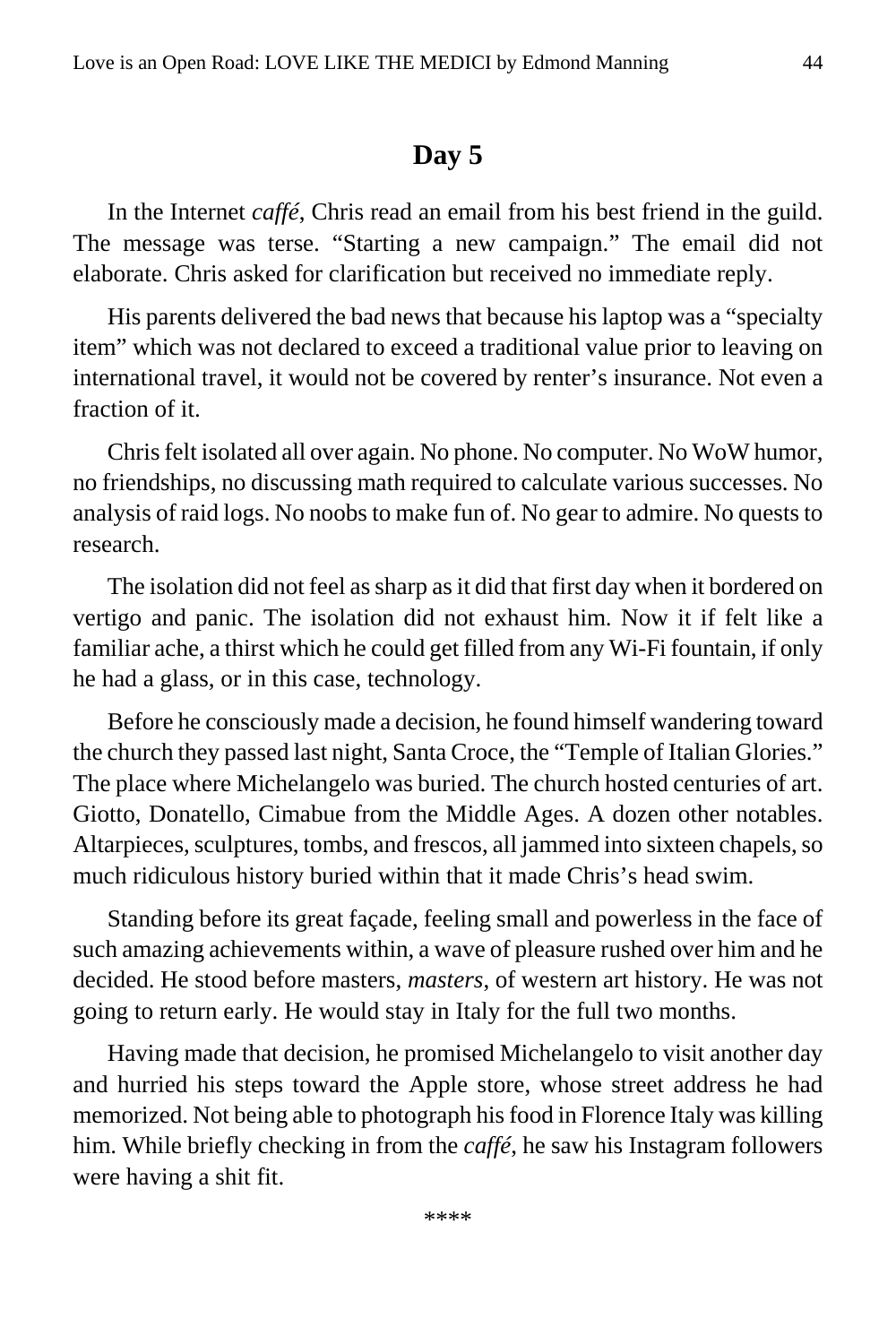### **Day 6**

Yesterday, Chris had noticed a delivery sticker on the collection of silver mail slots but paid it no mind. But returning from a short walk to buy milk and cereal, he now noticed three delivery notifications, lined up in a row. They were all addressed to him. The stickers were printed in both Italian and English, requesting communication for a better time to execute a drop-off delivery. Chris expected no packages. His parents offered to buy his ticket home, but they did not say they were sending a care package. He had only ordered his iPhone the day prior, and did not pay for overnight delivery.

He decided to visit the office at the address listed.

The employee insisted he sign forms for packages, refusing to listen to Chris's argument that he expected no packages. She handed him two boxes and a thick envelope which he carried home, confused and mildly alarmed. Instead of feeling excited by the mystery, he found it worrisome. He didn't recognize any of the three return addresses. What if someone had used his laptop to somehow scam his identity?

He hadn't worried about identity theft, not from the gaming machine. He had stripped out personal information before the trip. The machine was updated with the best encryption software available and Chris had even added his own code, tricks that would make it impossible to guess passwords. He was proud of that code. He had taken the precautions for identity theft, even while assuming it would never happen.

So why the packages? Who had his credit card information?

Back in the apartment he felt reluctant to open them, as if that made him culpable somehow.

Inside the first package, he found a memory expansion pack and a note in all caps. SAVE THE PRIEST!

Inside the padded envelope from Chicago, wrapped a half-dozen times was a carefully wrapped video processing card twice as powerful as his old machine. Another note. SAVE THE PRIEST!

The third package, arriving from an unknown town in Florida, offered a mess of wires and printed instructions for their installation. Same handwritten note in all caps.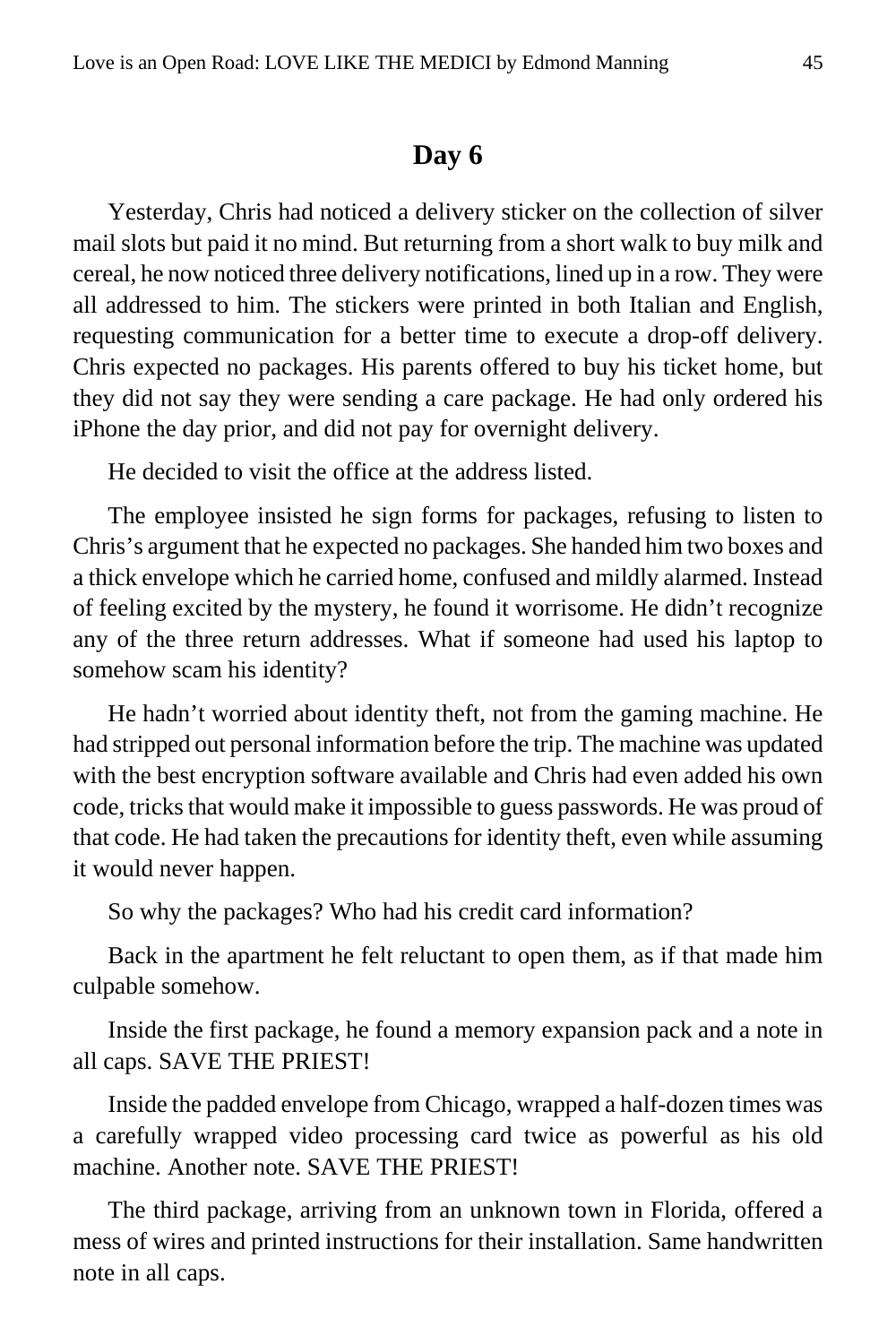That afternoon, a local hardware store delivered a soldering kit. Paid for by someone in Texas. On the invoice's memo were typed familiar words. SAVE THE PRIEST!

Chris realized he should expect more packages in the next few days. Ports. A frame. A powerful CPU. They were mailing him high-end parts so he could construct his own gaming computer. He didn't know some of the real-world names on the return addresses. He only knew them as druids and monks, mages and hunters.

His guild had started a new campaign. They were rescuing him from his isolation.

Alone in the city, he wept with gratitude.

\*\*\*\*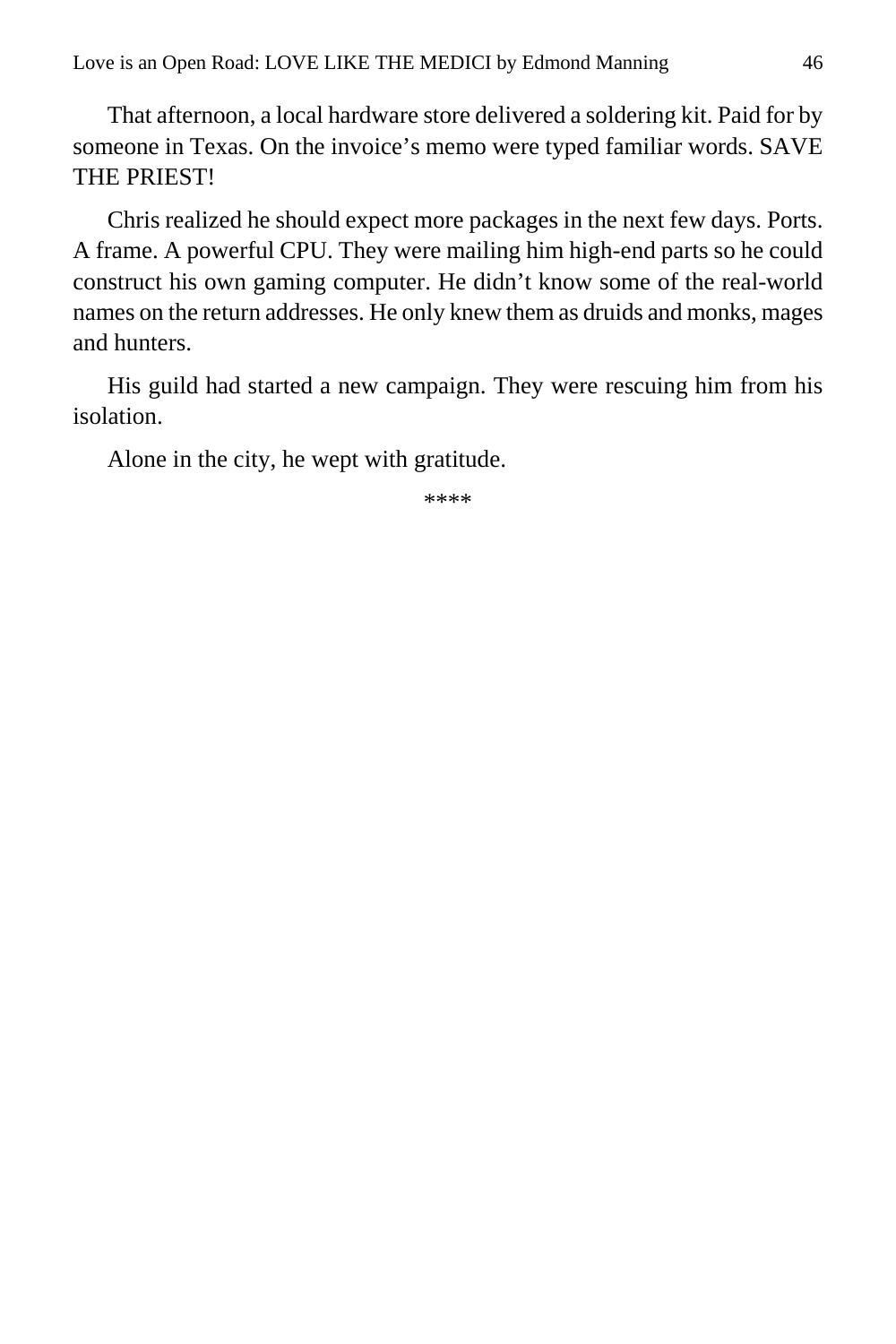### **Day 8**

The CPU had arrived and a book, two books, instructing him how to assemble the computer. A death knight with a passion for PVP had sent him an email, saying, "Wren will send you bullshit do-it-yourself books. Ignore them. I'm texting YouTube links for this guy I found. He's a pro."

Still missing parts essential to construction, Chris could do nothing but happily wait. Knowing the solution would literally be in his hands within the week, he found his time away from the guild somewhat liberating now. He missed them. They loved him. He would be coming home, his true home online.

He strolled to the Foundling Hospital with an ease he had not known since the first day.

The piazza was thick with people, a lunch crowd he decided, and he instinctively searched for the children who robbed him, unsure if he would give chase. His possessions were gone and he was unhappy about that, but he had accepted that he would not receive justice.

Besides, he would construct a new gaming machine.

Hadn't that been his goal for his next gaming machine? To assemble it himself from the best parts?

Enzo was surrounded, as expected, and coming up behind him, Chris could see his left hand work furiously, then his right, then his left. He liked watching the faces of strangers, impressed by Enzo's gift. While painting with both hands might be a gimmick, the quality of the paintings was undoubtedly real. Chris marveled as the surprising colors were quickly forged into something memorable, a murky-green Arno, flowing past pink flowers emerging from what seemed to be a paint splotch, requiring only lines and order to give them meaning.

He waited and realized he might never have an opportunity as he did at that moment, with only six or seven observers crowded around, and he did not want to wait hours until Enzo finished his shift. Over a few minutes, he worked his way into the front of the crowd and made sure to make eye contact during one of the times when Enzo looked up.

Chris smiled.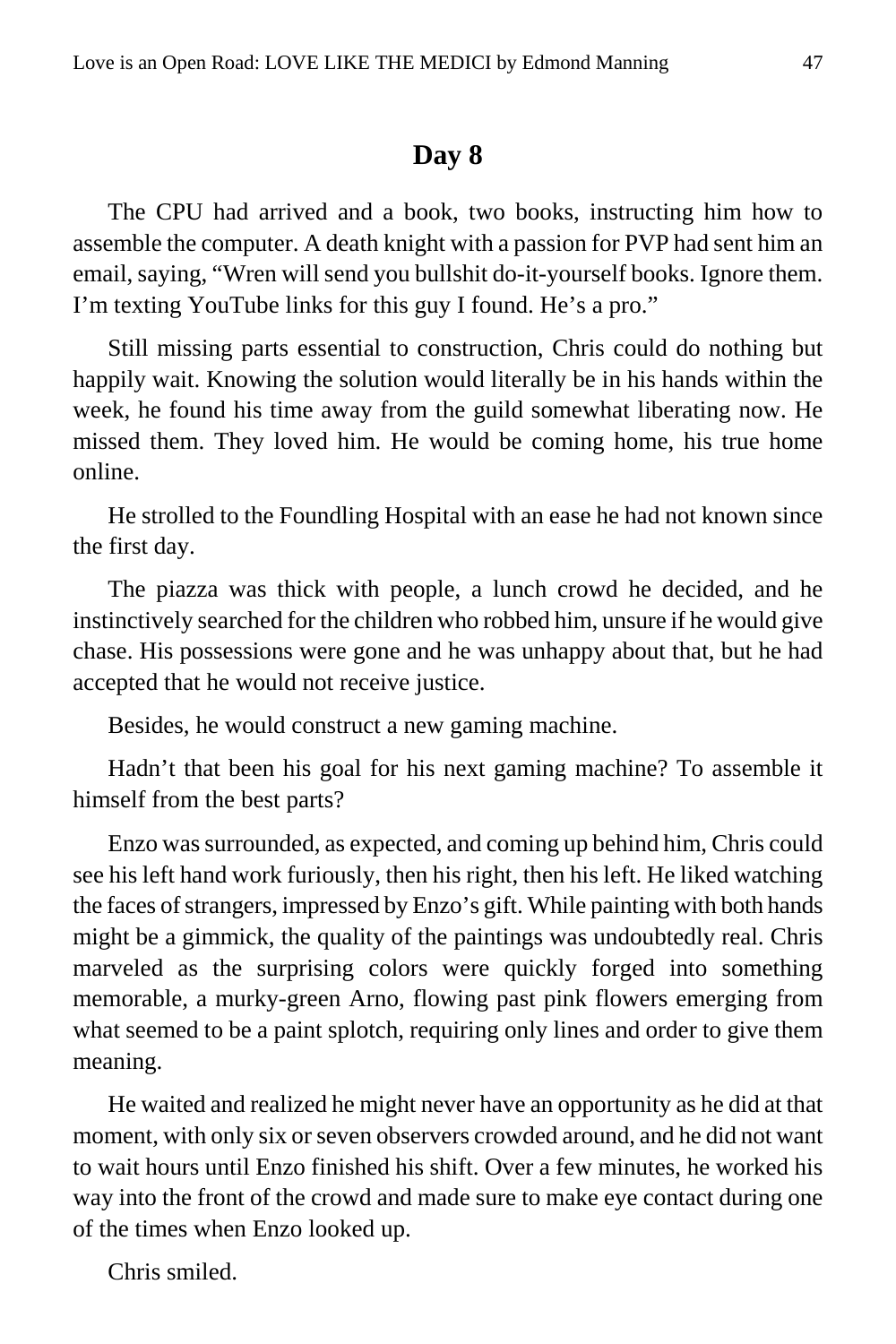Enzo grinned back but suppressed it, feigning indifference. "Oh, hello, Cariss. What brings you here?"

"Yes," Chris said, stumbling. "I wondered if you might have free time after work. To celebrate with me."

"I see." The right brush flew across the paper. "Are you asking me out on a date?"

Chris balked, unsure how to answer.

Enzo looked around the small audience, making eye contact with several of his guests. "The last time he was here, he asked me out on a date and then, hours later, explained to me over wine, it was *not* a date. So I wish to be clear this time."

A woman with frizzy hair, wearing a sundress, said, "He did this over wine?"

"Yes," Enzo said, returning his attention to the painting. "I brought us a bottle of wine, good wine, to celebrate our date. I took him to my favorite spot along the Arno."

"*You* brought the wine?" The man who spoke was mid-thirties and wearing khaki shorts and a patterned button shirt, hairy arms wrapped around a large camera. He took Enzo's picture intermittently.

Chris could see Enzo's hint of a smile, though he attempted to appear "lost" in both paintings' construction.

Enzo said, "I only wish to be clear if it is a date. I was confused the last time because he said, '*it's a date*.' But later, it was not. Maybe my English is not so good."

The camera man said, "Oh, it sounds like a date."

A lady in the group turned to Chris. "Why did you say it wasn't a date? He's so handsome. *Look* at him."

Chris laughed, feeling humiliated and punished, but in a friendly way. He deserved this, he suspected.

"I am here to ask you out on a date," Chris said, blushing. "I apologize for any confusion last time, but this is me asking you out on a date."

Enzo said, "Ah, a *date*."

He resumed painting.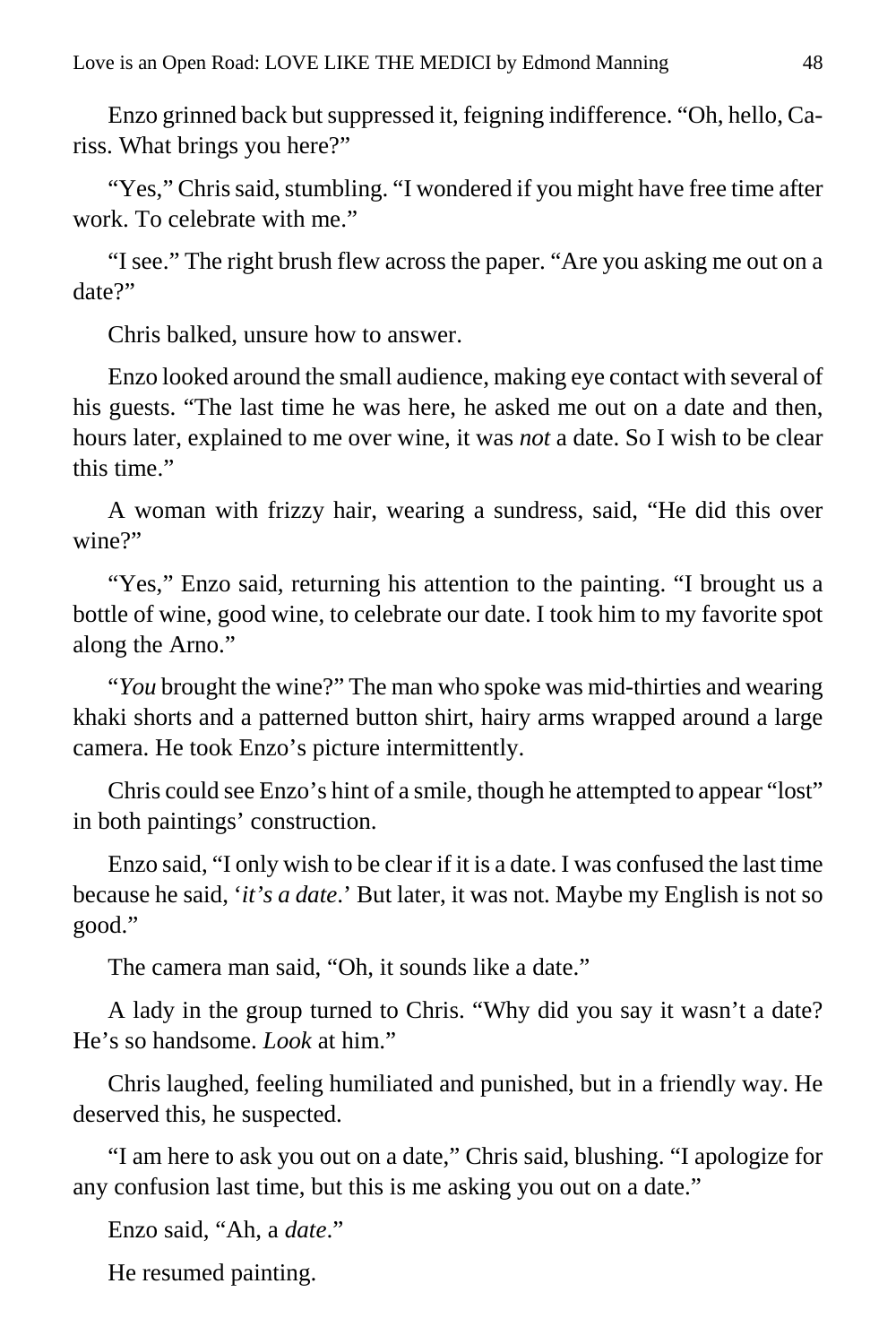The woman with frizzy hair said, "Where? Where are you going on this date?"

Without looking up, Enzo said, "Yes, where, please?"

Chris laughed. "I'm not sure. A restaurant of your choice. For dinner. My treat."

The camera man said, "That sounds vague."

Chris glanced around the piazza, hoping to see a restaurant name he might use but he only saw the handsome, dignified buildings dressed in warm pastels, the milling tourists, the vendors barking their wares, and the sun beaming over all, proud of itself.

Enzo said, "I enjoyed our last non-date. Should I go? What do you people think?"

Several murmured yes, and there were two who Chris could tell seemed very uncomfortable. One man walked away.

"He's cute," the same woman said, evaluating Chris. "Take off your glasses for a second, sweetie. There's a reddish tint to his brown hair, which is nice. Cute face with a button nose. Glasses, hon. Dresses well."

Chris removed his glasses.

"Well, look who has such pretty eyes," she said. "I vote yes."

Enzo said, "This is true. He is handsome in a very American way. Yes, I will go on a date, Ca-riss."

He looked up and smiled, and Chris smiled back, relieved. Though he was sure Enzo would say *yes*, to ask someone out in front of a small crowd was no small thing.

"You could do better," the camera man said.

Enzo said, "Now, now. We are done teasing him. Meet me here tonight at nine, and we will have our date. We will go to my favorite rooftop bar."

"Where is that?" The speaker was someone in the crowd who had not spoken up. "Is it the Red Garter on Via de' Benci? Is it popular?"

Enzo's eyes remained fixed on the painting. "It's very exclusive. Nine p.m."

"Shall I bring wine?" Chris asked in playful challenge.

"No," Enzo sighed. "I will. Again."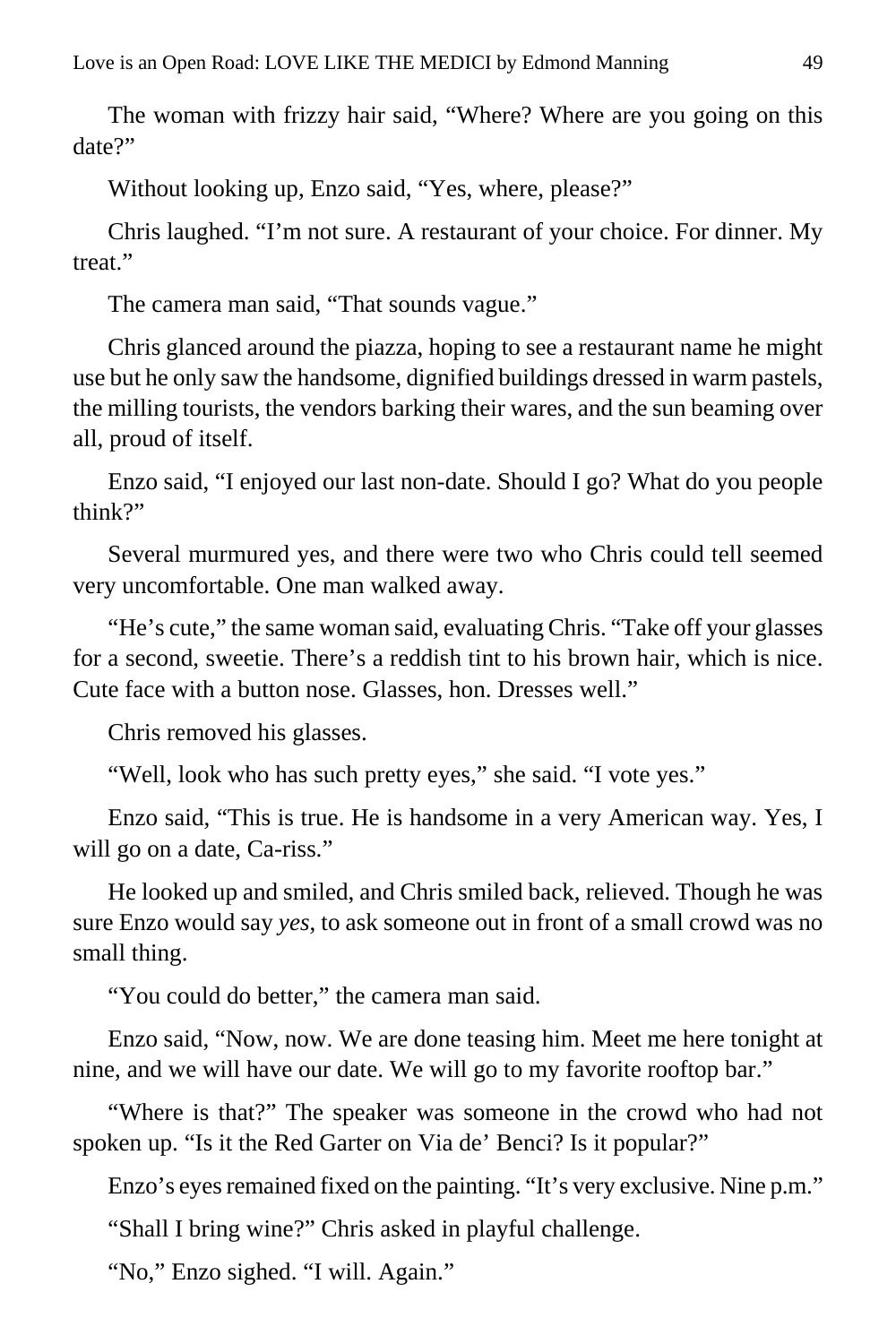The two men snickered at poor, long-suffering Enzo, and the khaki man offered to take their picture together. He promised to email Enzo a copy. They protested gently until the woman with frizzy hair said, "Don't you want a picture of your first *real* date?"

They relented and Chris knelt to be at face level with Enzo, who sat on his bucket.

They smiled for the camera and then for each other.

\*\*\*\*

When Chris returned later that night, he wore a new shirt. A new *Italian* shirt, cream-colored like so many of the stucco buildings he passed in the dark. In darkness the buildings wrapped themselves in a more drowsy shade, exhausted by the wind picking up speed down winding streets, the constant clatter of tourists, and long days in the unexpected sun.

Chris felt fearful walking through the city, not enough to prevent his going, but exceptionally mindful that crime exists in beautiful cities. He stayed on well-lit *strade* and walked behind groups when he could, avoiding the narrow and twisting streets that felt inviting during the day. Despite mysterious sources of illumination from somewhere down their crooked beginnings, he resisted the urge to walk into those shadows.

Enzo was not in his spot. The other painter sat on a bucket, fast-talking tourists. Chris could appreciate that each painter must have his or her own style to sell, their own gimmick or draw. A small crowd stood around him.

Enzo walked from the fountain, approaching slowly in a long-sleeved hunter-green shirt tucked into his jeans.

"*Ciao, bello*."

Chris felt like an Italian-wannabe responding with the same but he said, "*Ciao*."

They fell in walking side by side, Chris following Enzo's lead. Enzo looped his arm through Chris's and it made him feel safer. He had seen other men walk this way and from it learned that Italian men were downright affectionate with their pals in public. Nobody considered it gay.

They walked arm in arm. Chris resisted the urge to ask where they were headed. He discovered it didn't matter. He had spent the rest of the day anticipating this hour, seeing him, wondering how much Enzo felt about the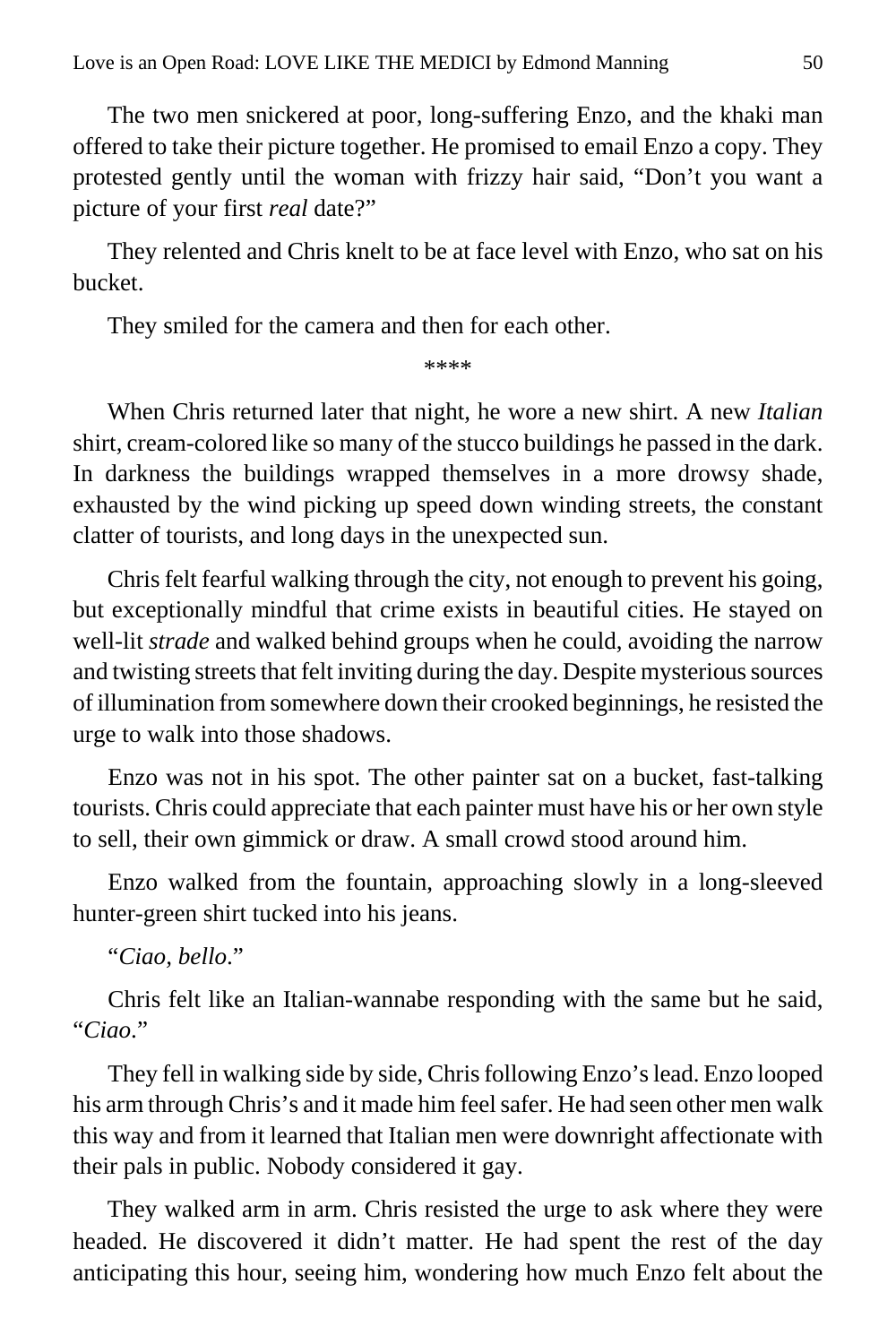date. Now that the moment of being together had arrived, talking seemed like the perfect way to ruin the moment.

He listened to Enzo's shoes scuff against the cement and when they neared strangers on the sidewalk, Chris impolitely eavesdropped on their conversations, wanting to hear their slice of life. With Enzo's arm looped in his, he did not fear the streets and their jagged-toothed shadows. He doubted Enzo was a martial arts expert, and they might weigh almost the same, but it didn't matter. He felt safer.

He listened to the sounds of the Florentine night.

"You passed a test," Enzo said.

"I did?"

"Yes. Silence test. Can this man walk in silence with me. You passed."

Chris said nothing. Stared ahead.

Enzo shook him gently. "You passed."

"Yes," Chris said, trying not to smile. "But if I talk now, I'm afraid you'll reduce my score."

Enzo said, "Good. Because I have much to say and I do not wish for interruptions."

Enzo did not speak for the next full minute. Finally, he said, "I do not have anything to say."

Chris laughed.

Enzo laughed.

Chris teased Enzo for failing to bring the wine.

Enzo said in a serious voice, "I did not forget. The wine will meet us there."

When they arrived at the Church of San Lorenzo, Chris hardly recognized the rough-hewn structure as a church, let alone a basilica. The sloppy brown waves of stone covering the front resembled rows of planted dirt, captured in a field sown vertically instead of horizontally. Staring at the plain, almost disfigured front, it gave the impression the parishioners thought better of religion and sealed up the church. Still, it was a wonder of Renaissance construction inside, its perfect symmetry and fabled interior columns.

"It is beautiful," Enzo said, staring up. "Ugly, too, but it is a monument to all the artists who never completed their visions, to all the glorious works yet to finish."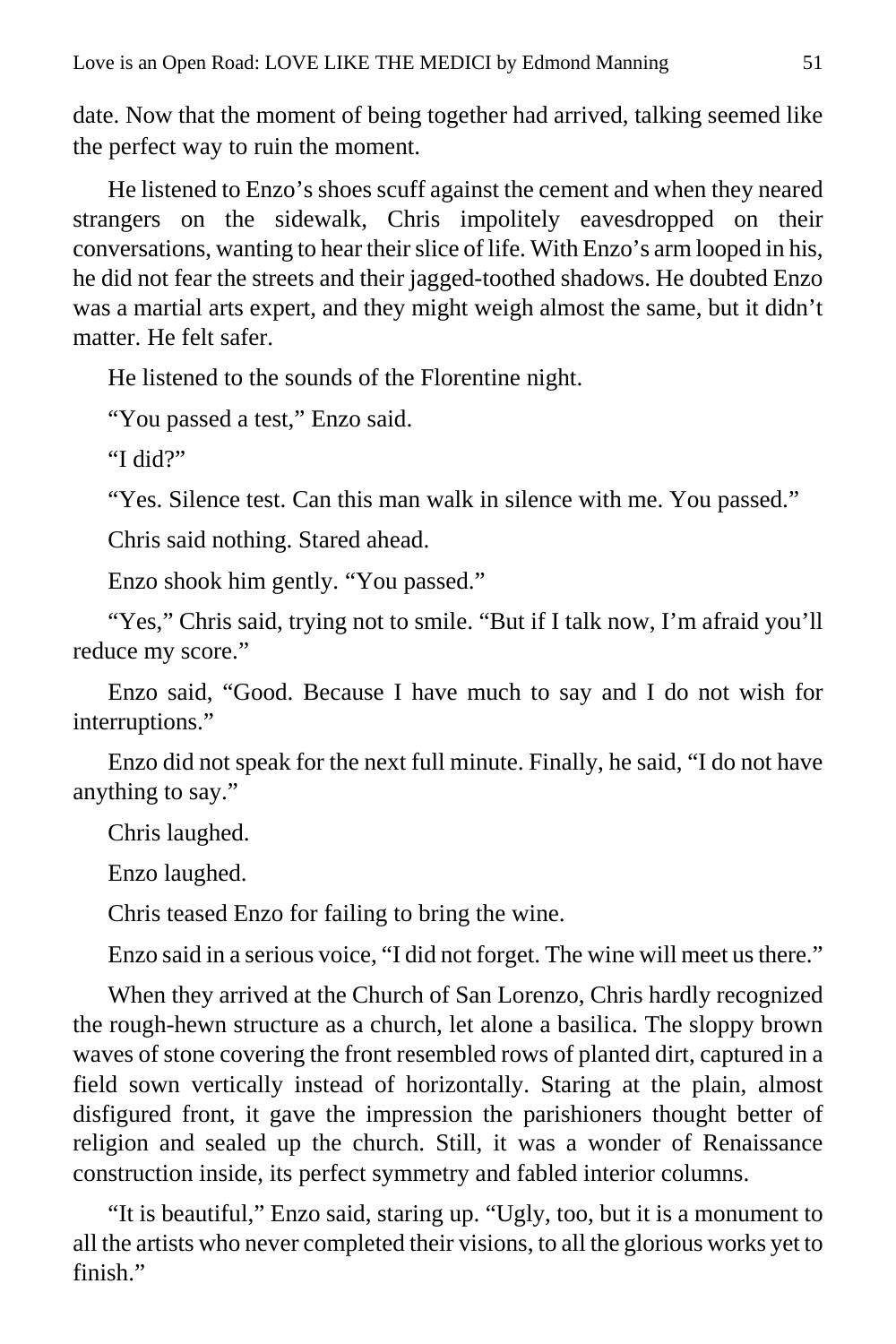Chris liked that perspective. "I suppose so. Michelangelo worked on the attached Medici chapel. That never got finished."

"No. He also had designs for the front. Glorious designs."

"I didn't know that"

"Yes. The mayor of Florence in 2011 proposed to complete Michelangelo's vision and build what he had drafted. The plans are very complete."

"Obviously, it didn't happen."

"No, there is no change in this city," he said. "It is a disadvantage. Everything must be preserved. There is no room for writing new history, new chapters. Too much church of old."

"Church of old?"

"Worshiping the past. Church of old. Trust me, Ca-riss, I am proud to be a citizen in a city of heroes, insane artists who created new visions. I love it. But they did not spend their days worshiping the old even when they incorporated classical design. They thought new thoughts. Pursued new directions revealing truths nobody anticipated. They were church of new. Now, Firenze is church of old."

Chris took his Enzo's hand. "Did you want to see it changed or stay the same? I'm assuming stay the same."

Enzo said, "I do not know. I would have liked to see Michelangelo's vision. But I like the monument to unfinished art, too."

Chris said, "I like this. Just as it is. I think it looks like someone plowed a field on its side."

"Very true."

Enzo led them up the steps and Chris found his body resisting slightly. "I think the church is closed."

"Yes."

Enzo pulled out his phone and texted someone. While they waited on the front steps, Enzo wrapped his arms around Chris, who stood one step lower. They said nothing, watching the meager piazza walkers. An older woman with a cane. Young chattering boys, their words bouncing off the nearby stone surfaces like balls. Young lovers holding hands, walking very slowly.

A heavy door behind them creaked open, startling Chris.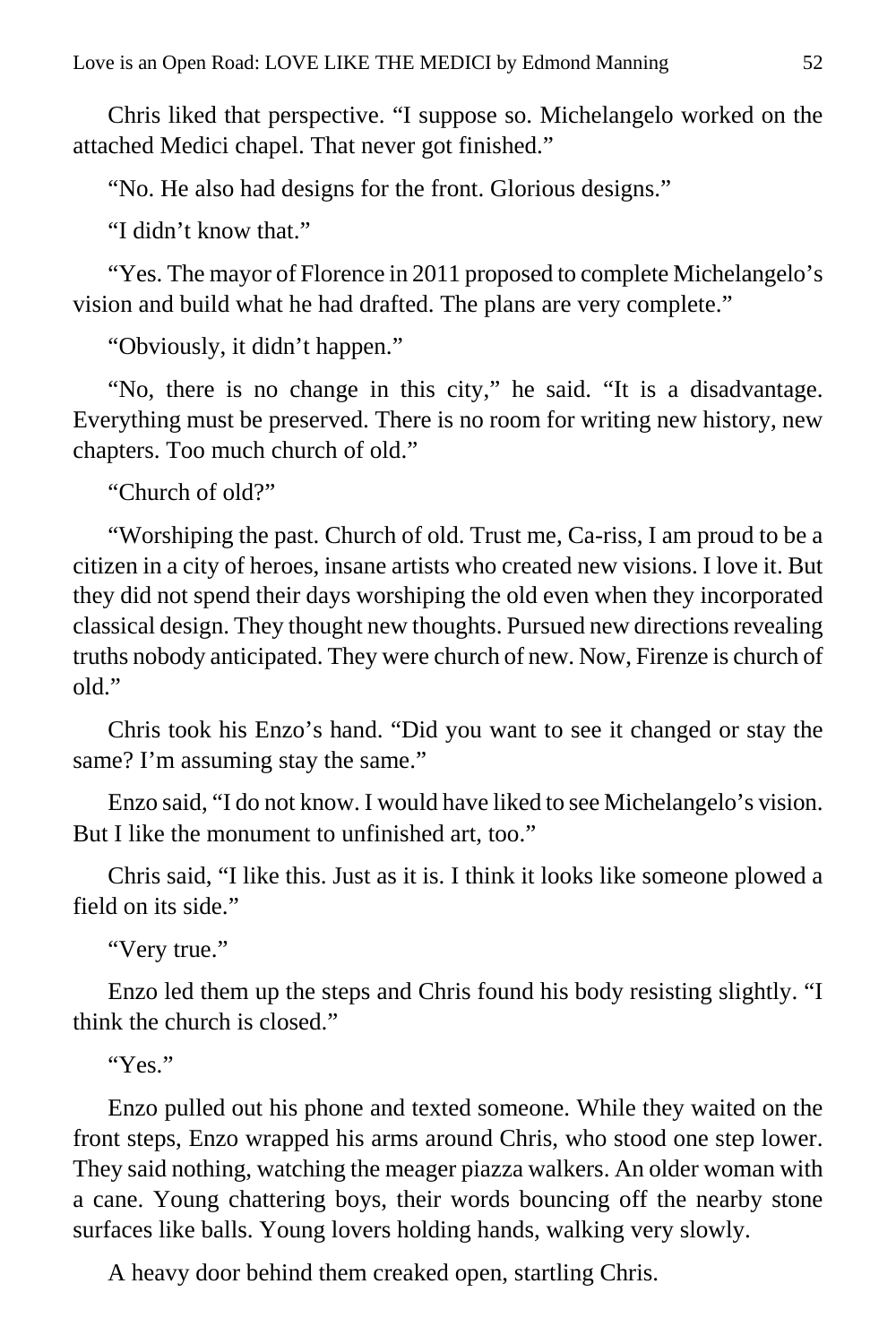"Come."

Enzo disappeared into the shadow, the space between the door and frame and Chris wanted to scream at how quickly the darkness swallowed him up, it was frightening for him to be standing here and now—

"Hurry."

Chris stepped into the darkness.

Without lights, Chris saw nothing for a moment.

He could hear Enzo's breath.

Softly, Enzo said, "Ca-riss, this is my friend. Chiara. Chiara, this is the American with misfortune. Ca-riss."

"You are so affected," she said. "Why do you pronounce his name that way?"

Enzo's voice whispered, "I like it. I think it's sexy."

Chris said, "I like it, too. It's nice to meet you, Chiara. My name is Ca-riss. Or, *Chris*."

Their voices never rose above a whisper.

"You want me to make your name sexy, too, Caaaaariiiiiiiiis?" she asked.

If they smiled at these jokes, Chris could not see.

She said, "So, Ca-riss, have you two kissed? Is Enzo a good kisser? You must tell. All the *Firenze* girls are dying to know."

"You are a bad, bad woman," Enzo hissed. "Be gone, you witch! Fly on your broomstick and do your dark witchery!"

She said, "It's accounting."

"*Witchcraft*," Enzo hissed.

After a few quiet exchanges about logistics, they parted, she up a side aisle, striding away in the dark, and Enzo took Chris's hand and led him toward the center nave.

Chris pulled back in almost horror. "*No. We can't*."

This was a dark like he had never known. When Chiara slipped away, her footsteps were silent, her shadow merged into the deep dark and she was gone. *Gone*. Chris almost feared she might have been a ghost. At that second he realized how dark the physical world had become.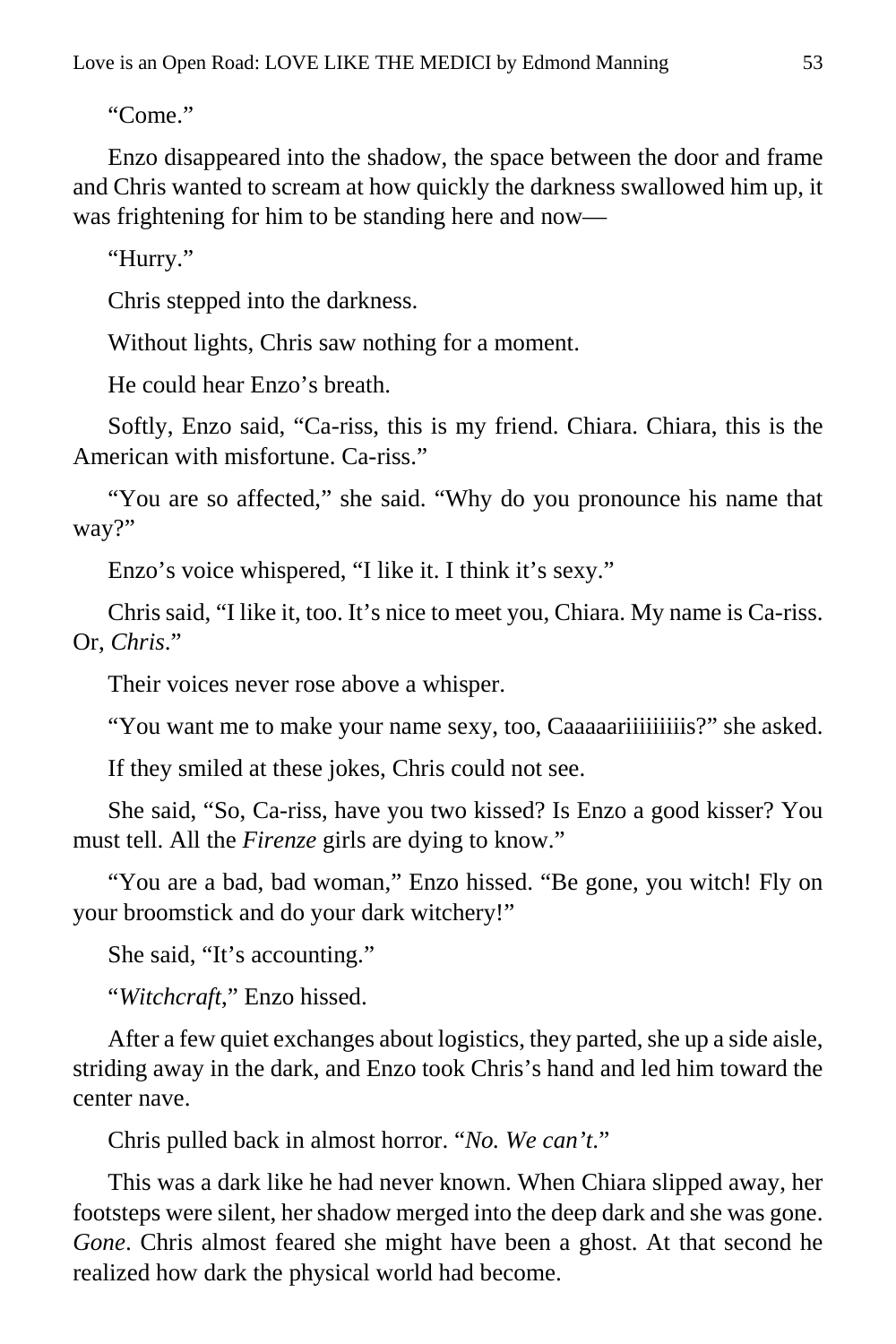"We can," Enzo said. "Security activates at eleven p.m. We have until then to go have a drink upstairs. Very nice views of the city."

Chris wanted to stall for time. "How do you know Chiara?"

"We were artists together in school. We are friends. She works with numbers for her day job, professionally. She does side work, contracted through another firm who does the books for San Lorenzo. Some complicated work relationship but here she is. Why are you resisting me?"

"I don't know. Give me a minute. Stop." Chris looked around. "We shouldn't be here."

"No," Enzo said. "Though you would be surprised how many people have keys to this church. It's alarming, really. Legacy keys, special permit keys. City officials are honored by secretly giving them keys to the church. Chiara tells me the most frightening stories. We will not be caught and if caught, we will be chased out and scolded. No more."

"Give me a minute," Chris said, speaking softly. "I need to—to get my bearings or something."

The darkness.

Far above him, he could see the tops of those fabled grey columns meet the domed ceiling, miles and miles away.

He gasped.

He walked a foot or two, still holding Enzo's hand, not daring to let go or he risked being swallowed forever by these many shades of dark. Up top, near where the columns met the domes, stained glass touched the night sky, and an ethereal glow wafted, a colored hallucination, dangerously weak. As he gazed down the enormous nave, his eyes found the only light source, two weak glowing lights on the altar, scrawny matchsticks far, far away. Of course, for all he knew they might be lighthouse beacons. This darkness devoured the light. Distances were distorted by darkness.

Chris felt he couldn't breathe.

"It's overwhelming," Enzo said. "I forget."

Chris squeezed his hand and they walked toward the nave with small steps. Chris felt he might die if he took big steps, that he might disappear into hell in this choking darkness, cold space, the forest of vanishing columns and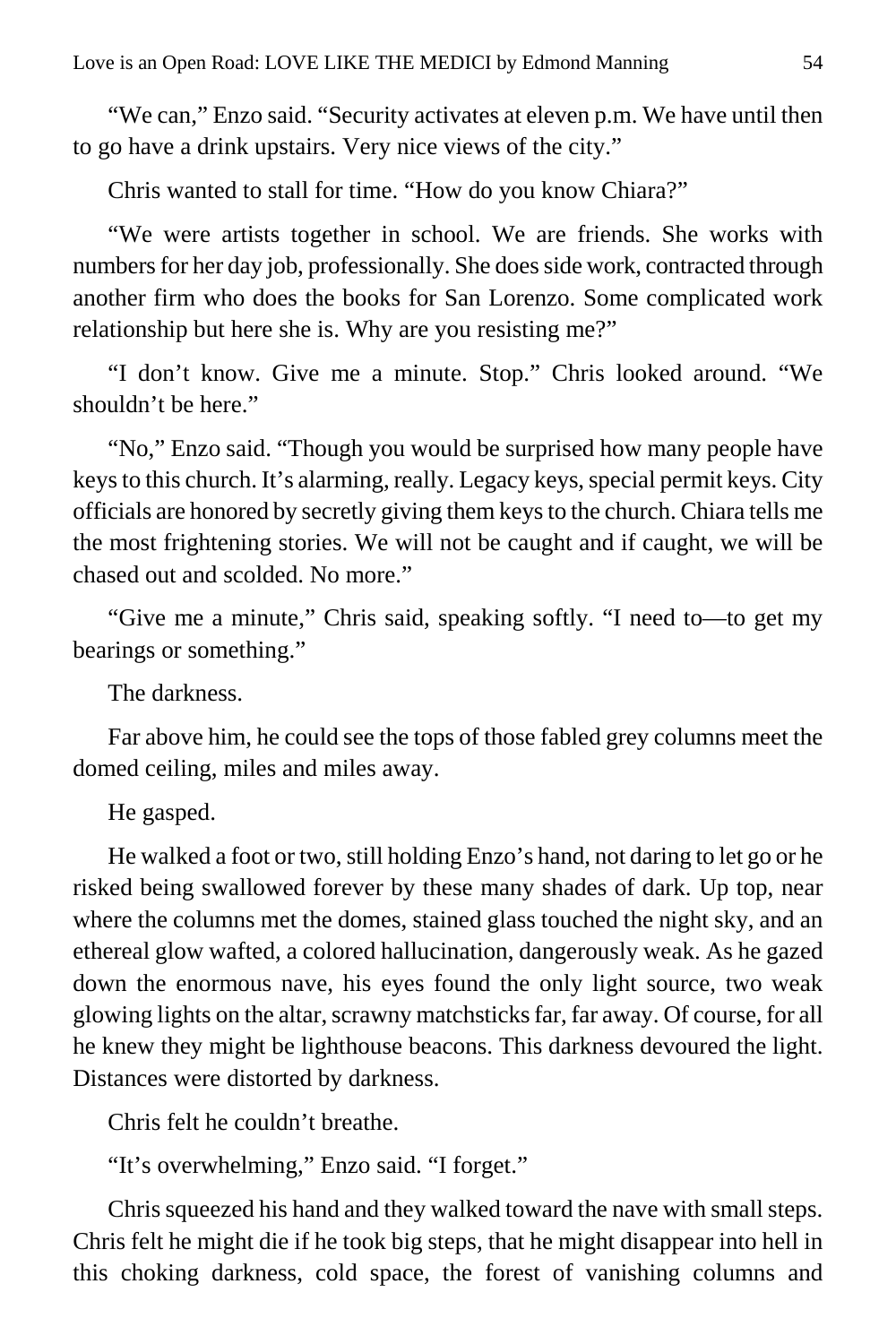imperceptible walls. He might die in this nave. Suffocate from emptiness and illusion. He felt terror. This space was so alien, so unlike anything he had ever experienced, that he did not know if the space scared him or it was the sheer newness of these sensations.

Enzo squeezed his hand.

Or maybe this was heaven, the grey columns far above touching whitecrested foamy architecture splashing on heaven's shores. The impossible smoothness of each column. He experienced the intense symmetry, the mathematical grace, without calculating it. He felt the beauty of numbers and order crisscrossing inside him. The silence of eternity, screaming out one name.

The conflicting feelings overwhelmed him, throwing him into chaos, as lifechanging emotions ripped through him. He felt he finally understood how small he was, how nothing, a self-aware blade of grass standing in this tic of time. He felt unnerved and undone.

He turned to Enzo and pulled the almost invisible man into his arms, weeping against his shoulder as quietly as possible.

"Yes," Enzo said quietly. "Yes. It has that effect, *amore mio*."

They stayed like that until Chris could breathe. They walked through the nave in silence, not daring to whisper.

Up until they left a few minutes later by a side chapel Chris could not decide if this was heaven or hell.

Their ascent to the second floor, the convent, terrified Chris. Traveling the broad stone stairways guided only by Enzo's lighter made him feel like a time traveler. Outside of the light's glow lurked the 1400s. Disease and rotten meat, unjust lives meeting unjust deaths. He feared that they would get trapped in the past. It could happen in a building laced with Renaissance magic. He felt that to be true.

"Don't worry," Enzo said.

Clearly, he felt the fear in Chris's grip.

"I'm freaking out," Chris said, terrified and joyful at the same time. "I can't believe I'm standing inside this building. I'm sneaking around the Church of San Lorenzo."

"We have entered the convent now."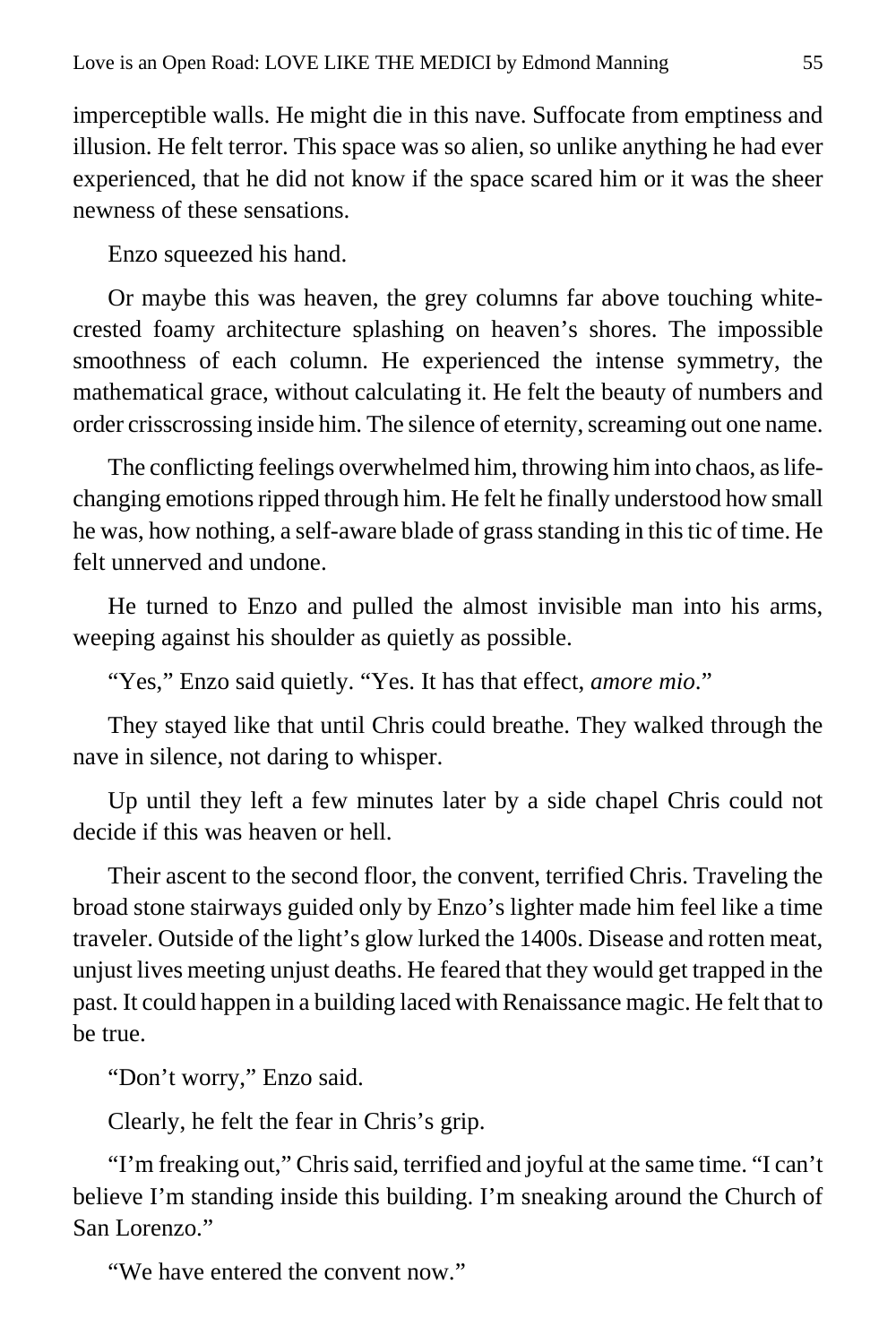"Still, it's sneaking around."

"Is it still sneaking around if the accountant knows we're here?"

They chatted in quiet voices, which felt less of a violation outside of the main chapel.

They reached the top floor and walked a long, wide hallway, heavy doors appearing on both sides, every few feet. At the far end on the right, Enzo opened a heavy door to an unlocked room, which somehow disappointed Chris. All that was missing from the night's adventures was someone picking a lock. Inside, the abandoned administrator's office seemed at odds with the stone masonry. The modern desk and meager wooden chairs had been pushed to one side, opening the room for more congenial gatherings. A small halogen lamp tucked away somewhere was called into service. Enzo turned it on, shielded under the desk, and used the light to extract alcohol bottles from the bottom desk drawer.

Chris went to the window and found the strings to pull the blinds.

"Not yet," Enzo said. "Wait until we have our drinks and I turn off this light. What do you want? Wine or hard drinks? Good vodka. Rum. We have orange juice. We have a mini-fridge plugged in."

"Who uses this?"

"Friends. We keep it stocked."

When they were well supplied with hard liquor, Enzo directed Chris to the window and turned out the halogen. Lights out, the double blinds went up.

Through the wide window, Florence was revealed.

Chris clutched his mouth to prevent his jaw from stretching further. The red rooftops absorbed the gleaming moonlight, a pearly cream-color so rare it would have gained Michelangelo's approval. The hundreds of buildings, nestled together, penned in the city, like white-backed sheep, touching by necessity and yet trying to honor each other's privacy. They turned on each other at all angles, nervous, quiet neighbors.

Chris wanted to scream, the insanity of such beauty.

They stood in silence, perhaps another silence test, but Chris hardly cared if it were. He heard Enzo's drink clink against the ring on his pinkie and remembered who brought him. A warmth came over him, a desire to kiss him, though he knew it would be a mistake.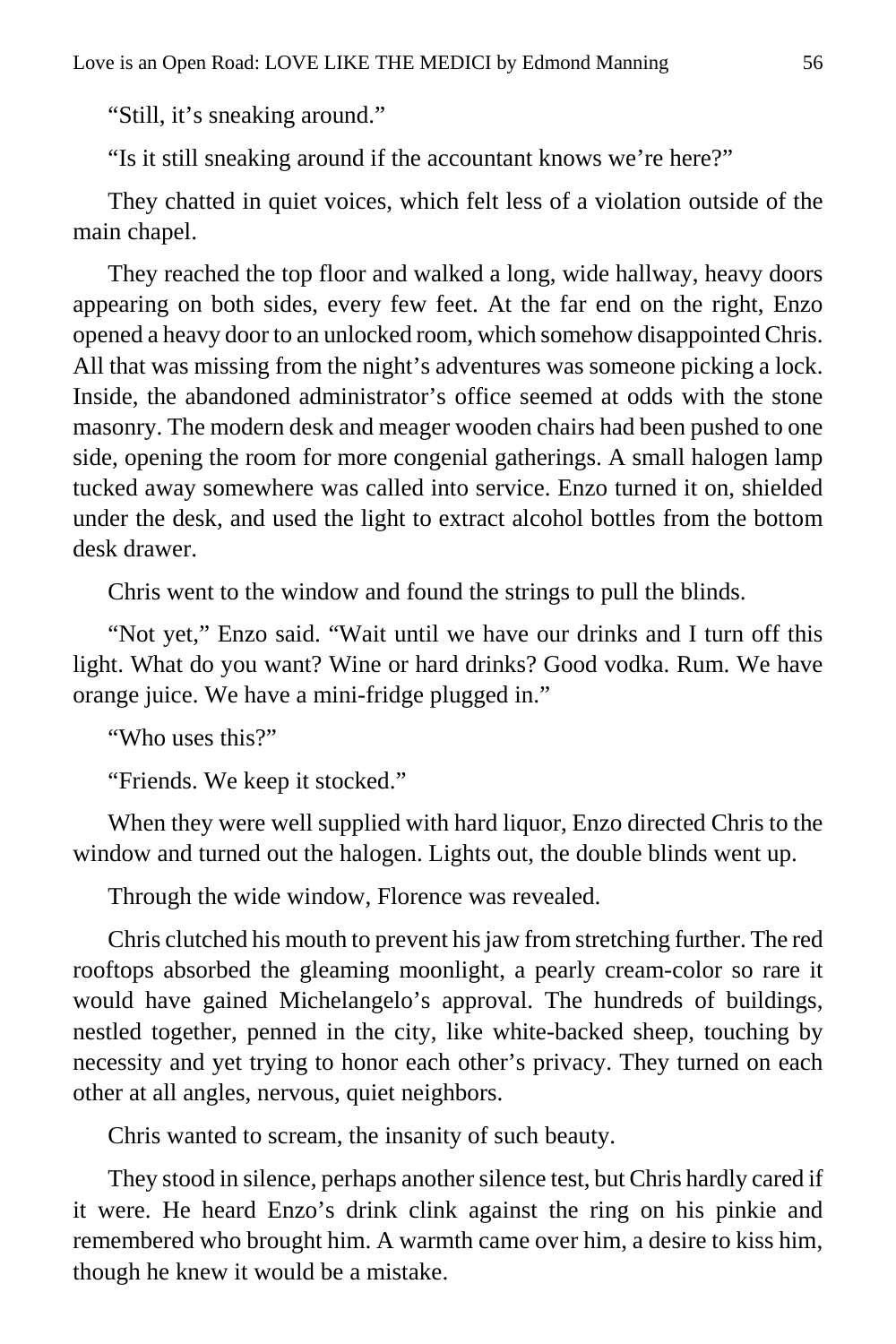In the meantime, *Firenze*.

Chris stared at the rooftops as if counting them, memorizing them, trying to capture the moon like so many tributes before him in song or prose. He could even see silver beams gleaming along the Arno, snatches of the river glimpsed between buildings.

"I can't stand it," Chris said. "How do you live in this kind of beauty without going mad?"

"*Firenze* is a little mad," Enzo said in a doubtful voice. "I do not think you are wrong in your assessment."

"It's staggering." Chris stared wolfishly at everything in his vision.

They spent a full drink's worth of time pointing out landmarks to each other, Chris asking "What's that?" most of the time, and Enzo doing his best to remember every intersection. He knew most of them, proving himself as a true art historian.

Chris closed the blinds so Enzo could flip on the lights and pour more drinks.

"You're not worried people will see us, even with the lights on?"

"No. With the blinds down, no. And people standing in the window in the dark are not visible with the blinds up. We drank here in high school. We verified this ourselves."

"Your friend did accounting here during high school?"

"No, she and I had not yet met. I knew someone else. A guy whose friend had a key."

"Good god, I had no idea this church was so slutty. Giving it up to half the city at night."

Enzo stepped closer and raised the blinds so they could see the city again. "I see. You think that our churches are slutty and throw themselves at every tourist who shows up in our piazza, eh?"

The distance between them could be measured in inches.

"Is this what you think, Ca-riss?"

Despite wondering about kissing Enzo for most of the afternoon, now that the actual moment had arrived, Chris found himself surprised—surprised to be here, in the moonlight, ready to kiss the attractive man with caramel eyes.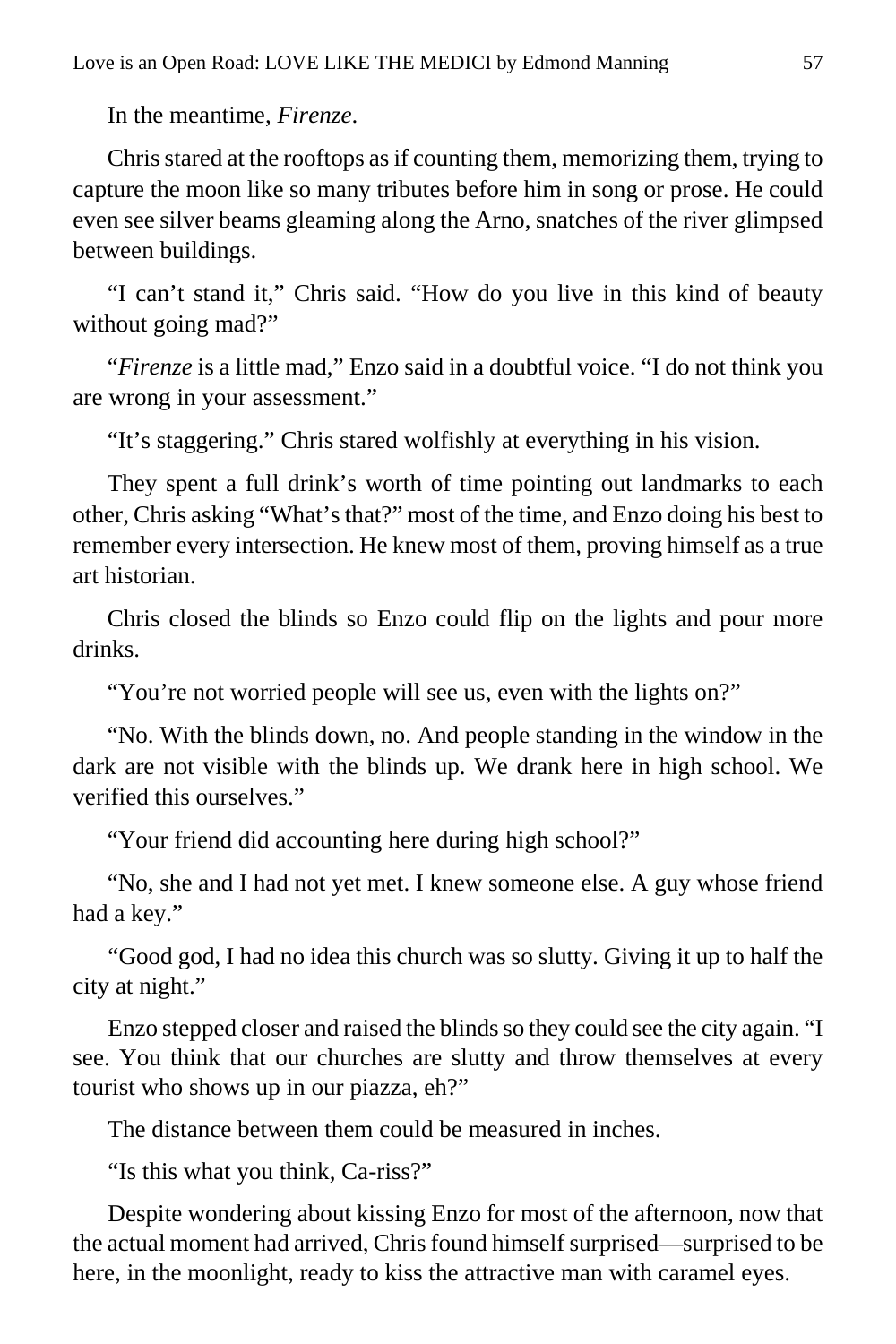Chris smiled and touched Enzo's face. "I really like you. I won't lie, I am very attracted to you. But we live on different continents. You can't date someone that far away."

"My last boyfriend was an American."

"And it didn't work out."

"Because he cheated on me. I was monogamous and he was not."

"Yeah, but *separate continents*. That's a lot of distance. Don't you want to see your boyfriend more than twice a year?"

"I am not planning for our years ahead," Enzo said. "I do not know this future of twice a year. I am standing here now. I am not a slutty church. I like you, too."

"You don't know anything about me."

"I know," Enzo said. "But that will change. Why not take this chance? Why not call it a date? Why not kiss in the moonlight?"

"Because it will hurt, and not in the future, but in a month and a half. And I have to start looking for work. So, I can't be mooning over a man I loved, someone who dropped me off at the Florence airport and said 'Have a nice life."

"You get a better rate if you fly out of Rome."

Chris chuckled. "I know. I'm just talking. I like you. But I don't want to leave with a broken heart."

"I thought you had *already* decided to leave with a broken heart. Fly home? You were very saddened by your theft, if you remember."

"I know," Chris said. "I decided to stay. I'm staying. I should get my iPhone by tomorrow afternoon, so I can text you."

"Text me, but not date me. Not kiss me in the moonlight."

"I want to," Chris said. "I hope you can respect how I am trying to be honest with you. I like you, and I almost cried when you handed me my police report number. I was so grateful. Obviously, I trust you enough to sneak around famous churches where we could go to jail for life if we're arrested. Now that I'm thinking rationally again, that may not have been a smart move on my part, but I *like* you. So I'm here with you. But I'm conflicted. This isn't a two-timezones-apart relationship. We're so far apart. I don't see it ending well."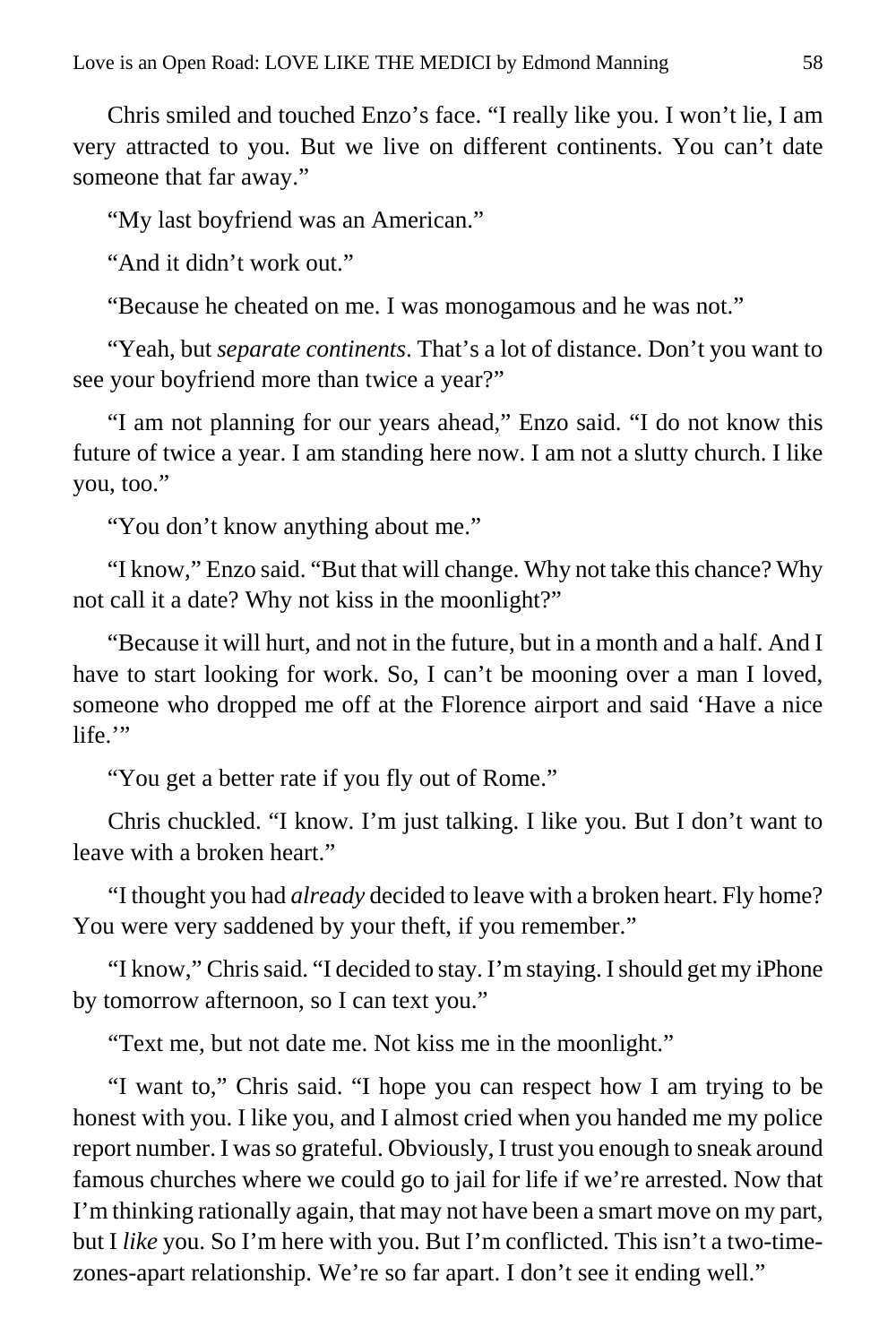"You are not wrong," Enzo said. "With my American boyfriend, I went into it believing he might be my soul mate. I hoped he was. And he was not. Do not think I do not understand the challenges. I know. I have grieved. But. *Amore mio*! It is *love* which offers us its hand. How can you refuse the dance?"

"It might be love," Chris said. "But how do I know I'm not just lonely? You're incredibly nice and I need someone to stand next to because I'm scared and alone. What if I don't know what I need right now?"

"What if you are an American on vacation and I am your Italian love story you can tell all your friends when you get back home and then go out to fancy clubs in tight-tight pants. While Enzo mopes for you."

Chris smiled. "You would mope."

Enzo said, "I might. It depended on whether or not you were a good kisser."

Chris chuckled.

Enzo said, "I understand your fears. I do."

Chris said, "Thank you. I am going to kick myself later for denying this moment."

"We are wasting all this beautiful moonlight. So creamy."

They watched the world beyond the glass window.

Enzo said, "I knew it was making you nervous, walking past all those blocks and no police station. I was playing with you. I teased you."

This confession, the playfulness of it, made Chris feel brokenhearted. "Sometimes, I wish I could let go more, be more relaxed. I'm a computer programmer. I like order and creating order. At the same time, I know that it's not always good to be too much one way, so I try to be more adventurous. Spontaneous. I promised myself this two month trip to Italy because I knew it would stretch me, and teach me things. And who knows? Perhaps I would meet and kiss a cute Italian boy."

"Do I qualify?"

"You are *overqualified*, Enzo. But standing with you here, you're a real person. Not just a cute Italian boy. You are thoughtful. You're clever. You have a life. I don't think I could kiss you and be too casual about it. I like you too much."

Enzo sighed.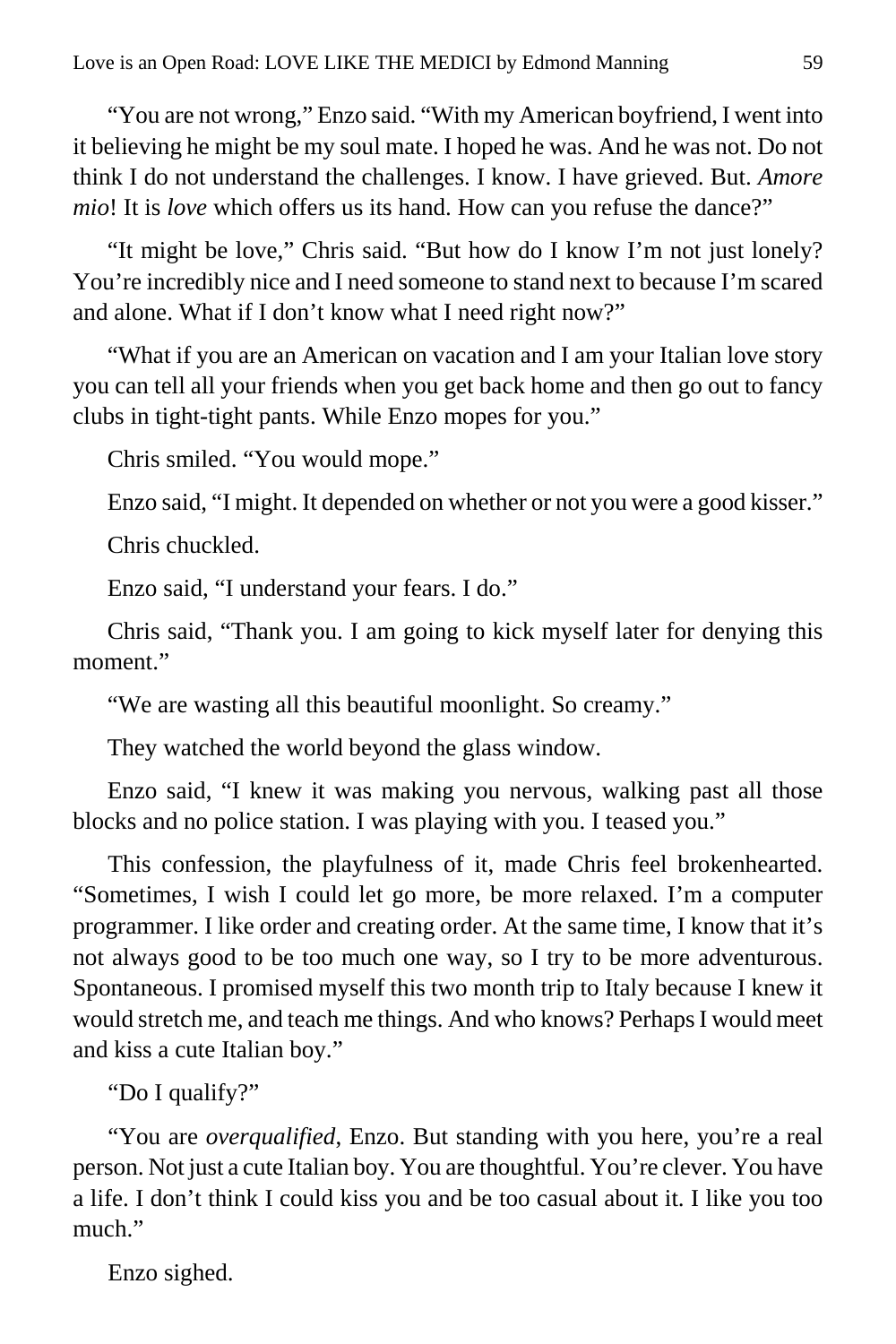Chris tried to speak without his voice cracking. "You painted me looking beautiful on one of the worst days in my life."

Enzo touched the glass pane with his fingertips, a gentleness that made Chris's heart leap. He wished those fingertips were touching his face.

Chris said, "You changed my life with that painting. I decided to stay in Italy because I kept staring at the painting and thinking how I wanted to be that man, to be that brave and strong in the world. I'm really lonely and scared right now. I stare at that painting every day. To give me courage. The courage to walk across town to you tonight. The courage to keep going into the same Internet *caffé* two or three times a day, even though they look at me funny."

"It's hard."

Chris wiped away a tear. "I'm just emotional right now."

Enzo clinked their glasses together and they took another sip.

They stared at the night.

Chris said, "It seems like you don't have a problem going after love. I admire that. I am too rigid."

"It's not easy," Enzo said. "I have bruises. You Americans. With your accents."

"My accent?" Chris said with surprise. "Whose sexy voice keeps growling out the word Ca-riss?"

They smirked, pronouncing the name in an exaggerated manner in different ways.

"Caaaaaaa-riiiiiiiiiiiisssssssssssssssssssssss…"

"Car-iiiiiiiiiiiiiiiiiiiiiiiiiiiiiiiiiiiiiiiiiis!"

After a short silence, Enzo spoke. "My grandmother used to yell at my grandfather, trying to convince him they had to intervene in some family business, he should call his brother, things like that. He yelled back."

Enzo paused. "She used to yell at him, 'you have to love like the Medici.'"

"What did that mean?"

"I never knew. I asked her several times. She said it was an old saying and he knew what it damn well meant, and then he would yell back and she would tell him Veronica needed someone to step in—they liked to fight."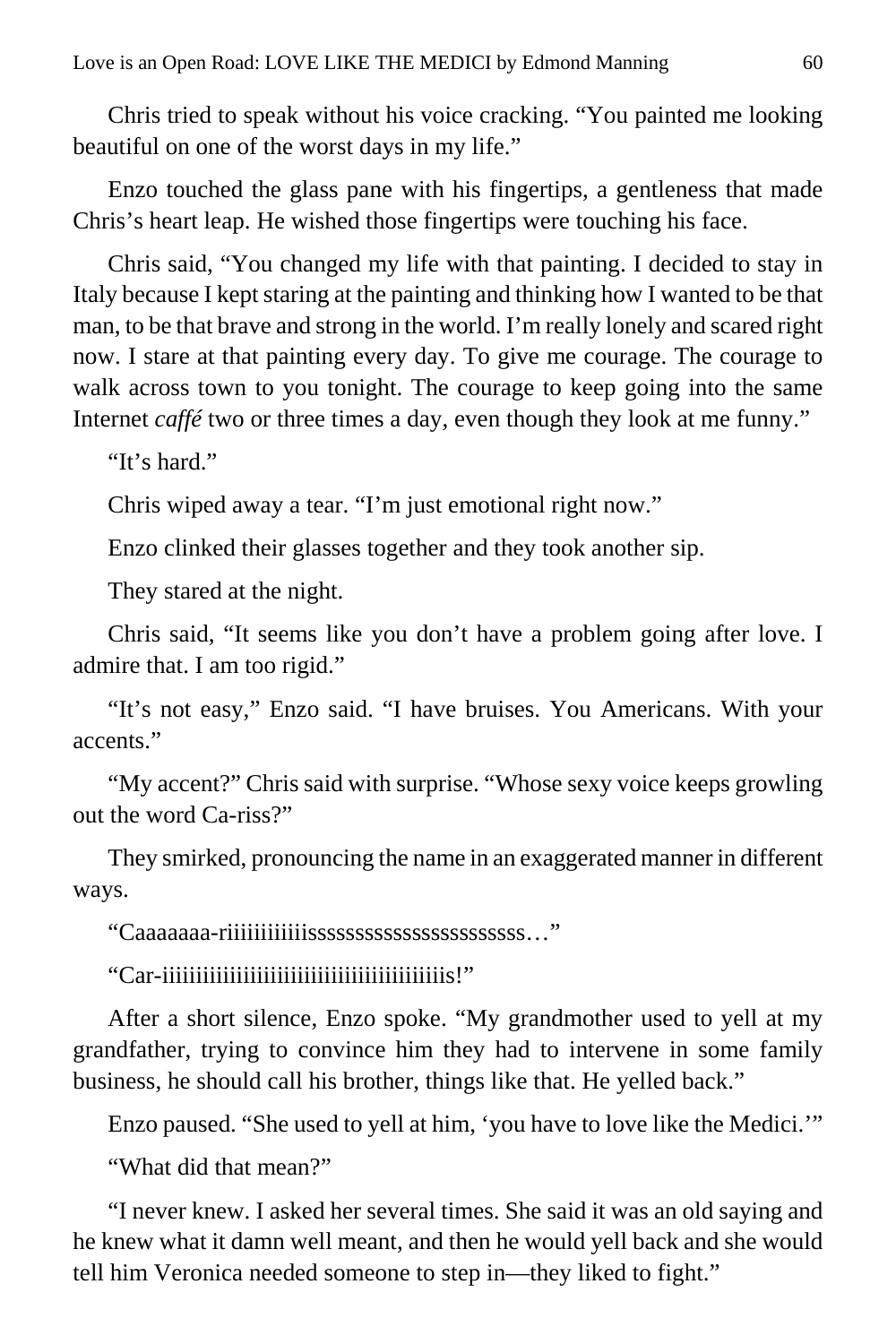Enzo said, "And have sex. I caught them twice."

"Oh god."

"Yes," Enzo said. "It was not what a young man wants to see of the woman who bakes his *schiacciata*. Riding him like that."

"Okay, *enough*." Chris laughed harder. "I almost spit up my drink. What is *schiacciata*?"

"It is a bread with raisins. The closest my grandmother came to making us sweets."

They stared at the city as if they had not been studying it for the past hour. Chris devoured it, commanded himself to freeze this view, make it the background image on his brain for the next year or two.

"Do you think we should leave?"

"Chiara will get us. She will come at ten fifty so we have plenty of time."

"Okay."

They were quiet.

Chris said, "Did you ever find out what it meant, to love like the Medici?"

"After she died, I asked my grandfather. I thought he might tell me. He did not. Not for two years after her death. Her death changed him and in some ways for the better and some ways for the worse. He never yelled as much, as if it weren't as much fun without her. It was nice, the not-yelling, but we missed the strength that came with it, the way—together—they filled the house with their presence, their dance. Then, one day, he told me."

" $Y_{PS}$ ?"

Enzo smiled. "He said, 'the Medici were passionate.'"

Chris waited in silence until enough time had passed to be clear the story was over. "That's it? Be passionate?"

Enzo tipped his glass in Chris's direction. "Pearls of wisdom. *Mio nonno*."

He repeated the punch line, sharing his reaction, the face he made when he realized this was his grandfather's contribution.

They chortled themselves into silence.

"I thought about it many times." Enzo picked up the thread. "The Medici were plotters. Bullies. Manipulators for their own ends. They are hard to admire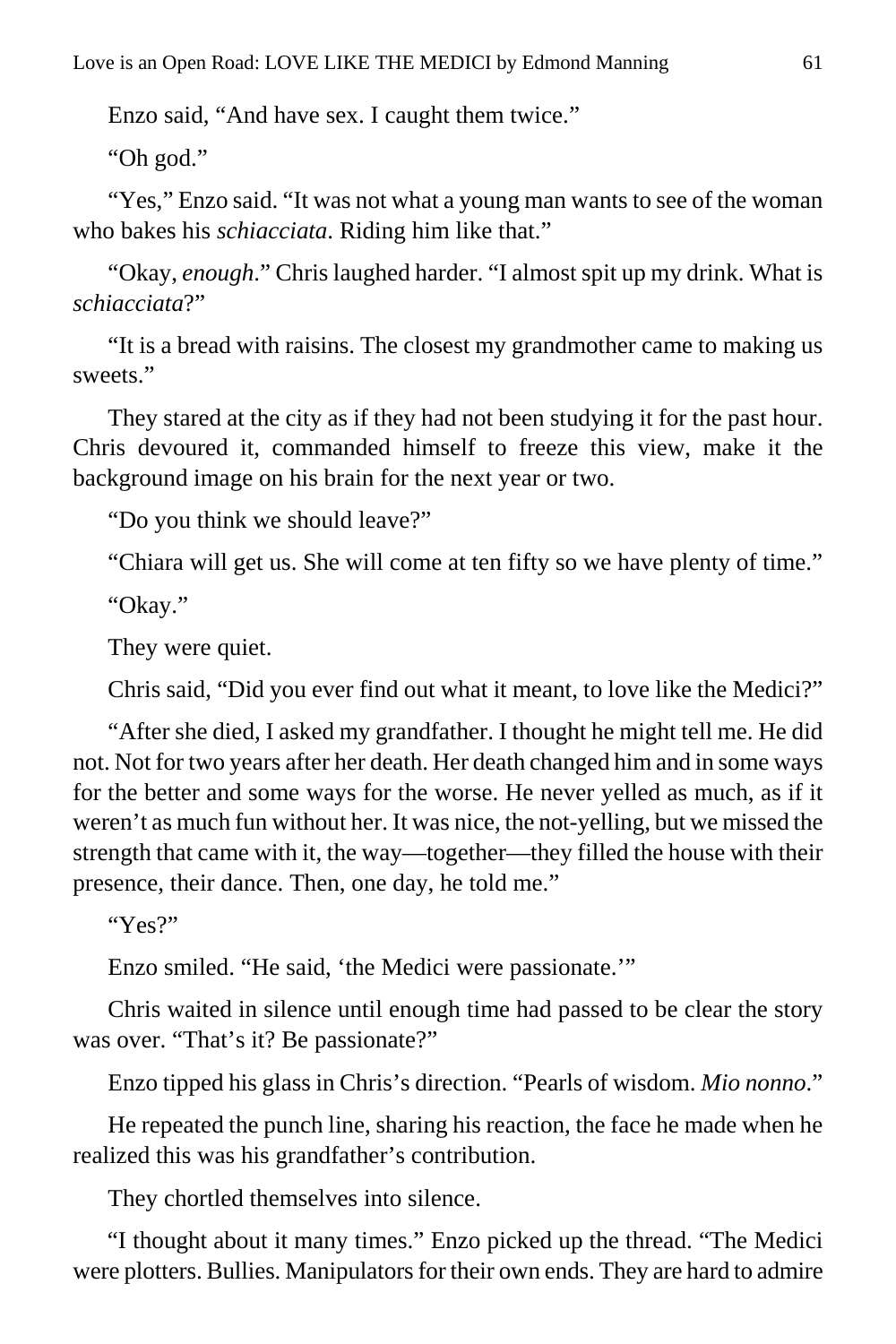but even harder to deny. They advanced the Florentine way into the world. They loved this city and its people fiercely. All Florentines have a complicated history with the Medici. We love them. We are not always proud of them. They are our old family."

Chris reviewed what facts and life histories he could remember of Cosimo, Lorenzo the Magnificent, and their less industrious namesakes who fucked the city good.

"They were selfish, yes. But they believed in Florentine beauty as something worth building. They invested in the people around them. Perhaps to love like the Medici is to believe fiercely in your clan, the power of your people to create beauty and love. Yes, sometimes that love is selfish, the love you want for yourself. And sometimes, you want others to experience the love, the gift of it. You build for yourself. You build for your family, your clan. You build together."

Chris wanted to kiss him.

"To risk building a future," Enzo said softly. "Knowing you might break your heart in the process."

After a short silence, Chris licked his lips. "I like your answer better, Enzo."

Enzo laughed. "I told this to my grandfather once, that I had a theory of what grandmother meant. He was losing his sense of who he was. He still had many good days. But less than in the past. I explained my Medici theory and he looked me in the eye and said in response, 'That woman.'"

Chris's heart beat faster, mesmerized by the light bouncing off Enzo's brow, his soft sideburns.

Enzo considered this and frowned slightly. "I think he knew my words. He was trying to tell me I was right."

Chris closed the remaining foot between them with confidence, communicating his intentions to Enzo. They both leaned in. He felt Enzo's lips touch his own and the sensation felt warm and perfect, the salty taste of him. He felt home.

The Florentine moon beamed its mad approval.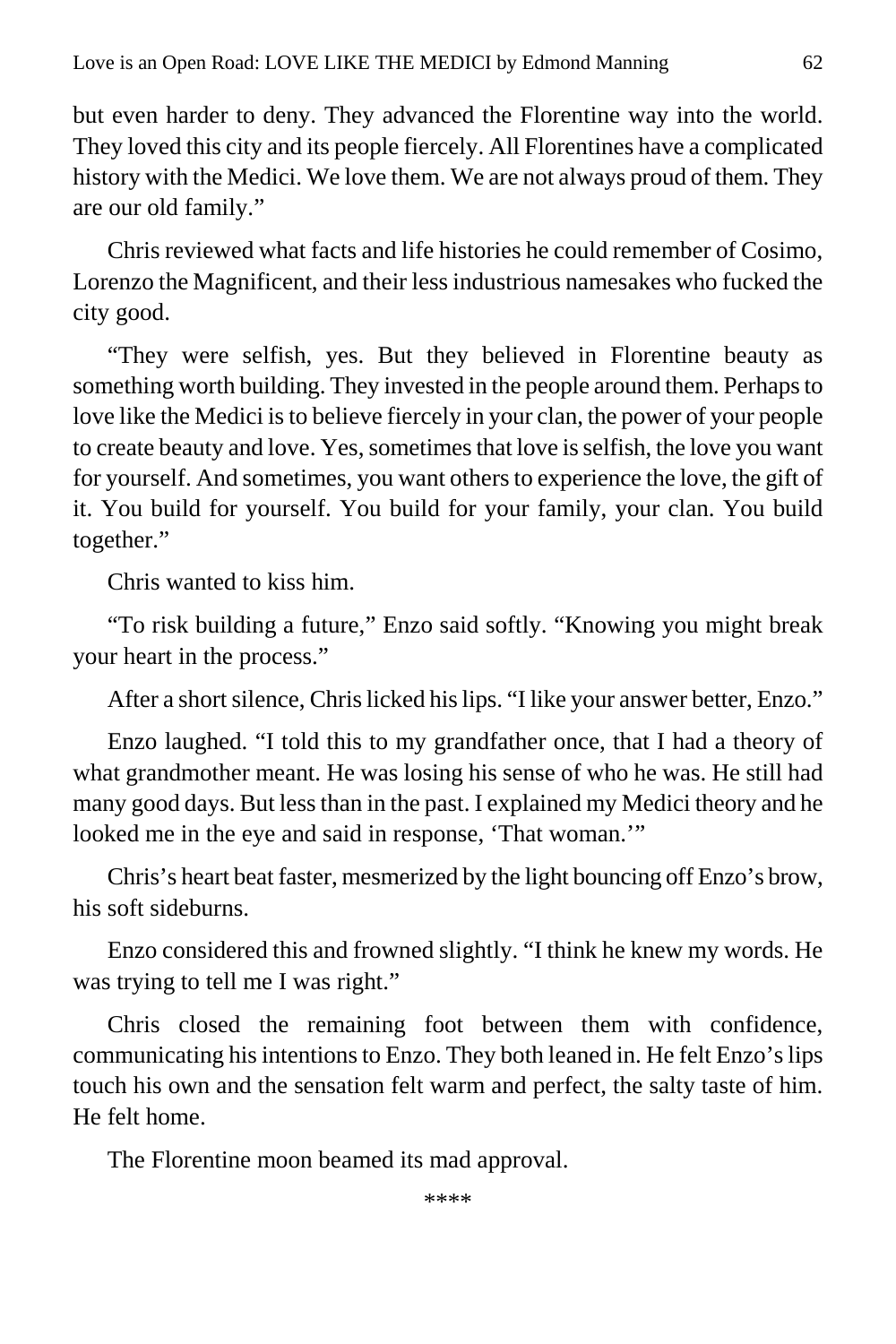# **Day 10**

Chris brought prosciutto sandwiches to Enzo for lunch. He wanted to explain, again, that dating was a bad idea. Chris would return to the United States and then his heart would be broken. But seeing Enzo's spontaneous smile made him feel warm inside. He forgot his prepared speech.

\*\*\*\*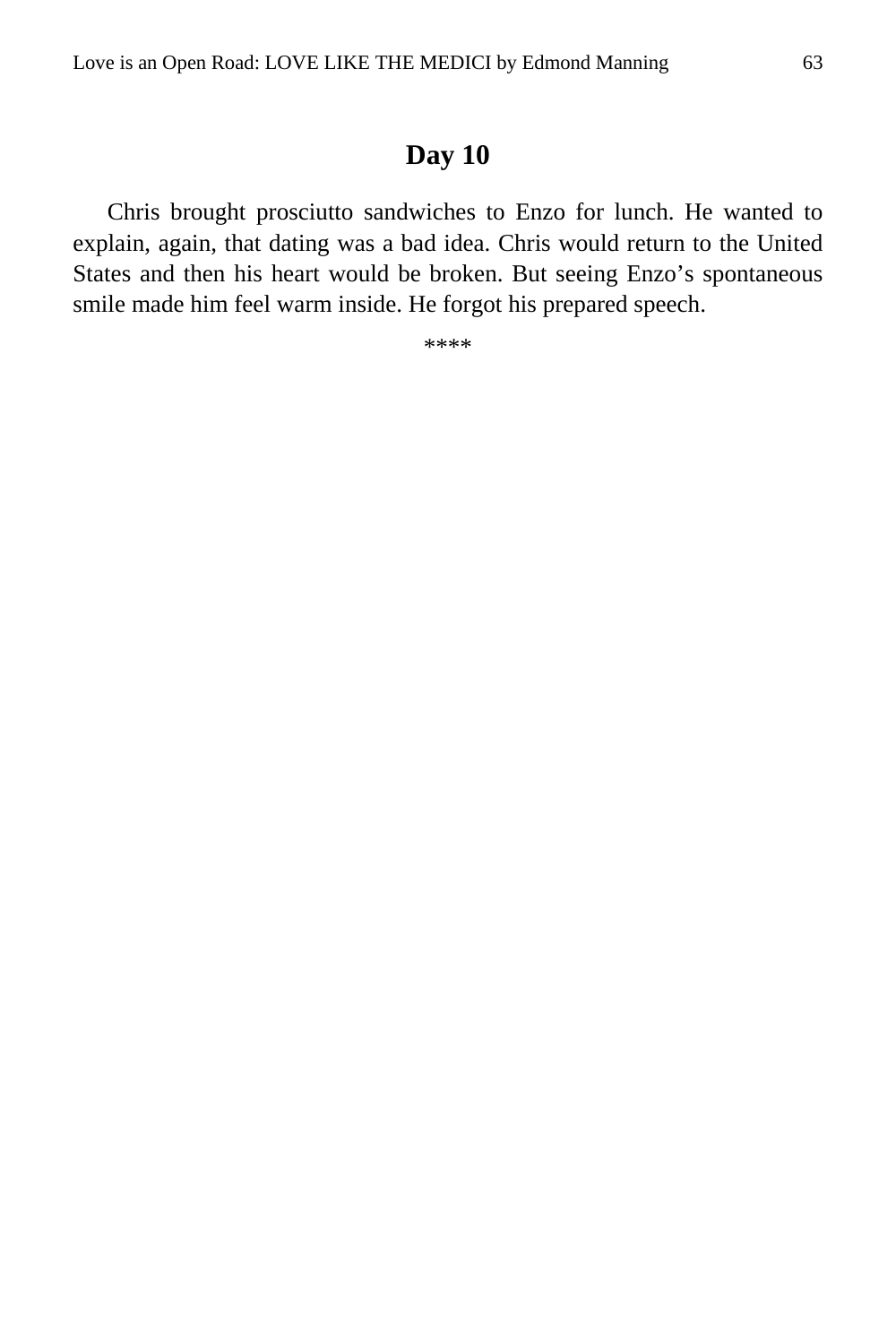## **Day 12**

Enzo linked his arm through Chris's as they stood before the Florentine Cathedral.

Chris said, "Do you get tired of coming here?"

"I do," Enzo said. "And I don't. I can draw this façade in my sleep, every angle, every perspective. I see it, yes, but I try to discover something new about it, every time I am here. This is one of the greatest art museums in the world, so I cannot truly every grow sick of it. It inspires. But I paint this quite a bit every day."

"Well, thank you for coming. And for taking the day off work."

Enzo kissed his cheek. "I needed a day off. And today is new boyfriend day."

Chris squeezed his arm. "I like new boyfriend day."

Instead of going inside, they walked its exterior, looking at corners and sharing bits of art history that they remembered.

"One man died," Enzo said. "Only *one* while building Brunelleschi's dome."

"That's amazing."

Enzo described the color choices he made when painting Il Duomo's shadow, the shade of clouds against the dome, and Chris loved every rich description, learning how Enzo made colors obey his will. Enzo described the art he made in his free time, and while they sat, Enzo pulled out his old phone and showed a few photographs.

Eventually, they made their way to the front façade once again.

Enzo nodded at a line of children holding hands, entering the church. "That's me. Every year in school. Trips to visit Mary of the Flower."

Instead of going inside, they walked down the steps, being silly, exchanging stories about grade school trips and childhood marvels, the small events that began to shape them. They walked the exterior in the other direction and discussed how many people still believed the exterior façade was Giotto's design. Enzo was impressed Chris knew about the 1876 construction.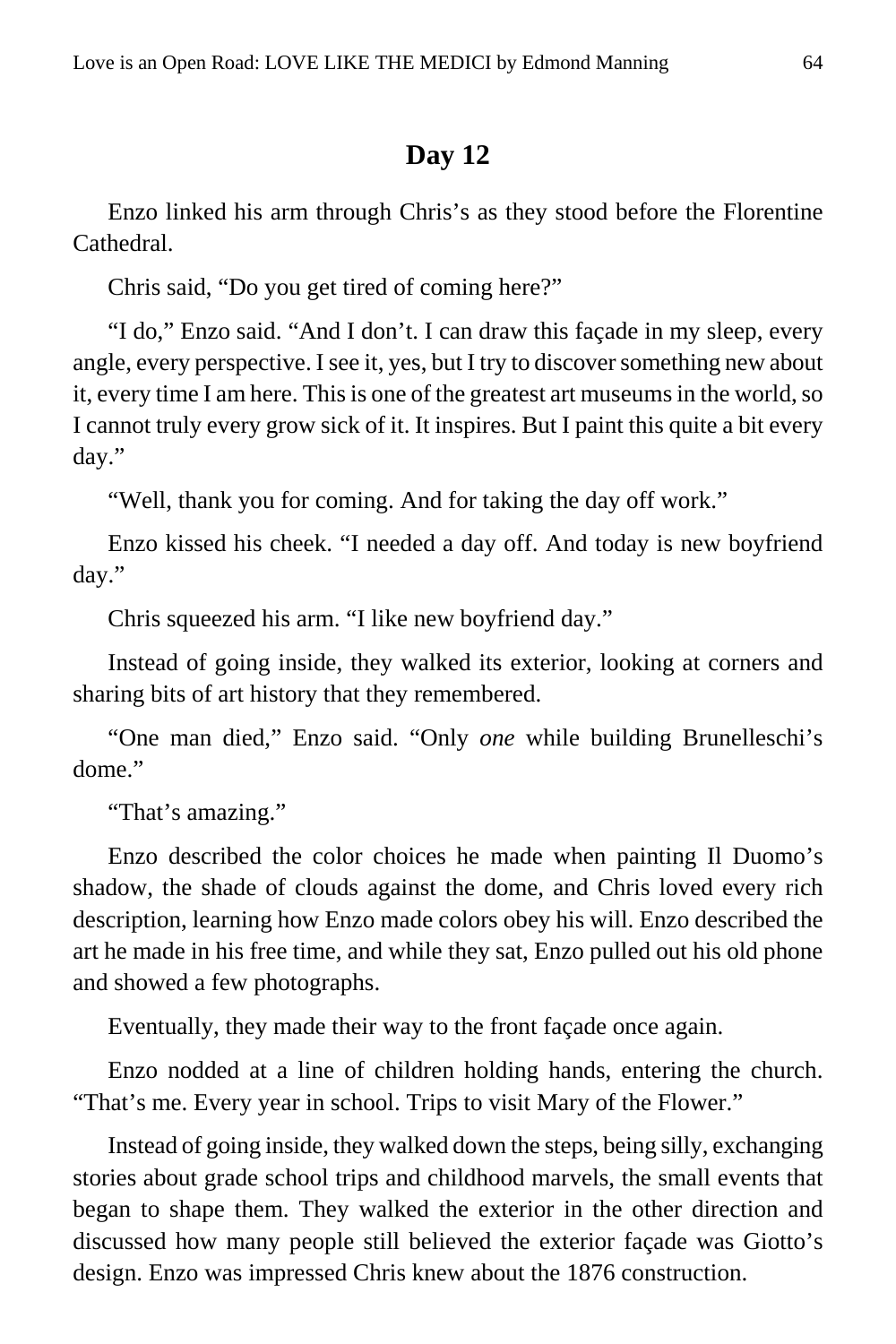"I read it in a book. A book written by a retired art history professor. She has a great writing style. Funny but still very academic. It's well researched."

Enzo said, "Nice."

"She said when Cosimo rejected Brunelleschi's outrageous designs for the Palazzo Medici, he told the very angry architect 'Envy is a plant one should never water."

"She is well-quoted. I have heard that before, but it is not common knowledge."

They talked about how Chris liked her writing style and wit so much, he changed his trip dates by two weeks. She would be in Florence during the last days of his trip, speaking at the Ufittzi Gallery. He wanted to explore most of Florence and then ask her questions.

Enzo said, "We should go see her."

Chris's heart flipped to hear Enzo plan ahead, to know that he thought of them dating beyond this day or weekend. Maybe they could not know about forever, but it made Chris hopeful that his new Italian beau also gazed into the future.

"I'd like that," Chris said. "Again, thank you for coming here on your day off. In the short time I've known you, it feels like a huge honor to come here escorted by you."

Enzo smiled. "I do not mind, honestly. Il Duomo is like a grandparent you love. You know all the stories. But you like hearing the stories, seeing the treasures in the house. You see your grandparent as she was in her wild youth, those crazy tales. Some days you notice a new detail, light from a new angle, and pleasure comes. So, it is good to revisit regularly. Get new perspective."

Chris said, "That sounded a little rehearsed."

"It was. Tourists ask all the time how I feel about the church."

Chris said, "Ha. Knew it."

Enzo continued. "They appreciate my painting and say very politely, 'You must get tired of painting that dome.' They are kind to think of me so I try to tell them the truth, the truth of the relationship. Firenze is very proud of Il Duomo, but the interior is less exciting for us. There are other treasures to be marveled at here. But yes, I have explained this many times, so my answer is not so fresh."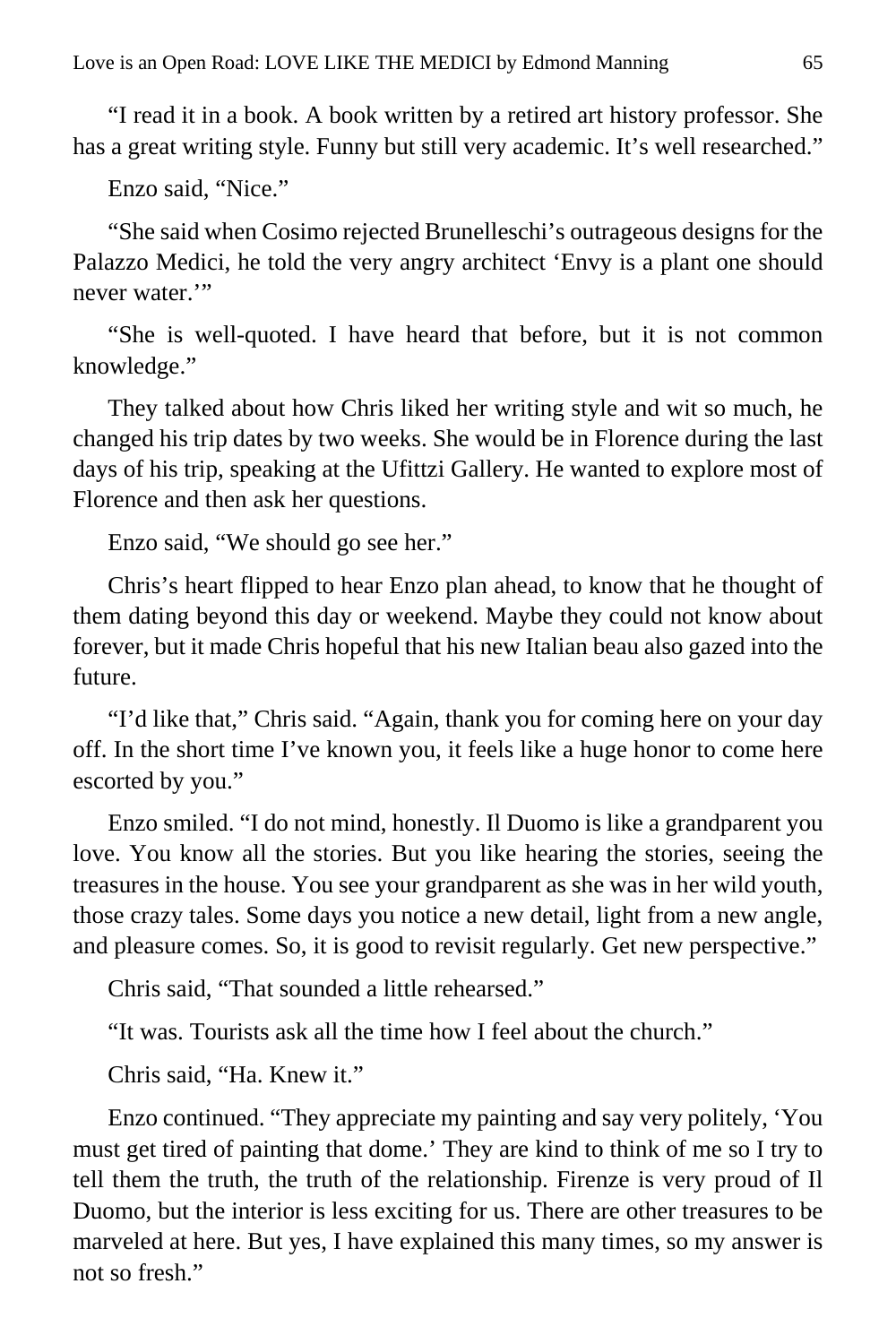"It sounded fine," Chris said. "And sincere. But the grandparent metaphor was very smooth."

"Agreed. I am very smooth."

"Oh, yes. Especially when you are asking a crowd of people whether or not to go on a date with me."

They tittered over the funny exchange.

"I got you very good, American." Enzo laughed hard. "You were very quiet for a moment."

Chris blushed all over again. "Yes. You got me."

They entered.

The great emptiness of the cathedral surprised Chris, though he was surprised he felt surprised, because the church of San Lorenzo in staggering darkness was the emptiest interior he'd ever experienced. He recalled how he had hallucinated that night—believing he was in heaven or hell. He better understood the hold the church had over people.

That night.

The night they kissed.

Their first kissing, a good ten minutes of kissing before Chiara interrupted and the three scurried from the building, racing to beat the security measures' activation.

That night.

Chris leaned over to Enzo and said, "I'm happy I kissed you."

Enzo said, "I am, too."

They wandered the interior for an extended time, quiet, touching, letting their arms and hips bump each other comfortably. Visiting niches containing famous relics, ones so important they received paragraphs of devotion in important books. Chris thrilled each time, even if he didn't love that particular work. It was like being impressed by celebrities.

When they witnessed a stained glass window by Donatello, Chris gasped. Enzo chuckled and Chris silenced him. "Quiet. This is staggering. It's *Donatello*."

Chris reviewed his mental list of places to visit inside the cathedral, a long list, requiring probably more time than a single day would accommodate.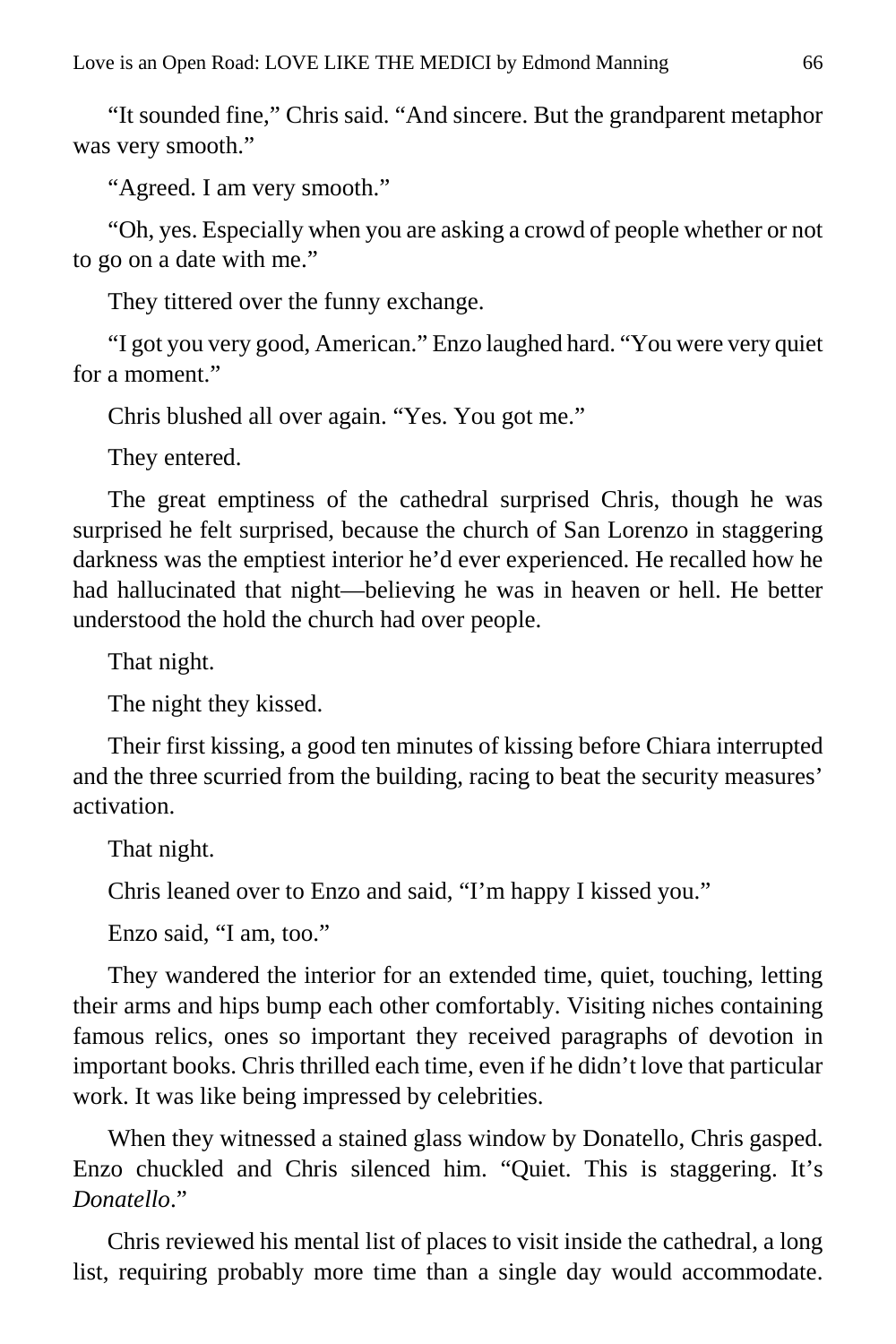Andrea del Castagno's painted equestrian statue, the Dante painting by Domenico di Michelino, and others.

Enzo said, "I was hoping we would go to lunch after this, but I may have to eat the head of a cherub if we stay much longer."

"Cherubs taste terrible," Chris said. "And security will attack you."

"Definitely. You see how they eye me when we get close to the works? They know I am Italian. Italian men are considered the greatest threats."

"No. You're making that up."

"It's true. Americans don't go to Italian Renaissance buildings to go crazy. You do your crazy at home. Churches and museums are where Italians go to be crazy, ruining art."

"Or chiseling off noses." Chris referenced the mad geologist who attacked Michelangelo's Pieta and chiseled off several pieces, including Mary's nose.

"Mary's nose has never been returned," Enzo said. "Did you know that? Someone in Italy has Mary's nose on their mantle."

"That's really creepy," Chris said.

"Yes," Enzo said.

Chris said, "Do you think they are proud? Do they tell the story to their kids about stealing Michelangelo's nose? Describing how they happened to be present when a crazed geologist used a hammer to damage the art? Do they end the story with, 'And *that's* when your father said, honey, grab that schnoz.'"

Enzo laughed. "Yes. I like your story."

They held hands, admired the beams above them, admired each other, and left the interior, feeling very much in love. Outside again, studied Ghiberti's famous doors, claimed to usher in the Renaissance interest in classical proportions and beauty.

Enzo said, "Cherub's head."

Chris said, "No baby eating. These are the Gates of Paradise. Give me another five minutes."

"I will give you ten because I like your thick glasses. You look good in your green pants and yellow shirt, too."

Chris blushed and leaned in to kiss Enzo.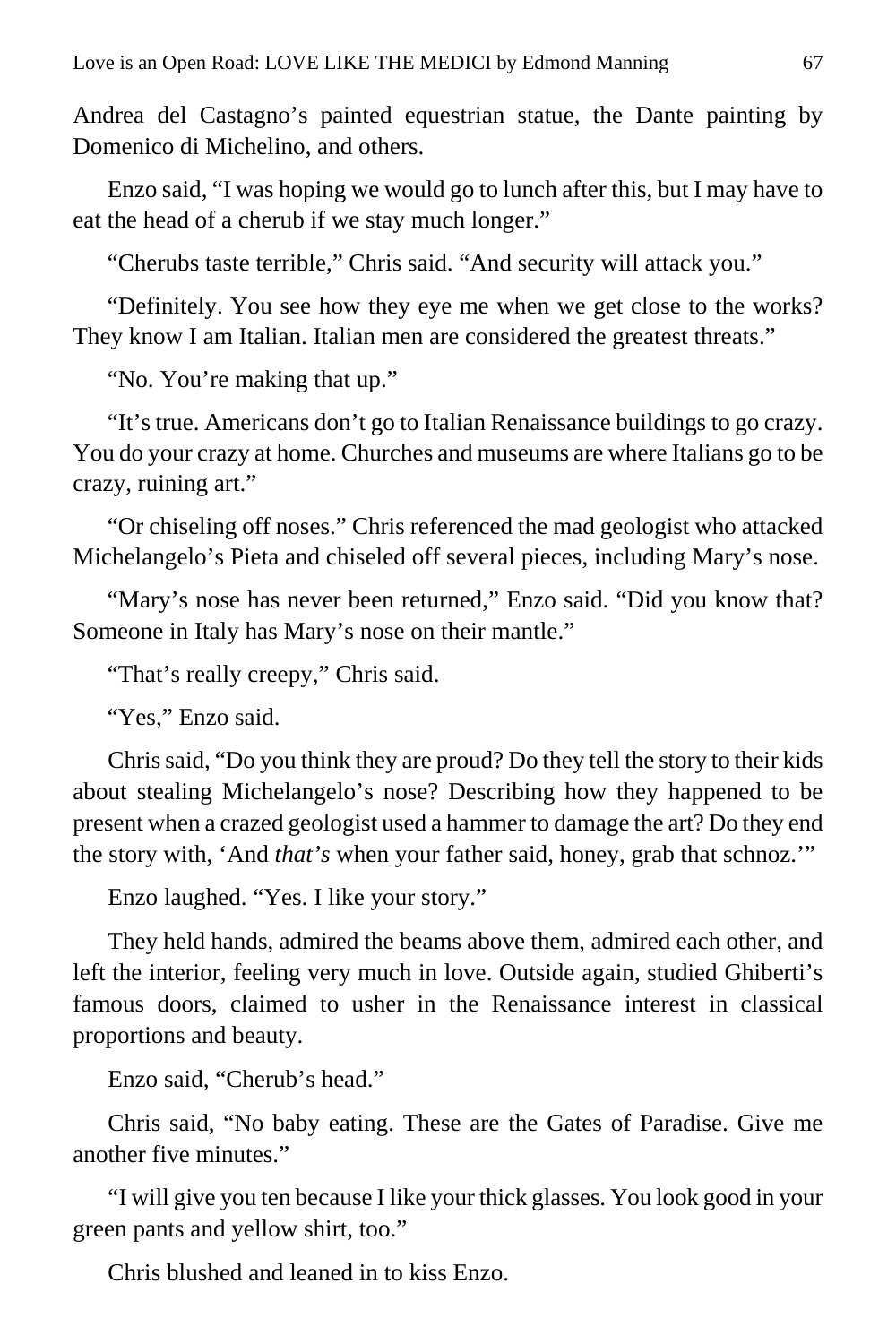When they parted, Enzo said, "You are a very sexy American nerd. This I like."

Chris said quietly, "I'm glad."

They discussed stylistic differences between Ghiberti's and Andrea Pisano's first set of doors. They discussed the gold, the process of making it, and eavesdropped on a tour guide's explanation, hearing her interpretation of the stories until she led her flock to the next site.

"She pronounced Uccello's name in a funny way," Enzo said. "I could not determine her accent. She is not a Florentine."

"She did a good job with the door's history."

"It was okay," Enzo said, grumbling.

Chris laughed. "We need to get you fed."

They ate at one of Enzo's favorite restaurants, a red-checked tablecloth restaurant. Chris thought he was in a delicious movie, his new friend ordering in Italian, asking how fresh the mussels were and other detailed questions in Italian about dish preparation that Chris never could ask. He delighted in Enzo handling the wine, consulting him on flavors he appreciated and then ordering what he thought would best suit the meal. He didn't know why he found that as sexy as he did, the presumptuousness of Enzo's simply handling it, but he did. The entire time, rich, savory smells wafted near him, changing direction and intensity with the breeze.

They stared at each other throughout lunch, surprised by the excellent tastes, delighted to have a reason to look into each other's eyes, sharing such intimate conversation about food. They ate slowly, taking their time, touching hands.

At the end of their meal, Chris said, "I feel like I'm having sex with this tiramisu. I've never tasted anything like this."

"This is not sex," Enzo said. "I will let you know when it's sex."

Chris laughed and said, "I'm sure you will."

Enzo said, "Let's spend the rest of the afternoon making love. I want to nap. Wake up and then make love with you."

Chris said, "Okay. Let's do it."

"It's going to rain today," Enzo said. "We should be naked and in bed when it does."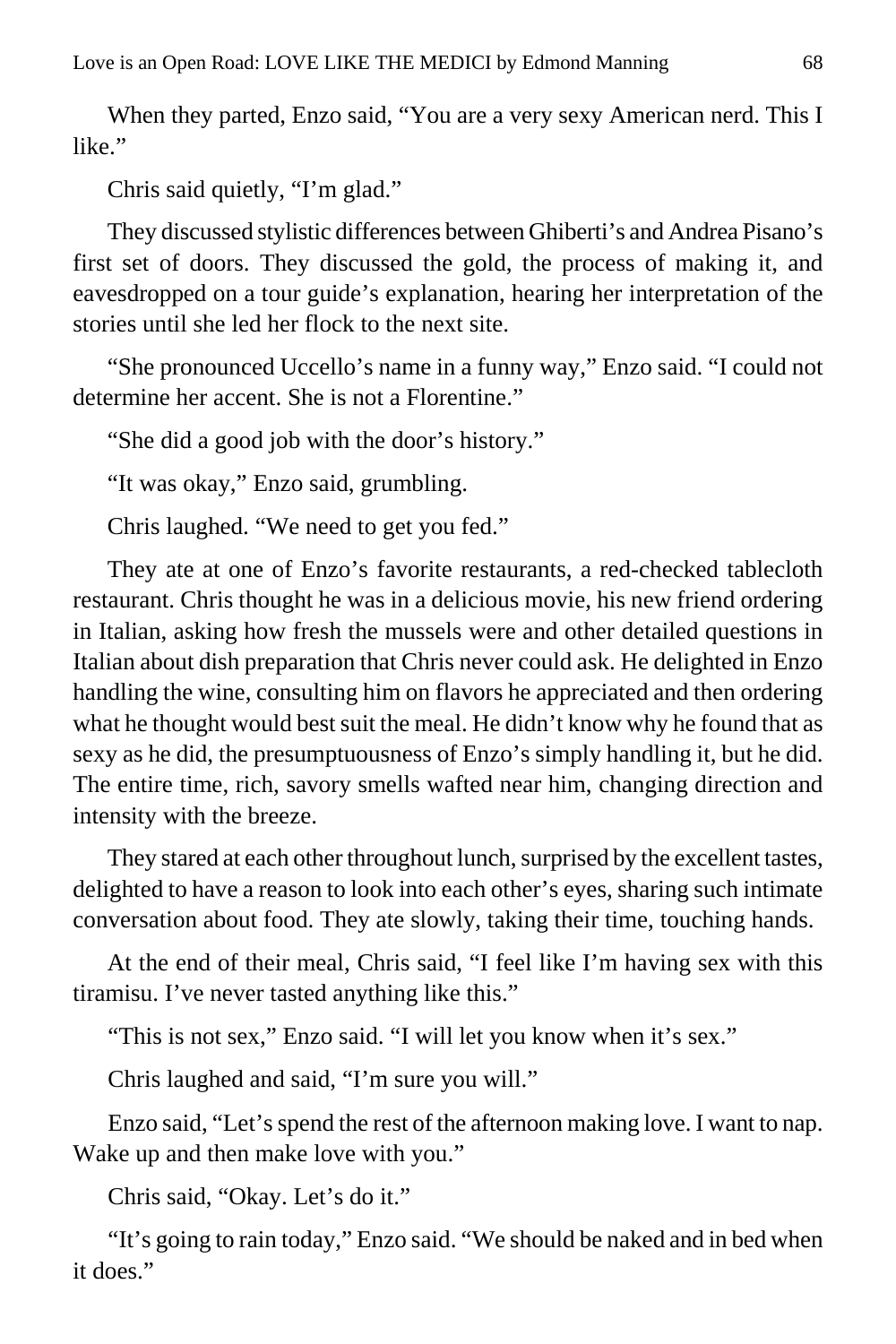"Not until I finish this tiramisu," Chris said. "I swear, I have never tasted anything so creamy in my entire life."

Enzo flashed a sultry smile. "You will."

Chris found himself blushing.

When they had finished the dessert, Enzo smiled at Chris while he spoke to the waiter. "We will need one tiramisu to go."

They made love all afternoon and were later awakened by the soft rumblings of thunder, followed twenty minutes later by the pounding rain against the orange and red rooftops, tinkering, hammering, vibrating a thousand unique voices. Wrapped in each other's arms, they tried to describe the sound to each other until they finally remembered the tiramisu.

They fed it to each other in small spoonfuls and listened to the storm.

\*\*\*\*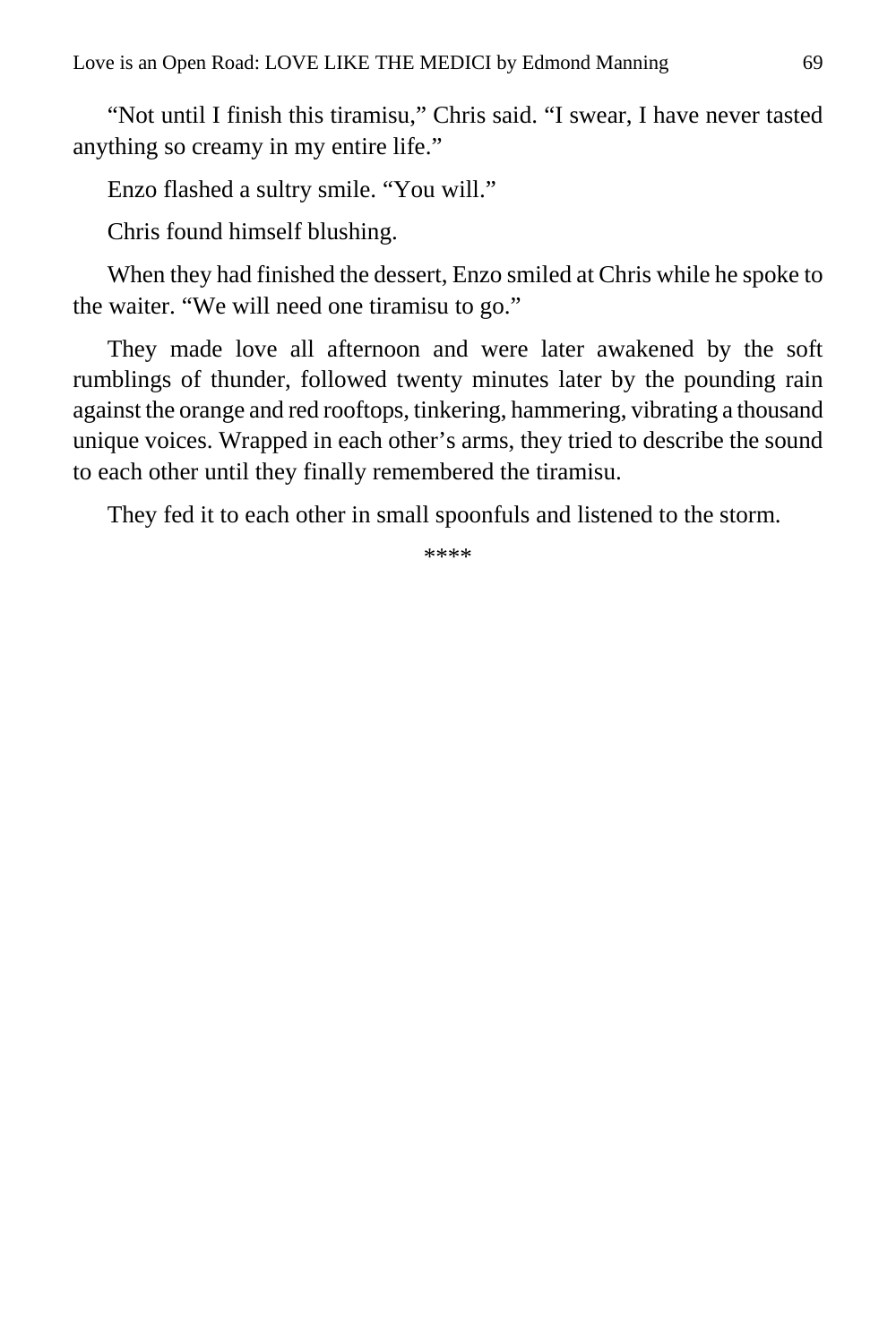#### **Day 15**

On Ponte Vecchio, they meandered through the shops, gazing at silver rings, admiring the intricate gold designs. When shopkeepers tried to cajole Enzo into a purchase for his American friend, he would answer them in Italian and say, "*Dipingo per i turisti in Piazza Santissima Annunaziata*."

Once they understood he was a street painter, they left him alone, focusing their sales on Chris. He also resisted their seductions. They finally broke down when arriving at a gelato stand, and Chris purchased them a fig gelato to share.

Two dozen white flags with Florence's customized symbol, the fleur-de-lys, flapped noisily in the wind, reminding visiting guests unobtrusively to consider the parent sponsoring this beauty, *Firenze*.

"Do you ever come here?"

"No," Enzo said. "Too touristy. No offense intended."

"None taken. I am a tourist."

They walked by the section of bridge with padlocks still bound to them, and Chris nodded. "You ever lock a padlock on the bridge with a former lover? Seal your fate?"

"No," Enzo said. "They fine you heavily these days. This bridge was not meant to sustain the weight of so much metal. For a while, they reported it on the news every night, the growing concern. Then, it was outlawed."

Chris was secretly pleased that Enzo had not given his heart this way.

"I would not," Enzo said, "lock my heart on a bridge like this. Not even symbolically."

Chris was not pleased to hear this. "Oh?"

"No. The future is too important to lock down. Too much is unknown. This is what I have learned from previous relationships. You do not know if you will be together. Nobody does. My last love was the love of my life, I thought. Yes, I overlooked some flaws in him I did not like but only because my heart thudded so hard around him. Yet, he was not the one. I was wrong. I do not wish a man to make a lifetime promise he cannot keep."

"Does that mean you'd never get married?"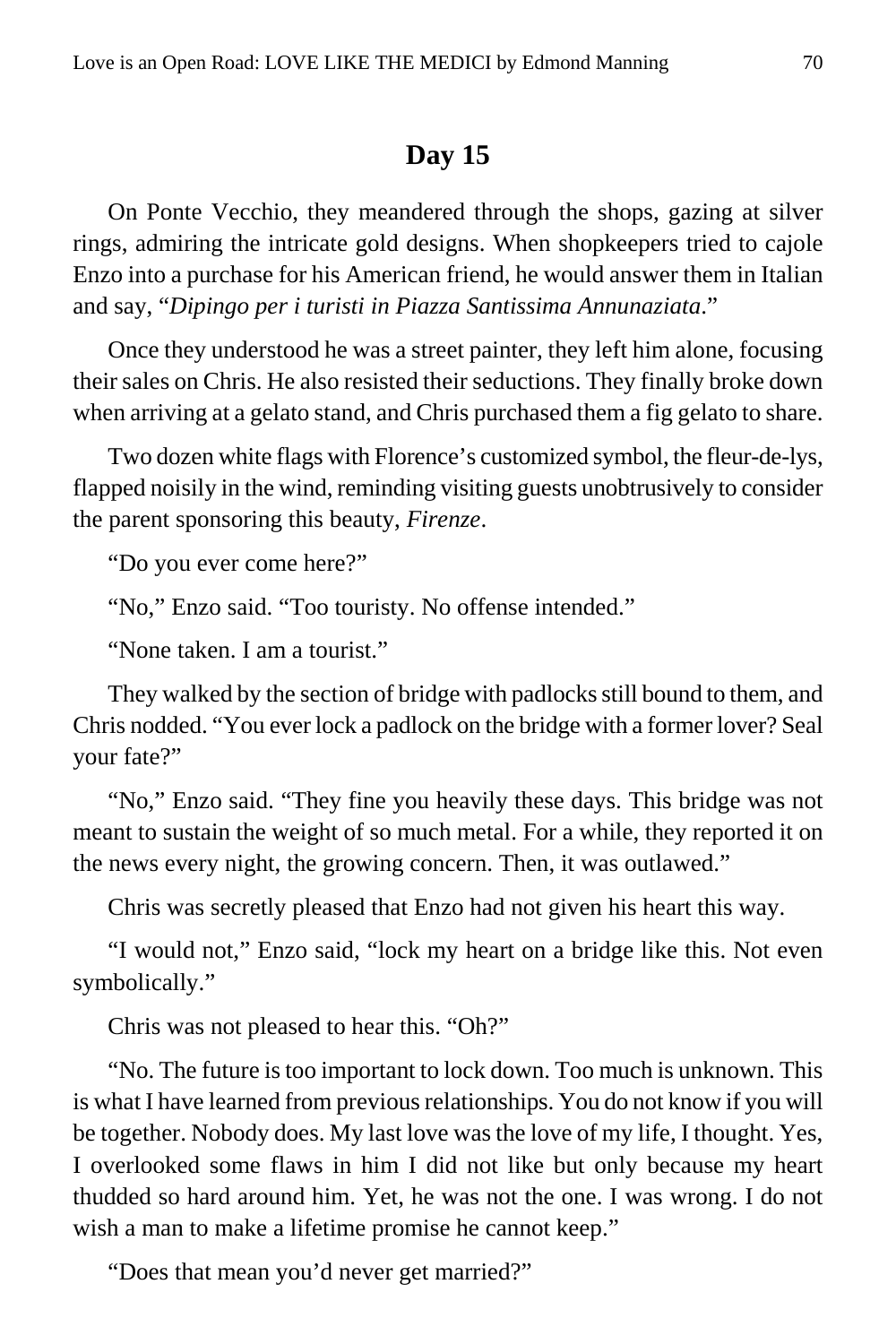"I do not know," Enzo said. "If I am honest with you, Ca-riss, I do not. When I am with a lover, I am devoted in relationship. But to marry is to promise your future days, days you cannot know or give until they are present."

This troubled Chris, this declaration.

Enzo said, "Do not be sad. I am not one-night-Charlie. But I cannot promise you what is not mine to give. We do not know our future selves. We do not know who we become. We only know who we are now. We must love with these bodies, with these thoughts, and with this heart we share, right now. The future will come."

Chris said, "Thank you for saying that. I understand. But at some point, don't you want to plan a future with someone?"

Enzo said, "What good is a plan if the future does not come? I *did* plan a future with someone. He cheated on me. Multiple times."

Chris nudged him with his hip and offered him the gelato. "The Medicis planned."

"Yes, and their plans were constantly rewritten by fortune, shifting alliances, wars. Gout. Did you know the powerful butcher's guild had dominated this bridge and the shops along it until 1442?"

"No."

"It's true. This first, oldest bridge connecting Florence was the source of their power. And do not think their power was limited to selling greasy intestines to peasants. They influenced the city. They allowed prostitutes and assassins to work this territory. They goaded Duke Cosimo I de' Medici into improving the bridge, making it more illustrious. Cosimo did. He hired Giorgio Vasari to create the corridor to Palazzo Vecchio and Palazzo Pitti. Very political undertaking, very tricky for Cosimo to manage. But the butchers wanted it done. And the first thing Cosimo did when it was completed was to exile the butchers and make it only available to gold merchants. This was not the future they planned."

"Cosimo did not like rivals to his own power," Chris said.

"Exactly. He resented their nudging him and he punished them."

They walked a bit further and then stopped near another jewelry stand selling watches. They picked up a few, looked at them briefly, but for Chris, the conversation did not feel over.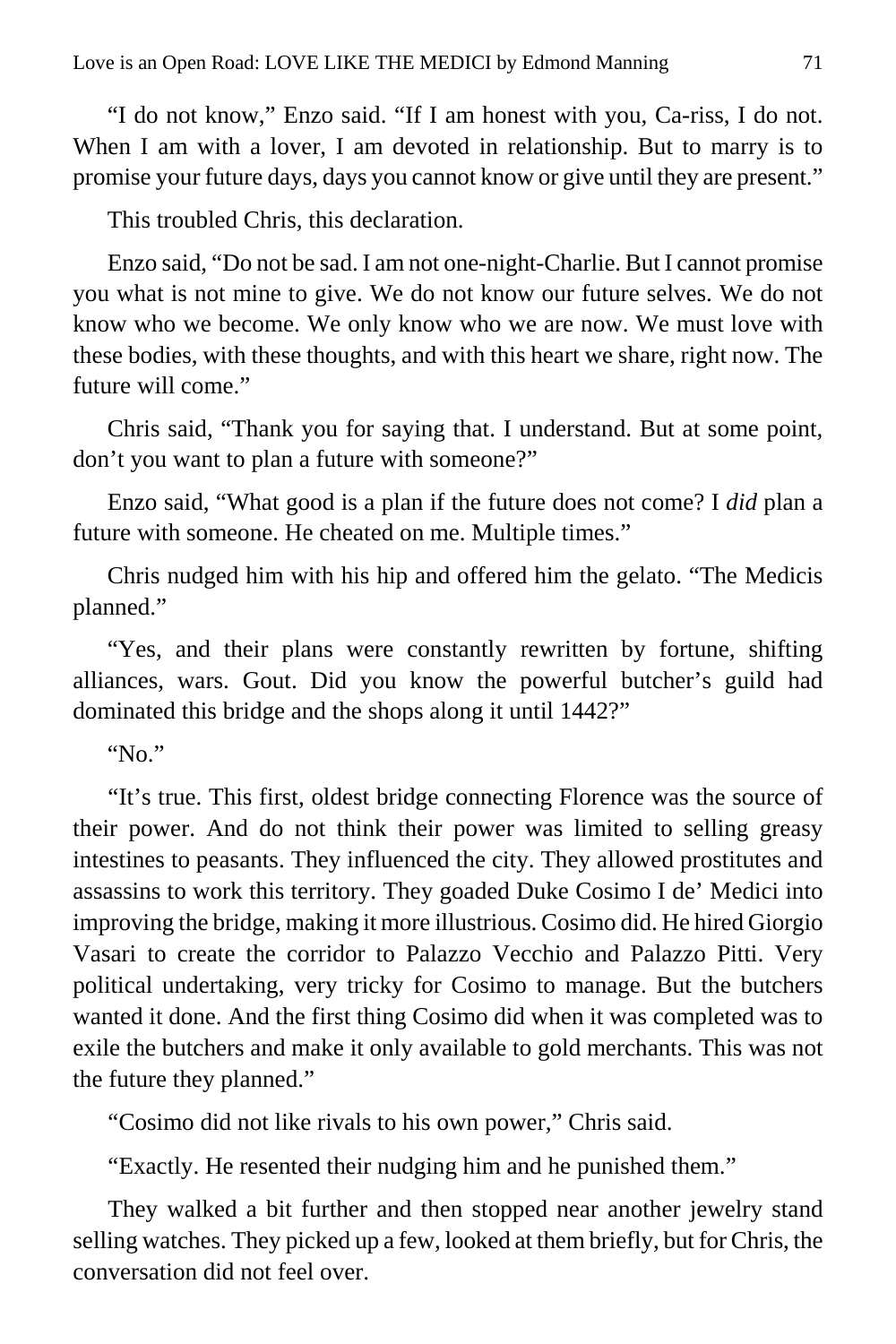Chris said, "I am not a guild of butchers demanding you reconstruct Florence for me."

Enzo said, "No. I just meant… one never knows about the future. We must live for the love we have today."

Chris said, "Is that what you think it means to love like the Medici? To be ruthless and break promises?"

Enzo said, "I do not know what the phrase means."

They walked in awkward silence, commenting on items for sale until other topics came easily again.

\*\*\*\*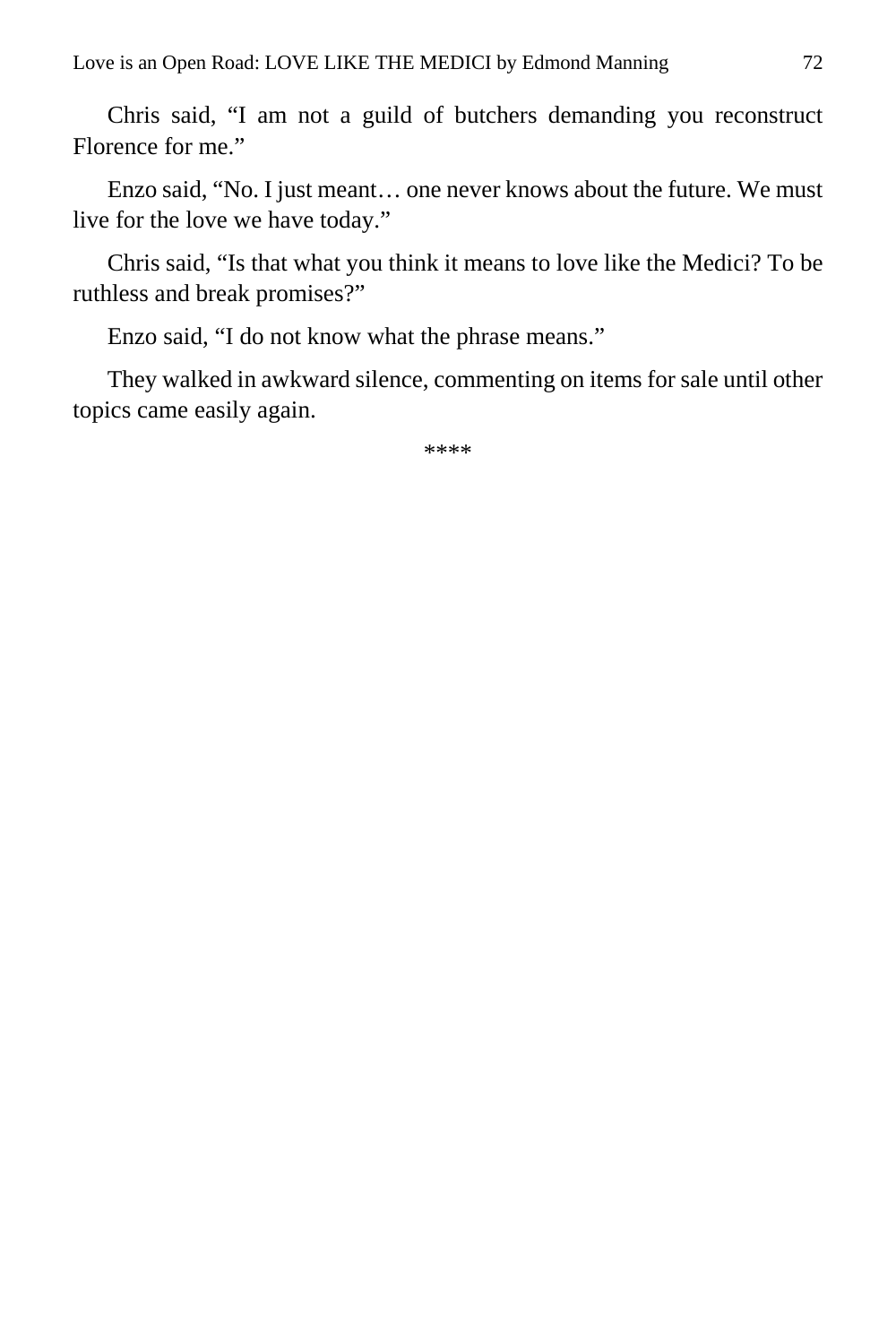The restaurant Enzo selected for their fancy dinner was not one Chris would have chosen. The exterior was plain. A few tables with mismatching chairs stood outside the restaurant, almost requiring pedestrians to step out of their way to avoid participating in the diner's conversations. The large glass window boasted large black letters trimmed in gold, Trattoria da Ginone. The letters could use a touch-up. Glancing inside, the restaurant was only half-full. The sweet-herbed aroma curling through the open door convinced Chris to trust his date.

Chris waited out front.

When he saw Enzo approaching, he walked two steps closer and then stared. A gleam from Enzo's neck promised a silver chain necklace, one Enzo threatened to wear, to show Chris he could "clean up." His hair was wet and slicked back, exposing the top of his forehead, a slight widow's peak that would have gone unnoticed under his Caesar cut. He beamed a broad, almost bashful smile in his final steps to Chris. He wore brown slacks and a light rosecolored shirt, the color of spilled red wine absorbed into a white towel.

Chris's heart thudded.

Enzo kissed him lightly. "*Ciao, bello*. You look fantastic. You're wearing *un*, uh… *cravatta*."

Chris said, "Yeah. Neck tie."

"Neck tie. I like it." Enzo leaned closer. "Very sexy."

The owner led them inside, and through a door to the back to the garden seating.

Chris gasped. Illuminated by strings of light, crisscrossing above floppy, green potted plants, another fifteen tables appeared, many occupied, as if this were the location of the *real* restaurant. The scene was as romantic as he would have wanted, quiet conversations over low-burning candles, the smell of rich foods, and the occasional burst of laughter followed by gorgeous Italian voices, over-speaking each other, some brilliant joke or story cascading to an end.

They sat by a fountain—a slab of rock more like—with a meager trickle of water pouring into a pool below. On the pool, a fresh lily floated.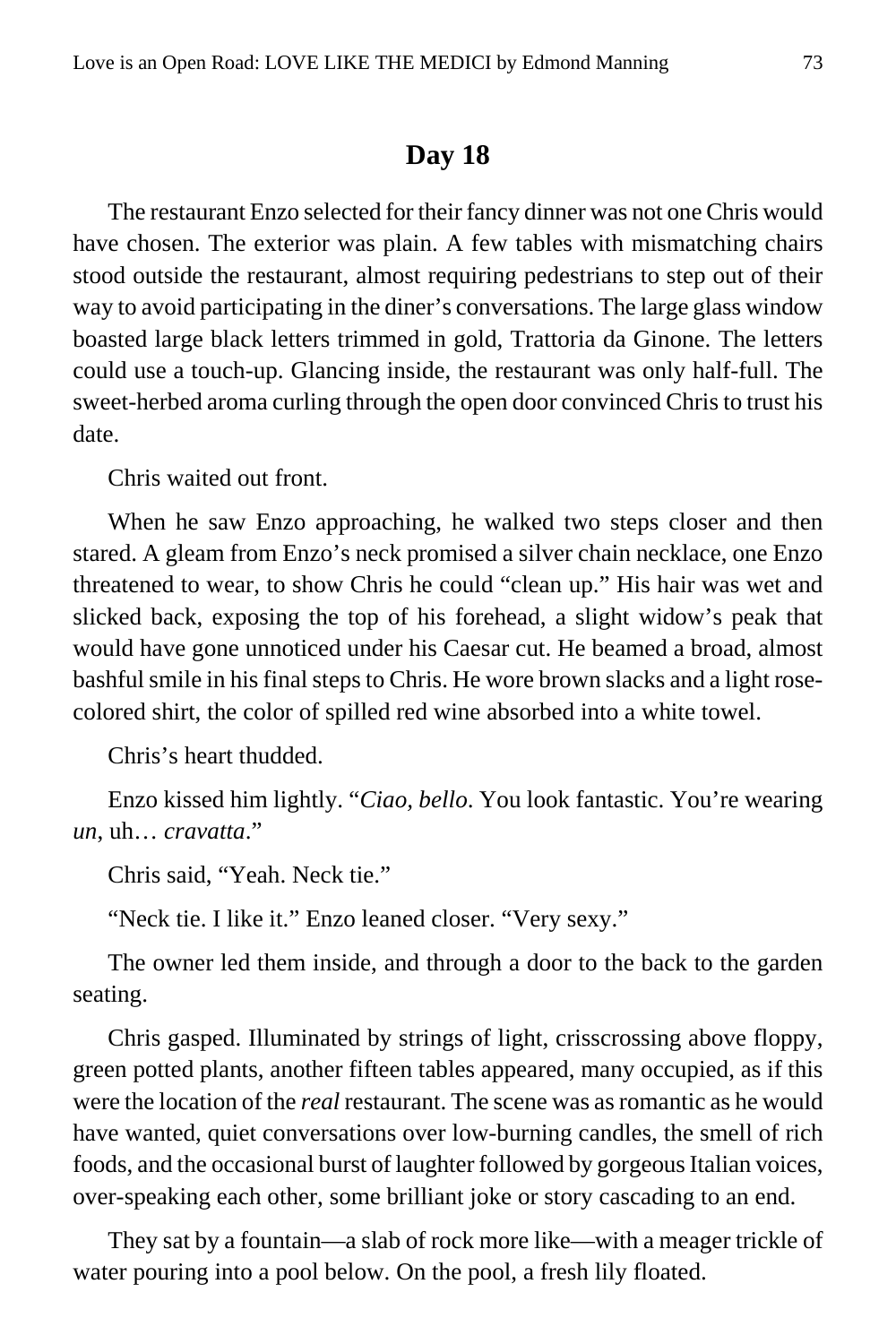Enzo nodded to it. "I requested this table specifically. This fountain is old. It is from a Roman bath. It is powered by a spring below."

Chris, cried, "*No*!"

"It is."

Chris spent the next three minutes staring at it. "In America, you could never touch anything this old. They would never let you. There would be miles of fence around this and laser security. And I can… I can touch it right now? Like this?"

"Like this." Enzo smiled. "You are touching the ancient world."

Chris's eyes filled with tears. *Roman*. He touched ancient Rome!

Chris ordered what their host recommended and Enzo ordered a Florentine steak, which he promised would make Chris cry once again. They feasted on scallops marinated in ginger to be gently dipped in an artichoke mint cream. An ordinary Caprese salad tasted like nothing Chris had ever put into his mouth. Never had he tasted basil so aggressive. He closed his eyes when chewing it, attempting to remember the way the taste overwhelmed him.

"How is your computer?"

Chris was forced to rejoin his dinner guest. He opened his eyes. "Amazing. It's done. I finished it today."

"I thought you finished it several days ago."

"I did. But there were upgrades and small changes, performance issues I wanted to enhance. I have been online for the past few days, which has been like drinking water after being trapped in the desert. I mean, I can't tell you. The guild, my guild, really pulled together for me."

"Your clan," Enzo forked a scallop, cautiously dipping it into the cream. "They love you."

Chris smiled.

Chris had originally been hesitant to explain his World of Warcraft guild, not because he was not proud of them or the work they did together, but to outsiders, explaining game mechanics and the kinds of skills brought to bear could bore someone.

Enzo did not seem to mind. He asked questions. He wanted to know.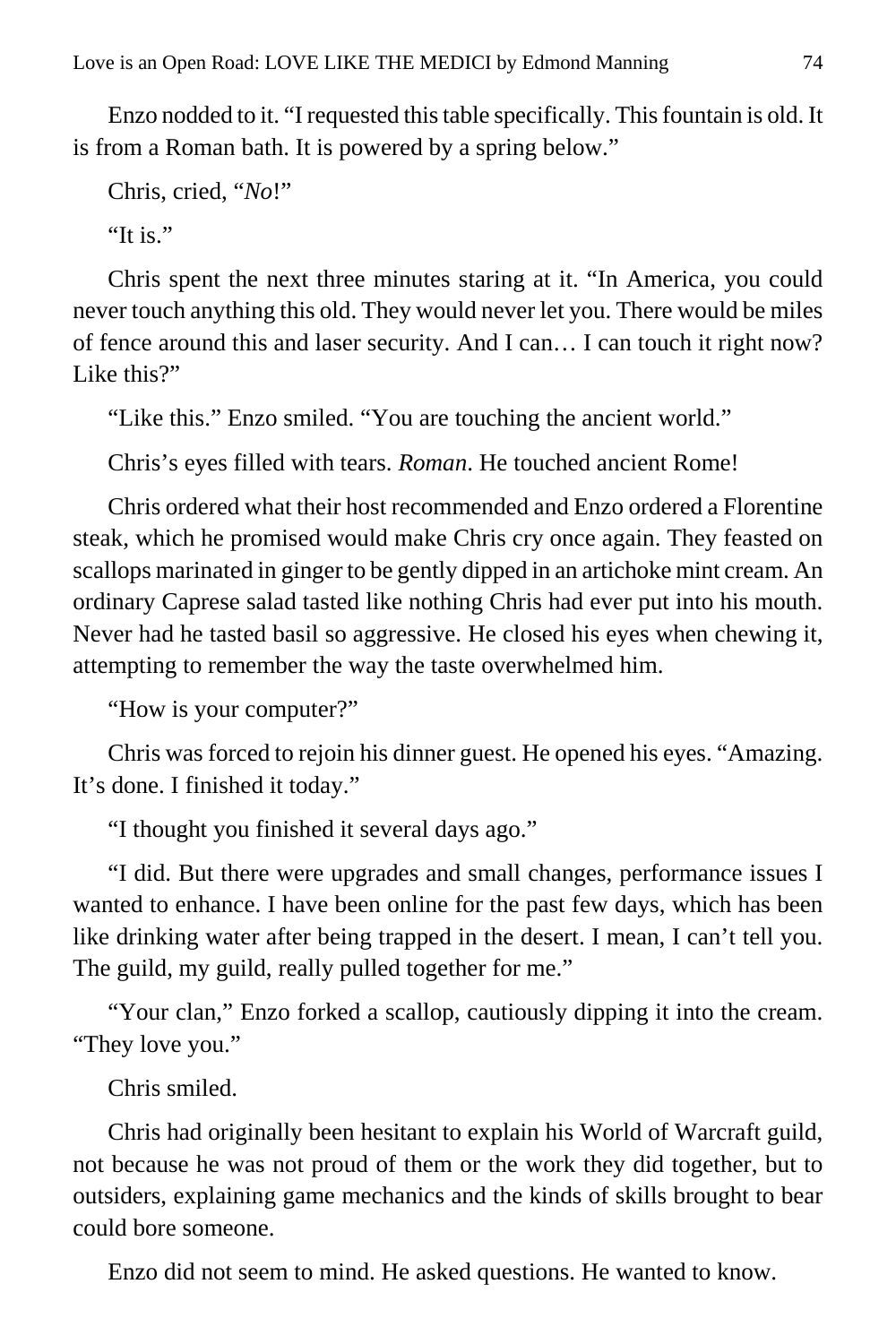At first, Chris thought he was being polite but Enzo explained his fascination. He did not want to participate in online life, not much anyway, but he understood it existed and he did not know anyone as invested as Chris in those relationships.

"I thought you might think my guild and what we do is stupid," Chris said.

Enzo picked up his wine glass. "It is. It is the height of ridiculous."

Chris paused, fork on the way to his mouth.

Enzo said, "You log in and play for many hours in a row with people you do not know in the real world. I would not do this. And yes, perhaps I would have thought this ridiculous except they mailed you a computer, piece by piece. They mailed you instructions and videos and tools you would need. They love you. They need you. This is a clan of people who are dedicated to each other. There is nothing ridiculous about that."

Chris said, "Good save."

They talked about the guild's upcoming campaigns and the new app Chris downloaded this morning for cataloging vacation photos. Enzo shared his adventures that day in the piazza, customers who said amusing things or made outrageous demands.

When the waiter brought them dinner, they were laughing about Enzo's challenge painting a family of six into an already-finished street scene. Chris's tender but crispy suckling pig garnished with wild turnips and rosemary brought food into his awareness he did not know existed. Enzo's sizzling steak teased out a meat lust Chris had never seen.

Touching the water as it dribbled from the Roman bath, Chris knew he had never been happier.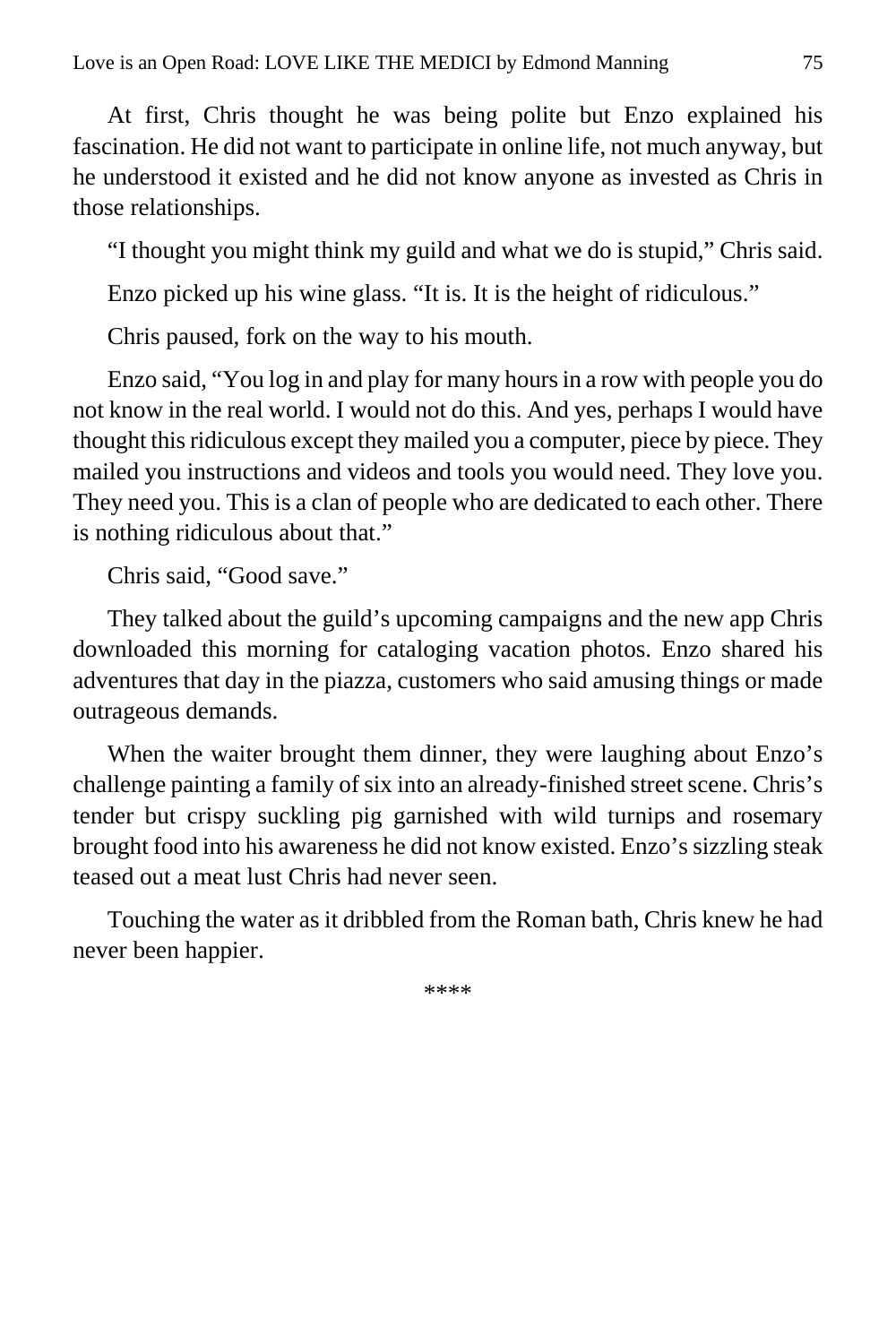They had fallen into patterns, good patterns, they said.

Chris worked with his guild in the morning, repaying his perceived debts doing jewelcrafting and creating potions, giving them away pro-bono. He built his teammate's gold coffers.

He strolled in the late morning, took lunch in places Enzo recommended and then visited spots in the city all afternoon. He would often meet Enzo after six and they would enjoy happy hour together, sometimes making love in Chris's apartment, and sometimes just spending time together until Enzo had to return home. Family obligations.

On those nights, Chris walked back to his apartment, humming to himself.

Chris suggested to Enzo he would like to meet his mother, but Enzo said, no, she was not ready.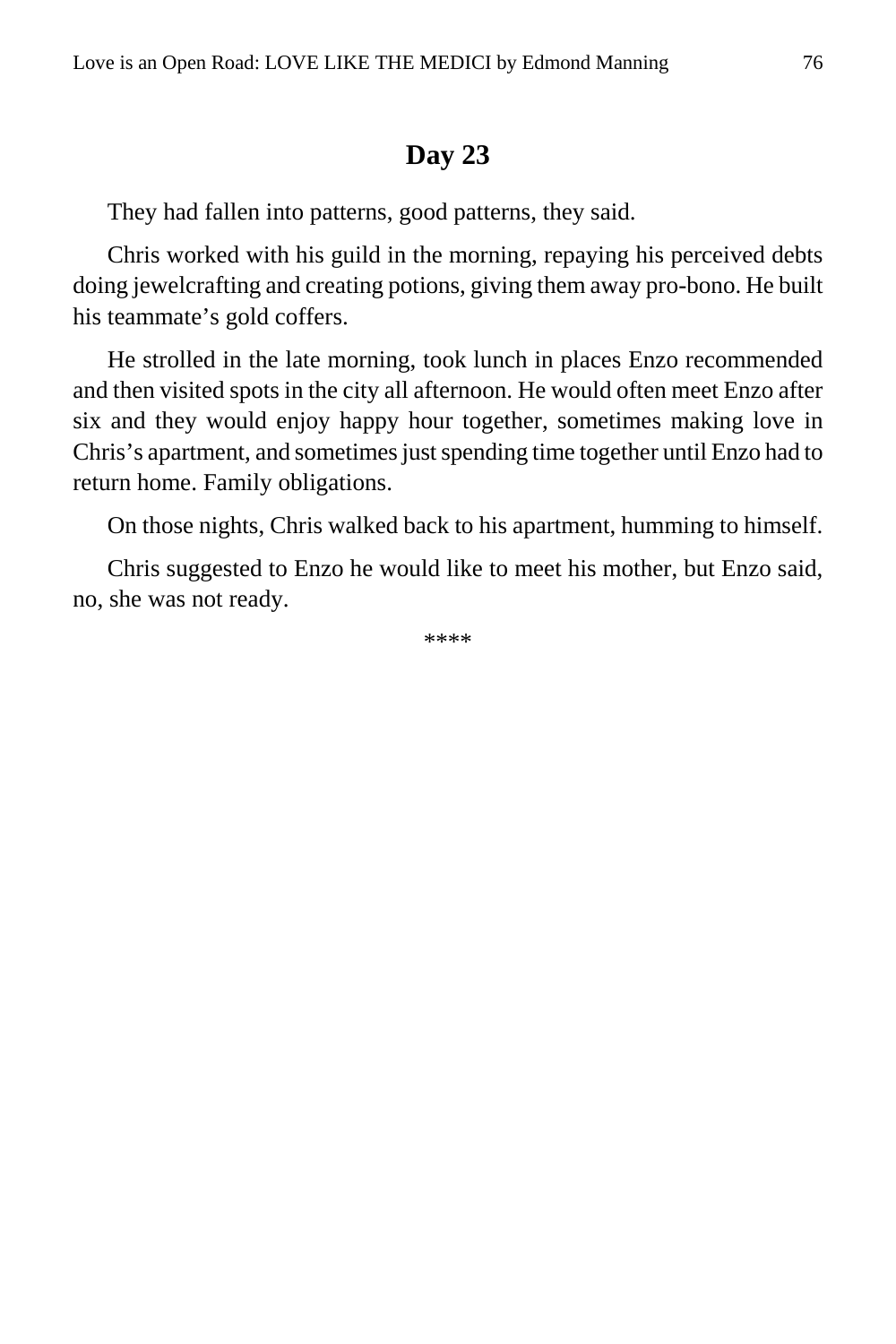Chris bought their train tickets to Siena because he did not want Enzo to bear the burden of planning every aspect of their dating life. Buying tickets made him nervous, but he studied the signs, practiced what he wanted to say to the ticket seller, and waited in line. He had allowed two hours for purchasing tickets and was surprised when the chore took almost that long.

Enzo was not surprised. Over a meager dinner of cheap sandwiches and fresh fruit, Enzo shrugged when he heard about the delays and long lines. He said, "Italy."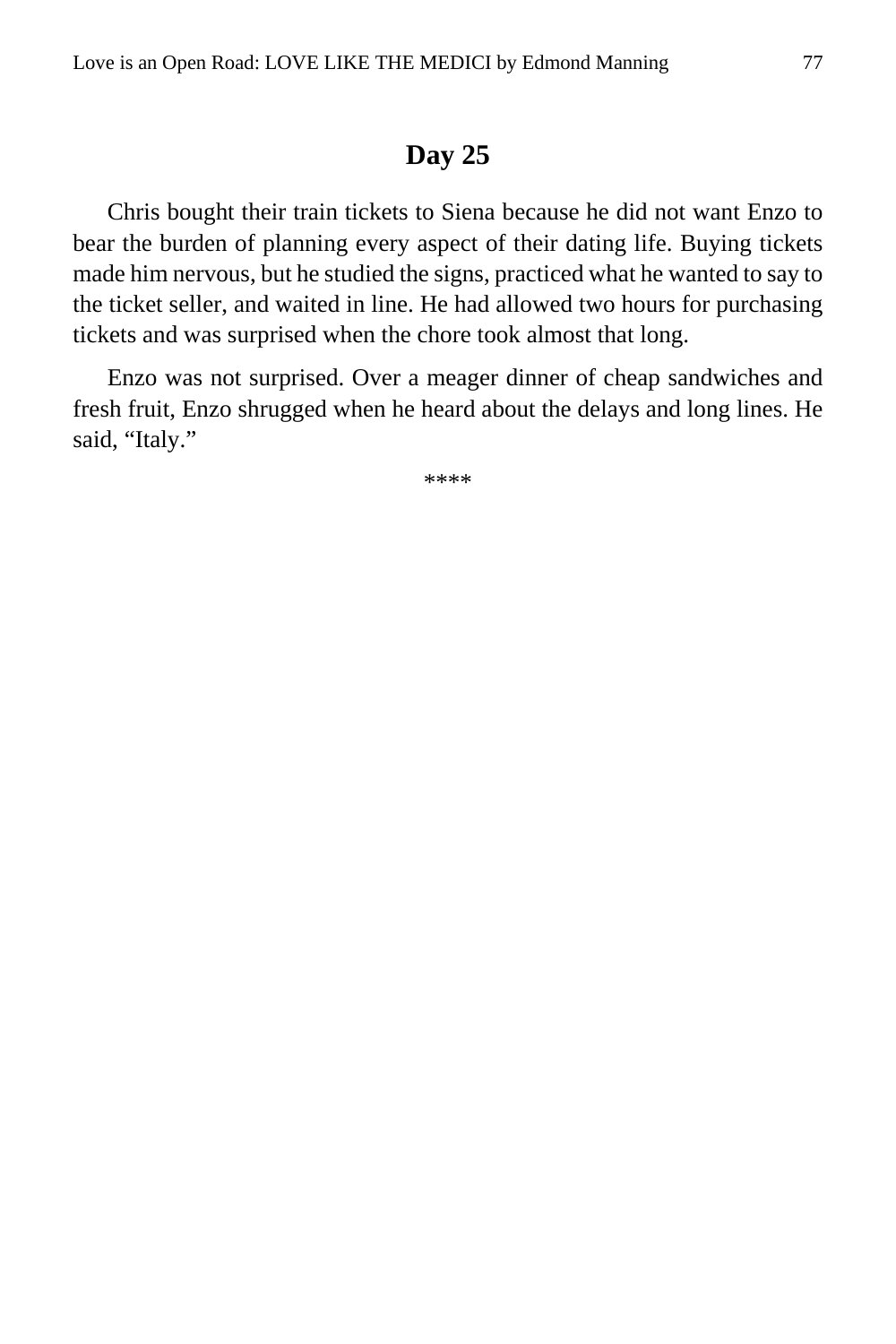The train chugged along the Italian countryside, and Chris felt he glowed with excitement. The trees were Italian, the small homes were Italian, the grass and wildflowers close to the track: Italian and *Italian*. He couldn't stand it. He was in love with someone who cared for him. Someone who returned his feelings! Of course, he had not broached the topic or used the word "love," but he felt it and he recognized it, the way one recognizes an amazing butternut squash risotto. One bite, and it is obvious—this is special.

Chris stared at the countryside, the collection of homes clustered together, as if protecting themselves from the elements. He could not see a nearby town. No electrical lines, either. Did they have power? Did they work in accordance with the sunlight? Or were these homes abandoned? He wanted to ask Enzo.

But Enzo snored lightly, his head against Chris's shoulder and Chris could live with the lack of answers rather than wake him. He watched the countryside zoom by and thought, *Perfetto*.

A long walk was required from the train station to the town, and for the last half-mile, they walked the perimeter of the city's stone encasement. Chris marveled, having never experienced a true medieval city before, still barricaded and ready to defend itself from advancing troops. Every stone was ancient. Every step had been trodden by people who lived before him, the  $16<sup>th</sup>$  century, the  $13<sup>th</sup>$  century. Hell, this footpath into the city was walked by people in the tenth century. Feelings of deep connection and desperation to know *everything* about the people who lived here swam in bee patterns around Chris, making him dizzy.

He wanted to know about the window in that stone building over there, the stone he currently touched in the brick wall. Where did it come from? Who moved it here? When was the wall built? He asked Enzo a few cursory questions and Enzo responded vaguely, sometimes answering, but more often he said, "I do not know."

Chris stopped asking. He didn't want Enzo to be his tour guide. He wanted him to be his date.

"Enzo, you seem distracted. Are you all right?"

"Yes," he said. "I am nervous. About my spot in the piazza. I should not have taken off a second day so close to the first."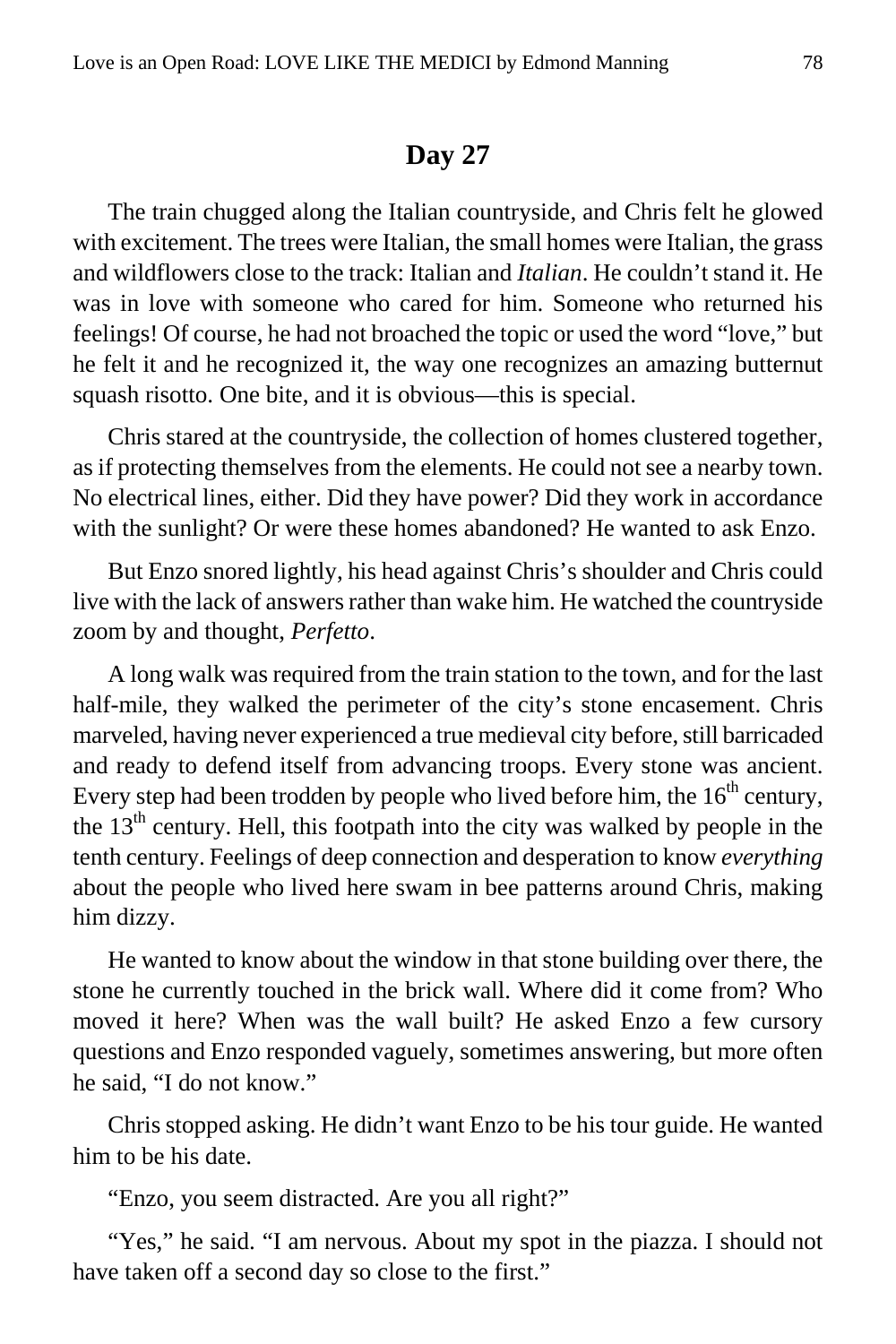"Yeah?"

Enzo sighed. "My schooling starts in August and I must leave and secure an apartment in July. I know I am leaving in the middle of tourist season. Our piazza is highly desired among artists and all are vying for my physical spot and time. To secure this, if I am not present, someone may try to take the spot permanently before I leave in July. I need the money I make to survive next year. School will be expensive."

"And this pays well?"

"*Si*. Very well."

"Tell me more. I want to understand."

Chris admitted to himself that he had not realized how much of Enzo's job was truly *work*. It was easy to picture Enzo as a carefree artist who painted gorgeous watercolors under the blue skies and yellow sun. The image in his mind was picturesque. But through Enzo's explanations, Chris learned how much of a dedicated economy centered around tourists. Despite the lack of office setting and middle managers, there were rules to this economy, a tightly sewn community.

He felt bad for suggesting the day trip to Siena. It was selfish.

Enzo appreciated the apology but insisted he wanted to come. His right hand had been stiff lately, so it was good to take another day off. He needed it, too.

They entered Siena and Chris gasped.

The city was packed as tightly as Florence, as if the buildings had at one point stampeded together to seek refuge inside the enclosed city walls. They stood cramped, end-to-end, waiting. The four- and five-story buildings were not as white, not as colorful as Florence, either. These were made from hardscrabbling bricks, brown walls and brown roofs, interior city walls of the same dark hew. Despite being able to see several recognizable chains, including a Gap, and a Banana Republic, Chris could not shake the feeling of standing in a town that time had forgotten. The stone architecture dominated all, even the modern conveniences.

They could see the Torre del Mangia rising in the Campo and Chris knew they would make their way there eventually. Chris wanted to visit the seven sites prioritized on his app. He promised Instagram followers a walking tour. Enzo suggested they wander the streets and allow themselves to get lost.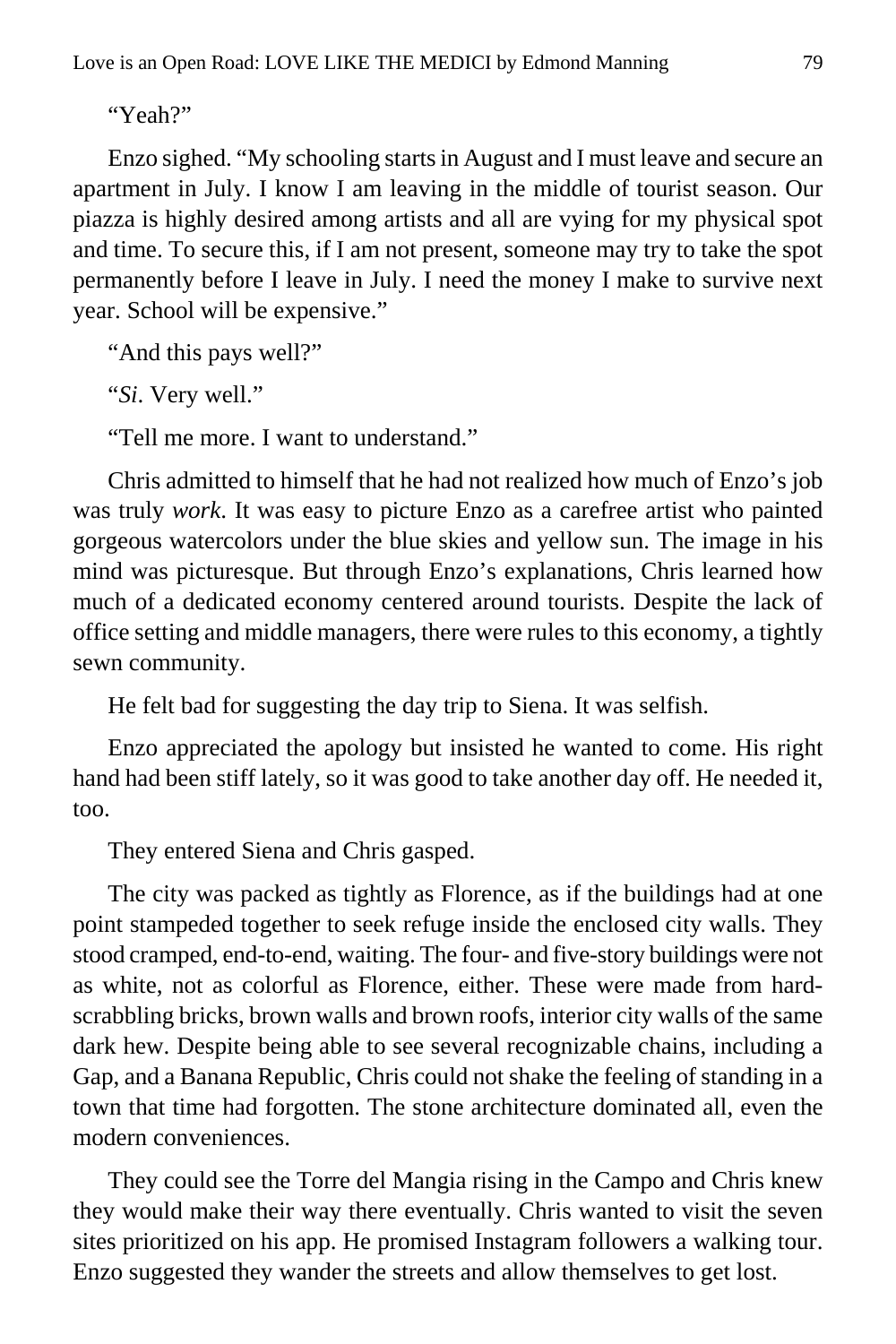They wandered.

They shared impressions of buildings, commented on the unnatural chill three feet after stepping out of sunlight. Together they wondered about the people who lived here six hundred years ago, eight hundred. They speculated on previous job situations, family life, and young lovers' favorite spots.

When they were good and lost, wandering down a cobblestone street with only two old women at the far end arguing, they kissed.

\*\*\*\*

Later in the day, having visited John the Baptist's arm, Nicolas Pisano's famous cathedral pulpit, Renaissance frescoes by Ghirlandaio, and St. Catherine's decapitated head, they decided to rest in the famous piazza, staring at the tourists, the traffic, the fan-shaped space that served as the town center. Even the Mangia Tower's red brick, smooth and tall, seemed aware of its bluecollar surroundings.

Enzo suggested a few items for lunch and asked Chris to purchase them, simple items. When Chris asked why they didn't go together, Enzo said, "I am working on dinner."

Chris merged into the crowd, wandering happily, dazed. He found a shop and purchased a thick slab of cheese and a round loaf of bread. Two bottles of water and half liter of cold prosecco. The shopkeeper did not speak English, but through nods and Chris paid what he owed and emerged into sunlight again.

When he eventually returned to the piazza, he could not find Enzo, not at first. He gazed around patiently, assuming his return. He watched the tourists take photos and recalled how happy he felt right before his laptop was stolen. Were there thieving children working the crowd today? Perhaps yes. Perhaps not in the busiest piazza. He looked around for suspicious children, more out of curiosity than any lingering resentment.

In doing so, he spotted Enzo, sitting on a bucket, painting. A small crowd had begun to form near him.

Chris laughed and approached.

"I am earning us dinner," Enzo said without looking up. "Some of these fine people will not visit Florence and would like to see Il Duomo. This good fellow, Pietro, was willing to let me spend a half hour painting with his materials in exchange for half of the profits."

Pietro looked at Chris with a bored expression. "*Ciao*."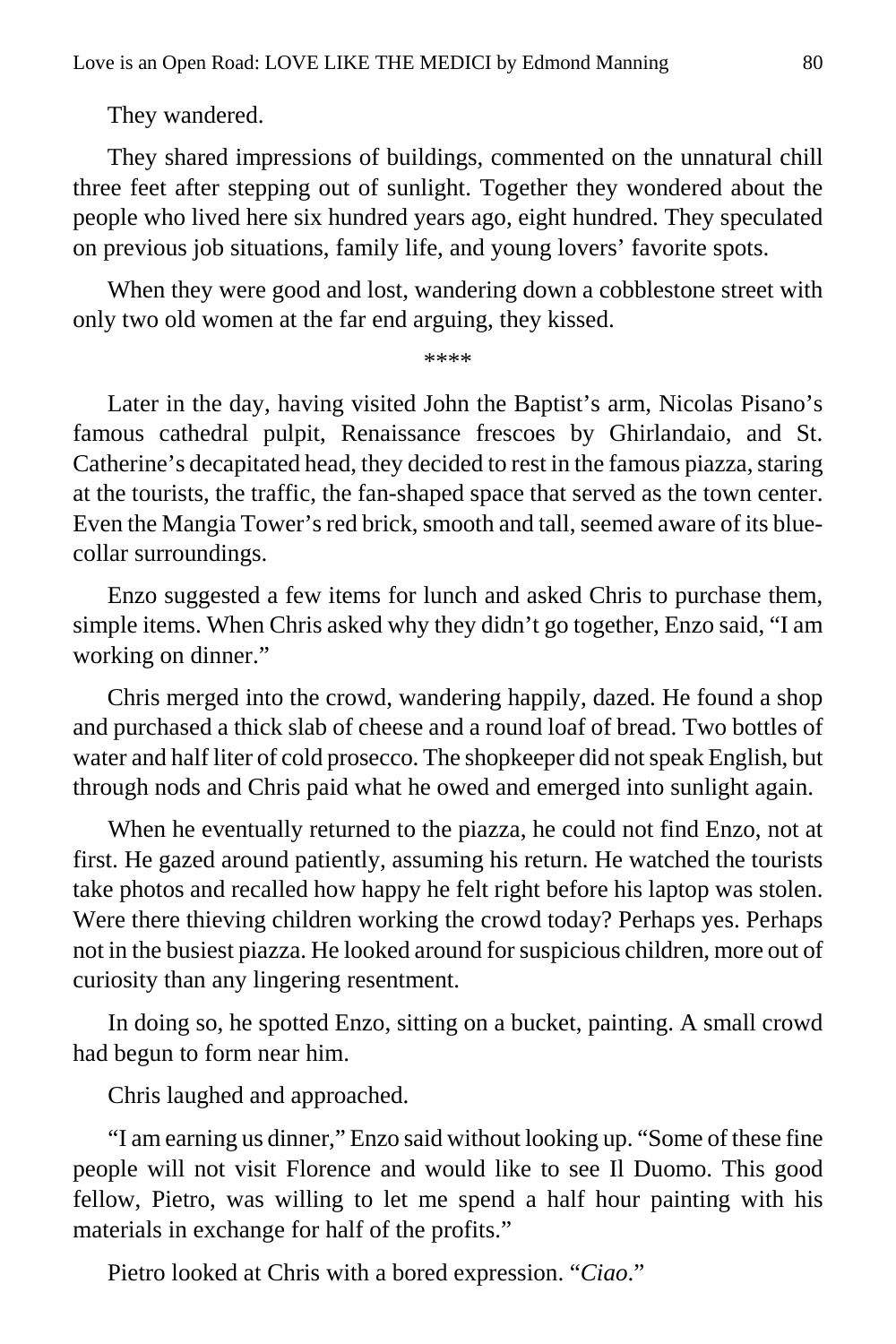Chris smiled.

Enzo said, "Did you buy us lunch?"

Chris opened the packages, feeling very domestic, setting up lunch on the cement. They shared their lunch with Pietro, who kept an eye on the crowd entertained by Enzo's fast work, and eventually made several attempts to speak to Chris in Italian.

When Enzo had painted a dozen Florence settings and left the remaining ones for Pietro to sell, they scaled the tower and Enzo repeated Siena's history as remembered from school. They climbed higher and higher above the rooftops, above the air that was above the rooftops and Chris marveled. So many centuries of humanity had clomped up and down these stairs, these solid stairs, so confident in its powerful construction. They passed archer's windows and Chris took photos for his guild's hunters, skilled with bow and arrow.

"Arrows were fired from these slits," Chris said. "Real arrows."

"Not very successfully," Enzo said. "Siena always fell."

When they reached the top and all of Siena lay before them, the tousled mess of buildings and domes, spikes and ordinary brown buildings, Chris felt he might explode from beauty and love, full of cheese and the delicious, hard bread. Enzo stared at the city while Chris stared at Enzo.

The thick lower lip, the curl of black hairs of his forehead, his straight nose and expressive eyes. The curve of his face demanded a finger stroke of appreciation.

"I would like pears tonight for dinner," Enzo said, still gazing off into the distance. "We must find a *ristorante* with caramelized pears, perhaps as a dessert. Maybe beef medallions in a pear sauce."

Chris said, "I love you."

He had not meant to say it. He did not know if he would say it. He did not know if he *could* say it.

But there it was, the words floating away from the tallest defensive tower in the city.

Enzo said, "How do you know?"

Chris said, "Because I did not want to say it aloud. It's too soon. I do not know enough about you. But the words came out of me without my consent. I could not stop them. That's how I know it's true."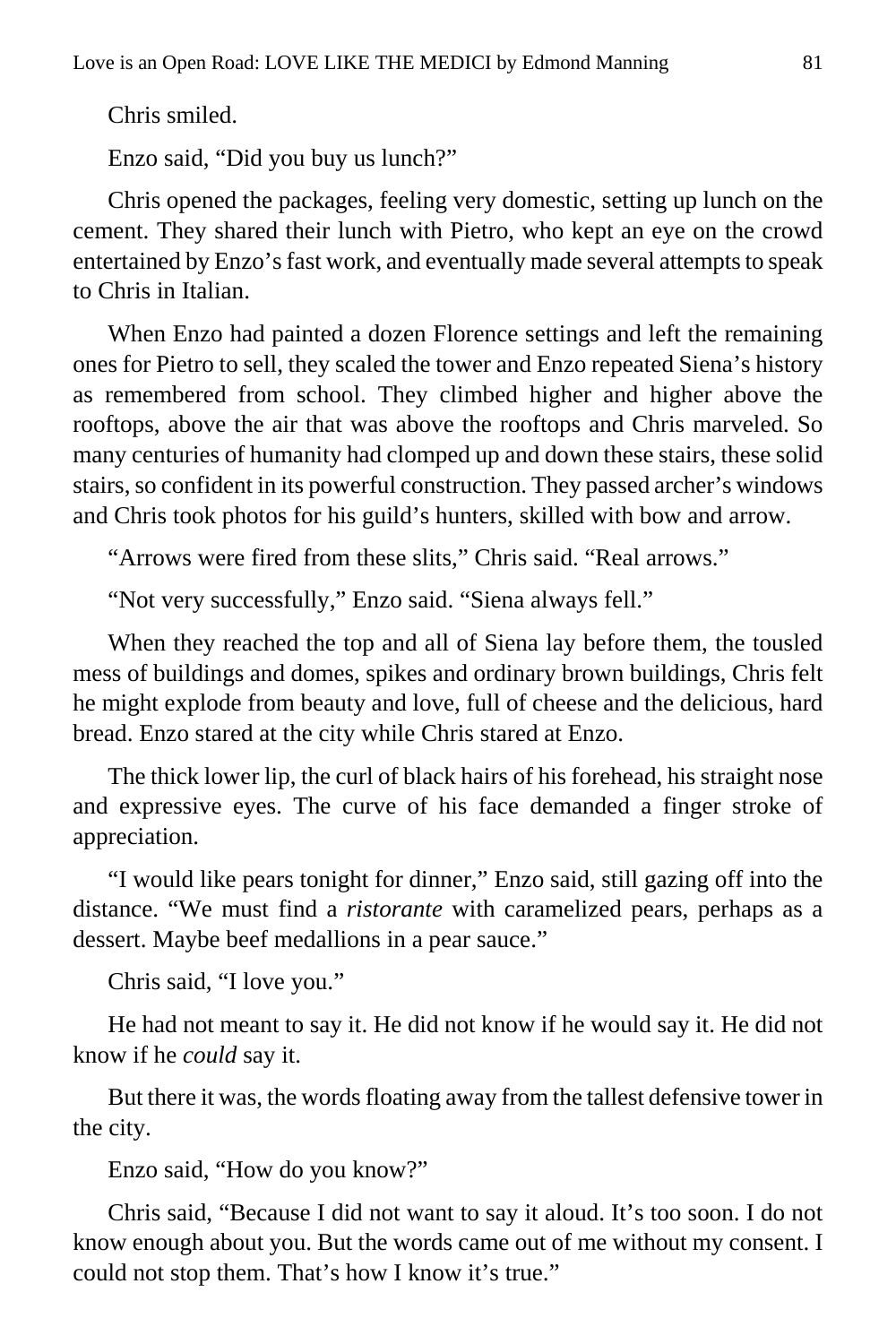"Yes," Enzo said. "I know that feeling."

"You do?"

"Yes," he said. "For I am also a man in love."

They held each other and watched the afternoon sunlight bake the city as if the rectangular buildings were giant loaves of bread.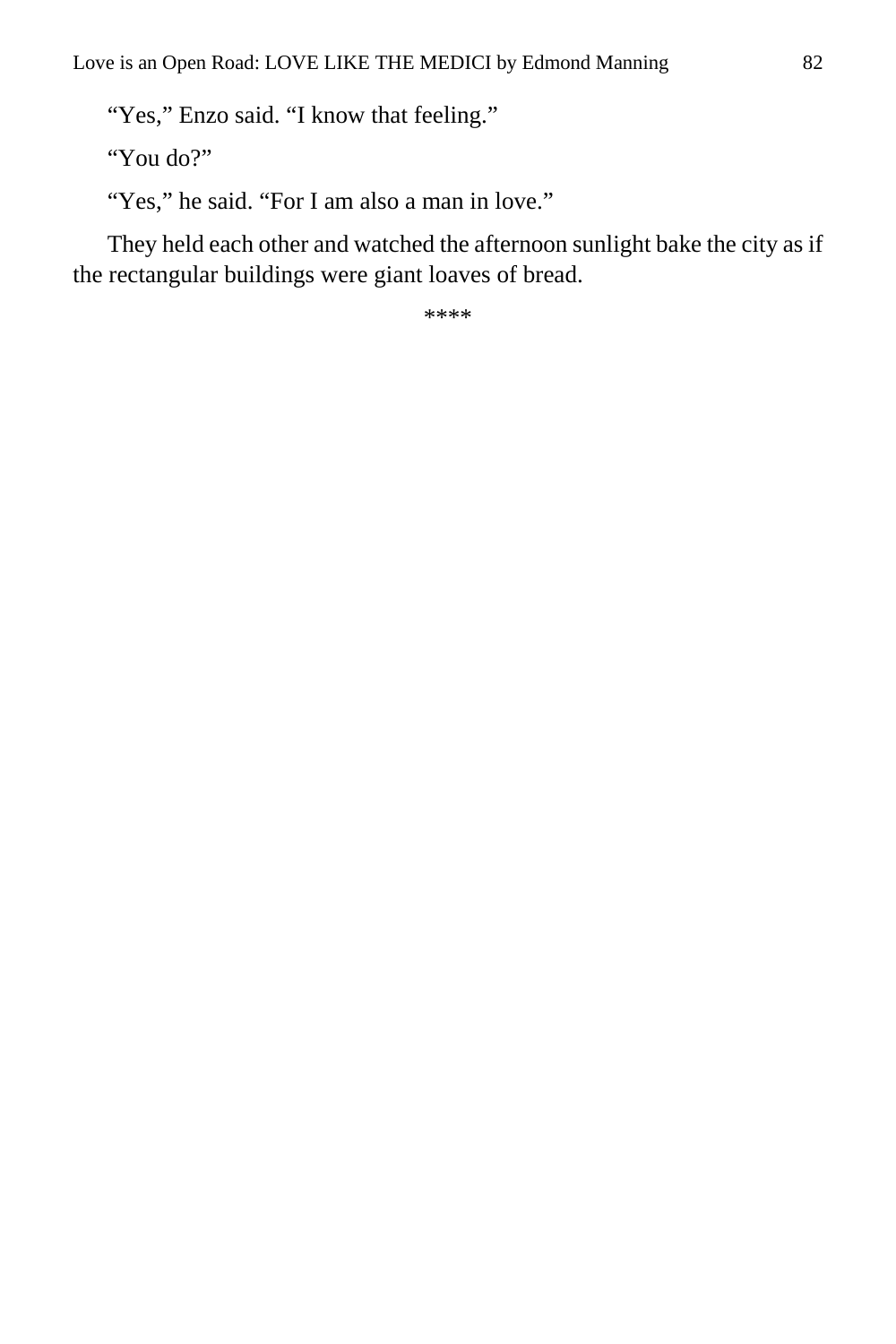Enzo and Chris fought about Rome.

Chris wanted Enzo to accompany him for the week he had planned, for part of the week, and Enzo insisted he could not leave work. The time he took away to go to go to Siena had consequences, just as Enzo anticipated. An up-andcomer vying for Enzo's late-July spot had taken residence, and refused to leave the next day. The artists of the piazza rallied behind Enzo and forced out the insurgent, but they let Enzo know they would not do so again.

"Your guild is not supporting you," Chris said.

"They are supporting me as much as they can, me being a short-timer. They do not wish to aggravate this Matteo. He has skill. He works well with tourists. He might be in the group come July and they do not wish him an enemy. I cannot leave my spot any more days. I must make money."

"I will cancel my trip. I won't go to Rome."

"No," Enzo said vehemently. "You must. You must go. You will regret skipping it."

"I won't."

"I will regret your skipping it," Enzo said. "You must go. You cannot change your plans just because you are in love with someone. You must go forward with who you are."

This made Chris feel bleak, as if Enzo were attempting to communicate his intentions about their relationship.

"We will run out of time, soon," Chris said. "Don't you want us to spend as much time together as possible?"

"Yes," Enzo said. "But I must work. I must. You must go to Rome. You are in Italy for two months, you must go see the Sistine, the Colosseum, and many other wonders. We both know Florence is better. But you must visit Rome."

They argued and grew impatient with each other for their lack of flexibility, but they did not say words they regretted. Chris could not shake the nagging feeling that Enzo did not want to see him. That their love affair was doomed, even if Enzo didn't consciously admit it. When the day eventually came that they would separate, beginning their long-distance relationship, Chris could see Enzo ending what they had so recently begun.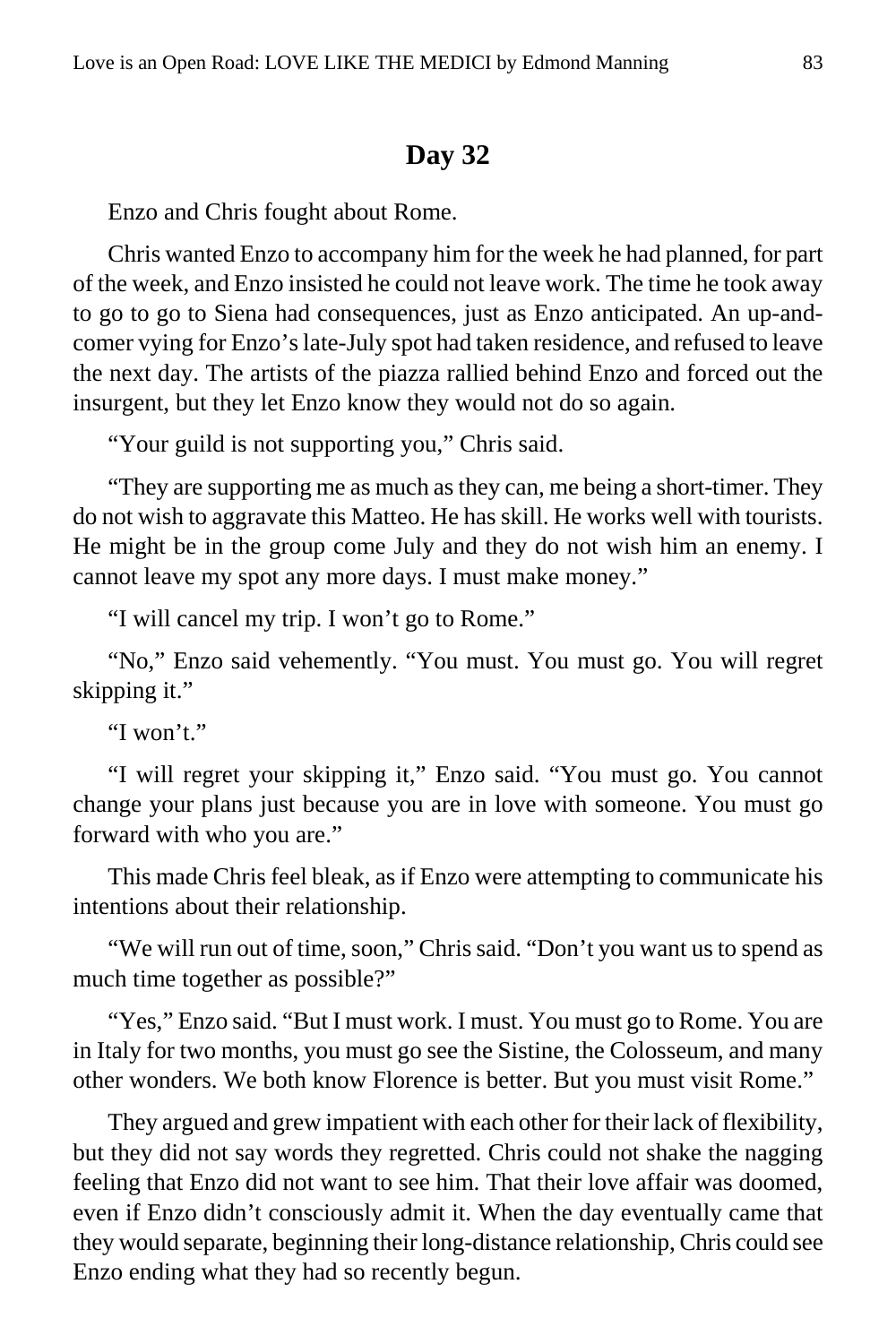And what they had, Chris knew, had made him happier than graduating college. Happier than solving impossible code problems. Happy than getting a legendary staff few clerics ever see. Happier than new iPhone release dates.

He fell in love in Italy and although he could not stay, he did not want to leave.

Enzo saw him off at the train station, holding his bucket of art supplies on the platform while the train headed south.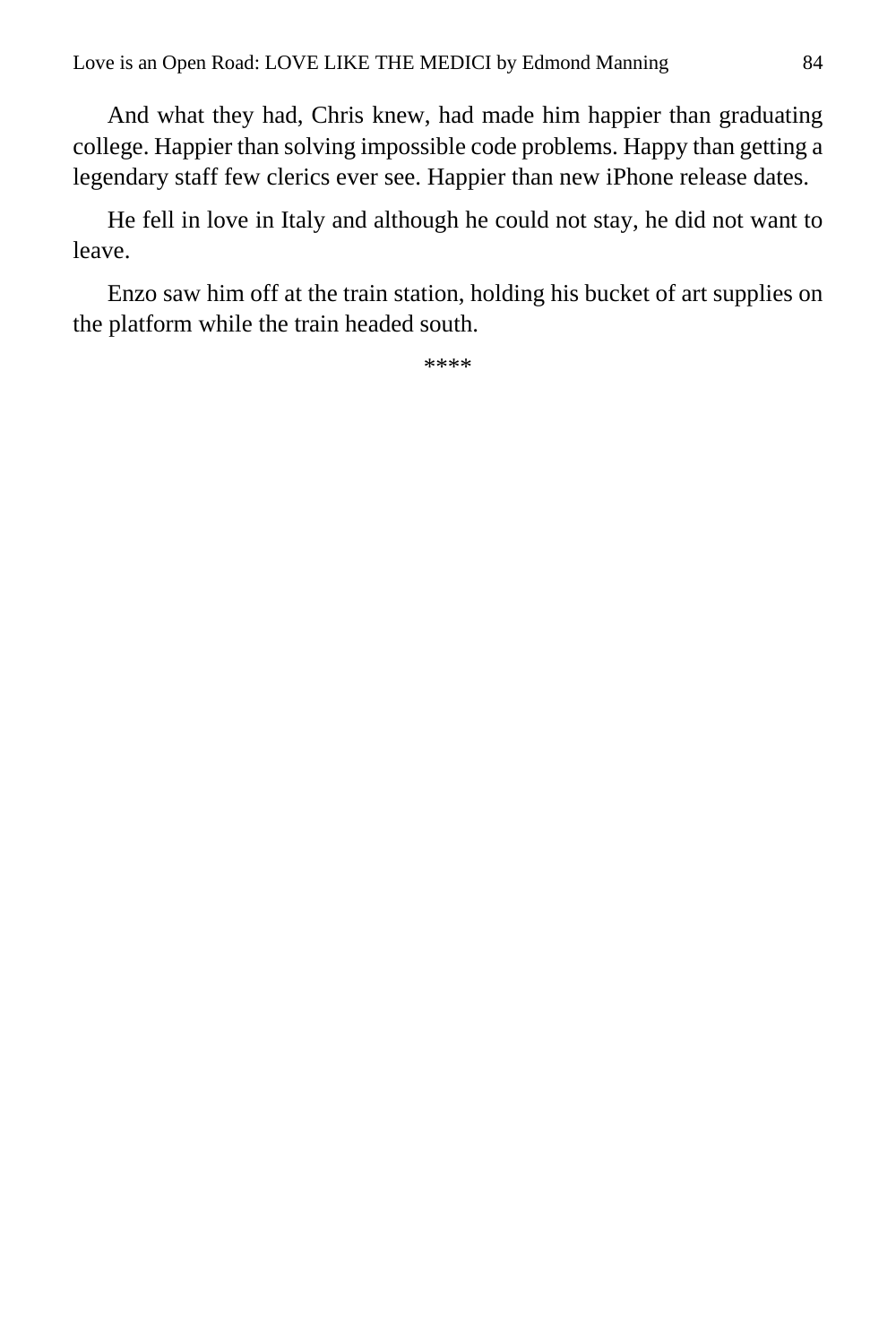#### **Day 35–42**

Chris threw his coins in Trevi fountain. He gaped at the Pantheon and consulted his Roman Tourist app for details on its construction. He witnessed the famous finger of God almost touching the famous finger of Adam. He walked the Spanish steps. He ate carbonara. He witnessed death monuments, celebrated in sculpture and frescos. He stood in line for an hour to see Michelangelo's Pieta. He was mesmerized and dumbfounded on multiple occasions.

In the evenings, he walked the crowded Roman streets, wishing Enzo walked at his side.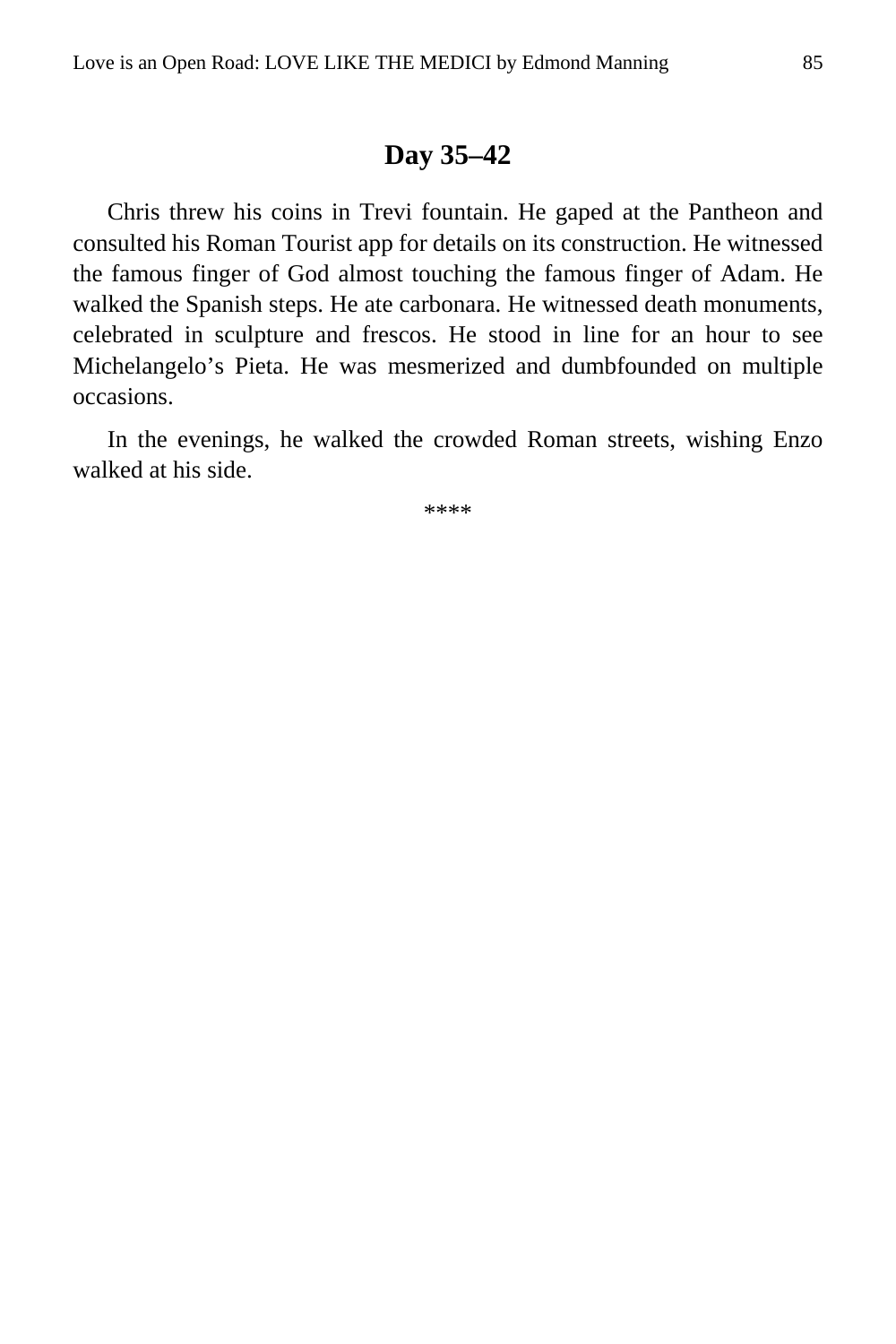They made love for five hours, resting in short periods, but the time apart had fueled their passion, their physical need, and with each orgasm, Chris cried out, "*I love you*." Enzo whispered Italian into Chris's ear until he fell asleep.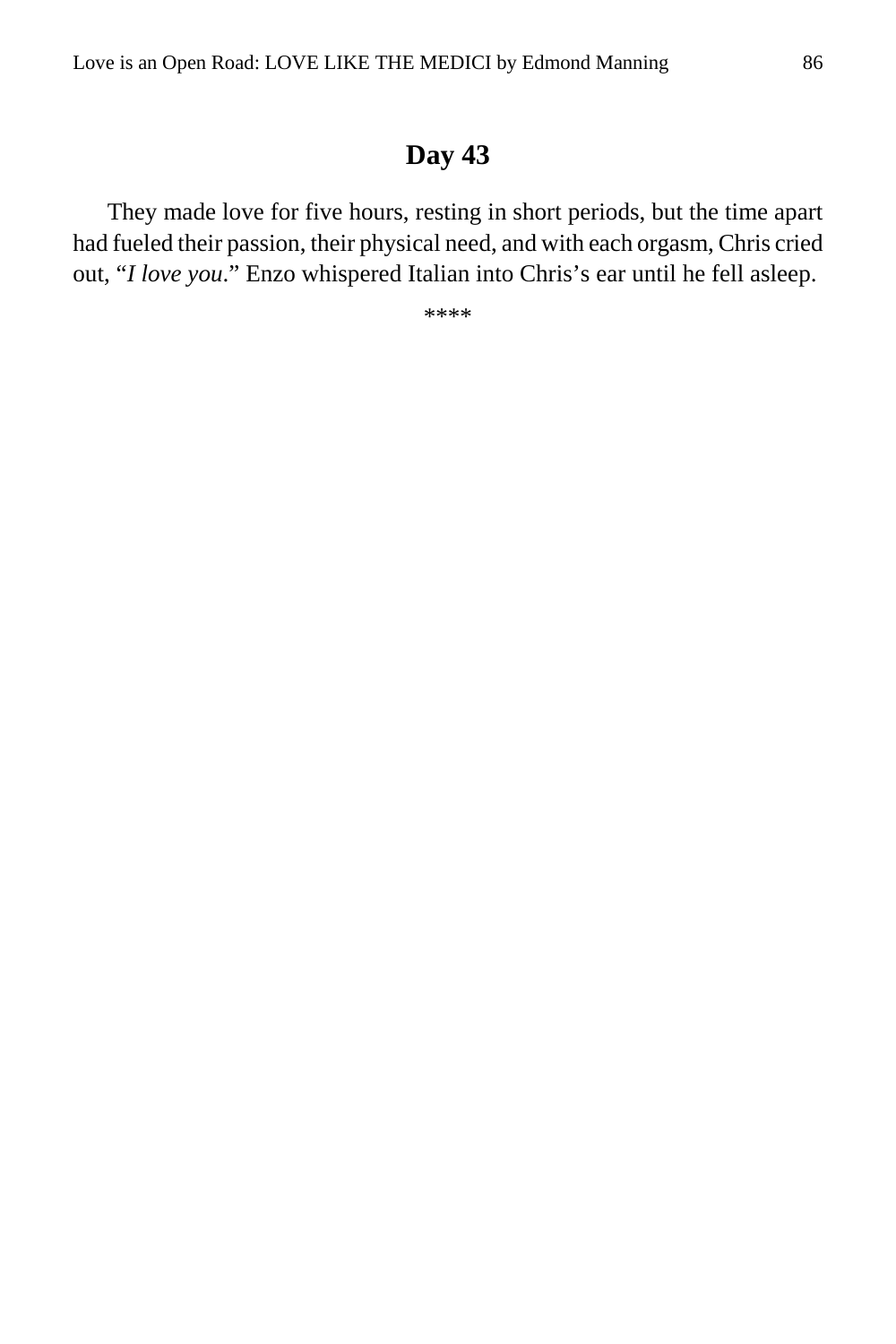They had made a plan for the evening of the art history professor's talk. Enzo would deposit his painting supplies at Chris's rented apartment, and from there they would make their way to the Uffizi.

As they hurried toward their destination, bypassing tourists and locals strolling for restaurant options, they hurriedly discussed their respective day's events.

"It's completely unexpected," Chris said. "It's never happened, this type of gaming strategy."

"And where will they move this shield to? The one you seek?"

"We don't know. We don't know what's happening. We've been planning our raid of the Shield of Damatos for months. Last night, one of our shamans and a warrior in the guild saw the same exchange. Two orcs talking about moving the shield to protect it from us. Blizzard has have never done anything like this."

"Blizzard?"

"The company behind the online gaming system. Our server lords, we call them. This is impossible"

"Not impossible, perhaps."

"You don't understand. There's no information on this. No other guilds are talking about it. In their discussion boards, one guild talked about 'the event' related to the Shield, but they were very cryptic and haven't responded to our emails."

"You are upset about this."

"We've been practicing the mechanics for months. If Orcs move it, it could mean a totally new raid encounter, which means months of late nights, relearning tactics for a new boss. This totally fucked up our plans."

"Plans change."

Chris's head turned sharply to catch Enzo, see if there was a double meaning, but apparently there was none. While he had been very happy with his homecoming from Rome, Chris was aware his time in Italy would draw to a close, much sooner than he wanted.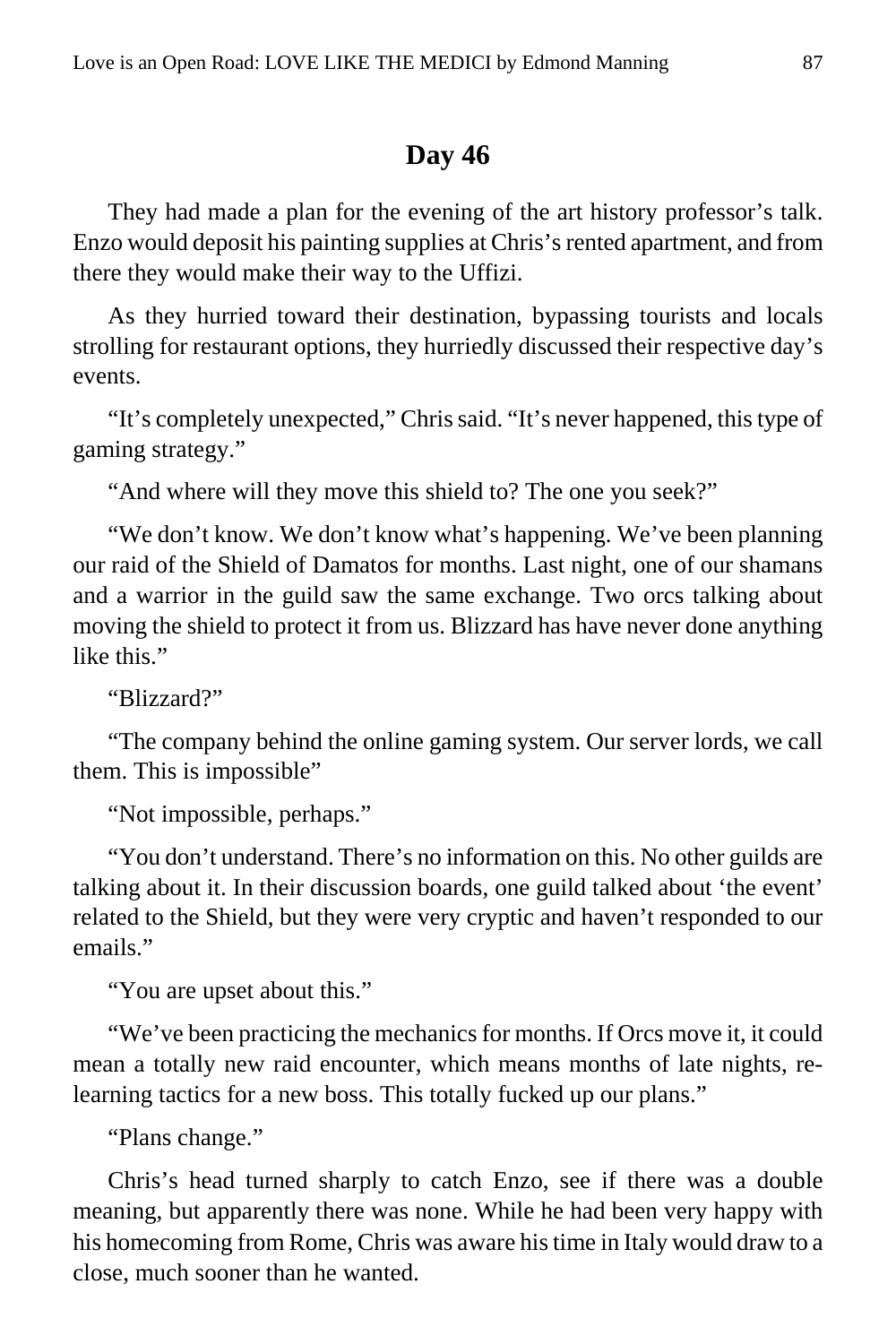He remembered his third day, the day he wanted to fly home. He glanced at Enzo and thought, *thank god*.

The two men found themselves with a small crowd waiting admittance.

Chris said, "I thought we'd be late."

"In Italy," Enzo said, "everything starts late. We are right on time."

As they took their seats on metal folding chairs, Chris looked around, surprised. "I don't see a lot of tourists."

Enzo said, "No. Tourists want to see things. They want photos. They do not want to listen to someone discuss a book."

The author of Chris's guidebook, Dr. Meredith Pretti, was a tall and slender woman in her sixties, a grey bob curling atop her tweed shoulders. She looked regal, a true academic, possessing a sharp gaze that moved among the crowd as she spoke, as if targeting individuals for her comments. She clicked through a PowerPoint presentation and discussed the uniqueness of this buttress, that fresco, how this competition in the mid-1440s influenced a generation of artists. She frequently made wry insider jokes, most of which Chris understood. She called Giorgio Vasari a "gossip queen," and the crowd tittered. A few of her jokes fell flat as the sedate audience did not quite share her occasionally ribald insights. Enzo laughed into his hands.

Chris's heart felt grief.

He did not want to lose this man.

They had only dated for a short while, but he loved him, loved him in a way that caused him pain during his week in Rome. The gleeful glance from Enzo confirmed what he had known for weeks. He didn't want them to break up. At the same time, he couldn't trust an inter-continental relationship would last. This could not end well.

During the question and answer period, Enzo stood and asked her a question in Italian. She answered in Italian, and several audience members clapped politely.

She clapped her hands together in a half-bow. "I've been studying Italian for thirty years and I still question my case endings, so thank you. *Grazie*."

After the event, she was immediately surrounded, older people in long coats who put their arm on hers to ask a question, to make observations, and in one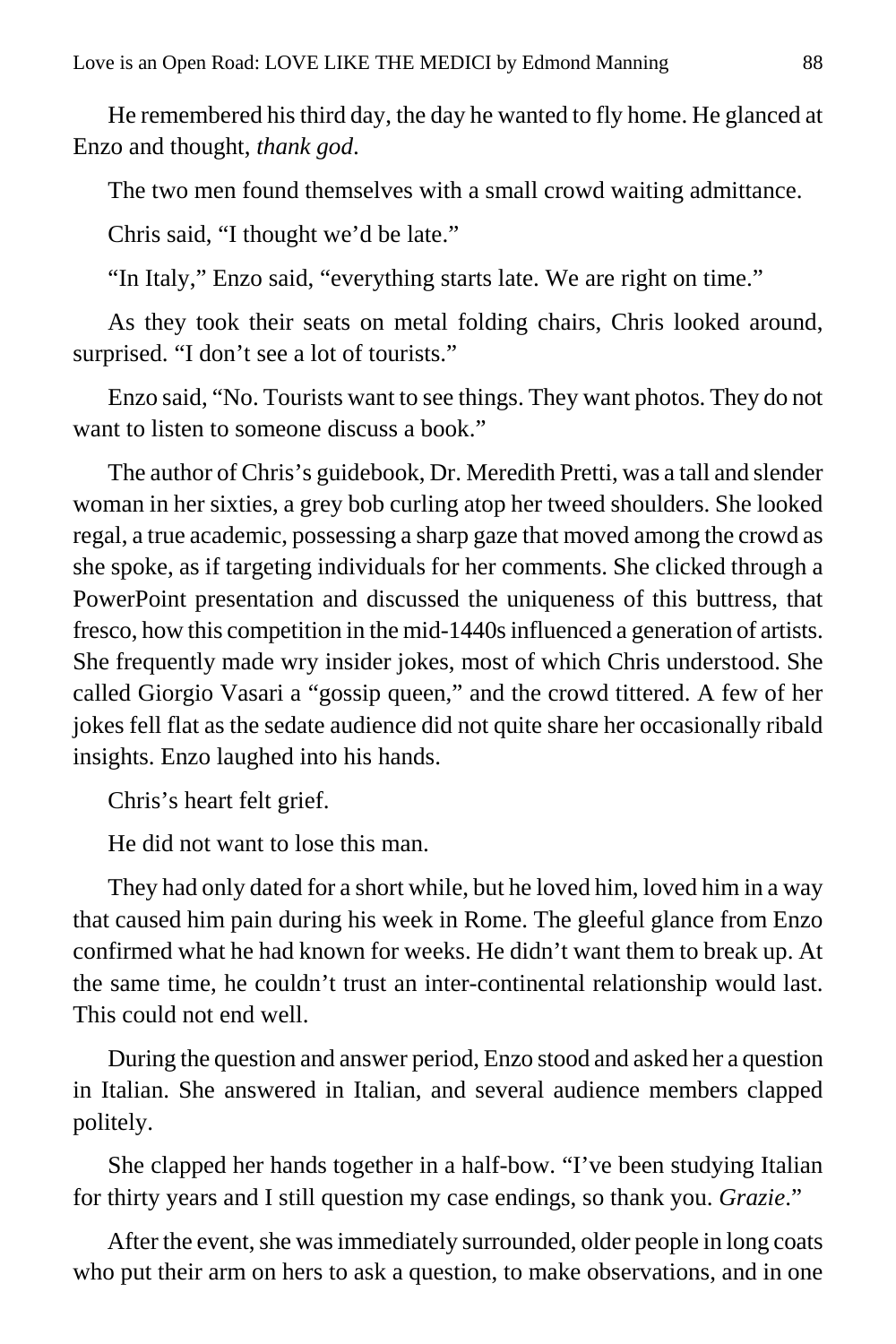long-winded comment eventually translated by Enzo and whispered in Chris's ear, a man described how his travel to work had changed over the years due to a growing tourist population.

After he finished, Enzo and Chris approached. They made sure they were the last ones.

"That was a helluva an odd man," Dr. Pretti said. "Did you hear that? Either my Italian is terrible or he was describing his daily trip to work in the 1970s."

"Your Italian is fine," Enzo said. "He is angry about traffic."

She raised an eyebrow. "Well, you would know if my Italian were off. You tested me."

Enzo smiled. "I did. Many art historians come to Florence to tell us about our great city. Most do not do us the courtesy to learn Italian, and understand the details in our native tongue. You did. You speak well."

She sniffed, as if she were insulted by his insinuation she might be one of the lazy horde but tipped her head in his direction anyway, a non-verbal acknowledgment of his compliment.

Chris could keep silent no longer.

"My name is Chris Spaulding. I'm a huge fan. I read *An Art Lover's Guide to Florence* in college and then I reread it again in the weeks before I came to Italy. I rescheduled my trip so I could meet you."

"Oh," she said, "What a strange honor. I've never had anyone schedule a trip around a speaking engagement. Of course, I only get three speaking engagements per year."

Chris nodded, unsure how to continue the conversation.

"Come with us for a drink," Enzo said. "Let us buy you a drink. You must be thirsty."

Chris said, "I have a dozen questions I'd like to ask you."

She looked around the speaking area. Other than an older couple, struggling with their coats in the corner, they were alone.

Chris said hastily, "If you have other plans, like a reception or something…"

She barked out a laugh. "I think you overestimate the popularity of art history lectures. I could use a fat glass of white wine. Let's go."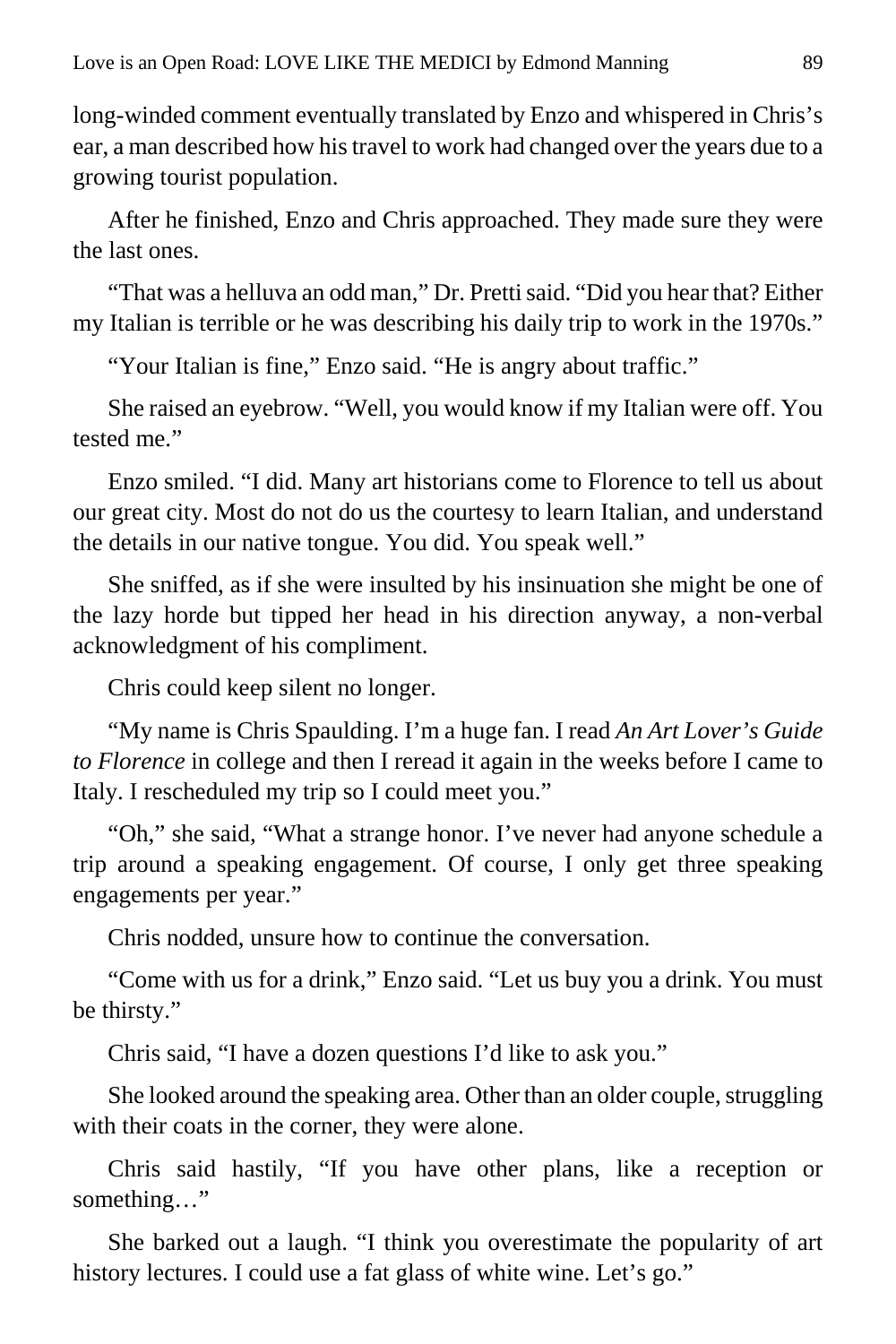They decided on a well-lit pub two blocks away, crowded with diners but with available seating at the bar. Most of the places he visited with Enzo were quieter, out-of-the way locations with excellent food and minimal foot traffic. Chris had forgotten the appeal of a crowded restaurant, neon lights, and a bustling staff, darting among tables like birds hungry for crumbs.

The three decided to share a bottle of wine, and Enzo flirted with her, pouring for her, praising her, telling her he admired her speaking style. Enzo held Chris's hand while praising her brooch, a peacock with a bejeweled fantail.

"I bought this on the butcher's bridge," Dr. Pretti said.

"Ah, Ponte Vecchio," Enzo said. "It seems very nice quality."

"So you know the bridge's history?"

Enzo said, "Of course."

She picked up her glass and said, "I was testing you."

She traded stories with the two of them, gossiped about artists, and local politics from four hundred years prior. She grilled Chris regarding his visits throughout the city and seemed to approve of how he spent his time. He asked her the detailed questions he hoped to, thrilled to hear her responses.

"Il Gigante?" she asked.

"Yes," Chris said, excited by his second glass of wine. "The David's got a nice cock."

Enzo laughed and coughed into his hand.

She waved the comment away. "It's small. Eternally floppy. Useless. But that *ass*. I've always dreamed of caressing it." After a pause, she said, "We should break in."

They laughed and planned their imaginary heist.

After the second bottle of wine had been ordered as well as tuna carpaccio, she turned to them and said, "So what's going on here. You two. How long have you dated?"

They explained the details of their recent courtship—including the first date that was not a date—and Chris felt relieved that Enzo seemed just as eager to describe the love that they had found.

"And where do you see this going?" She tipped her glass toward her lips. "You go home in a week or two, yes?"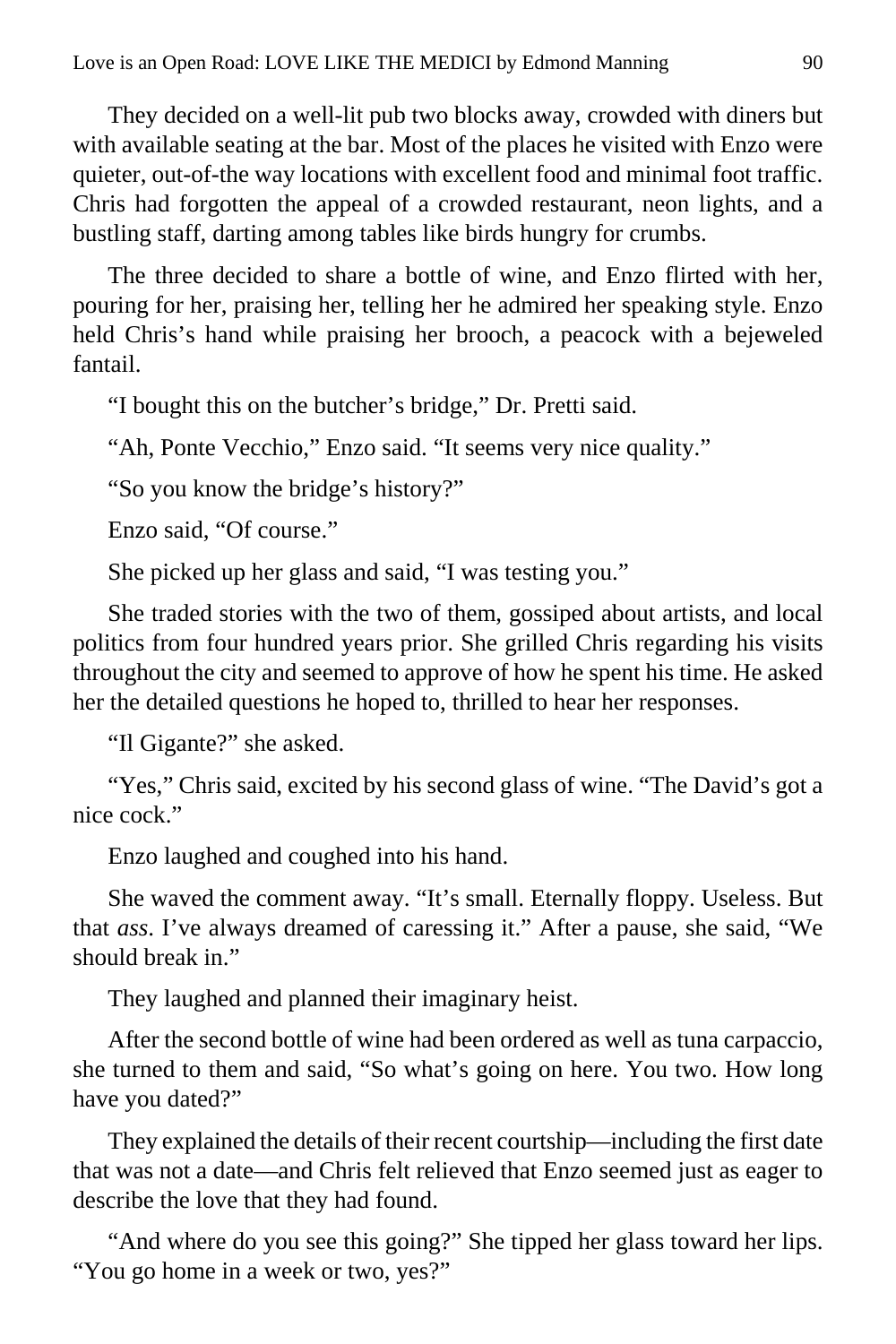Chris said, "Yes."

"What then?"

They two men looked at each other, almost guiltily.

"Uh oh," she said. "I've stepped in it."

"No," Enzo said. "We are unclear."

"No, we're not," Chris said. "I'm not. I want us to stay in a relationship."

She raised her eyebrows. "From the United States?"

"Yes," Chris said with soft defiance. For the first time, the idea sounded absurd to his own ears.

"Distance is not the issue," Enzo said, placing his hand on top of Chris. "But we plan differently for the future. I want us to date until we are not in love and then break up, if we must. I do not want to promise a future I do not know."

"I want us to stay together," Chris said. "And I think the way you *stay* in love is to plan a future together."

"I see," she said and did not say more

Enzo said, "Tell me, *professoressa*, what do you think it means, to *love like the Medici*."

She said, "I'm not familiar with that phrase. Is this another test?"

"No, no. But I'd like to know what you think. If you were to guess."

"I don't know," she said. "Maybe it means to always make sure to father a few illegitimate kids to use as leverage threatening your legitimate heirs. Well, no, that can't be it. Lorenzo never acknowledged any of his bastards."

"But to *love* like the Medici."

She looked from Chris to Enzo and then around the restaurant. "This. This night. This restaurant. Old Cosimo would have loved this, people eating and laughing, celebrating Firenze. He would have liked that there were discussions of art, architecture, and then drinks afterward. Of course, only two respectable drinks and then home to the family. Maybe it means to take advantage of this world and all the beauty for its citizens. Right now. We are loving Firenze just like the Medici."

This led to a conversation of Medici stories and the palazzo Chris visited many days earlier. He told her the story of Enzo's insistence he see it, so they would have something to discuss on their first date.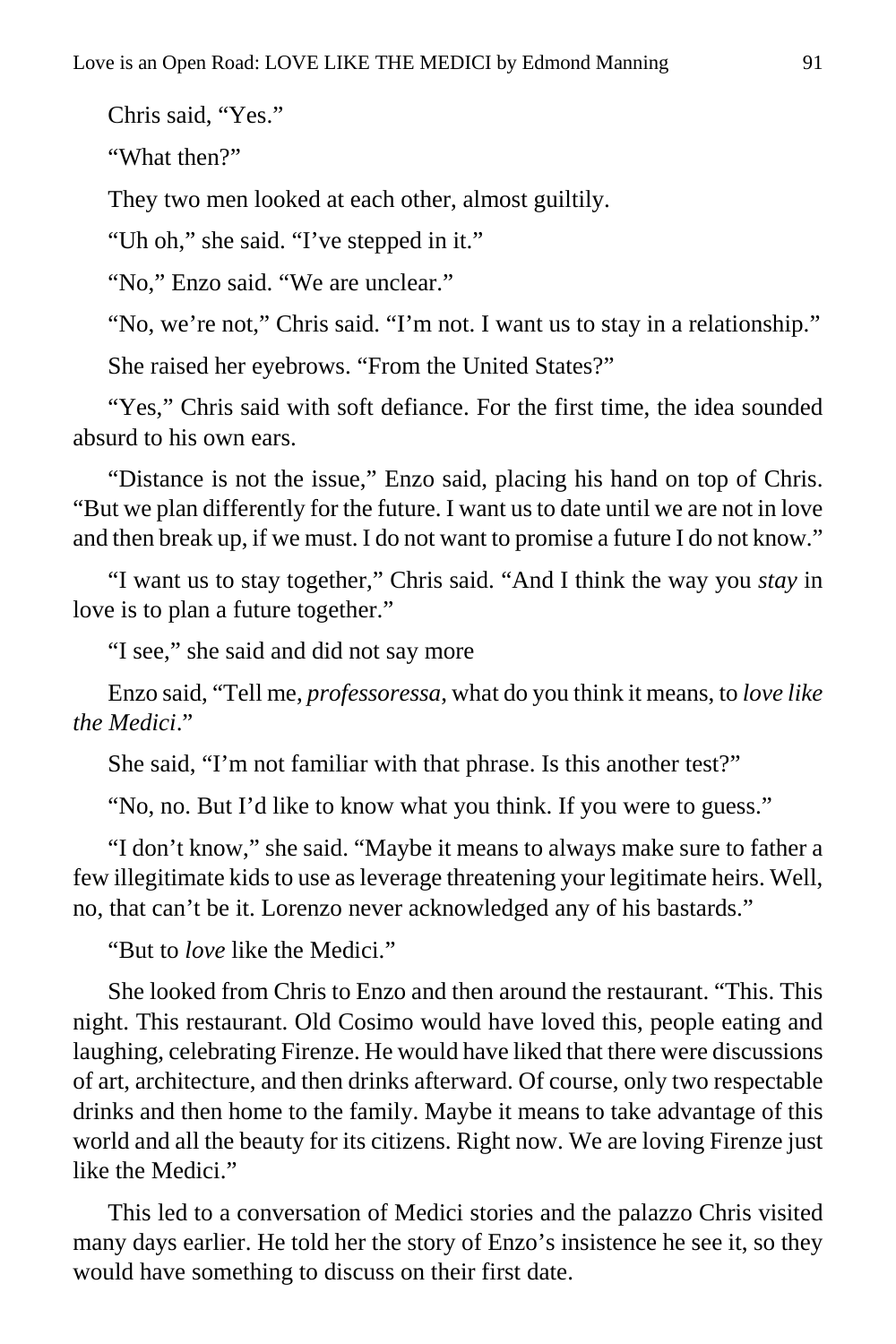"Which was not a date," Enzo said.

When the tuna carpaccio had been devoured, Enzo asked Chris's permission to speak with the *professoressa* in Italian. He wished to ask questions about art school, about advancement in the arts, and he wished to do so in his native tongue to ensure the right nuances in his probing questions.

Chris agreed immediately, happy to zone out and stare at the crowds, which kept growing as the night grew later. Heaping piles of steaming mussels passed them, colorful pasta creations, and a river of red sauce on various noodles streamed past. The clientele laughed loudly, talked fast, and drank much. He enjoyed watching them while Dr. Pretti and Enzo talked shop.

After a half-hour, Enzo squeezed the back of his neck and suggested perhaps they should not overtire the professor.

"If that's a crack about my age," she said sharply, "I can drink you under the table."

"No doubts," he said humbly. "I do not dispute this."

When the bill came, Enzo took it and she thanked them both for the lovely evening and wrinkled her face. "What do you boys do for work?"

"I am a street artist until my internship starts."

"Unemployed. I just finished college and will look for a job when I get home"

She muttered under her breath and snatched the bill back from Enzo. She plopped down her gold card. "It figures I would be invited out for drinks by the two poorest schlubs in Italy."

They protested, tried to insist she was their guest, but she waived away their claims.

As they parted in front of the restaurant, they thanked her over and over for her generosity, apologized for making her pay, and she twisted her lips.

"Knock it off," she said. "Let me do what little I can to encourage young love on a night built for lovers. Have a good night, gentlemen. And thank you for the evening."

Then, earnestly, she said to Enzo, "Tell him. He deserves to know."

Chris did not know what she meant and he waited for Enzo to bring up the topic, but on the walk back to Chris's apartment, he did not.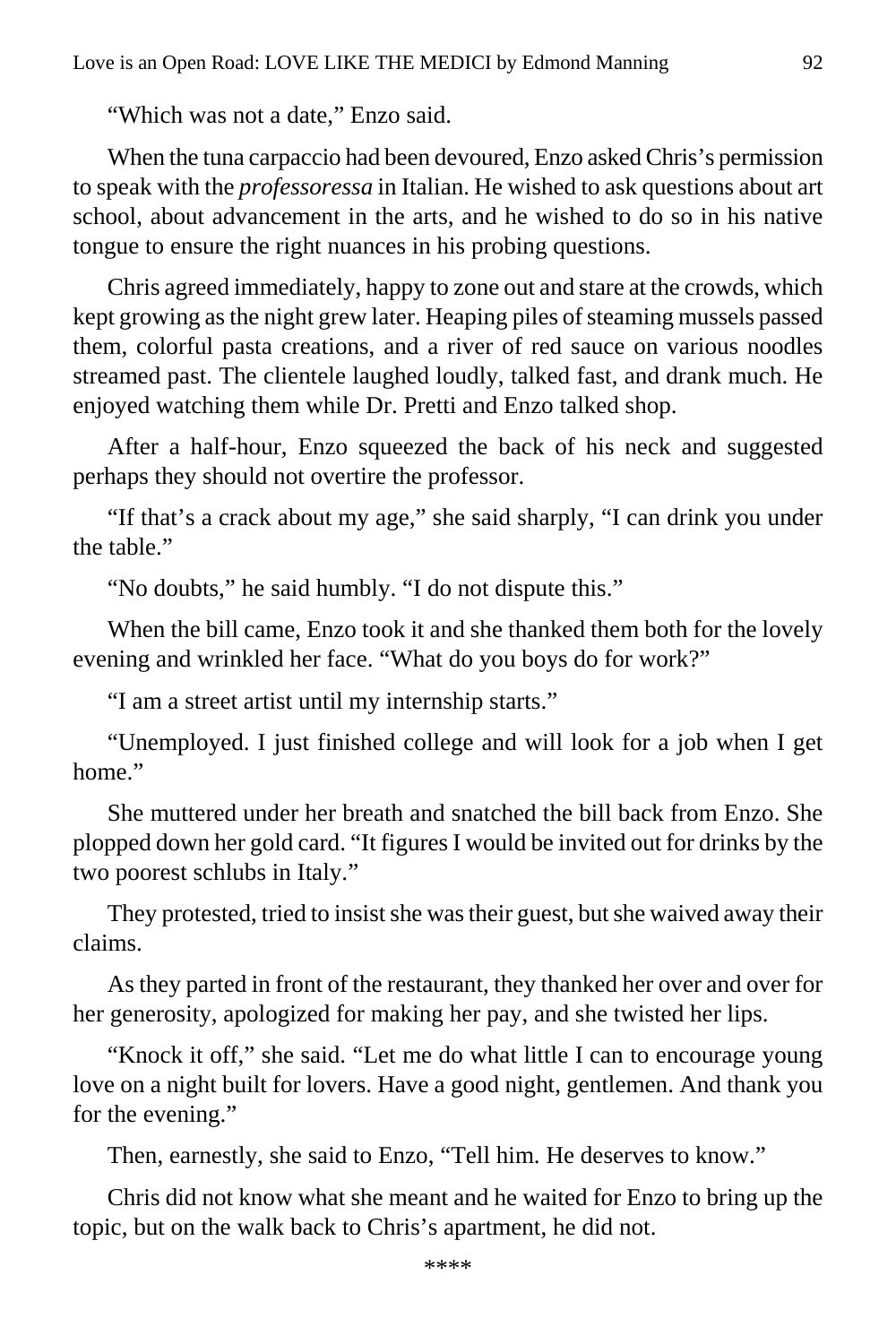Enzo undressed, throwing his clothes around the studio apartment, talking to himself in Italian.

"What's that, babe?"

Enzo said, "Nothing. I am rehearsing something I must say to my mother tomorrow. She wishes me to fix a sink. What do I know of fixing a sink? I must pretend to try to fix it, and then convince her we must hire a plumber."

"I'd still like to meet her."

"No," Enzo said, "you would not. She would not like you. I told you. The last man to break my heart was an American. She has a bias now."

Chris had heard this rationale for not meeting his mother. Enzo had said introductions would be made 'next time he came to Italy.' In other words, Enzo wanted to wait and see if the relationship lasted. To Chris, this felt like another failure in the relationship test.

Instead of focusing his frustration on Enzo directly, Chris found himself irritated by the professor's final message. *Tell him*. Tell him what? Had Enzo used the ruse of speaking freely in Italian to discuss their relationship with her? To ask her advice? To confide that he planned to end it?

"I'm checking online messages," Chris said.

Enzo slid between the sheets. "*Va bene*."

Chris unlocked the safe where he kept his iPhone. These days, when he did not actively anticipate using an app, he left the phone locked up. He didn't need the replacement stolen, too. He collected the newly-built gaming station from its hiding spot between the two mattresses, after grumpily asking Enzo to slide over.

Enzo frowned. "What's wrong, babe?"

Chris said, "Nothing. I'm just tired."

He turned on the computer and while it booted, he checked his phone. He was shocked to see badges indicating forty-five new text messages and ten voicemails. By the time he reached his Inbox, flooded with panicked cries for help, he knew the drama behind the messages. His heart raced.

After a few moments of silence, Enzo said, "Are you coming? I wish to fornicate with my American lover."

Chris said, "I can't."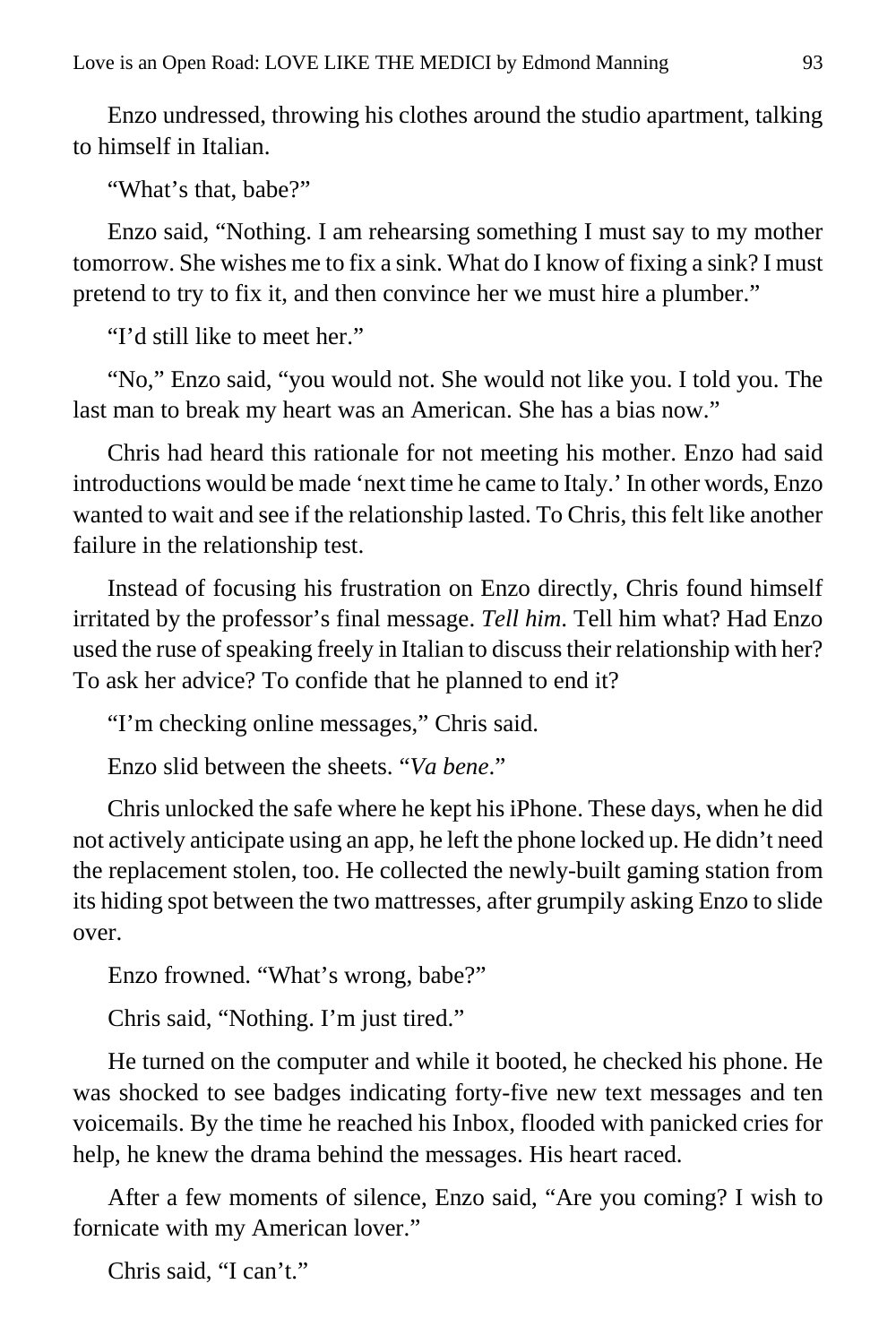Enzo said, "Fornicate was the first English word I learned to indicate *fuck*. Can you believe it? I used to say 'fornicate you,' to childhood friends, showing off how much English I already knew. All the good words."

Chris dashed off an email response, told others to wait for his input. He would join them within minutes. When he finished, he moved to the edge of the bed, trying to put aside his earlier irritations as he did not wish to create that fight right now.

"Enzo," he said, "I have to work. All night. The Shield of Damatos is being moved. *Today*. It's 7:00 a.m. in the United States. Orcs are moving the shield at 2:00 p.m. The whole guild is mobilized. People are calling in sick for work. We've got to stop the move or acquire the shield in transit, or something. We're still creating a battle plan. I'll be up all night working on this."

Enzo sat up. "This is important to you."

"Yes. I'm sorry. World of Warcraft doesn't work like this. Blizzard has never released a version that worked this way. This is something completely new, something nobody anticipated."

Enzo hesitated. "I wish to discuss our relationship. I want to talk about our future."

Chris's insides twisted. "I can't. Not tonight."

"My love," Enzo said. "It cannot wait."

Chris pushed the palms of his hands into his eyes. Why now? Why *right now*?

"Enzo, I love you. I want to have this discussion. But they need me. They need me *right now*. All night. We've been working on the Shield of Damatos for months together."

Enzo sat up in bed. "I love you too, Ca-riss."

"Tomorrow," Chris said. "I want to have this conversation with you, Enzo. I do. But tomorrow."

"Yes," Enzo said at last. "You must support your guild."

Chris felt guilty as Enzo said that, reminding himself that the shield was fiction and his relationship was real. But the people involved in the guild were not fiction. They mailed him computer parts. When he felt his most broken and betrayed, they mounted a campaign. Now, they needed him.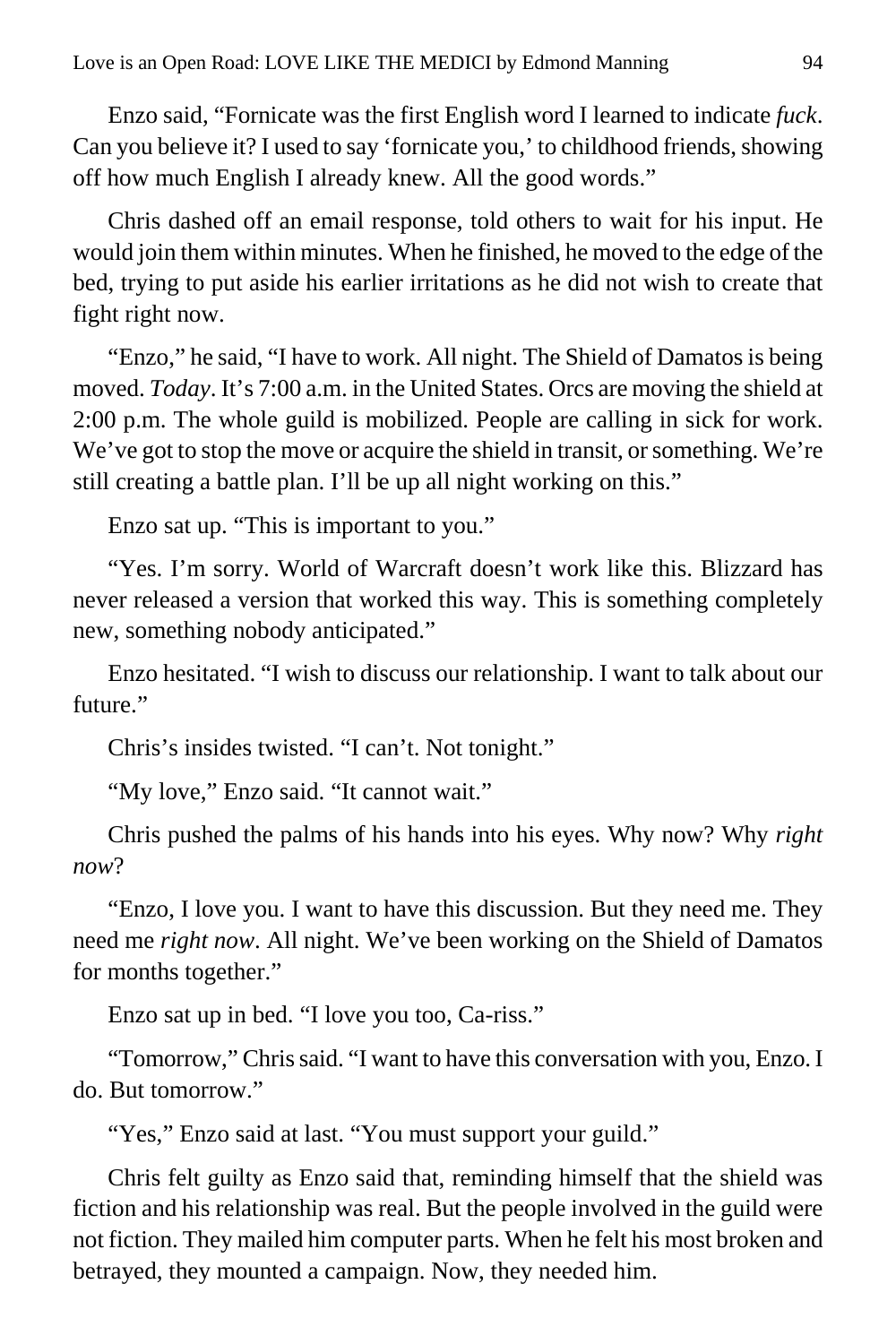Enzo quietly dressed.

Chris said, "Leave your painting supplies here. Pick them up before work tomorrow."

"No," Enzo said. "You will be sleeping. I will take them home."

Chris said, "Can we see each other tomorrow? After you finish painting?"

"Yes," Enzo said. "Come by around 6:00 p.m."

"I will. I will. Is it safe to leave? Should you stay? You can sleep, but…"

Chris knew he would be talking on his headset all night. He would need to talk loudly, talk over others, bark out commands at times.

"It will be safe for me. Nobody will mug a painter for his paints. And once they see me, they know I will not have money on me."

"But you do have money. All of today's money."

"Yes, I suppose I do. I will leave it here. You will bring it to me, tomorrow?"

"Yes," Chris said. "I promise. I do."

Chris felt desperate and lonely. He felt the relationship was walking out the door with Enzo. "This is insanely important. I wouldn't normally do anything like this. You know I am in love with you."

Enzo said, "I know."

And he was gone.

Chris felt terrible.

He felt even worse when he woke up the next evening at 8:00 p.m. The campaign to stop the shield's move had been successful and lasted until 2:00 p.m. Florence time. Chris collapsed on the bed for a nap before meeting his lover. When he awoke, he discovered he had blown off Enzo by two hours.

Chris's flurry of text messages to Enzo were met with one quiet response. *Meet me tomorrow at the Arno, our spot. I will come after work.*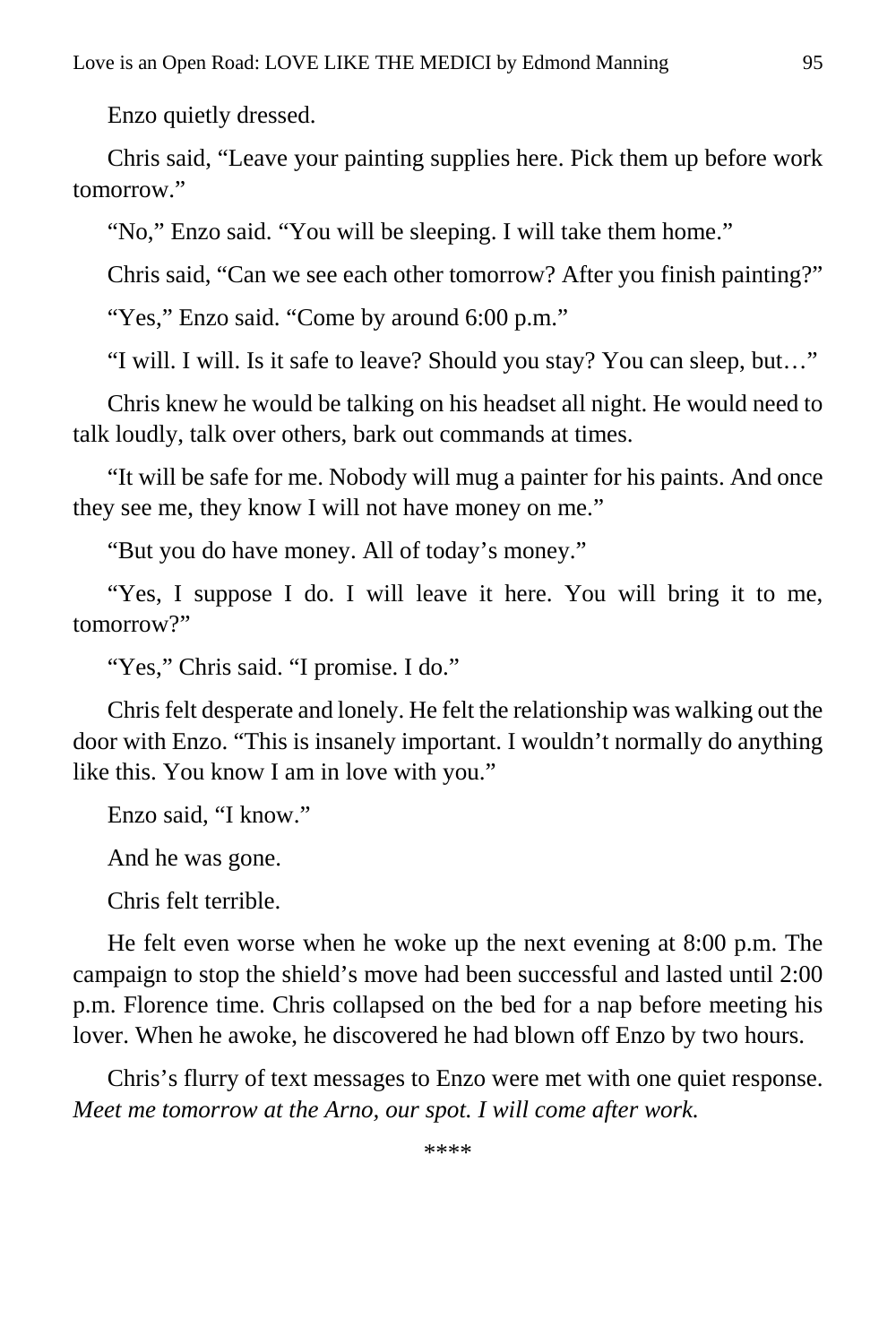When he logged on, he discovered the guild was still celebrating, discussing strategy that worked and details that did not. They marveled how Blizzard Entertainment kept this kind of plot twist under wrap. Chris received accolades for his rapid healing, preventing at least three cataclysmic wipes. He led a team of feral druids and two shamans in a side attack that cleared a way for their newest paladin to punch his way through and grab the shield. Chris was instrumental.

But he could not celebrate.

Like a grizzled war veteran, he accepted the praise with false cheer. Yes, it was amazing. Yes, it was the most triumphant thing the guild had ever experienced together. It couldn't have happened without Chris, which meant it could not have happened without the guild's campaign to SAVE THE PRIEST. He participated as much as he could with sincere gratitude.

Had he not trashed his burgeoning relationship, Chris felt he might have celebrated with more gusto.

Chris spent the day muttering to himself, arguing, making himself frustrated. He walked Florence, beautiful Florence under dazzling sunlight, unaware. He shuffled along cobblestones streets, but now, many of these were familiar walkways he trod with Enzo and bore ghosts of pleasant memories. After remembering he had not eaten in a full day, he tried buying a hunk of bread and cheese for lunch, but that was their lunch in Siena. At one point he realized his wallet was available for the snatching right in his back pocket. He hadn't even noticed.

He did not intend to end their relationship. The guild simply had to come first. He could not turn his back on that online family for… for love. Chris forced himself to admit that after wanting to feel it, all of it, he turned his back on love. He had been the one complaining about not planning a future together, but when Enzo said, "Let's talk about our relationship," Chris kicked him out. It was as good as ending the relationship himself.

But did he? He asked for one night to himself. Yes, it was the night Enzo apparently wanted to tell him something, but it was one night. *One night*! Could Enzo not see the desperation, did he not understand the importance of his guild? Was their relationship so fragile that they could break up over a single delayed conversation?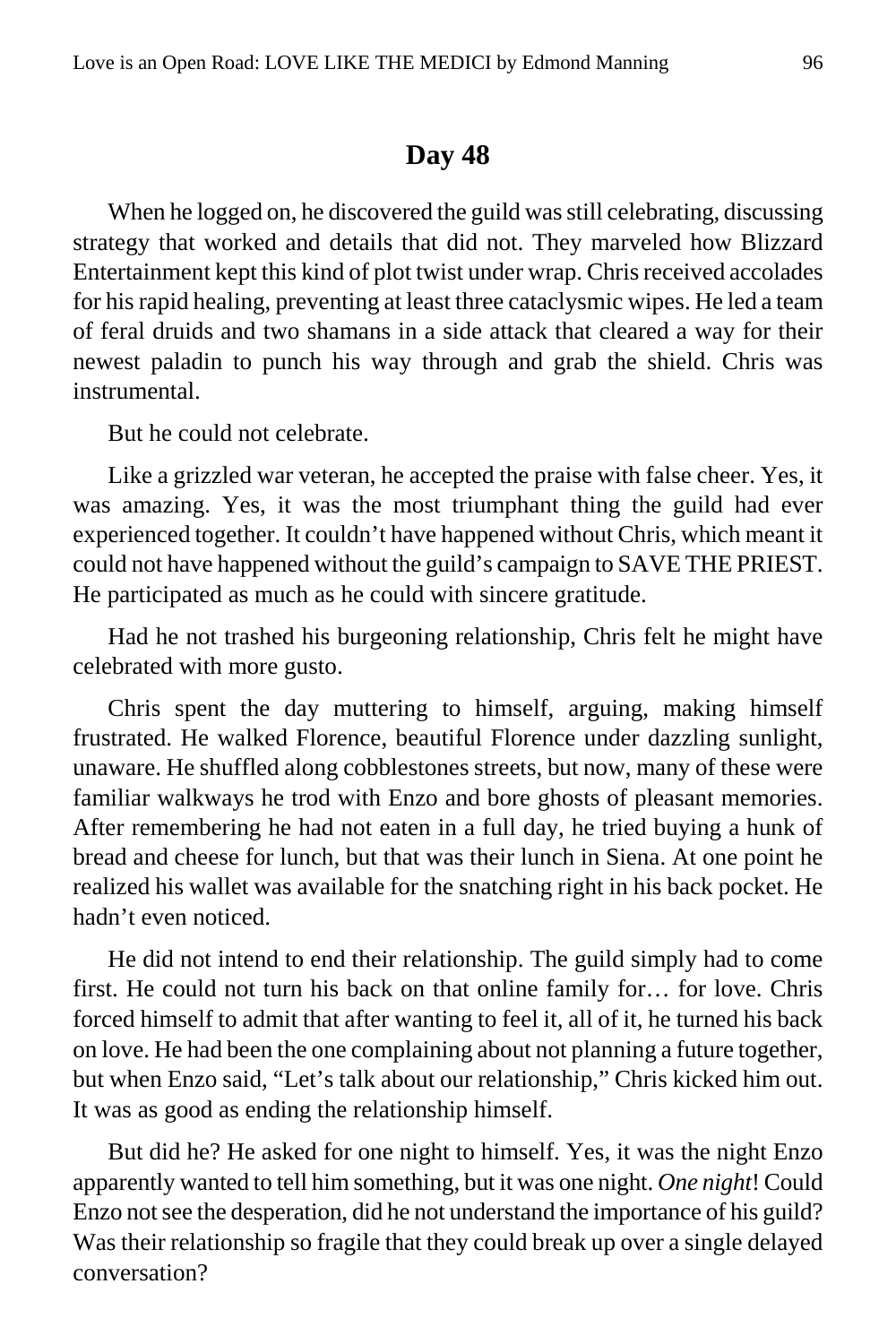Chris decided they would break up over other reasons. The distance. Their relationship perspectives regarding the future. What it meant to be committed. Those were the reasons. The delayed conversation—and blowing off Enzo after promising to meet him at 6:00 the previous day—those were just the fuses to light the bomb.

Chris stewed and muttered to himself all afternoon, angry at Enzo, angry at himself. Wanting to escape this foreign city and fly home to familiar comforts, simultaneously terrified his time in Italy would soon come to a close.

Chris passed the old buildings, the ones he now recognized as friends, and watched tourists eat gelato, squeal over landmarks, and photograph each other incessantly. He passed a dark salmon building next to a yellow squash-colored establishment, both obviously repaired several times and yet still missing stucco exterior in strategic places, as if designed intentionally to look distressed. The glimpses of reddish-orange rooftops with their pottery tiles reinforced the beauty and made him sad.

He would be dumped by the Arno.

Chris showed up early, eager perhaps, for the deed to get over with. In the spirit of reconciliation, he purchased a bottle of wine, expensive enough to communicate "This matters. You matter." A bouquet of red roses. Though it was a bit melodramatic, Chris was feeling melodramatic.

Enzo who loved him. Enzo who sketched him happy and brave. Enzo who volunteered to assist in his police report, though he already knew there would be no hope for his recovered items. Enzo who kissed him in moonlight and made love with tiger silence, punctuating the intensity with an occasional sentence in Italian, communicating lust and desire, no translation needed.

At 6:15, Chris decided that Enzo had decided to 'teach him a lesson' by simply not showing up, payback for the previous day. It was rude. It was childish. He wanted to cry, a feeling that hadn't overtaken him in weeks. But at 6:20, Enzo came into view, trudging by the Santa Croce, carrying his bucket in one hand and balancing the two painting boards in the other. Even now, Chris did not understand how Italians—anyone really—could pass Enzo on the street and not turn their head to gasp at his handsomeness.

After watching those excruciating final one hundred yards, finally, *finally*, Enzo arrived at the bridge.

Enzo smiled. "Ca-riss. How are you? Well-rested?"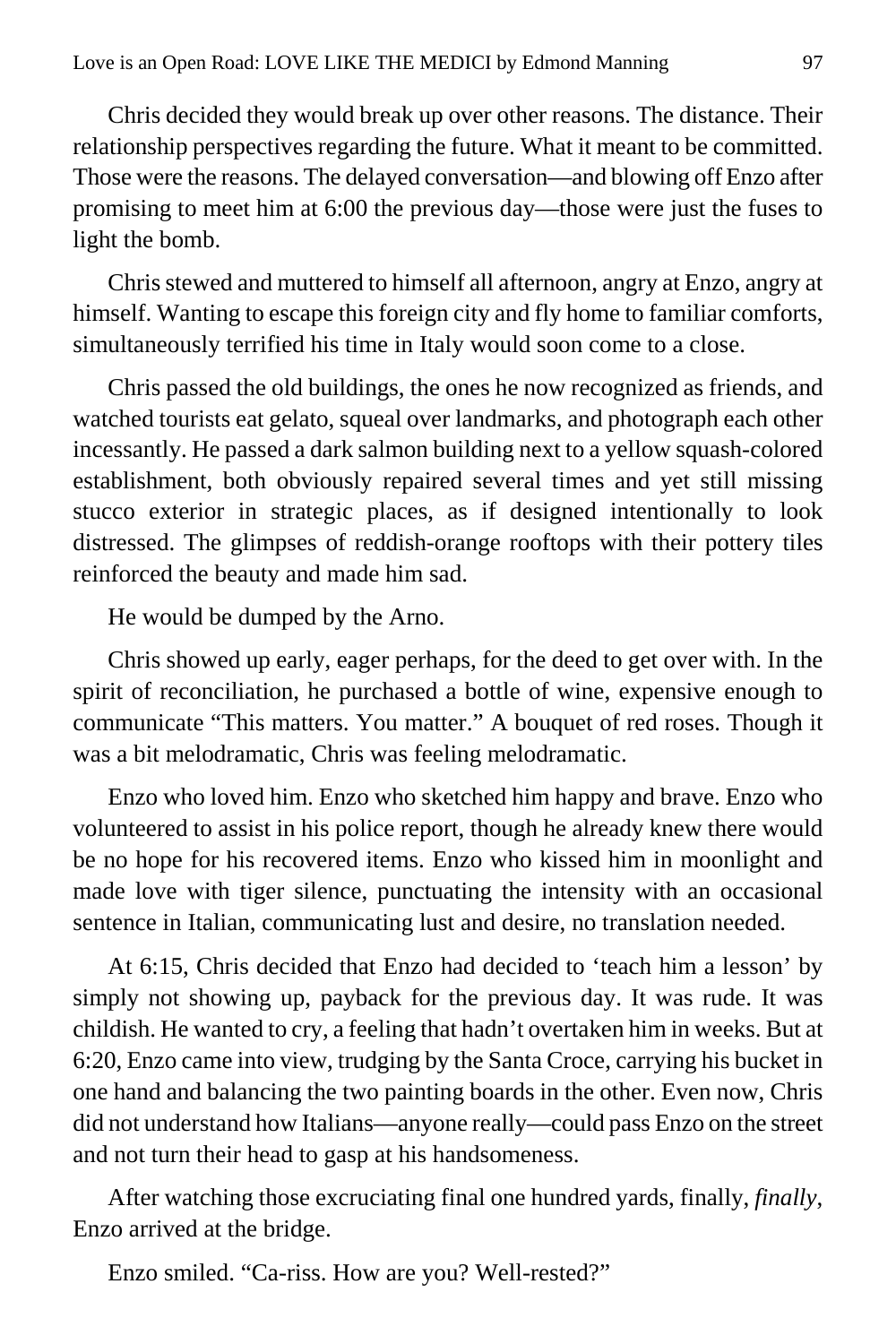"Yes," Chris said. "And I must apologize for that. I'm sorry. I am so sorry—"

Enzo waved him away. "It is nothing. I was sure you would not come."

"What?"

"I knew you would be tired from being up all night. I did not think you would come. It is all right. I brought us some wine. But I do not have cups."

Chris puzzled over Enzo's mood, which did not seem overly distraught or angry or even distant. He wasn't sure how to proceed.

"I have cups. And these." Chris presented the roses cautiously. "I brought these for you. An apology."

"They are quite lovely. But we are not rich men, Ca-riss. You did not need to do this."

Chris's eyes filled with tears. "I did. I'm sorry about the other night."

Enzo stepped closer. "No. No tears. Not until we have wine, like civilized people. Even in plastic cups. And I believe we should kiss. We have not seen each other in two days. Kiss?"

Chris assented, though he was more nervous about this one than their first kiss. Was this a good-bye kiss? Did Enzo want one last kiss as a memory? He did not understand how to interpret this casual demeanor, but he decided to follow Enzo's lead. The kiss was warm and tender, extended the way lovers kiss. The beauty of such a beautiful kiss made Chris melancholy.

They picked up their wares and walked to a section of the bridge less populated than where they currently stood. They walked in silence.

The sun beamed off the surface, the green that would eventually flow into the Ligurian Sea. The Florentine buildings napped on its banks, disfigured with age and their own checkered histories. They would never be quite alone at this spot, not with so many taking photos of the Arno and walking its banks, but they found a spot quieter than others and left their belongings leaning against the stone wall. Chris opened his bottle of wine and Enzo approved of the label before pouring them both a generous cup.

While Enzo spent a moment admiring the sky, the view, the people strolling the banks, Chris prepared himself, prepared what he wanted to say.

Enzo said, "I wish to talk to you about us. I have something to tell you. I have news."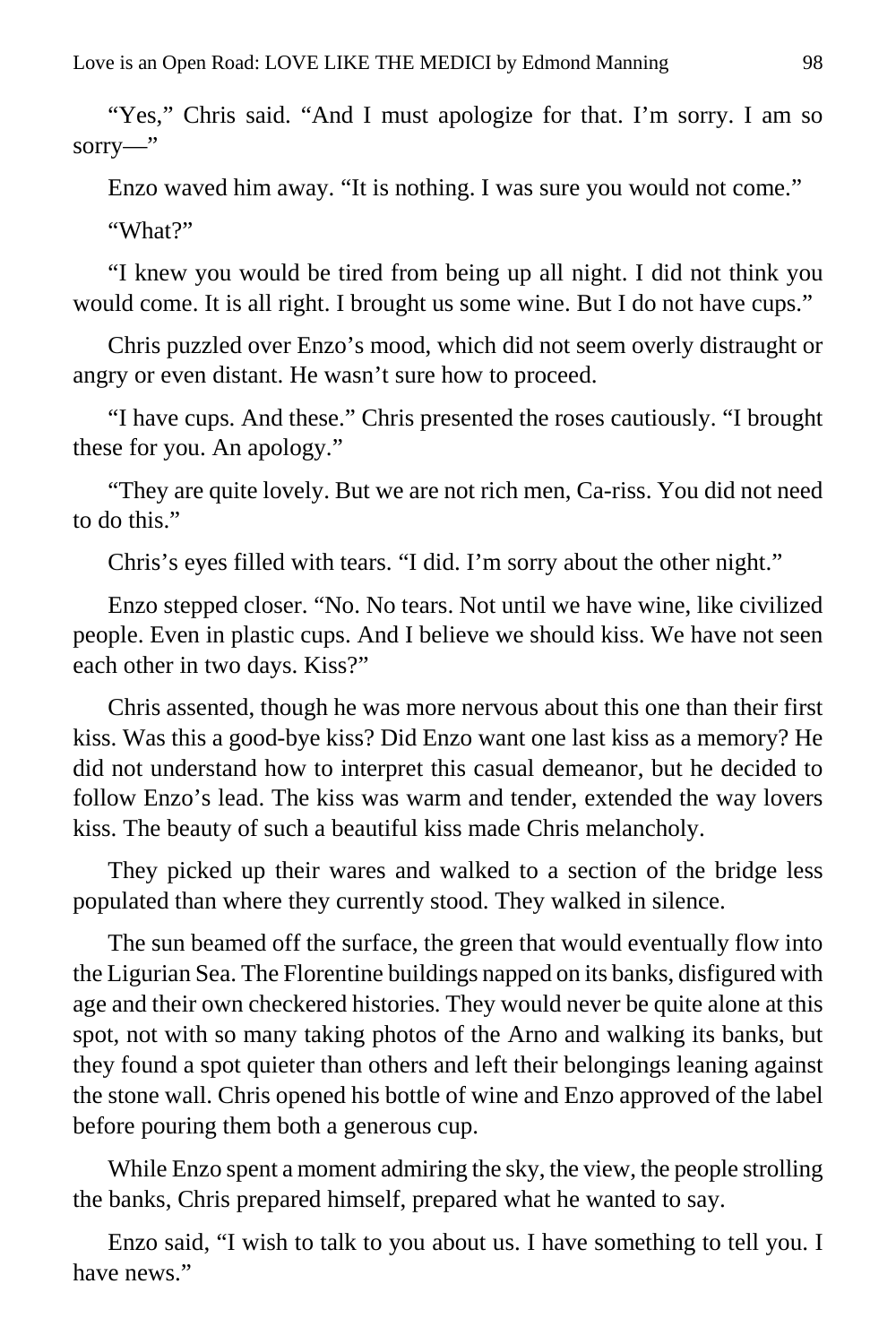Chris interrupted. "Wait. Stop. Don't do this. Don't break up with me. I have a theory on what it means to love like the Medici."

Enzo said, "Ca-riss—"

"No, let me speak. The Medici were not quitters. I think it means to not give up, especially on what you love. You keep fighting for it. When Cosimo was captured by his enemies and sentenced to death, what did he do? He befriended his jailor who helped him escape. He fled and then returned, a year later, to establish the Medici dynasty. He didn't quit. He didn't give up on what he loved just because it was hard."

"Okay, Ca-riss." Chris paused. "Okay what?" "Okay, let us not break up." Chris blinked. "That's it?"

Enzo waved his cup lazily across the bridge. "That's it. I was not planning on breaking up with you today anyway, so, yes, okay. I accept your proposal to keep dating."

Chris felt enormous relief flood through him.

"But I have conditions."

Chris felt the enormous relief leave him.

"I interpret the phrase differently," Enzo said. "I see the Medici with incredible drive. They wanted to rule *Firenze*, and they did. They let nothing stand between them and their dreams."

Enzo paused and sipped his wine.

"My art internship begins in August. I leave my work in Firenze in late July. I have worked very hard, all through school, to achieve such a prestigious placement. I completed years of training here in *Firenze*. I wrote papers. I have done many pieces of art, of which you have seen only a fraction. This is important to me. I want to succeed. I have dreams, too."

Chris waited for the rest.

"Should we date? Yes. But Ca-riss, some weeks I will be very busy with art. I will be focused on school. I will not have time to Skype or I will be tired and only talk for ten minutes. I want this internship to succeed."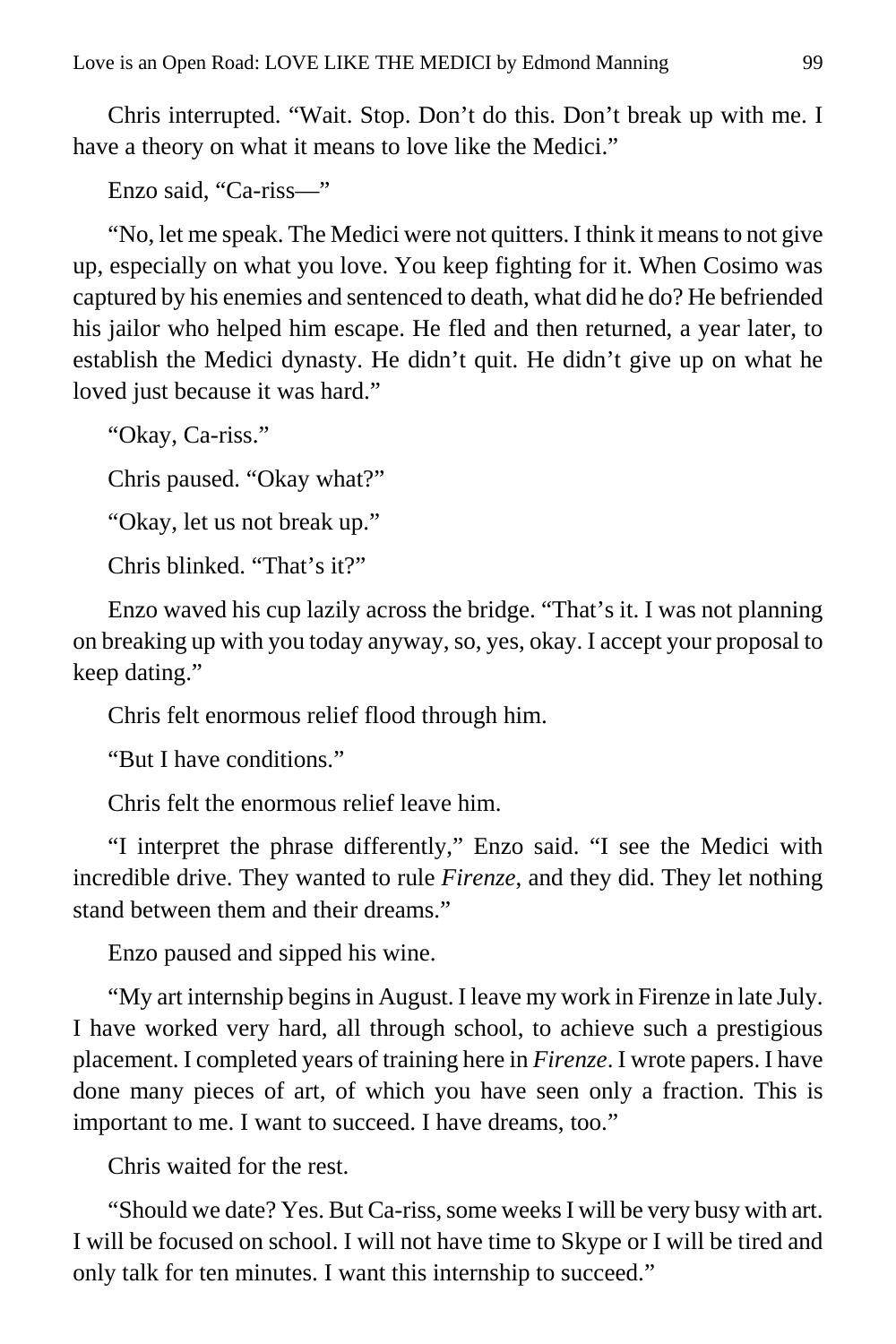"Of course."

Enzo looked at Chris with his serious, caramel eyes. "I worried. I worried you might not understand putting one's dreams ahead of the love. You want to sacrifice everything to love, Ca-riss. But I worried you would not understand sometimes a man putting his own needs first. But you did, the other night. You made helping your guild more important than the conversation with Enzo."

"I'm sorry—"

"No," Enzo said. "No apology. I am happy you did so. I have been worried you would not understand when my art takes over my life. But you *do* understand. I told you I must talk about our relationship and you said, 'no, not tonight.' Like a true Medici, you prioritized a military campaign. You turned to your clan first. This I respect. This gives me hope."

"Wait, was that a test? Were you… did you really expect us to talk about the relationship that night?"

"It was not an intentional test. I did not plan this. You said you needed to work online all night, so I decided to push against you. See if you would choose your guild. I hoped you would."

Chris reeled.

Enzo said, "Maybe to love like the Medici means to love fully and still attain the goals you make for yourself. To let that love support the goals instead of letting love erase what you want in life."

Chris pondered this.

"Did you win the shield?"

"We did."

"Good. Over dinner, you must tell me about this struggle."

Chris nodded. *They weren't going to break up*. But more importantly, Chris realized, is that he finally understood a little more of Enzo's approach to love and relationships. He might never get the promise of tomorrow from Enzo. But Enzo would always be true with his today.

Chris poured them both more wine. The sun pulled lower into the west.

Enzo said, "Distance does not bother me, like it bothers you. You think because we are continents apart, I will cheat. I will fall out of love. Not Enzo. I know a good fish when I see one."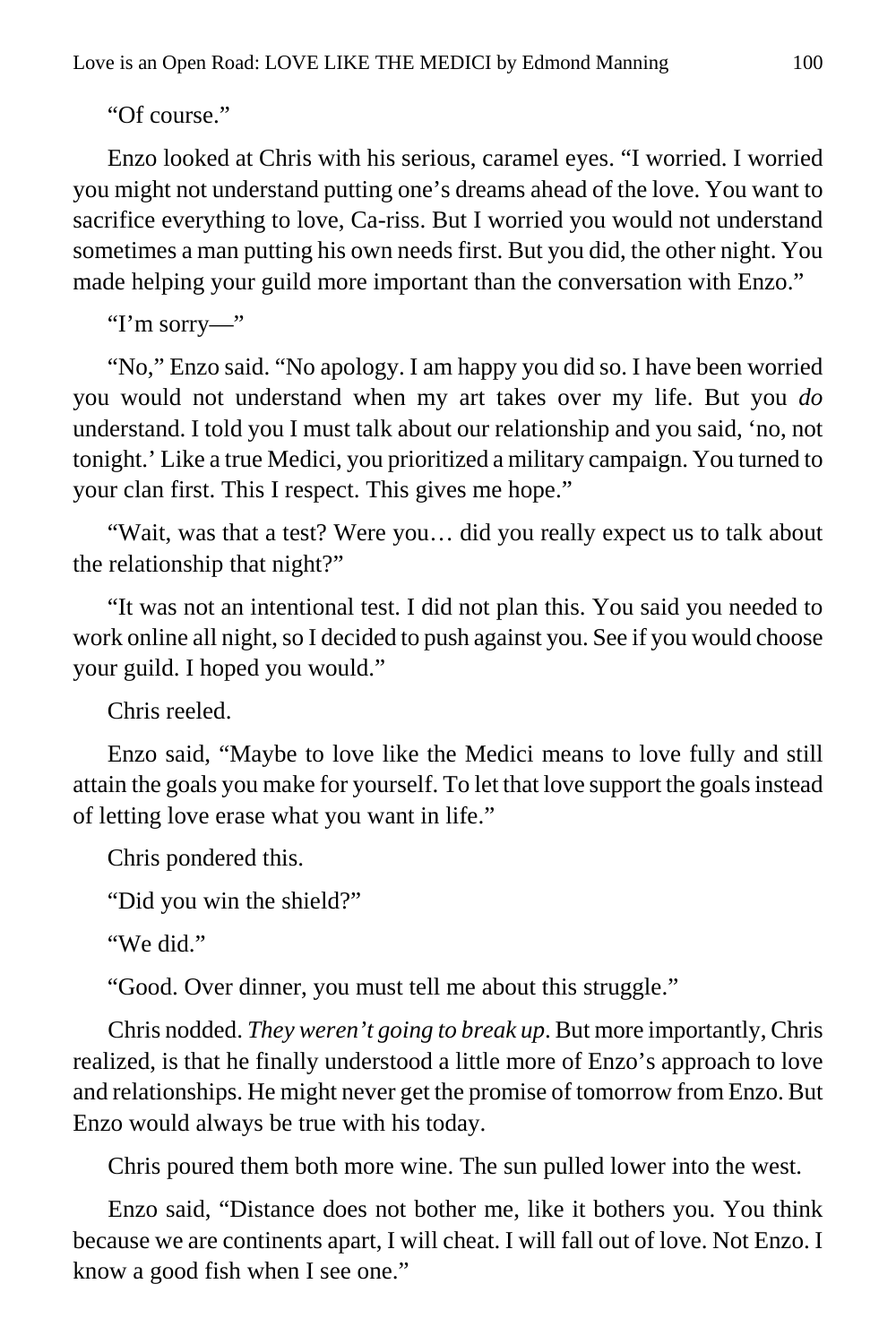Chris frowned.

Enzo frowned. "I think I mean fish catch. Good catch. I knew."

Chris smiled. Something felt right. The knot in his stomach unclenched.

"How"

"The day your things were stolen. You approached Tank to ask for help." "Who?"

"The artist in the piazza who was closest to you. Your items were stolen and you asked him if he saw anything, which he did not. This is because he is an oaf and he does not look around. He paints very well. But he is an oaf. And my friend. Later the same day I met you, he told me of your pleadings. That his customer asked you to wait until he finished, and you were rude."

Chris blushed.

"Then, you apologized to her less than a moment later, which surprised Tank. He mentioned this in passing, attaching little value to it. But I knew. I knew a man having the worst day, a very terrible day, is likely to be rude. That is understandable. But to apologize for that rudeness, less than a minute later, this is rare. To show forgiveness when one has been so recently been abused. I knew you were special."

Chris felt hot tears escaping him.

"I will not cheat on you because you leave Italy," Enzo said, stepping closer. "But I do not want to promise away a future I cannot read. I do not want to be cheated on again. I want you to break up with me if you fall out of love. I do not want a promise for forever. I want you to promise to end things with me if you do not love me. And I will treat you with the same respect."

Chris wiped his face and raised his cup. "To breaking up."

Enzo said, "No. To treating each other with respect."

Chris nodded and they both drank.

Enzo moved to stand at Chris's side and they put their arms around each other, watching life along the Arno.

"Oh," Enzo said. "I am ashamed to bring this up. News I told the art history *professoressa* but did not tell you."

Chris thought of the Dr. Pretti's words, *tell him*. He was surprised he did not feel dread.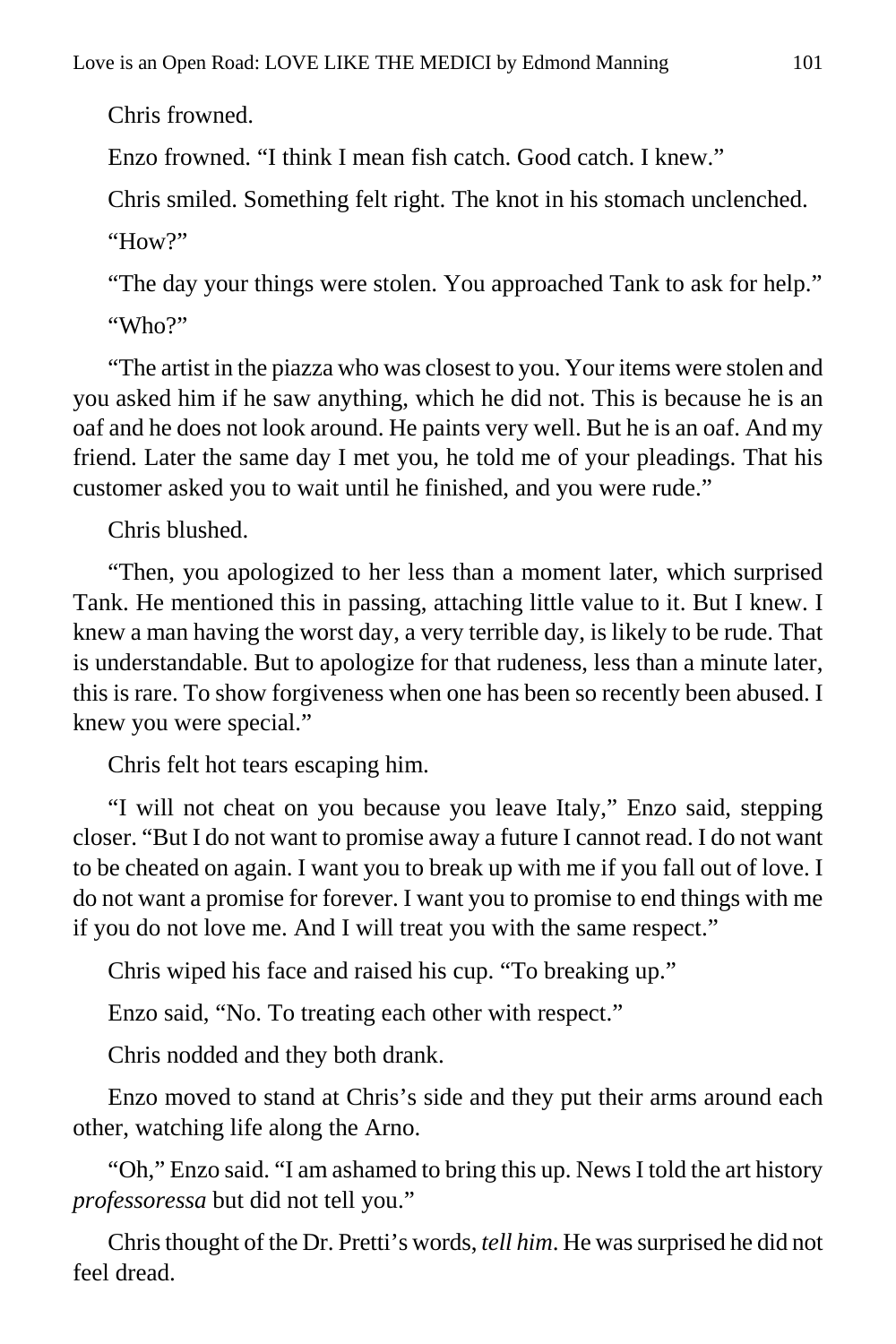"I have never told you where I am attending school for my internship. I deliberately kept this from you. I wanted to see how our relationship developed."

"Okay."

"I wished to speak to *la professoressa* because she is from a college in Illinois, where I will go to school."

"Illinois?"

"Yes. I will attend the Chicago Art Institute's international internship program."

Chris's heart flew out of his mouth. "Chicago is only a few hours away from Iowa. Like, four hours."

Enzo smiled. "I did not know about us, what would happen with us. I wanted to feel more sure of our love before I told you. I did not want you planning our future."

"You'll be close," Chris said with excitement. "*Close*!"

"Yes," Enzo said. "For the next two years. And I will be very busy. And you will be busy. I meant what I said. I do not want promise of future. I wish for us to be in love, but we must proceed with our life goals."

Chris felt giddy.

The day his computer and gadgets were stolen, he felt kicked in the stomach, the air forced out of him. In this moment, knowing Enzo would be physically closer than he dreamed possible, he felt as though the air had been returned and forced into him, making him drunk on air, on love, on Florence, on the smooth shiraz they shared in plastic cups.

"After I said do not plan our future, I must be red-faced and say, do not make plans for tomorrow night," Enzo said, gazing across the water. "I wish you to meet my mother. She will make us dinner. And if you are willing, I ask you to teach us to Skype. She is angry I am leaving and she insists I use the computer after I go."

"You think she is ready to like me?"

"No, she will not. She dislikes Americans now both because of my last boyfriend and also because I am moving there. But she will pretend to like you."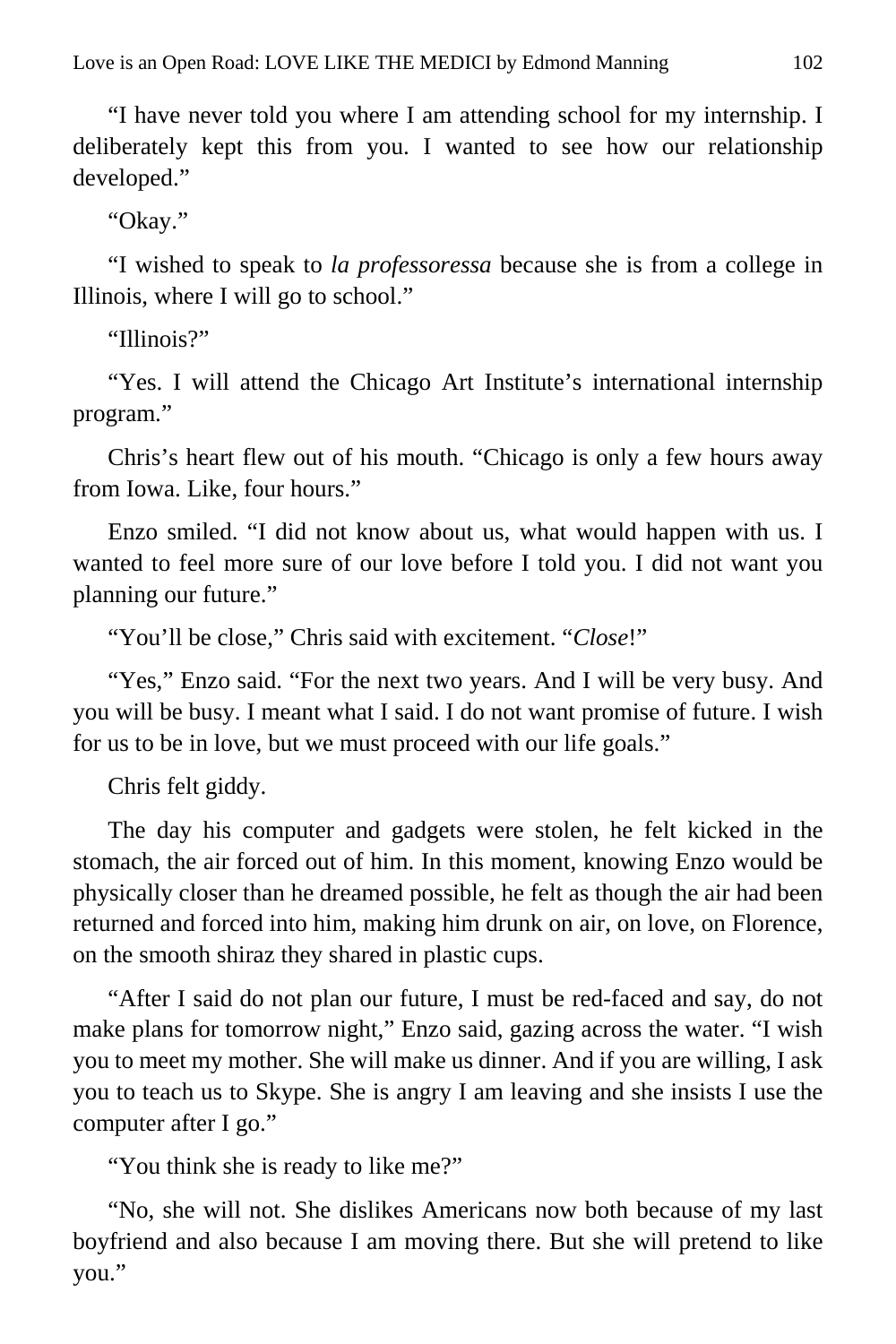Feeling choked up, Chris felt he couldn't say many words. "It's a date."

Enzo nudged him with his hip. "Are you sure? Are you sure you won't change your mind, midway through?"

The sun dropped lower on the horizon, dipping behind ramshackle structures, homes or businesses that might last another thousand years near the Ponte Vecchio. Or maybe not. Time would tell.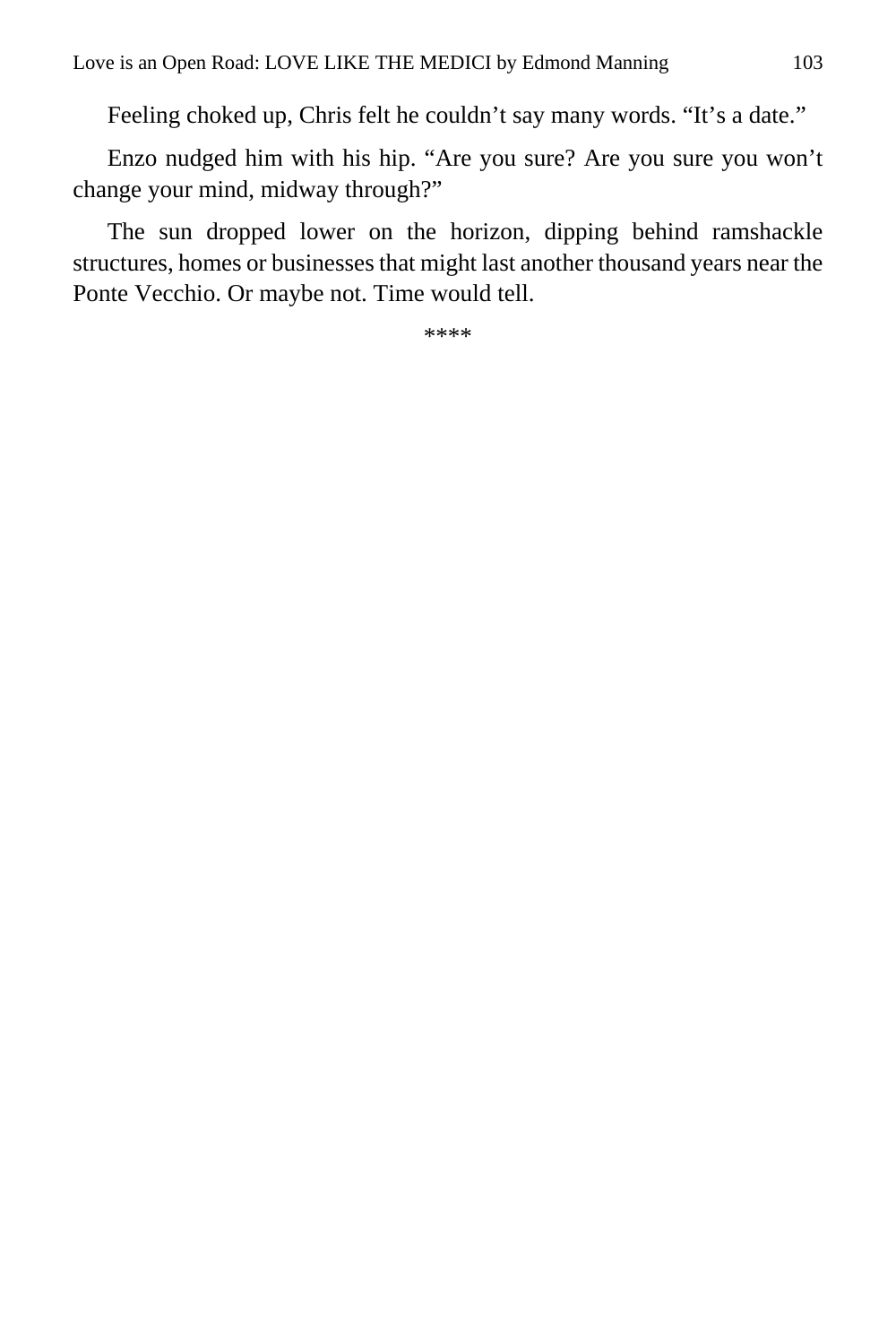Once buckled into his window seat, Chris called Enzo. Chris tried to keep his emotions in check, not wanting to make a scene before the plane mates with whom he would spend the next fourteen hours.

"You did not look at it yet," Enzo said.

"I did not."

"I know. I would be able to tell in your voice if you had. Thank you. You kept your word."

"May I unfold it and look at it now?"

"Wait until we are off the phone."

While the last of his plane mates boarded and found their spots, Chris lowered his voice and spoke. "I'm in love with you."

"Yes. This I know. I am in love with you, too."

They did not speak for a moment, listening to each other's silence, until the overhead announcement asked patrons to put away their cell phones, or at least put them in airplane mode.

They made their quiet good-byes.

Chris unfolded the sketch.

In colored pencils and with great care, the sketch showed them kissing, the rooftops of Florence and a fat moon in the background. Chris's jawline and face were shaded with greater detail than Enzo's, reflecting the artist's desire to capture the feeling, the look, the details of his beloved. At the bottom, where the artist's signature ought to be were the words, "*Con tutto il mio amore*."

Chris knew enough Italian to recognize the words. *With all my love*. He stared at the sketch, tracing its soft outlines for most of the flight back home.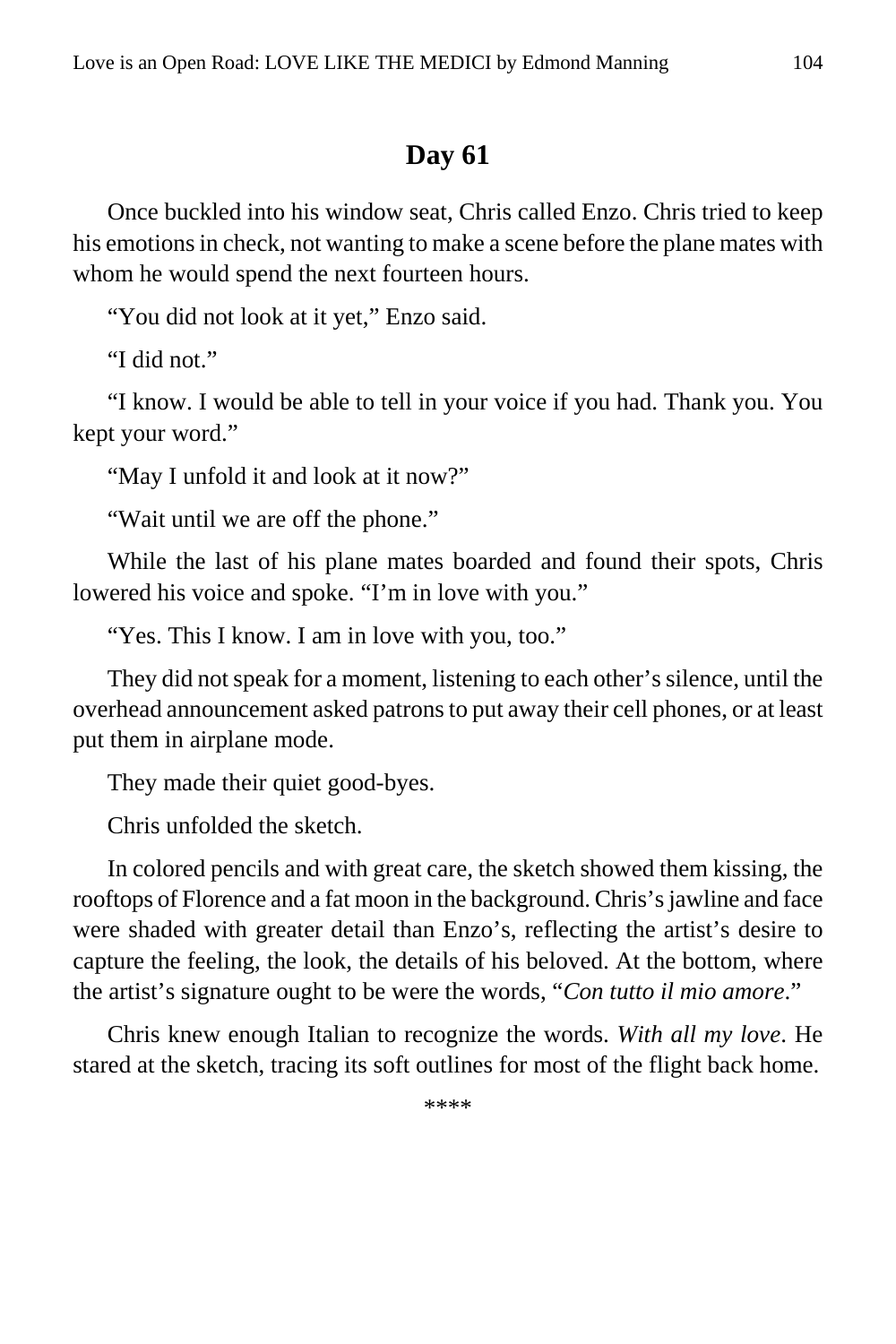# **Epilogue**

Many years later, their youngest daughter found them sitting on the back porch during a quiet hour before dinner, sipping prosecco and watching rock climbers scale the ocean cliffs in the bay. She interrupted their conversation to ask what it meant, *love like the Medici*. They confessed they did not know. Or rather, they did not always agree on the answer, but they liked to discuss it. The phrase gave them a reason to discuss love.

Chris said, "Your father seduced me with that line."

Enzo said, "It was our first date."

"Technically, our second date."

Enzo said, "Your daddy has a terrible memory. Our first date was *not* a date. He explained it to me."

Then they kissed. And they kept kissing.

She said, "Ewwww," and fled for the house's interior.

Her name was Lorenza.

She was ten.

# **The End**